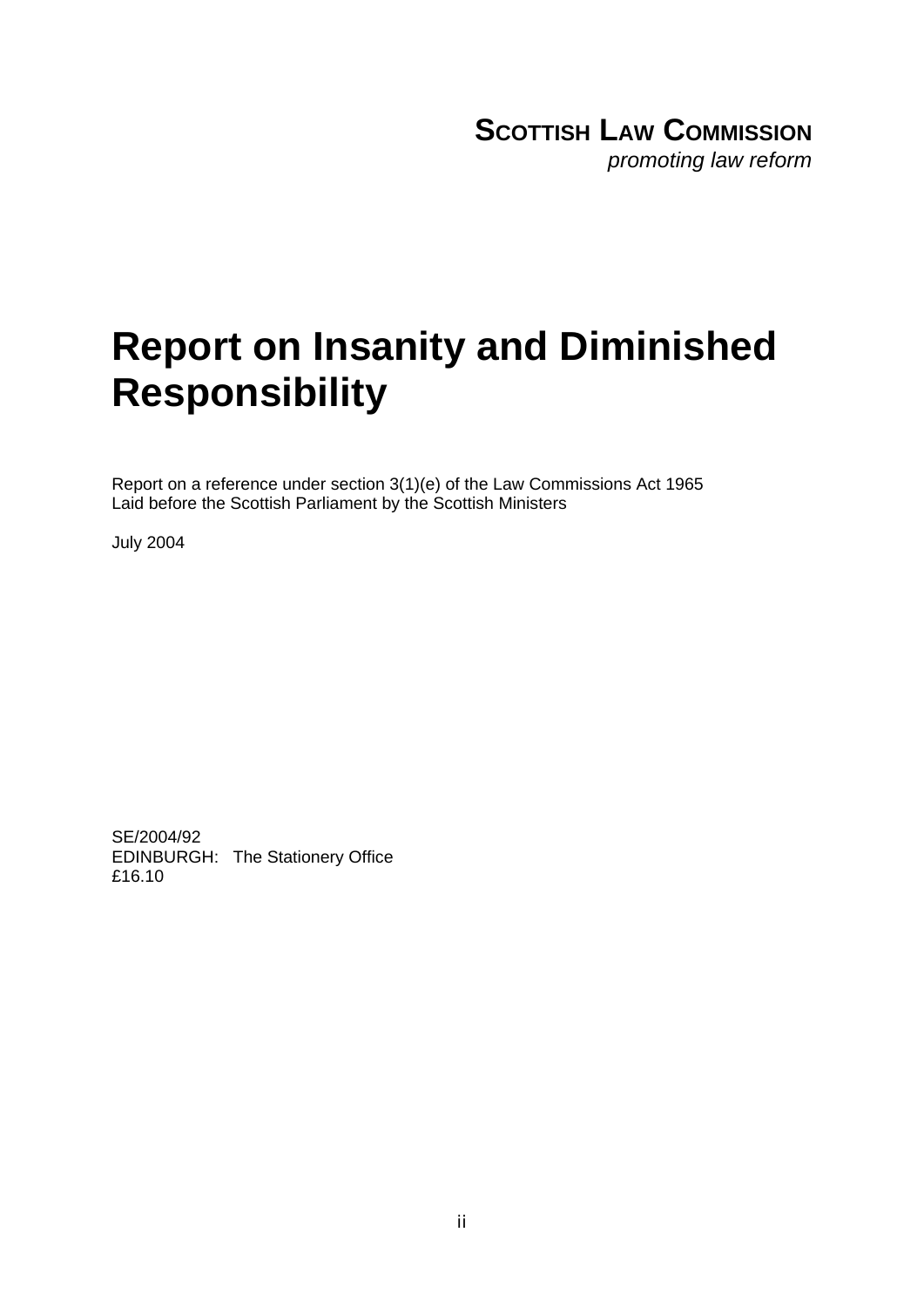The Scottish Law Commission was set up by section 2 of the Law Commissions Act [1](#page-1-0)965<sup>1</sup> for the purpose of promoting the reform of the law of Scotland. The Commissioners are:

> The Honourable Lord Eassie, *Chairman* Professor Gerard Maher, QC Professor Kenneth G C Reid Professor Joseph M Thomson Mr Colin J Tyre, QC.

The Chief Executive of the Commission is Miss Jane L McLeod. Its offices are at 140 Causewayside, Edinburgh EH9 1PR.

> Tel: 0131 668 2131 Fax: 0131 662 4900 E-mail: [info@scotlawcom.gov.uk](mailto:infor@scotlawcom.gov.uk)

Or via our website at www.scotlawcom.gov.uk - select "Contact"

#### **NOTES**

<u>.</u>

1. For those wishing further copies of this paper it may be downloaded from our website or purchased from TSO Scotland Bookshop.

2. If you have any difficulty in reading this document, please contact us and we will do our best to assist. You may wish to note that an accessible electronic version of this document is available on our website (text only version).

<span id="page-1-0"></span><sup>1</sup> Amended by the Scotland Act 1998 (Consequential Modifications) (No 2) Order 1999 (S.I. 1999/1820).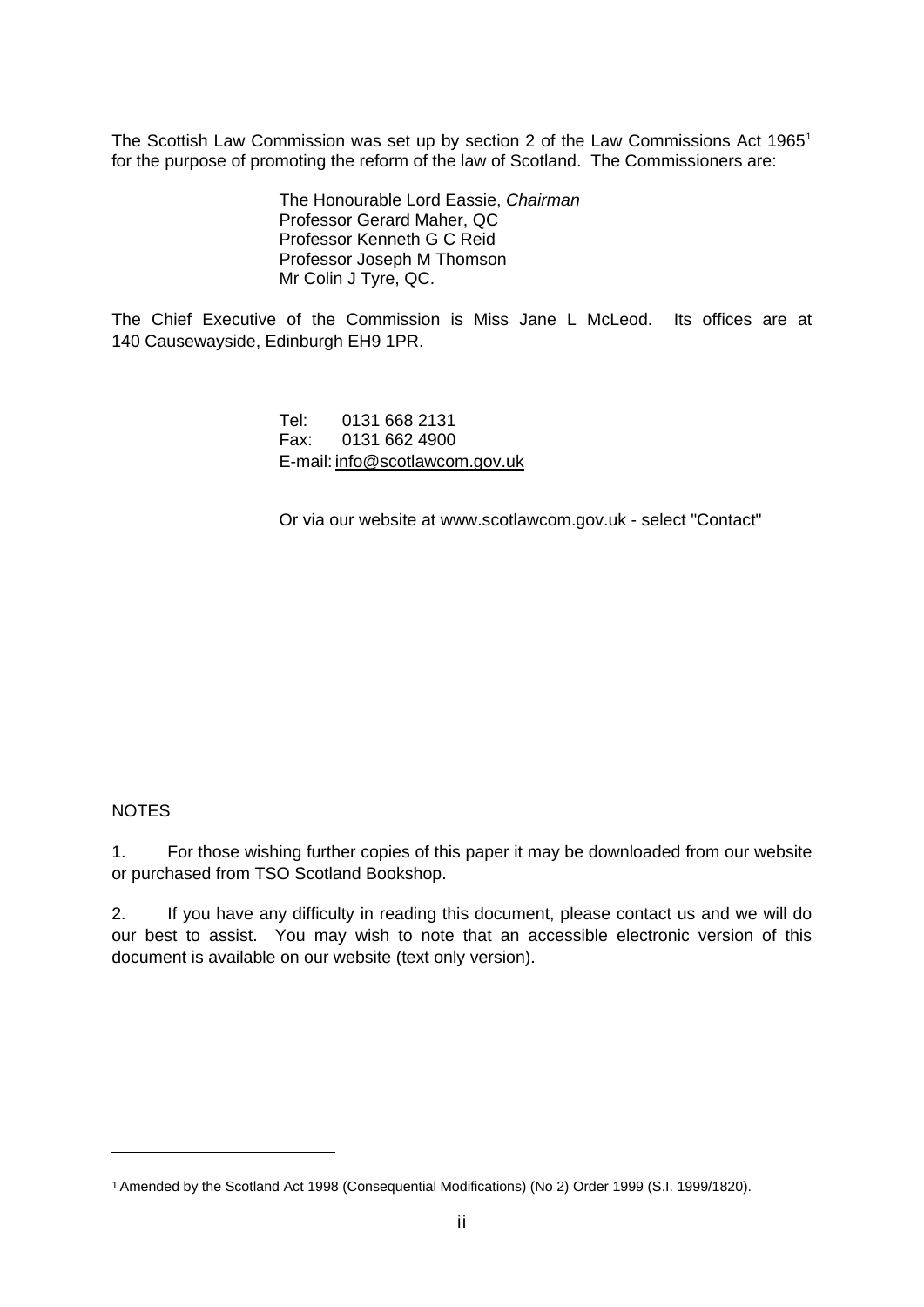## **SCOTTISH LAW COMMISSION**

*Report on a reference under section 3(1)(e) of the Law Commissions Act 1965*

### **Report on Insanity and Diminished Responsibility**

*To:* Ms Cathy Jamieson MSP, Minister for Justice

We have the honour to submit to the Scottish Ministers our Report on Insanity and Diminished Responsibility

 (Signed) RONALD D MACKAY, *Chairman* GERARD MAHER KENNETH G C REID JOSEPH M THOMSON COLIN TYRE

Miss Jane L McLeod, *Chief Executive* 7 May 2004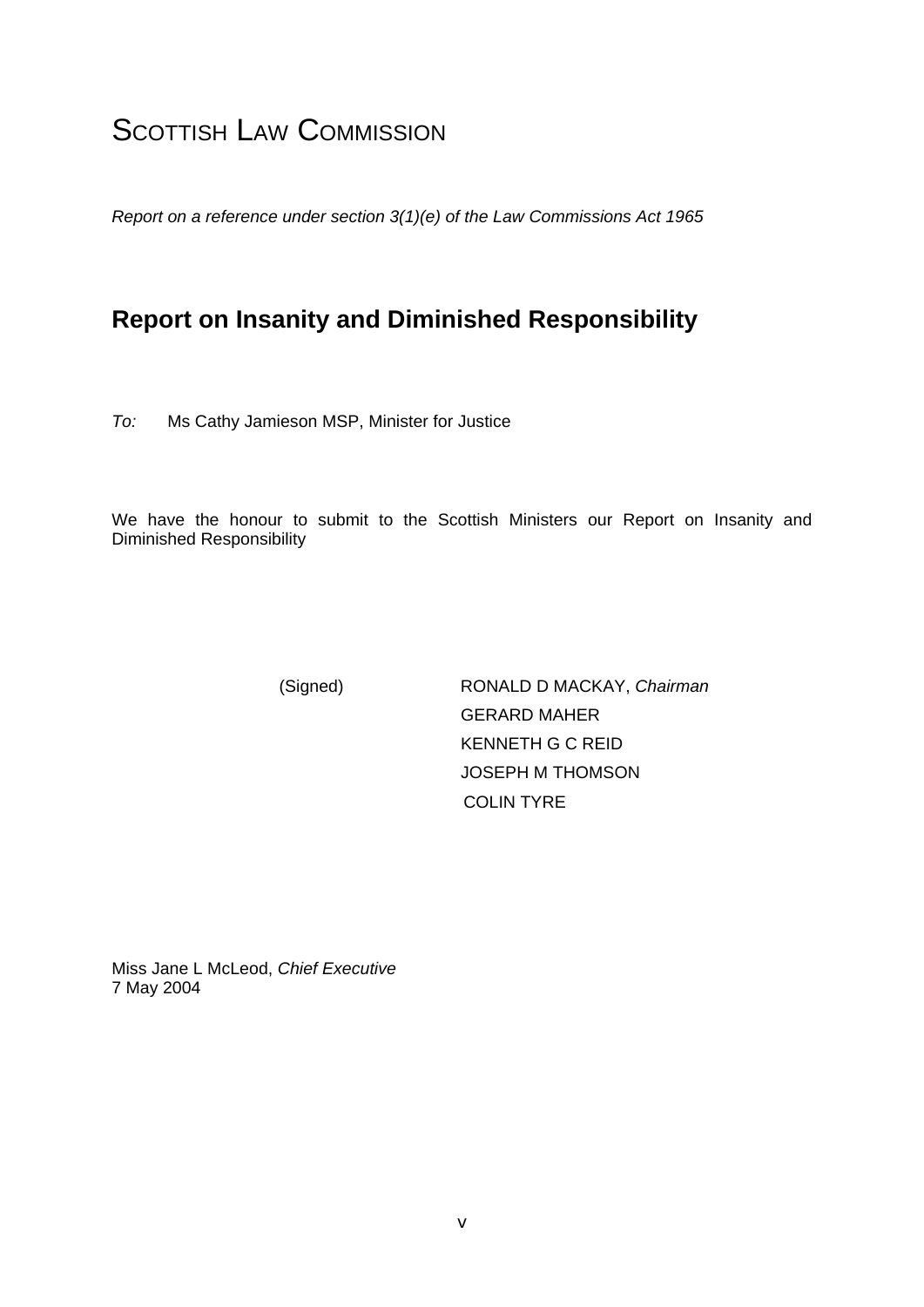## **Contents**

|                                                        | Paragraph | Page           |
|--------------------------------------------------------|-----------|----------------|
| <b>Introduction</b><br>Part 1                          |           |                |
| Terms of reference                                     | 1.1       | 1              |
| The Criminal Procedure (Scotland) Act 1995             | 1.4       | 1              |
| Consultation                                           | 1.5       | 2              |
| <b>Disposals</b>                                       | 1.9       | $\overline{2}$ |
| <b>Statistics</b>                                      | 1.16      | 4              |
| Main recommendations for reform                        | 1.22      | 6              |
| Legislative competence                                 | 1.26      | 7              |
| Part 2<br>Insanity as a defence                        |           |                |
| Introduction                                           | 2.1       | 8              |
| Option of no change to the current law                 | 2.7       | 10             |
| Abolition of insanity as a defence                     | 2.15      | 12             |
| Name of the reformed defence                           | 2.19      | 14             |
| Constituent elements of the defence                    | 2.25      | 15             |
| The presence of mental disorder                        | 2.25      | 15             |
| Connecting link (causation)                            | 2.31      | 16             |
| Specific effect of mental disorder on criminal conduct | 2.38      | 18             |
| Mental disorder and appreciation of conduct            | 2.42      | 19             |
| A volitional element                                   | 2.52      | 23             |
| 2.57<br>Psychopathic personality disorder              |           | 25             |
| <b>ECHR</b> implications<br>2.64                       |           |                |

### **Part 3 Diminished responsibility**

| Introduction                                                       | 3.1  | 30 |
|--------------------------------------------------------------------|------|----|
| A statutory statement of the test for diminished responsibility?   | 3.5  | 31 |
| Abolition of the plea of diminished responsibility                 | 3.10 | 32 |
| Name of the plea                                                   | 3.12 | 33 |
| The substance of the test                                          | 3.14 | 33 |
| The relationship with the special defence based on mental disorder | 3.18 | 34 |
| The psychopathy exclusion                                          | 3.24 | 36 |
| The intoxication exclusion                                         | 3.35 | 39 |
| Diminished responsibility in crimes other than murder              | 3.43 | 42 |
| <b>ECHR</b> implications                                           | 3.51 | 44 |
|                                                                    |      |    |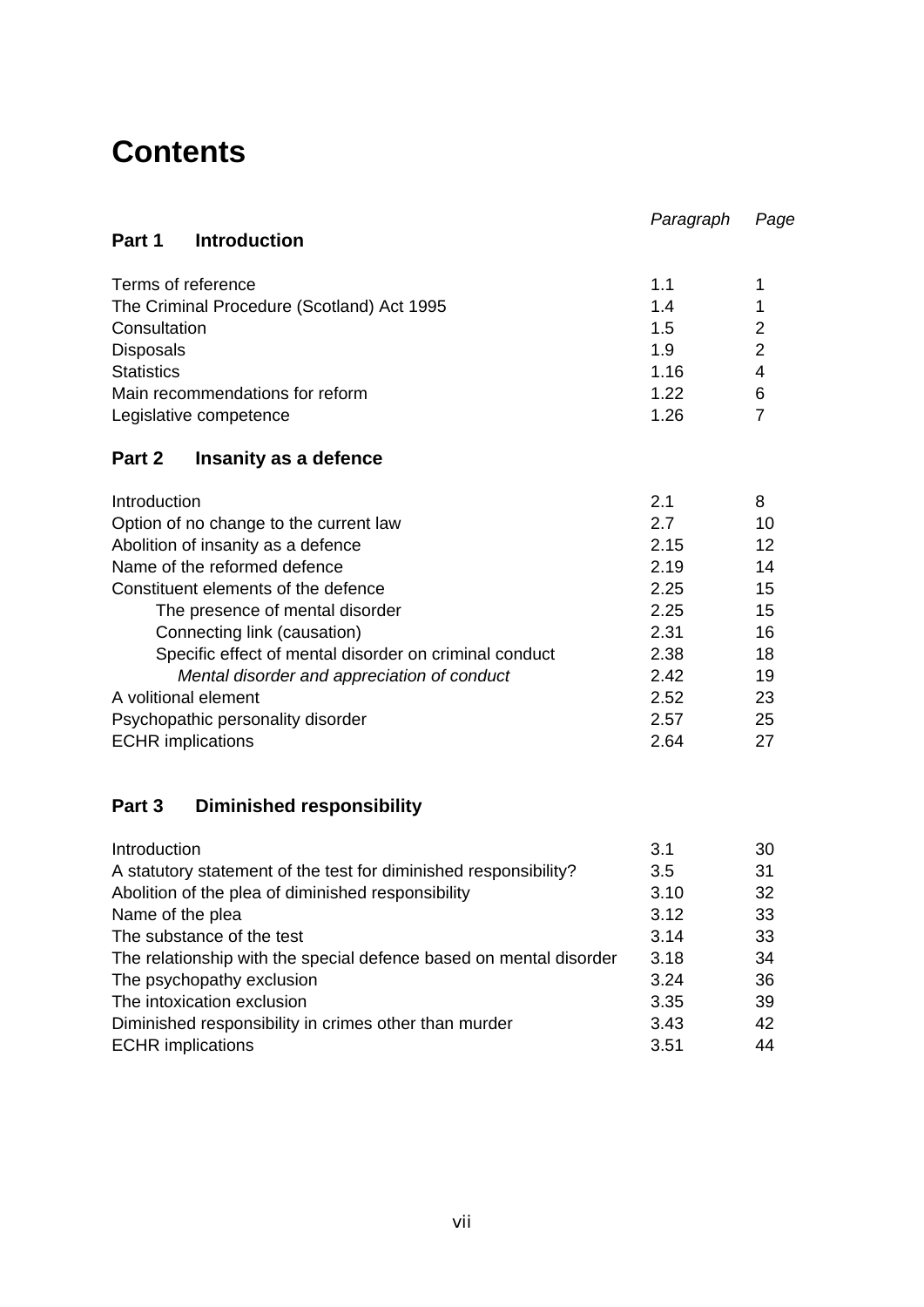**Part 4 Insanity as a plea in bar of trial**  *Paragraph Page* 

| Introduction                       | 4.1  | 45 |
|------------------------------------|------|----|
| Options of no change and abolition | 4.5  | 46 |
| Name of the plea                   | 4.8  | 47 |
| Nature of the test                 | 4.11 | 47 |
| Exclusion of amnesia               | 4.20 | 50 |
| <b>ECHR</b> implications           | 4.24 | 51 |

### **Part 5 Evidence and Procedure**

|                            | A. The defence based on the accused's mental disorder                           | 5.2  | 54 |
|----------------------------|---------------------------------------------------------------------------------|------|----|
| Burden of proof            |                                                                                 | 5.2  | 54 |
|                            | Defence raised by the accused                                                   | 5.3  | 54 |
|                            | Burden of proof in relation to defences                                         | 5.6  | 55 |
|                            | The implications of the ECHR                                                    | 5.10 | 56 |
|                            | Insanity raised by the prosecution                                              | 5.29 | 62 |
|                            | Procedural nature of the defence                                                | 5.38 | 64 |
|                            | Verdict following the defence                                                   | 5.40 | 64 |
|                            | B. Diminished responsibility                                                    | 5.46 | 66 |
| Burden of proof            |                                                                                 | 5.46 | 66 |
|                            | Notice of the plea                                                              | 5.50 | 67 |
|                            | C. Unfitness as a plea in bar of trial                                          | 5.54 | 68 |
|                            | Right to raise issue of unfitness in bar of trial                               | 5.54 | 68 |
|                            | Standard of proof                                                               | 5.58 | 69 |
| of trial                   | Evidential requirements in relation to unfitness as a plea in bar               | 5.60 | 69 |
|                            | Notice of the plea in summary proceedings                                       | 5.64 | 70 |
| D. Transitional provisions |                                                                                 | 5.66 | 71 |
| responsibility             | The special defence based on mental disorder; diminished                        | 5.66 | 71 |
|                            | Unfitness in bar of trial                                                       | 5.69 | 72 |
| Part 6                     | <b>List of recommendations</b>                                                  |      | 73 |
|                            |                                                                                 |      |    |
| <b>Appendix A</b>          | Draft Criminal Responsibility and Unfitness for Trial<br>(Scotland) Bill        |      | 77 |
| <b>Appendix B</b>          | List of consultees who submitted written comments on<br>Discussion Paper No 122 |      | 91 |
| <b>Appendix C</b>          | Mental health experts who assisted with the project                             |      | 92 |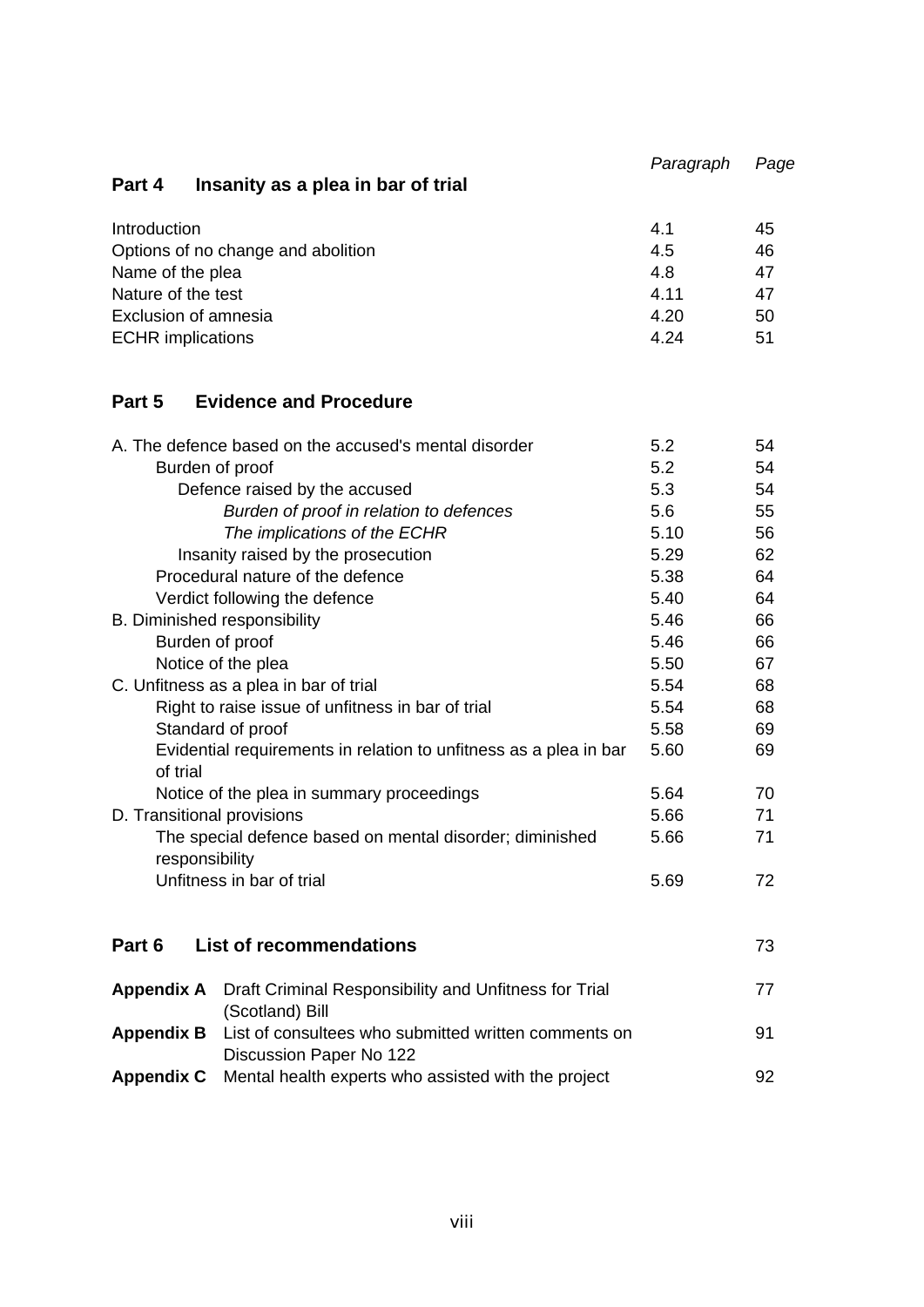### **Abbreviations**

#### 1995 Act

Criminal Procedure (Scotland) Act 1995

#### 2003 Act

Mental Health (Care and Treatment) (Scotland) Act 2003

#### Butler Report

*Report of the Committee on Mentally Abnormal Offenders*, chaired by the Rt Hon Lord Butler (Cmnd 6244, 1975)

#### Gordon

Sir Gerald H Gordon QC, The Criminal Law of Scotland, Vol I, (3<sup>rd</sup> edn ed Michael G A Christie) (Edinburgh, 2000)

#### Hume

Baron Hume, Commentaries on the Law of Scotland, Respecting Crimes (4<sup>th</sup> edn) (Edinburgh, 1844; reprinted, 1986)

#### **Mackay**

R D Mackay, *Mental Condition Defences in the Criminal Law* (Oxford, 1995)

#### **McAuley**

Finbarr McAuley, *Insanity, Psychiatry and Criminal Responsibility* (Dublin, 1993)

#### Millan Report

*New Directions: Report on the Review of the Mental Health (Scotland) Act 1984* by a Committee chaired by the Rt Hon Bruce Millan (SE/2001/56)

#### Renton & Brown

Renton & Brown's *Criminal Procedure* (6<sup>th</sup> edn ed Sir Gerald H Gordon QC) (Edinburgh)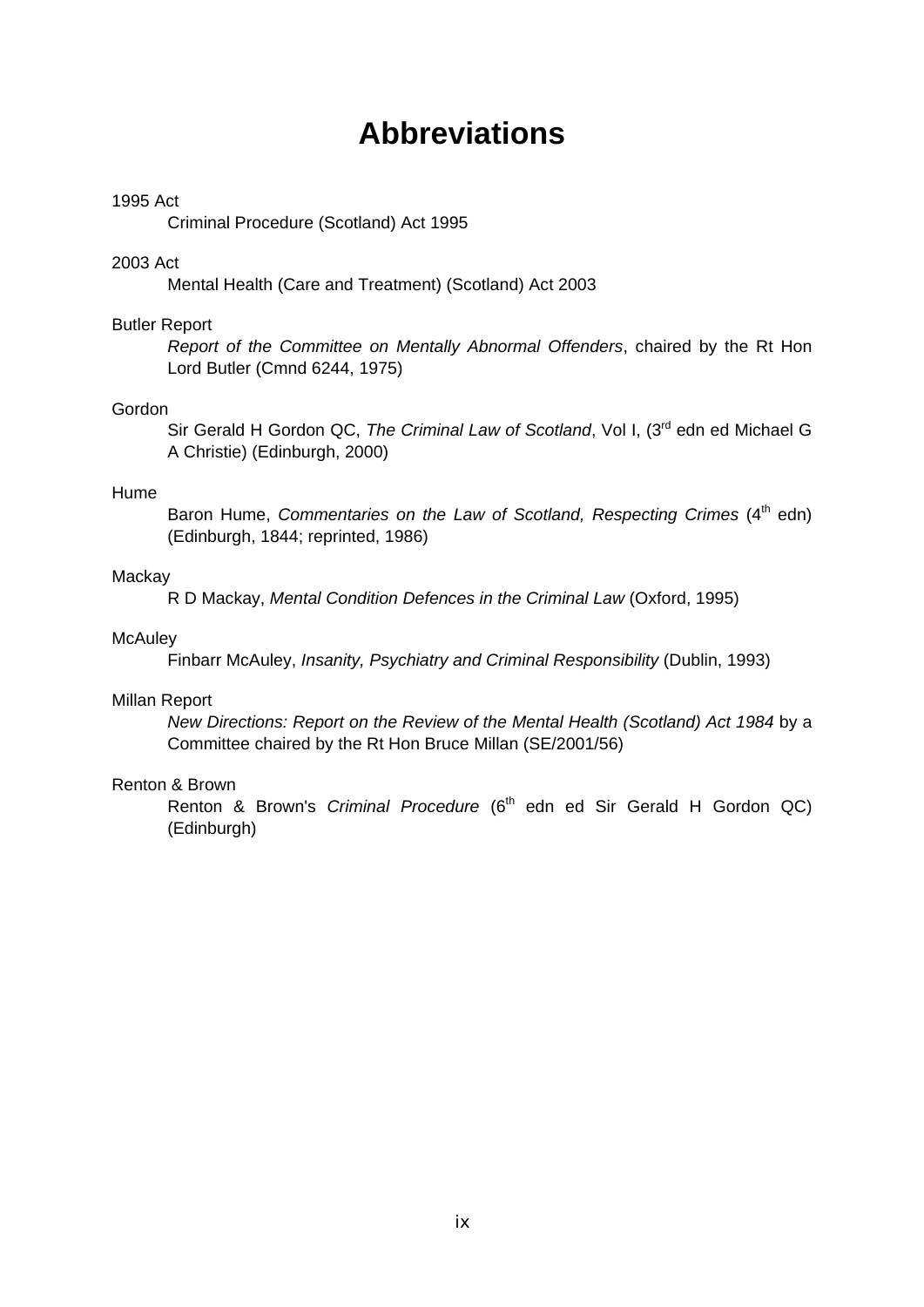## **Part 1 Introduction**

#### **Terms of reference**

- [1](#page-6-0).1 In October 2001 we received the following reference<sup>1</sup> from the Scottish Ministers:
	- $"(1)$  To consider
		- (a) the tests to establish insanity (either as a defence or as a plea in bar of trial) and the plea of diminished responsibility; and
		- (b) issues of the law of evidence and procedure involved in raising and establishing insanity and diminished responsibility; and
	- (2) To make recommendations for reform, if so advised; and
	- (3) Consequent upon any such recommendations for reform, to consider what changes, if any, should be made to the powers of the courts to deal with persons in respect of whom insanity (either as a defence or as a plea in bar of trial) or diminished responsibility has been established."

1.2 We received the reference following the report of a committee chaired by the Rt Hon Bruce Millan, which undertook a comprehensive review of the Mental Health (Scotland) Act 1984.<sup>[2](#page-6-1)</sup> In the course of preparing its report, the committee received representations about difficulties encountered in practice arising from the tests for insanity, both as a defence and as a plea in bar of trial, and for diminished responsibility. $3$  The Committee recommended that the Scottish Law Commission should review these topics and as a result we received the reference from Scottish Ministers.

1.3 The bulk of the Millan Committee's recommendations have been implemented by the Mental Health (Care and Treatment) (Scotland) Act 2003. This Act is mainly concerned with the civil law on mental health. By contrast, our project concentrates on specific aspects of the criminal law relating to persons with mental disorder. The provisions of our bill, if enacted, would form another part of the process of reform of the law relating to mental health.

#### **The Criminal Procedure (Scotland) Act 1995**

1.4 Since the time of its enactment the Criminal Procedure (Scotland) Act 1995, which is a consolidation statute, has been the subject of numerous amendments. As a consequence the Act has become cumbersome in form and difficult to use. Moreover, the Scottish Executive has announced that the main provisions of the Mental Health (Care and Treatment) (Scotland) Act 2003, which makes extensive and complicated amendments to the 1995 Act, will be brought into force in April 2005. In view of the fact that the

<sup>&</sup>lt;sup>1</sup> Under section  $3(1)(e)$  of the Law Commissions Act 1965.

<span id="page-6-1"></span><span id="page-6-0"></span><sup>&</sup>lt;sup>2</sup> New Directions: Report on the Review of the Mental Health (Scotland) Act 1984 (SE/2001/56).

<span id="page-6-2"></span><sup>&</sup>lt;sup>3</sup> Millan Report, ch 29, esp paras 43-61.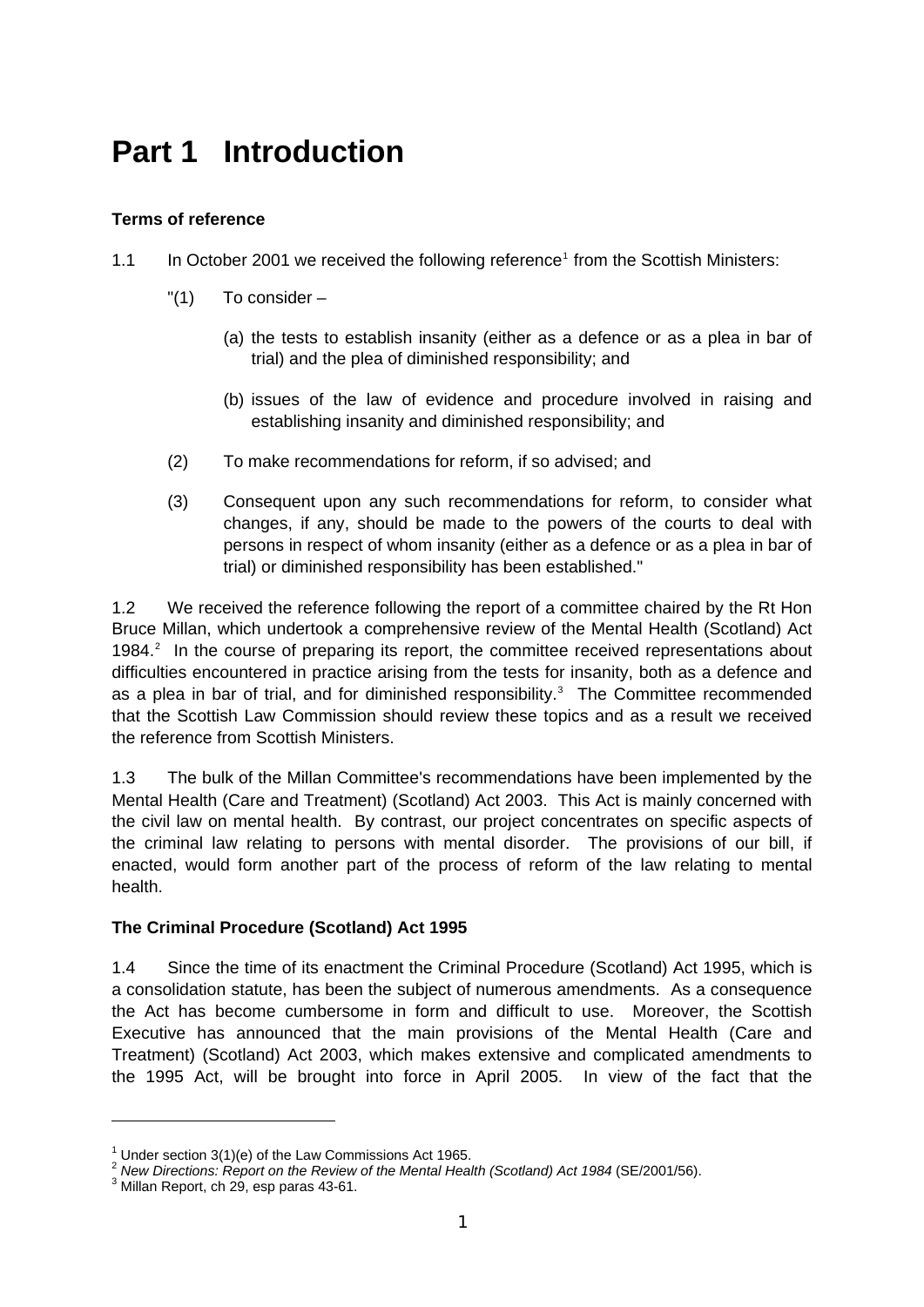amendments are relevant to our recommendations, we have decided to proceed on the basis that all the amendments to the 1995 Act have been commenced. Accordingly, our recommendations and the provisions of the draft bill annexed to this report<sup>[4](#page-7-0)</sup> have been drafted to take account of the changes made by legislation up to and including the 2003 Act.<sup>[5](#page-7-1)</sup>

#### **Consultation**

1.5 The topics covered by our reference involve a wide range of issues in both law and mental health. At the start of the project we held a seminar with a view to discovering current thinking on these issues. The seminar was attended by academic lawyers as well as legal and medical practitioners, and helped us considerably in identifying and developing the principles which were the subject of our proposals for reform. Our thanks are due to the speakers and the other participants who contributed to the seminar proceedings.<sup>[6](#page-7-2)</sup>

1.6 Our Discussion Paper on Insanity and Diminished Responsibility was published in January 2003.<sup>[7](#page-7-3)</sup> It invited comments on our proposals to introduce statutory tests to replace the common law rules on diminished responsibility and on insanity as a defence and plea in bar of trial. The paper also sought comments in relation to the burden and standard of proof required to establish the defence and pleas. We are grateful to all the persons and organisations who responded to the Discussion Paper.[8](#page-7-4)

1.7 We also held a meeting with a number of experts in the field of mental health to discuss various matters arising from the responses to the Discussion Paper. This meeting was extremely valuable for our task of ensuring that our recommendations for reform of the law cohered with medical practice.<sup>[9](#page-7-5)</sup> Furthermore, throughout the project we received considerable assistance on a wide range of topics relating to psychiatric medicine from Dr Derek Chiswick and Dr John Crichton. Their contribution, as well as that of all the other mental health experts whom we consulted, is very much appreciated.

1.8 In the course of preparing our draft bill we consulted with the Crown Office on a number of issues relating to criminal procedure and the workings of the 1995 Act. We wish to record our thanks for this assistance.

#### **Disposals**

<u>.</u>

1.9 Our terms of reference do not extend to a wide-ranging review of the disposals available to the courts in cases involving mentally disordered persons, and our

<span id="page-7-1"></span><span id="page-7-0"></span><sup>&</sup>lt;sup>4</sup> The list of recommendations is set out in Part 6. The draft bill is contained in Appendix A.<br><sup>5</sup> The main amending Acts are the Crime and Punishment (Scotland) Act 1997; Crime and Disorder Act 1998; Mental Health (Public Safety and Appeals) (Scotland) Act 1999; Adults with Incapacity (Scotland) Act 2000; Convention Rights (Compliance) (Scotland) Act 2001; Criminal Procedure (Amendment) (Scotland) Act 2002; Sexual Offences (Procedure and Evidence) (Scotland) Act 2002; Criminal Justice (Scotland) Act 2003; Mental Health (Care and Treatment) (Scotland) Act 2003.<br><sup>6</sup> The seminar was held at the University of Edinbu

<span id="page-7-2"></span>The seminar was held at the University of Edinburgh on 25 and 26 April 2002. The speakers were Professor R A McCall Smith, University of Edinburgh; Professor R D Mackay, De Montfort University; Professor Richard J Bonnie, School of Law and Director, Institute of Law Psychiatry and Public Policy at the University of Virginia; Professor Warren Brookbanks, University of Auckland; and Professor Finbarr McAuley, University College Dublin and Commissioner, Law Reform Commission of Ireland.<br><sup>7</sup> Secttish Law Commission, Discussion Pener on Incor

<span id="page-7-3"></span>Scottish Law Commission, *Discussion Paper on Insanity and Diminished Responsibility* (Discussion Paper No 122, 2003).

<sup>8</sup> A list of consultees who submitted a written response to the Discussion Paper is set out in Appendix B. 9

<span id="page-7-5"></span><span id="page-7-4"></span><sup>&</sup>lt;sup>9</sup> The details of the mental health experts who assisted in the project are provided in Appendix C.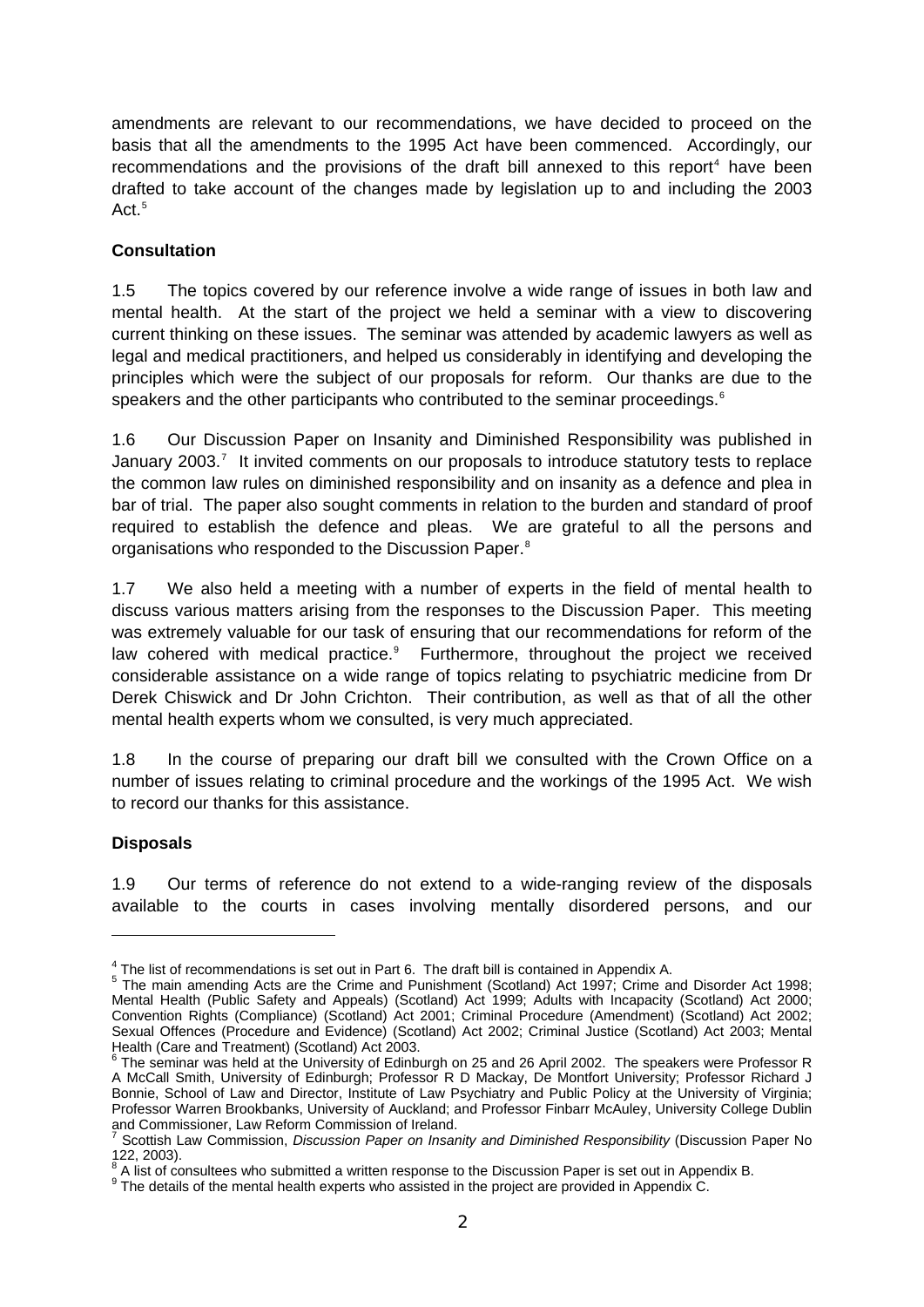recommendations make only incidental reference to the powers of the criminal courts in relation to mental disorder. Nonetheless, we wish to say something at this stage on disposals for there are clear links between the tests for what constitutes insanity and the consequences of a finding that an accused person is insane.

1.10 Indeed historically much of the concern with insanity (and to a lesser extent, diminished responsibility) has been with what happens to persons who use a state of mental disorder as a defence or a plea. Consider the famous example of James Hadfield. In 1800 Hadfield was found to be insane on a charge of the attempted murder of George III. The result was that he received an outright acquittal. Public and political reaction to this case led to the enactment of the Criminal Lunatics Act 1800 which required the courts in England to order anyone who had been acquitted by reason of insanity of various serious offences to be detained until His Majesty's pleasure be known. In modern times virtually every legal system regards a verdict of insanity as something less than a complete acquittal; for despite the acquittal, the accused is still subject to the powers of the court. Indeed, until recently in Scotland (in common with other legal systems in the United Kingdom) a verdict of insanity required the courts to order the detention of the accused for an indefinite period in a mental hospital. A similar approach was used in respect of persons found insane in bar of trial.

1.11 The fact that a finding of insanity had a direct consequence on the disposal of a case involving an insane accused had a significant influence on the development of the definition of insanity. When insanity acted to provide an acquittal simpliciter, there was an obvious public interest in restricting its scope, for the effect of the defence was to place persons who had already committed criminal, including violent, acts beyond any form of social control. By contrast, when the consequence of a verdict of insanity was that the accused had to be committed to a mental hospital, the concern was that the defence might be over-inclusive and cover persons who, though in some way mentally abnormal, did not require such drastic treatment.

1.12 However in the modern law the approach to the disposal of cases involving mentally disordered persons is quite different.<sup>[10](#page-8-0)</sup> Where a person is acquitted on the ground of insanity, the court must consider the appropriate means of disposal. Under the amended version of section 57 of the Criminal Procedure (Scotland) Act 1995, the court has the power to make the following orders:

- (a) a compulsion order authorising the detention of the person in hospital;
- (b) a compulsion hospital order coupled with a restriction order;
- (c) an interim compulsion order;
- (d) a guardianship order;

- (e) a supervision and treatment order; and
- (f) a discharge with no further order made.

<span id="page-8-0"></span> $10$  See 1995 Act, Part VI, especially s 57. The provisions of s 57 first appeared in the Criminal Justice (Scotland) Act 1995, which was consolidated into the 1995 Act. The 'new' law on disposals in insanity cases came into effect on 1 April 1996.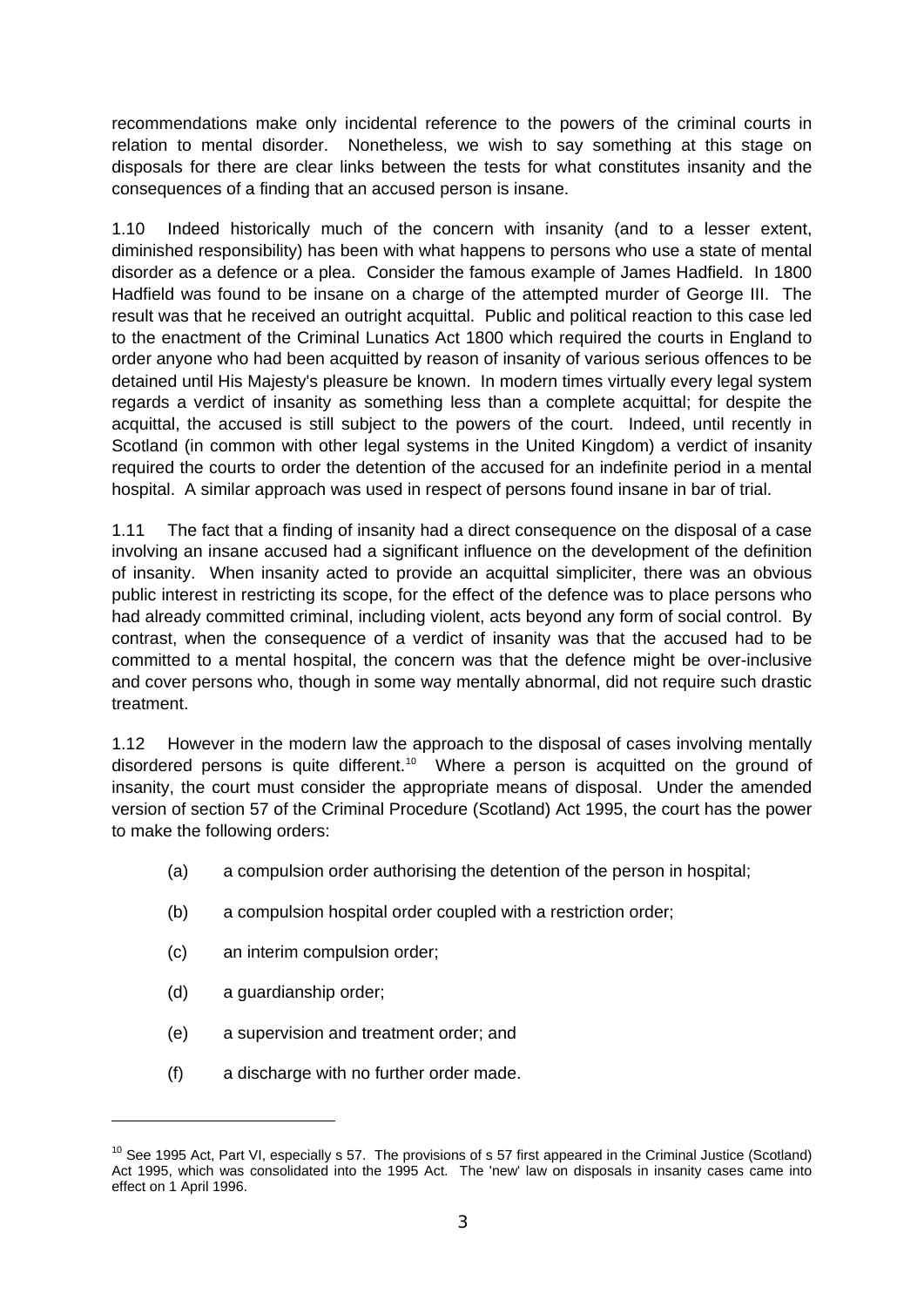Accordingly, the court has considerable flexibility in dealing with persons who fall within the definition of insanity. Furthermore, the 1995 Act provisions require the court to make a disposal appropriate to the circumstances of each individual accused person reflecting his condition at the time of the disposal.

1.13 A similar situation exists in respect of the plea in bar. Prior to the 1995 Act, the effect of a finding of insanity in bar of trial was that the accused was subject to compulsory committal to a mental hospital. This outcome necessarily arose whether or not the accused's condition (which might be a physical one, such as being a deaf-mute) merited it. Moreover, this disposal could apply even where it had never been shown that the accused committed the act which was the subject of the charge against him. The 1995 Act introduced a three-staged approach in cases of insanity in bar of trial. The first stage is a preliminary hearing to investigate whether the accused's condition meets the criteria of the plea in bar of trial. If it is found that it does, then the court must order a further hearing, known as an examination of facts. The third stage, that of disposal, arises if the examination of facts shows that the accused committed the act he was charged with and that he had no defence to that charge.<sup>[11](#page-9-0)</sup> The court's powers of disposal at this final stage are the same as those for cases of insanity as a defence.

1.14 Accordingly, a crucial characteristic of the 1995 Act provisions is that a finding of insanity (either as a defence or a plea in bar) has no necessary consequences in respect of the ultimate disposal of the case against the accused. The question of what constitutes insanity and the question of what follows from a finding of insanity have been separated into different legal compartments. As a consequence, in this project we have been able to focus on issues relating to the definition of insanity free from any implications as regards disposal.

1.15 Matters are to some extent different in respect of diminished responsibility. This plea arises only in cases of murder and, if successful, its effect is that the accused is liable to a conviction for the lesser charge of culpable homicide. But even so the powers of the court are at the core of diminished responsibility, for its rationale is to give courts a sentencing discretion in cases of unlawful killing which they possess if an accused is guilty of culpable homicide but not if quilty of murder.<sup>[12](#page-9-1)</sup> Here the question concerning the test for the plea is that of identifying the category of persons whose sentence for unlawful killing should be something other than mandatory life imprisonment.

#### **Statistics**

1.16 A further matter with a bearing on the context of our recommendations is the statistical data on the use made of the defence and the pleas and the outcome of cases where they are involved.<sup>[13](#page-9-2)</sup>

1.17 As regards cases involving insanity (either as a defence or as a plea in bar), perhaps the main point to bear in mind is their statistical rarity. The annual Statistical Bulletin on Criminal Proceedings in Scottish Courts sets out statistics on the number of persons proceeded against in the criminal courts. The Bulletin also provides figures for the main

<span id="page-9-0"></span> $11$  The disposal stage also arises where the examination of facts shows that the accused committed the act in question but was within the scope of the insanity defence.

<span id="page-9-2"></span><span id="page-9-1"></span> $12$  1995 Act, s 205(1).<br> $13$  See Discussion Paper, paras 1.17-1.21 and Appendix C for further details.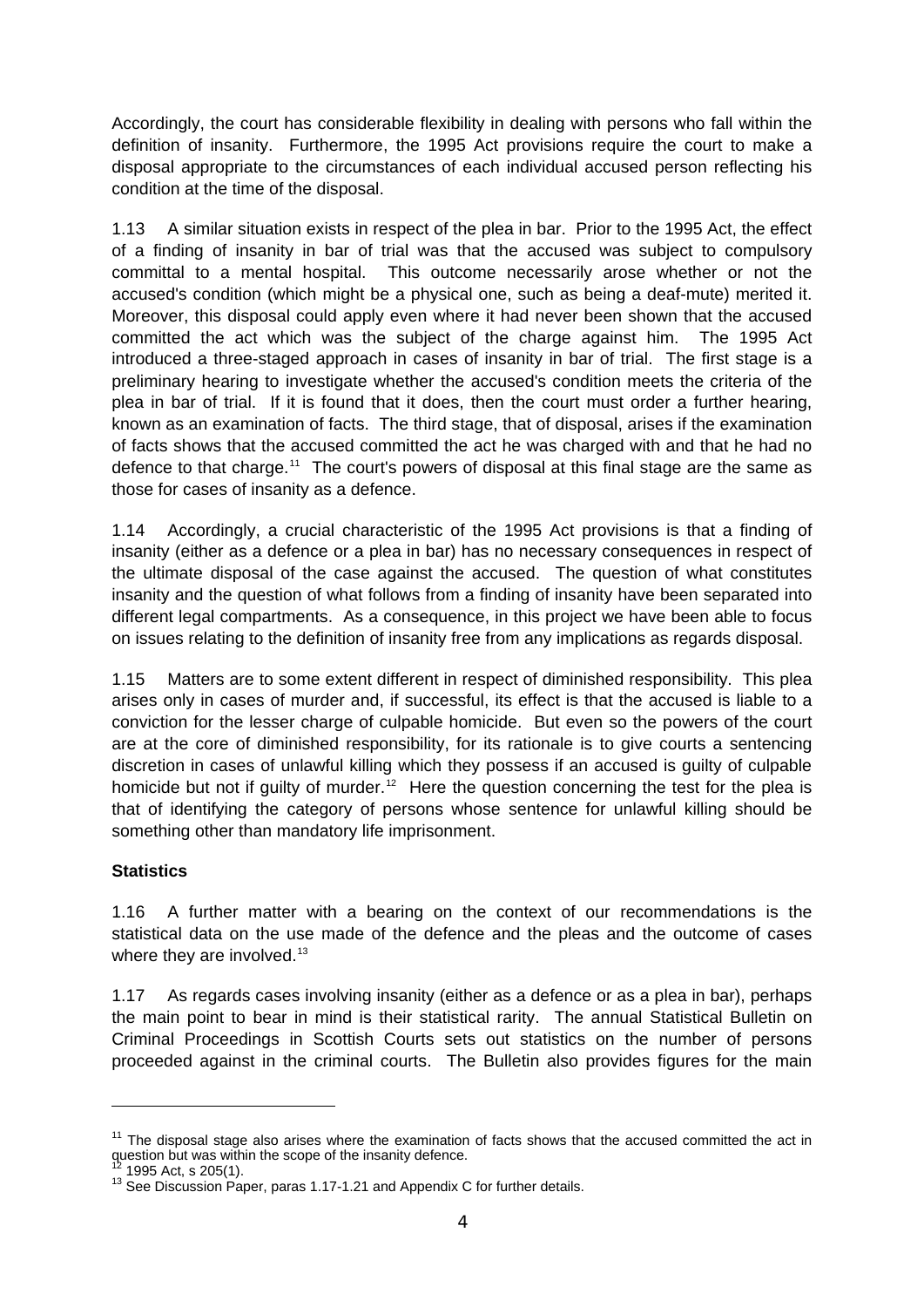disposal used against all persons in respect of whom a criminal charge has been proved.<sup>[14](#page-10-0)</sup> These figures include a general category of 'insanity, hospital, guardianship order' but the basis on which these disposals were made is not explained.<sup>[15](#page-10-1)</sup> However the figures do provide a general indication of the use of mental disorder issues in criminal proceedings. The number of persons proceeded against for each of the 7 years 1996-2002 was 175,457, 172,556, 159,232, 146,841, 137,026, 139,596, and 142,900. The number of persons with an 'insanity, hospital, guardianship order' disposal for the same years was 159, 164, 131, 137, 109, 113 and 114.[16](#page-10-2)

1.18 A more useful source of information is the report of a research project on the operation of Part VI of the 1995 Act.<sup>[17](#page-10-3)</sup> The project took place over a two year period from September 1996 to August 1998. Its aim was to assess the workings of the provisions of the 1995 Act relating to insanity as a plea in bar (including the procedure of examination of facts) and the insanity defence over that period. During the period the researchers were notified by clerks of court of 52 cases.<sup>[18](#page-10-4)</sup> 37 involved the plea in bar, 12 the insanity defence and in a further three cases the plea in bar and the defence were both raised.

1.19 Of the 37 cases involving only the plea in bar the accused was found insane in bar in 29, and after the resulting examinations of facts, the facts were established in 22 of these cases. The disposals made in this last group of cases were 16 hospital orders, four treatment and supervision orders, one guardianship order, and in one case no order was made.[19](#page-10-5) Of the 12 cases involving the insanity defence only, in two cases the accused was found to be sane.<sup>[20](#page-10-6)</sup> Of the remaining ten cases, hospital orders were made in seven cases, a supervision and treatment order in one, and no order made in two. Of the three cases involving both the plea and the defence, the accused in all cases was found to be both insane in bar of trial and at the time of the offence. Hospital orders were made in all three cases.

1.20 Data on the use of diminished responsibility are not readily available. The plea arises only in connection with charges of murder. Although figures exist for the number of murder cases, $2<sup>1</sup>$  it is not possible to identify all the cases in which diminished responsibility may have been involved. Diminished responsibility is not a special defence and accordingly there is no need for the accused to give advance notice that he intends to raise the issue. $22$ As a result, even examination of the relevant court papers would not necessarily disclose all

<sup>&</sup>lt;sup>14</sup> These data refer to the former names for the disposal, which were changed by the Mental Health (Care and

<span id="page-10-1"></span><span id="page-10-0"></span>Treatment) (Scotland) Act 2003.<br><sup>15</sup> See Discussion Paper, Appendix C, Table 1. The figures in the text above have been revised to take account of data published after the Discussion Paper.

<span id="page-10-3"></span><span id="page-10-2"></span><sup>17</sup> M Burman and C Connelly, *Mentally Disordered Offenders and Criminal Proceedings. The Operation of Part VI of the Criminal Procedure (Scotland) Act 1995* (The Scottish Office Central Research Unit, 1999). Data derived from this study are contained in the Discussion Paper, Appendix C.

<span id="page-10-4"></span><sup>&</sup>lt;sup>18</sup> Three of the cases had been heard in the period between April 1996 (when the 1995 Act provisions came into effect) and the starting date of the project in September 1996.

<span id="page-10-5"></span>It may also be noted that in one of the cases in which the facts were not established, a disposal was made under the Mental Health (Scotland) Act 1984.<br><sup>20</sup> In both cases the accused was convicted. In one case a hospital order was made; in the other the accused

<span id="page-10-7"></span><span id="page-10-6"></span>was sentenced to a period of community service.<br><sup>21</sup> See Scottish Executive Statistical Bulletin CrJ/2003/9, *Homicide in Scotland 2002*, Table 8. The number of persons accused of homicide for the years 1996-2002 were 171, 126, 140, 173, 126, 151, and 186. The number of these cases classified as murder were 100, 66, 86, 117, 65, 101 and 128. See further Discussion Paper, Appendix C.

<span id="page-10-8"></span>See paras 5.50-5.53.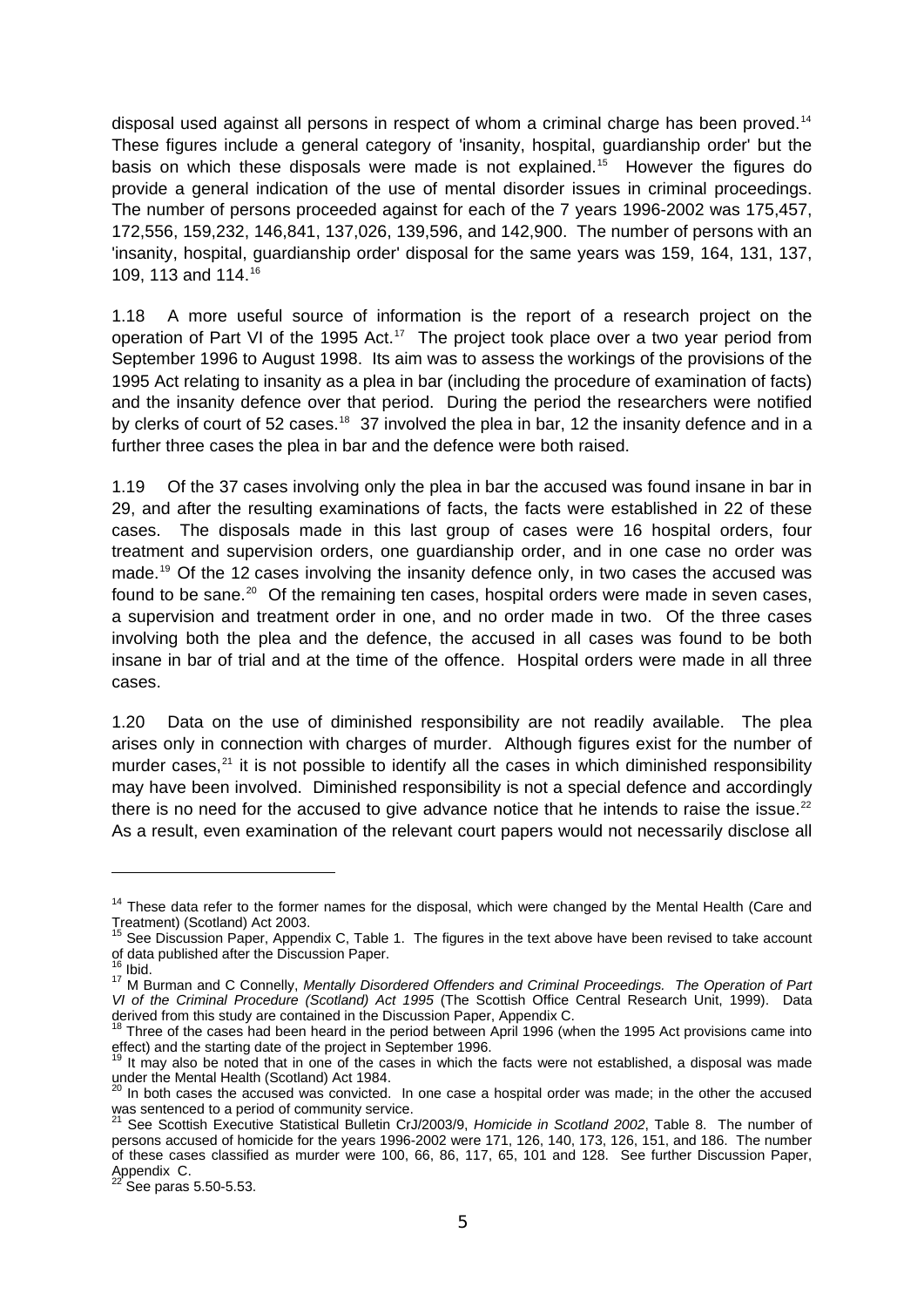cases in which diminished responsibility was raised. However, prior to the publication of the Discussion Paper we conducted an informal survey of members of the Faculty of Advocates with experience in criminal cases with a view to forming a general impression of the use made of the plea, and in particular what had been the impact of the decision in *Galbraith v HM Advocate*. [23](#page-11-0)

1.21 The majority of those who responded were of the view that there had been an increase in the use of the plea as a result of that case. One advocate told us that even before *Galbraith* the Crown would often be prepared to accept a plea of guilty to culpable homicide even if the accused's condition did not fall strictly within the scope of the plea as then defined. Another perceived consequence is in relation to the effect of disposal of cases where a plea of diminished responsibility was successful. Prior to *Galbraith*, many cases resulted in a hospital order, whereas since that case the courts were thought to impose sentences of imprisonment (including life sentences) more frequently than before.

#### **Main recommendations for reform**

1.22 Part 2 of the Report deals with the insanity defence. We recommend that the common law defence should be replaced by a statutory defence that an accused lacked criminal responsibility by reason of mental disorder. The defence would apply where at the time of the offence the accused was unable by reason of mental disorder to appreciate the nature or the wrongfulness of his conduct. The definition of the defence would not contain any reference to volitional incapacities of the accused. In addition the condition of psychopathic personality disorder would be excluded from the scope of the defence.

1.23 Part 3 deals with the plea of diminished responsibility. We recommend that the definition of the plea should be set out in statute on substantially the same basis as formulated in the decision of *Galbraith v HM Advocate*, namely that the accused's ability to determine or control his conduct was substantially impaired by reason of mental abnormality. Unlike the common law, the statutory test for the plea would include abnormality in the form of psychopathic personality disorder. We also recommend that the statute should make clear that a state of acute intoxication does not by itself constitute diminished responsibility but that such a state would not prevent the plea being proved if there is some other basis for establishing it. The plea would apply only in cases of murder and its effect would be that an accused who would otherwise be convicted of murder would be convicted instead of culpable homicide.

1.24 Part 4 of the report deals with insanity as a plea in bar of trial. We recommend that the common law plea should be replaced by a statutory plea called 'unfitness for trial.' The general test for the plea should be that an accused person is unfit for trial where as a consequence of his mental or physical condition at the time of the trial he lacks the capacity to participate effectively in the proceedings against him. In addition the test for the plea is to include a non-exhaustive list of skills or activities which would indicate such lack of capacity. The fact that an accused experiences loss of memory of the events forming the basis of the charge against him should not by itself constitute unfitness for trial.

1.25 Part 5 deals with matters of evidence and procedure in relation to the defence based on mental disorder, diminished responsibility and unfitness for trial. The burden of proof for

<span id="page-11-0"></span> $23$  2002 JC 1.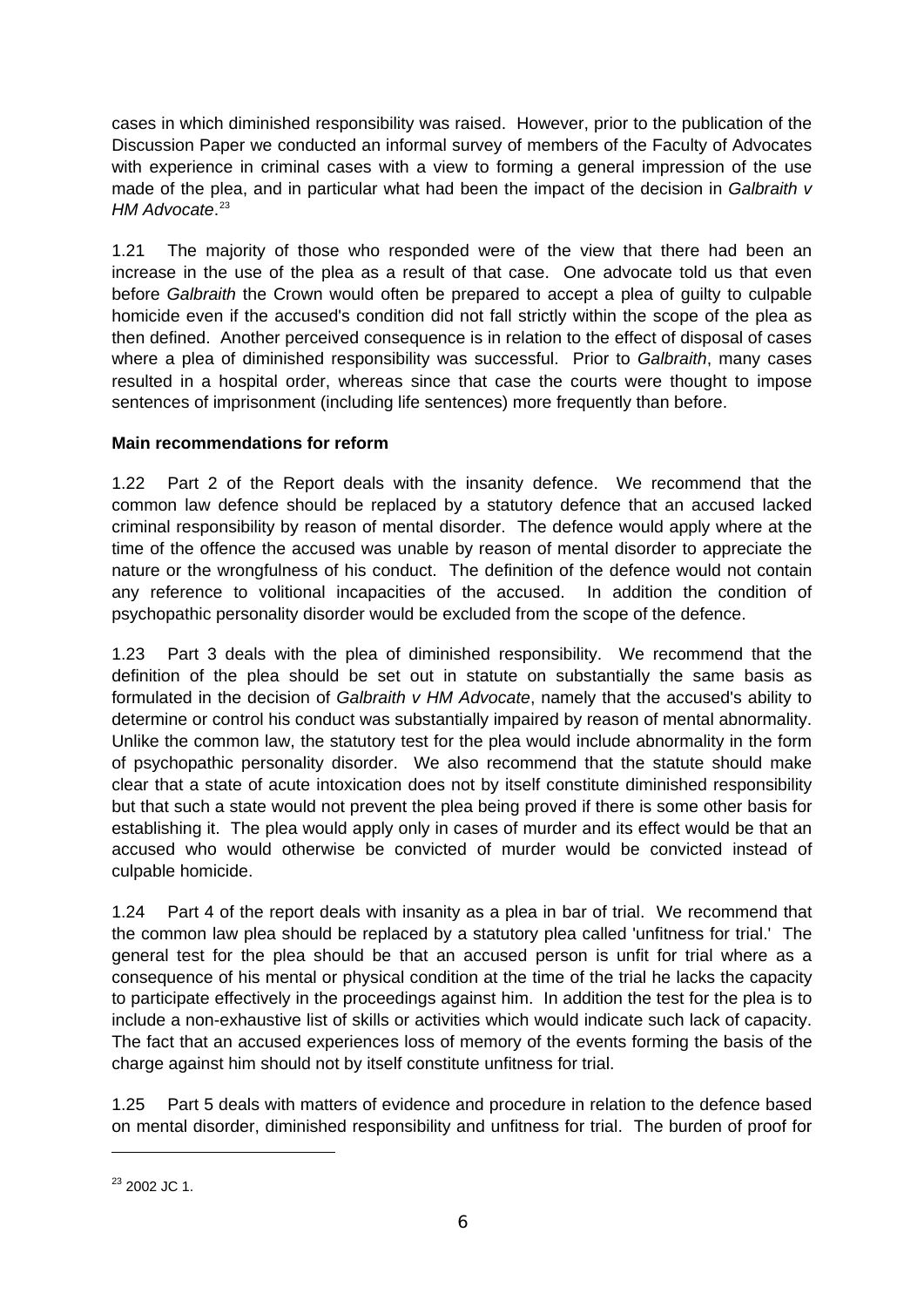the new defence based on mental disorder should be on the accused, who has to establish it on the balance of probabilities. A similar rule should apply in respect of diminished responsibility. The Crown would not be able to raise the defence based on the accused's mental disorder. This defence is to be a special defence. In addition the plea of diminished responsibility is to be treated as if it were a special defence for the purpose of giving advance notice. There should be no change to the existing law whereby the issue of an accused being unfit for trial may be raised by the accused, the Crown or by the court. Where the issue of the accused's unfitness for trial has been raised, the court should find the accused unfit if so satisfied on the balance of probabilities.

#### **Legislative competence**

1.26 A matter which calls for consideration is whether the terms of our draft bill fall within the legislative competence of the Scottish Parliament.<sup>[24](#page-12-0)</sup> The first question is whether our draft bill relates to reserved or devolved matters.<sup>[25](#page-12-1)</sup> The provisions of the bill concern criminal law and procedure and mental health. With a few exceptions which are not relevant to the bill, these areas of law are devolved to the Scottish Parliament.

1.27 A further requirement of legislative competence is that an Act of the Scottish Parliament must be compatible with the rights set out in the European Convention on Human Rights.<sup>[26](#page-12-2)</sup> For the reasons we give later, we are of the view that our recommendations and the provisions of the draft bill would not be in breach of the Convention. $27$ 

<span id="page-12-0"></span><sup>&</sup>lt;sup>24</sup> An Act of the Scottish Parliament is not law in so far as any provision is outside the legislative competence of the Parliament (Scotland Act 1998, ss 29 and 126(1)).<br> $25$  See Scotland Act 1998, s 29(2).

<span id="page-12-3"></span><span id="page-12-2"></span><span id="page-12-1"></span><sup>26</sup> See Scotland Act 1998, s 29(2)(d); Human Rights Act 1998, s 1.<br>
<sup>27</sup> See paras 2.64-2.68; 3.51; 4.24-4.30; 5.10-5.28; 5.64; 5.66.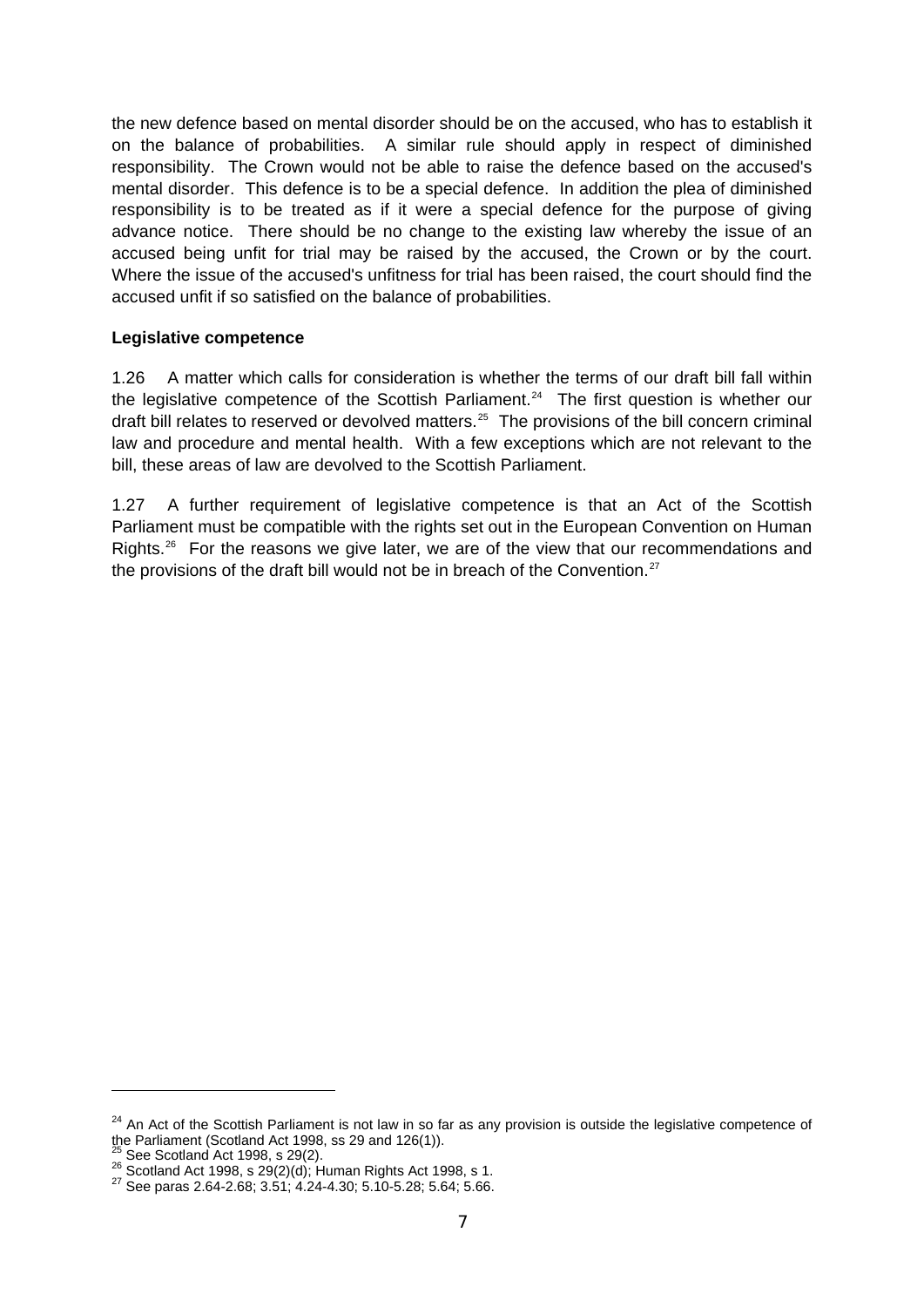### **Part 2 Insanity as a defence**

#### **Introduction**

2.1 In this Part we set out our recommendations for the reform of the law relating to insanity as a defence. The starting-point for considering the current law is a passage in Hume's Commentaries:[1](#page-13-0)

"We may next attend to the case of those unfortunate persons, who have to plead the miserable defence of idiocy or insanity. Which condition, if it is not an assumed or imperfect, but a genuine and thorough insanity, and is proved by the testimony of intelligent witnesses, makes the act like that of an infant, and equally bestows the privilege of an entire exemption from any manner of pain; '*Cum alterum innocentia concilii tuetur, alterum fati infelicitas excusat.*' I say, where the insanity is absolute, and is duly proved: For if reason and humanity enforce the plea in these circumstances, it is no less necessary to observe such a caution and reserve in applying the law, as shall hinder it from being understood, that there is any privilege in a case of mere weakness of intellect, or a strange and moody humour, or a crazy and capricious or irritable temper. In none of these situations does or can the law excuse the offender: Because such constitutions are not exclusive of a competent understanding of the true state of the circumstances in which the deed is done, nor of the subsistence of some steady and evil passion, grounded in those circumstances, and directed to a certain object. To serve the purpose of a defence in law, the disorder must therefore amount to an absolute alienation of reason, '*ut continua mentis alienatione, omni intellectu* careat,' - such a disease as deprives the patient of the knowledge of the true aspect and position of things about him, – hinders him from distinguishing friend or foe, - and gives him up to the impulse of his own distempered fancy."

2.2 To a large extent Scots law has moved little from Hume's definition, and the phrase 'absolute alienation of reason' is still regarded as at the core of the defence in the modern law. In HM Advocate v Kidd,<sup>[2](#page-13-1)</sup> Lord Strachan directed the jury on the definition of insanity on broadly similar lines:

"[I]n order to excuse a person from responsibility for his acts on the ground of insanity, there must have been an alienation of the reason in relation to the act committed. There must have been some mental defect, to use a broad neutral word, a mental defect, by which his reason was overpowered, and he was thereby rendered incapable of exerting his reason to control his conduct and reactions. If his reason was alienated in relation to the act committed, he was not responsible for that act, even although otherwise he may have been apparently quite rational. What is required is some alienation of the reason in relation to the act committed.

…

<span id="page-13-0"></span> $<sup>1</sup>$  Hume I, 37.</sup>

<span id="page-13-1"></span> $2$  1960 JC 61 at 70-71.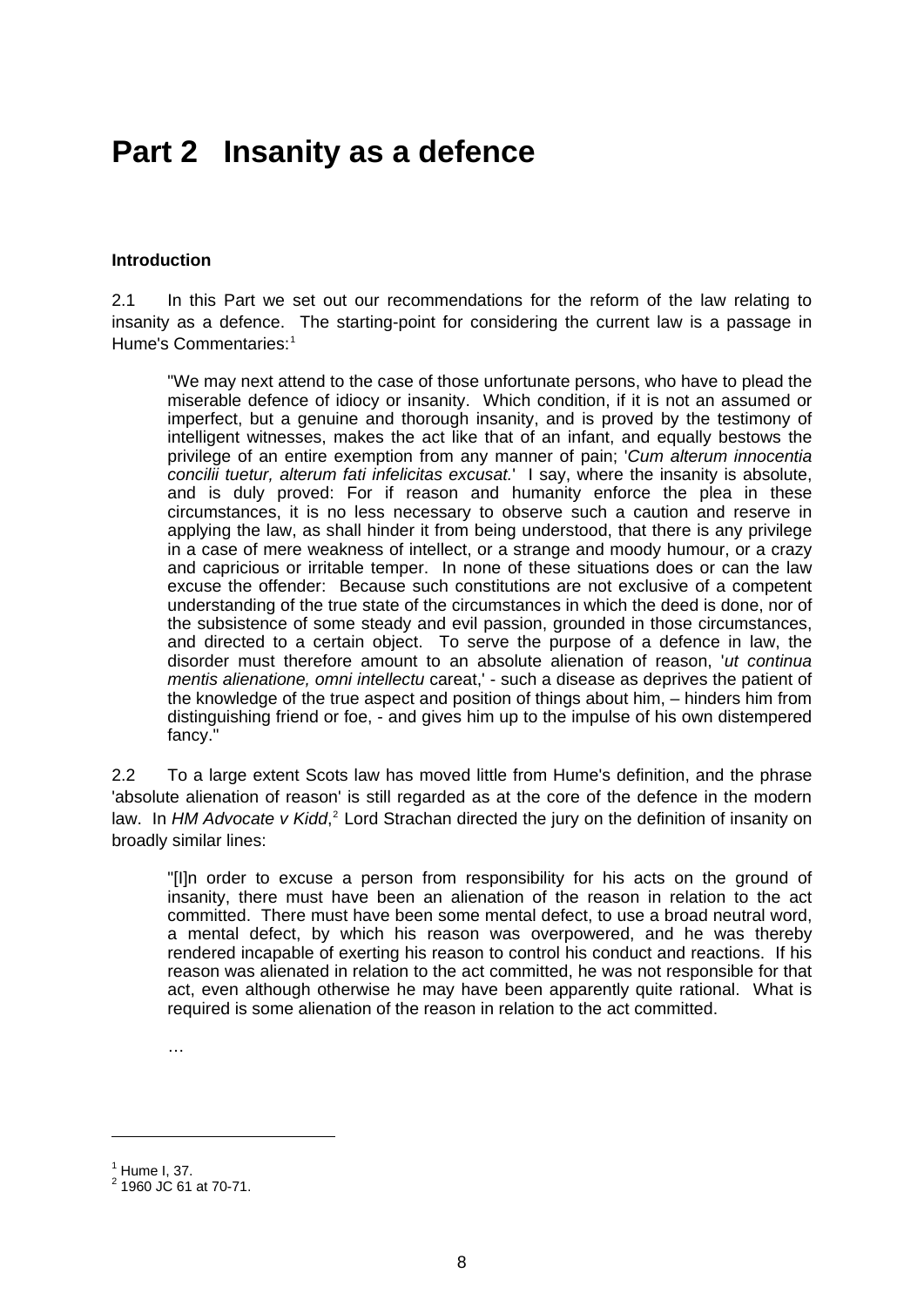I direct you therefore that you should dispose of this question in accordance with the directions which I have given, which briefly are, that there must be alienation of reason in regard to the act committed, otherwise the question is one for you to decide whether the accused was at the time of sound or unsound mind."

2.[3](#page-14-0) In *Brennan v HM Advocate*,<sup>3</sup> the Court rejected an argument that a transitory malfunctioning of the mind brought about by self-induced intoxication could amount to insanity saying that "…insanity in our law requires proof of total alienation of reason in relation to the act charged as the result of mental illness, mental disease or defect or unsoundness of mind… ."

2.4 The remaining modern authority to consider is *Cardle v Mulrainey*[4](#page-14-1) which dealt with the test laid down in *Ross v HM Advocate*<sup>[5](#page-14-2)</sup> for the defence of automatism, especially the requirement that there must be a total alienation of reason leading to a loss of self-control. The accused claimed that he had involuntarily consumed a drug which had the effect that he knew what he was doing but was unable to refrain from acting. The Court took the view that the expression 'total alienation of reason' had the same meaning in both defences, and held that the defence of automatism was not available in the present case. The Court stated that $\cdot$ <sup>[6](#page-14-3)</sup>

"Where, as in the present case, the accused knew what he was doing and was aware of the nature and quality of his acts and that what he was doing was wrong, he cannot be said to be suffering from the total alienation of reason in regard to the crime with which he is charged which the defence requires. The sheriff found in finding 16 that the respondent's ability to reason the consequences of his actions to himself was affected by his ingestion of the drug. The finding narrates that he was unable to take account in his actions of the fact that they were criminal in character and to refrain from them. But this inability to exert self-control, which the sheriff has described as an inability to complete the reasoning process, must be distinguished from the essential requirement that there should be total alienation of the accused's mental faculties of reasoning and of understanding what he is doing."

2.5 An important factor in the general development of the law on insanity as a defence is the set of rules which derive from the case of Daniel M'Naghten in 1843. M'Naghten suffered from a form of mental disorder as a result of which he believed that he was being persecuted by various bodies in authority, including the Tory Party. He sought to kill the Tory Prime Minister Sir Robert Peel, but shot and killed instead Peel's private secretary whom he had mistaken for the Prime Minister. At his trial for murder M'Naghten was given a special verdict of insanity. Although M'Naghten was committed to a mental hospital as a result of this verdict, his acquittal gave rise to considerable public and Parliamentary debate which in turn led to the House of Lords, in its legislative capacity, inviting the judges to attend the House to answer questions clarifying the law on insanity. The responses of the judges to these questions became known as the M'Naghten Rules and continue to constitute the law

<span id="page-14-0"></span> $3^{3}$  1977 JC 38 at 45.

<sup>4</sup> 1992 SCCR 658.

<span id="page-14-2"></span><span id="page-14-1"></span><sup>&</sup>lt;sup>5</sup> 1991 JC 210 where the Court laid down three requirements for a defence of automatism (at 218): "that the external factor must not be self-induced, that it must be one which the accused was not bound to foresee, and that it must have resulted in a total alienation of reason amounting to a complete absence of self-control."

<span id="page-14-3"></span> <sup>1992</sup> SCCR 658 at 668. The Court explicitly referred to Hume, and the decisions in the *Kidd* and *Brennan* cases.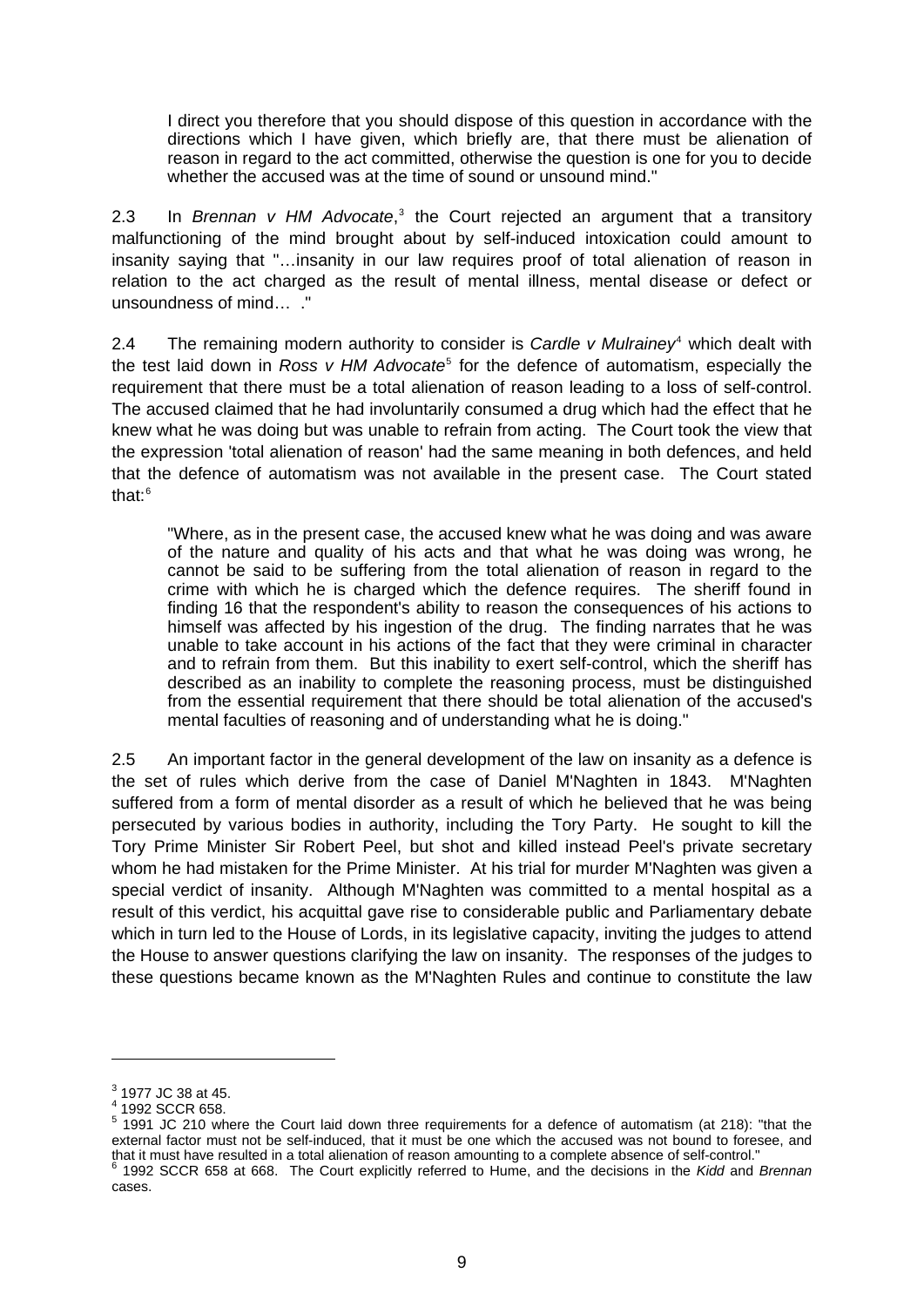on insanity not only for English law but also for many other legal systems in the Anglo-American tradition. The key part of the Rules lies in the following passage: $<sup>7</sup>$  $<sup>7</sup>$  $<sup>7</sup>$ </sup>

"[T]he jurors ought to be told in all cases that every man is to be presumed to be sane, and to possess a sufficient degree of reason to be responsible for his crimes, until the contrary be proved to their satisfaction; and that to establish a defence on the ground of insanity, it must be clearly proved that, at the time of the committing of the act, the party accused was labouring under such a defect of reason, from disease of the mind, as not to know the nature and quality of the act he was doing; or, if he did know it, that he did not know he was doing what was wrong."

2.6 It is probably the case that the M'Naghten Rules do not represent the current Scots law on insanity.<sup>[8](#page-15-1)</sup> However the Rules are significant, if for no other reason than indicating problems in defining the scope of the insanity defence. Ever since the M'Naghten Rules were first promulgated they have been subject to considerable criticism. The general weakness of the Rules is said to be that they deal solely with cognitive aspects of the accused's mind, that is with questions of the accused's knowledge of what he was doing at the time of the offence. Even in the early  $19<sup>th</sup>$  century medical science had been stressing that mental disorder might be manifested in ways in which the sufferer lacks the ability to control his conduct. The Rules do not seem to allow for any such volitional disorder. For this reason many legal systems (but not England) which use the M'Naghten Rules as the basis for the insanity defence have supplemented the Rules by adding on a volitional element.<sup>[9](#page-15-2)</sup> A further point of criticism of the M'Naghten Rules in English law is the way in which the courts have placed narrow interpretations on some of the main elements of the test, especially in relation to the meaning of 'nature and quality' of the accused's act and of 'doing what is wrong.'<sup>[10](#page-15-3)</sup>

#### **Option of no change to the current law**

2.7 The first option for consideration is whether there is any need to change the existing law on insanity as a defence. There are several strands of argument in favour of leaving the law as it is. First, unlike many other jurisdictions (especially those using some variant of the M'Naghten Rules), Scots law has avoided any deep-rooted controversy about the definition of the defence of insanity. Secondly, in its practical operation the definition in Scots law does not appear to have presented any major problems. The test is a broad one, almost a

<span id="page-15-1"></span><span id="page-15-0"></span><sup>&</sup>lt;sup>7</sup> (1843) 10 Cl & F 200 at 210 per Lord Chief Justice Tindal.<br><sup>8</sup> See *HM Advocate v Kidd* 1960 JC 61 at 71: "At one time, following English law, it was held in Scotland that if an accused did not know the nature and quality of the act committed, or if he did know it but did not know he was doing wrong, it was held that he was insane. That was the test, but that test has not been followed in Scotland in the most recent cases. Knowledge of the nature and quality of the act, and knowledge that he is doing wrong, may no doubt be an element, indeed are an element, in deciding whether a man is sane or insane, but they do not, in my view, afford a complete or perfect test of sanity. A man may know very well what he is doing, and may know that it is wrong, and he may none the less be insane. It may be that some lunatics do an act just because they know it is wrong." However the language used by the Court in *Cardle v Mulrainey* is very similar to that of the Rules. For general discussion of the extent to which the M'Naghten Rules have been an influence on the

<span id="page-15-2"></span>Scots law of insanity, see Gordon, pp 434-448.<br><sup>9</sup> For example, the test proposed by the American Law Institute: "A person is not responsible for criminal conduct if at the time of such conduct as a result of mental disease or defect he lacks substantial capacity either to appreciate the criminality [wrongfulness] of his conduct or to conform his conduct to the requirements of law."

<span id="page-15-3"></span><sup>(</sup>The American Law Institute, Model Penal Code, Official Draft (1985), s 4.01(1).) 10 The leading cases are *R v Codère* (1916) 12 Cr App Rep 21 and *R v Windle* [1952] 2 QB 826.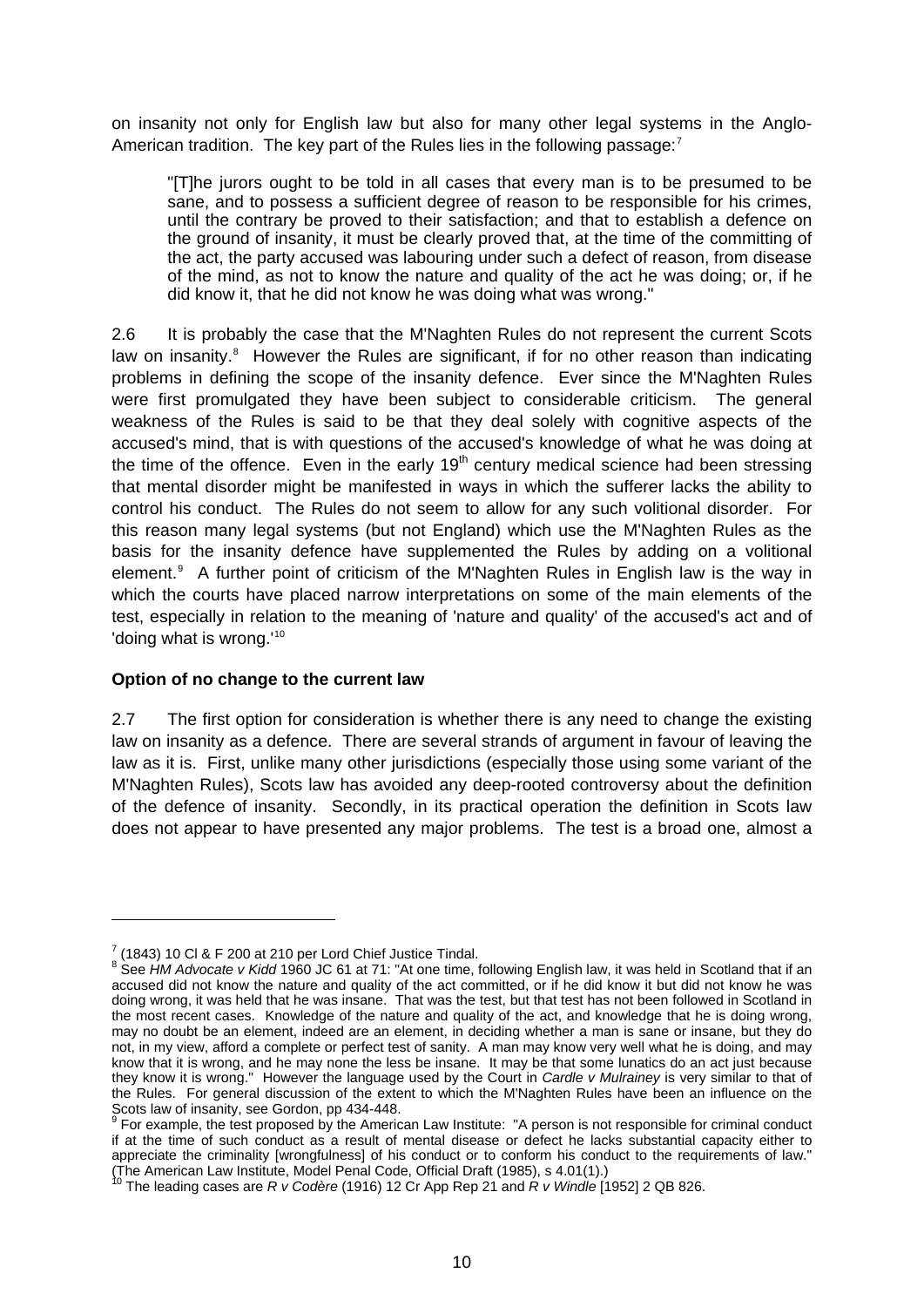jury question, which can be easily adapted to the facts and circumstances of each individual case.[11](#page-16-0)

2.8 However we do not support the option of leaving the law as it is. In our view there are good reasons for reforming the law on the defence of insanity.

2.9 In the first place, whatever the substantive merits of the current test, it is expressed in old-fashioned language.[12](#page-16-1) The key phrase, 'absolute (or total) alienation of reason', derives from Hume's Commentaries, first published in 1797. One consequence is that the language of the test does not reflect the concepts and principles at the centre of medical thinking or psychiatric practice. The issue here is not to be confused with the separate point that insanity as a legal device serves a different function from medical approaches to mental disorder. In *Brennan v HM Advocate*[13](#page-16-2) Lord Justice General Emslie stated:

"We ask ourselves first of all the fundamental question: what is insanity, according to the law of Scotland, for the purpose of a special defence of insanity at the time? The question has nothing to do with any popular view of the meaning of the word 'insanity,' nor indeed is it a question to be resolved upon medical opinion for the time being. It is, on the contrary, a question which has been resolved by the law itself as a matter of legal policy in order to set, in the public interest, acceptable limits upon the circumstances in which any person may be able to relieve himself of criminal responsibility."

2.10 We accept the general point made by Lord Emslie in this passage that the approaches towards the insanity defence taken by the disciplines of law and medicine are not identical. But it is also the case that they are not in conflict with each other. For the law to determine acceptable boundaries of criminal responsibility it must refer to medical concepts. The effect of the present law is to create difficulties for expert witnesses in providing the courts with the medical information needed to give effect to the legal test in individual cases. The Millan Committee expressed this point as follows:<sup>[14](#page-16-3)</sup> "It seems wrong to us that such an important issue as determining the responsibility of an individual for a serious criminal charge should depend on terms and definitions which are largely meaningless to those with the responsibility of giving expert evidence to the court." We agree with this observation. Furthermore, in many cases where insanity is an issue the other key participants are members of the jury and it is difficult to see how their task is helped by the use of language from the  $18<sup>th</sup>$  century.<sup>[15](#page-16-4)</sup> A further point is that in the civil law terminology has been changed to reflect more up-to-date medical ideas,<sup>[16](#page-16-5)</sup> and we are

<span id="page-16-0"></span><sup>&</sup>lt;sup>11</sup> Consider in this regard Lord Cooper's well-known remarks in evidence to the Royal Commission on Capital Punishment: "[H]owever much you charge a jury as to the McNaghten Rules or any other test, the question they would put to themselves when they retired is – 'Is the man mad or is he not?' " (Report of the Royal Commission on Capital Punishment: Minutes of Evidence, 1949-1952, Evidence of Lord Cooper, Q 5479.) See also Lord Strachan's charge to the jury in *HM Advocate v Kidd* 1960 JC 61 at 70: "I do not think you should resolve this matter by inquiring into all the technical terms and ideas that the medical witnesses have put before you. Treat it<br>broadly, and treat the question as being whether the accused was of sound or unsound mind."

<span id="page-16-3"></span>

<span id="page-16-2"></span><span id="page-16-1"></span><sup>&</sup>lt;sup>12</sup> We consider at paras 2.19-2.24 the desirability of continuing to use the term 'insanity' itself.<br><sup>13</sup> 1977 JC 38 at 42-43.<br><sup>14</sup> Millan Report, para 29.43.<br><sup>15</sup> The Butler Committee when recommending reform of the ins principles that the defence must "avoid the use of words and expressions which may confuse the jury" and must

<span id="page-16-5"></span><span id="page-16-4"></span>also "be capable of being the subject of a clear direction by the judge." (Butler Report, para 18.17.) <sup>16</sup> The older common law referred to persons as 'furious' and 'idiots'. An important series of statutes in the 19<sup>th</sup> and early 20<sup>th</sup> centuries referred to 'lunatics' and 'mental defectives' (see eg the Lunacy (Scotland) Acts 1857 and 1862 and the Mental Deficiency and Lunacy (Scotland) Act 1913). A radical change to the civil law on mental health was brought about by the Mental Health (Scotland) Act 1960, which used contemporary language to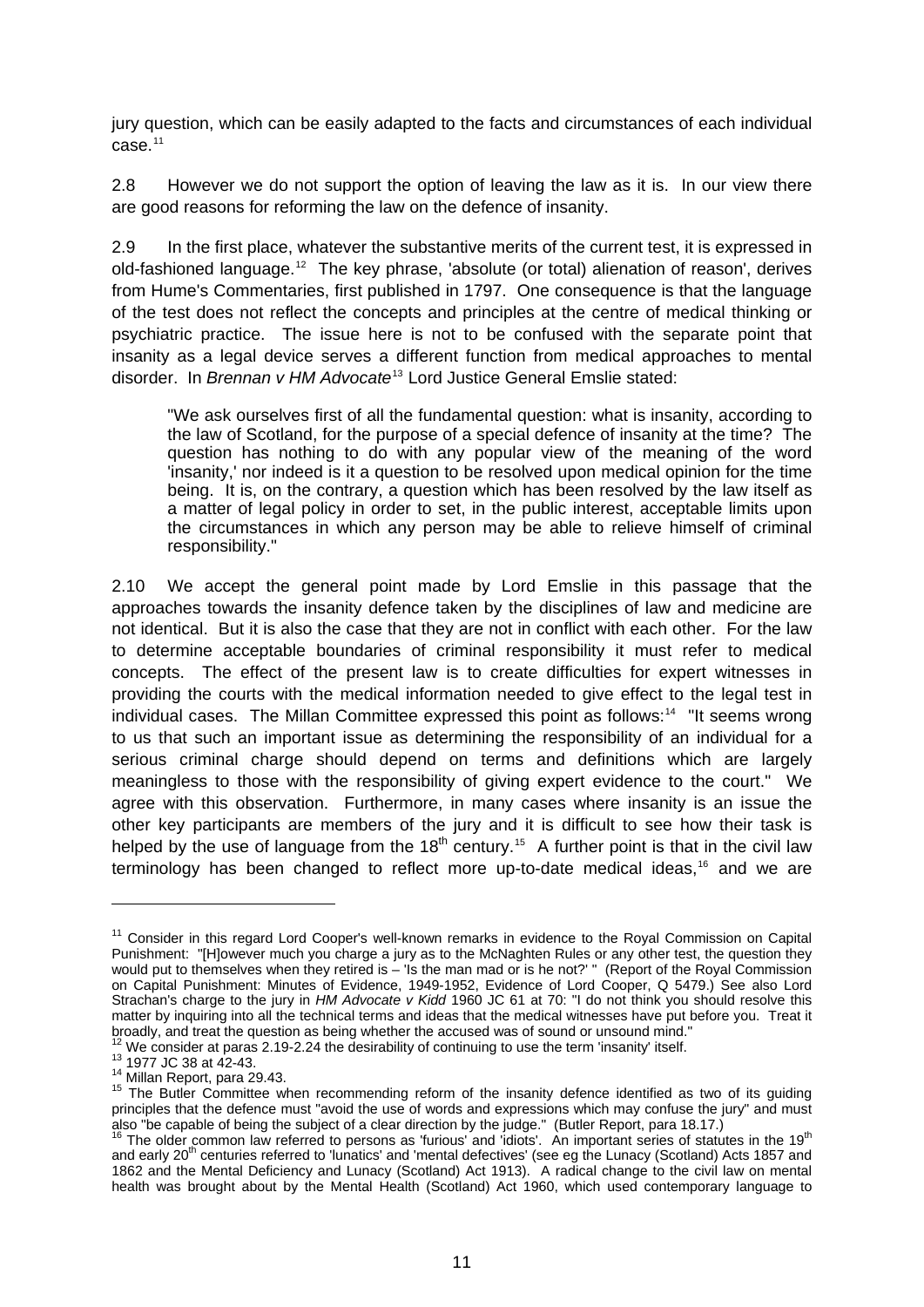unable to identify any good reason why the criminal law should not do the same. We therefore take the view that even if no other change is required, then at the very least the test for the insanity defence should be re-stated in a more modern idiom.

2.11 Secondly, the substance of the existing test has not been without criticism. It is not entirely easy to say what the test includes and what it excludes. Cases such as *HM Advocate v Kidd* suggest that the test is wider than that in the M'Naghten Rules but are not clear as to what the further elements are. Does the test include conditions of irresistible impulse, or all volitional incapacities? Does it include any type of personality disorder, and if so which (for example, psychopathy)? What is the required causal connection between the accused's mental state and his criminal conduct? More recent decisions, such as *Brennan v HM Advocate* and *Cardle v Mulrainey*, contain dicta suggesting that the test is confined to something very like that of the M'Naghten Rules. In addition the existing law can be criticised as being too vague. The charge to the jury in *HM Advocate v Kidd* lays stress on the fact that the decision is broadly a 'jury question' but juries directed in this way will have difficulty in determining exactly what factors are or are not relevant to their decision-making.

2.12 In our Discussion Paper we proposed that the test of insanity as a defence should be reformed and put on a statutory basis. There was widespread support for this proposal from our consultees. A point emphasised in several responses was the need to make the law more consonant with current medical understanding of mental disorder. Moreover, the existing law was said to cause problems in the presentation of evidence by mental health expert witnesses.

2.13 We take the view that the existing test for the defence of insanity requires reform. The substance of the test is uncertain and its language obsolete. Furthermore we believe that statute is the appropriate mechanism for reform. One reason why the law is so undeveloped is the relative paucity of cases in which insanity is raised.<sup>[17](#page-17-0)</sup> By contrast, the civil law on mental health has been the subject of a continuing process of modernisation by statute, most recently in the Mental Health (Care and Treatment) (Scotland) Act 2003.<sup>[18](#page-17-1)</sup> We accept that the goals of the civil law on mental health (care and treatment) are different from those of the criminal law (attribution of responsibility). Nonetheless, it would in our view be wrong if major discrepancies were to be allowed to exist in the two branches of the law in respect of the conceptual framework which each uses in its approach to mental disorder.

2.14 Accordingly we recommend that:

#### **1. The common law test for insanity as a defence should be abolished.**

(Draft bill, section 5)

#### **Abolition of insanity as a defence**

2.15 A radical approach to the reform of the defence is that it should be abolished altogether. Abolition of the insanity defence has been considered in academic literature for

describe forms of mental disorder. The 1960 Act along with subsequent legislation was consolidated in the Mental Health (Scotland) Act 1984. This Act was the subject of the review by the Millan Committee whose recommendations led in turn to the 2003 Act.

<span id="page-17-1"></span><span id="page-17-0"></span><sup>&</sup>lt;sup>17</sup> See paras 1.16-1.21.<br><sup>18</sup> Other important statutory statements of the civil law were the Mental Health (Scotland) Acts of 1960 and 1984.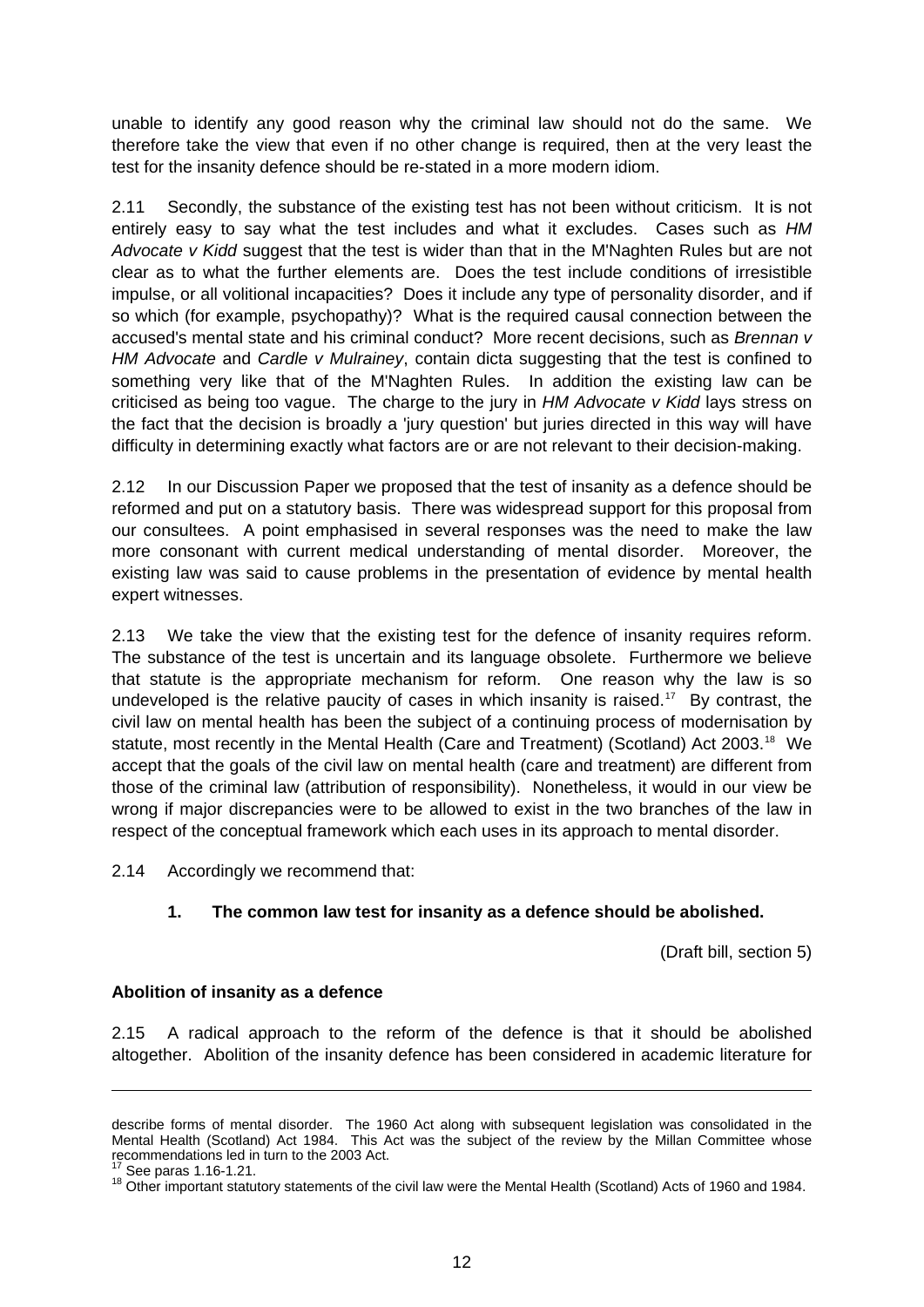some time.<sup>[19](#page-18-0)</sup> The underlying principle of an abolitionist approach is that a defence of insanity is unnecessary. If an accused lacks the mens rea for an offence he is entitled to an acquittal, no matter if the lack of the guilty mind is caused by insanity. If the accused suffers from a mental disorder which did not affect his mens rea for the offence charged against him, then the mental disorder may have relevance for the question of disposal but not that of his quilt.<sup>[20](#page-18-1)</sup> A further point in support of abolition is that criminal courts now have very wide powers of disposal in respect of mentally disordered offenders. A person who is suffering from a mental disorder should receive appropriate treatment, even if he is convicted of an offence.

2.16 In the 1980s some states in the USA enacted measures to abolish the insanity defence.<sup>[21](#page-18-2)</sup> However, the practice in those states suggests a number of undesirable consequences of the abolitionist approach. One effect was to distort the concept of mens rea in order to accommodate cases where the accused suffered from a mental disorder but could still 'form' a mental element for specific offences. A similar effect arose in respect of the impact of the abolition of the defence on insanity as a plea in bar of trial. The type of mental disorder relevant to the question of a plea in bar is not the same as that in respect of a condition which excuses a person from criminal responsibility. However, where there is no defence of insanity the tendency has been to widen the scope of the plea in bar.<sup>[22](#page-18-3)</sup>

2.17 In the Discussion Paper we also identified an objection in principle to abolition of the defence of insanity. The defence gives effect to a fundamental principle of the criminal law, namely that where a person suffers from a severe mental disorder it is unfair to hold that person criminally responsible. That is so whether or not that person could have the mens rea for the offence charged and whether or not that person could understand and participate in his trial. Abolition of the defence fails to give effect to this basic principle. The Royal Commission on Capital Punishment which reported in 1953 noted that it "has for centuries been recognised that, if a person was, at the time of his unlawful act, mentally so disordered that it would be unreasonable to impute guilt to him, he ought not to be held liable to conviction and punishment under the criminal law."[23](#page-18-4) The Royal Commission concluded that support should continue for this "ancient and humane principle," a view with which we are in total agreement. None of our consultees dissented from this view.<sup>[24](#page-18-5)</sup>

<span id="page-18-0"></span><sup>&</sup>lt;sup>19</sup> J Goldstein & J Katz, "Abolish the 'Insanity Defense' – Why Not?" (1963) 72 Yale LJ 853; Norval Morris, *Madness and the Criminal Law* (1982), pp 53-76.

<span id="page-18-1"></span>Mackay refers to this approach as 'partial' abolition to distinguish it from 'total' abolition (under which questions of mental disorder are irrelevant even in respect of proof of mens rea). The US courts have tended to treat total abolition of the insanity defence as unconstitutional and there has been little support for this approach (Mackay, pp 124-125).<br>21 -

<span id="page-18-2"></span><sup>21</sup> These measures were largely prompted by the case of *US v Hinckley* 672 F 2d 115 (DC Cir 1982). Hinckley shot President Ronald Reagan in an attempted assassination. He was subsequently found not guilty by reason of insanity. For discussion of the effect of this decision on reform of the insanity defence in the USA, see<br>Mackay, pp 111-131. Mackay considers the abolitionist response at pp 123-130.

<span id="page-18-3"></span> $^2$  Paul S Appelbaum, "The Insanity Defense: Moral Blameworthiness and Criminal Punishment" in Appelbaum, Almost a Revolution: Mental Health Law and the Limits of Change (1994) 163, esp pp 181-183.<br><sup>23</sup> Royal Commission on Capital Punishment (Cmnd 8932, 1953), para 278.<br><sup>24</sup> The Law Society of Scotland in stating its agreement

<span id="page-18-5"></span><span id="page-18-4"></span>Hadfield in 1800: "It is agreed by all jurists, and is established by the law of this and every other country that it is the reason of man which makes him accountable for his actions; and that the deprivation of reason acquits him of crime." (Jas Hadfield (1800) 27 St Trials 1281 at 1309-1310.)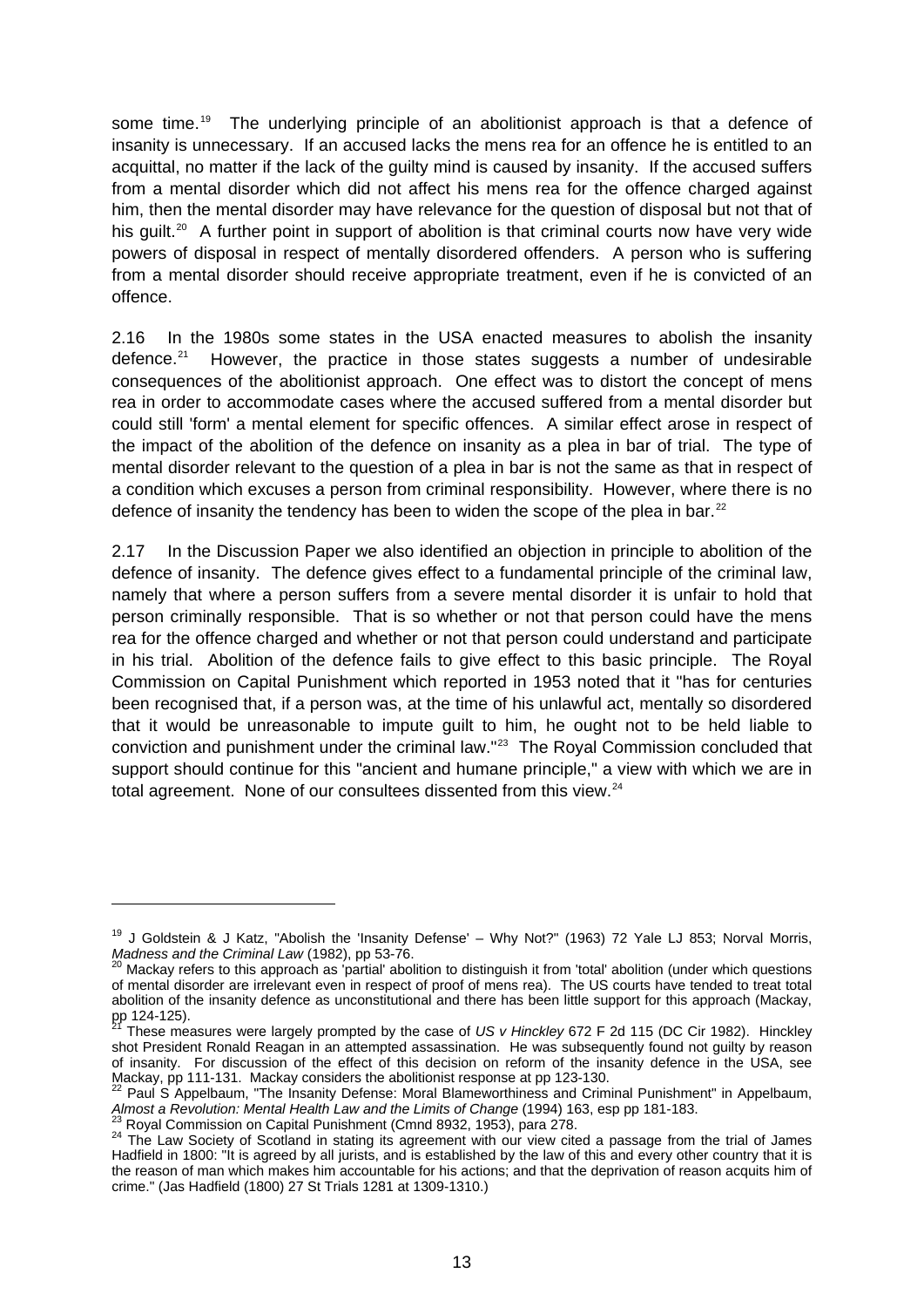2.18 We recommend that:

#### **2. The defence of insanity should be retained as part of Scots criminal law.**

(Draft bill, section 1)

#### **Name of the reformed defence**

2.19 We are of the view that the reformed defence should no longer use the term 'insanity.' This word was once used in both law and medicine, $25$  but has long passed out of use in medical disciplines. It has also been replaced in the civil law by terms which reflect or cohere with current medical concepts.<sup>[26](#page-19-1)</sup> There is evidence which suggests that stigma may attach to persons found by the criminal law to be 'insane.<sup>'[27](#page-19-2)</sup> This stigma could well have the effect that some accused persons do not wish a defence of insanity to be raised where it might otherwise be thought to be appropriate.

2.20 In the Discussion Paper we noted that in the civil law the general term used is 'mental disorder' and we proposed that the criminal law should use the same terminology. All of our consultees who commented on these proposals accepted that the term 'insanity' should no longer be used as the name of the defence. Some, however, expressed doubts whether the phrase 'mental disorder' was an appropriate replacement, though the substance of their concerns was directed not to the name of defence but to the separate issue of the definition of mental disorder.<sup>[28](#page-19-3)</sup>

2.21 Our initial response to the views of consultees was to adhere to our proposal that the defence should be re-named 'mental disorder.' However, after further reflection we have changed our approach. One difficulty is that we recommend later that one constituent part of the test for the defence should be the presence of a mental disorder at the time of the offence. But that element is not the only part of the proposed definition. We are concerned that confusion might follow if the name of the defence was the same as one of its constituent parts.

2.22 Moreover, we discovered a more pragmatic objection to naming the defence 'mental disorder.' Part VI of the Criminal Procedure (Scotland) Act 1995, the provisions of which deal with the disposals following from the defence being established, is headed 'Mental Disorder.' That phrase is also used in many of the provisions of Part VI. For the purposes of Part VI mental disorder is defined in a way that is less specific than the definition of the defence which we propose. We take the view that further confusion would arise if Part VI of the 1995 Act used that same term to refer to a defence which has its own particular definition.

<span id="page-19-0"></span><sup>25</sup> As in the title of a book by the American doctor, Isaac Ray: *A Treatise on the Medical Jurisprudence of Insanity* (Boston, 1838), a book which had considerable influence on the development of the insanity defence in the USA. <sup>26</sup> The Butler Committee argued that "the continued use of the words 'insanity' and 'insane' in the criminal l long after their disappearance from psychiatry and mental health law has been a substantial source of difficulty,

<span id="page-19-1"></span>and we attach importance to the discontinuance of the use of these words in the criminal law." (Butler Report, para 18.18.) 27 Mackay, pp 137-138; Law Commission: *Criminal Law: Codification of the Criminal Law. Report to the Law*

<span id="page-19-2"></span>Commission (Law Com No 143, 1985), para 12.14: "...the offensive label of 'insanity' will no longer be used."<br><sup>28</sup> We consider the question of how mental disorder should be defined as a constituent element of the defence a

<span id="page-19-3"></span>paras 2.25-2.30.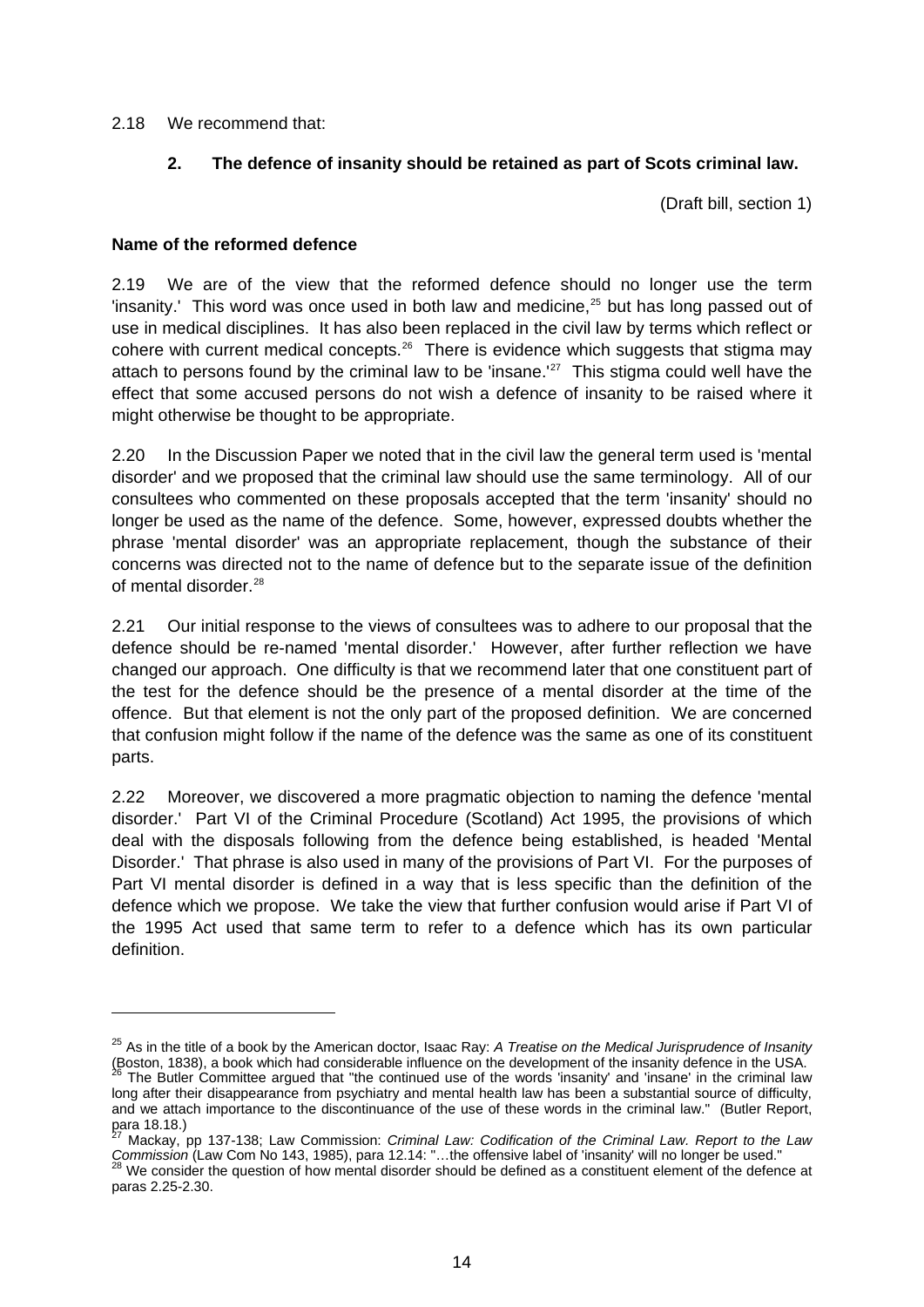2.23 A further advantage of a more distinctive name for the defence is that it would emphasise that the defence reflects issues of legal policy and not simply the use of purely medical concepts. The difficulty is in identifying a suitable name. One approach is to use the analogy of diminished responsibility.<sup>[29](#page-20-0)</sup> In respect of a defence based on mental disorder, a similar expression would be 'mental non-responsibility' or more fully 'non-responsibility by reason of mental disorder.<sup>1[30](#page-20-1)</sup> While we see these expressions as cumbersome, we have been unable to identify any more suitable short name or nickname. The heading of the section in the draft bill which defines the defence is 'criminal responsibility of persons with mental disorder' and the proposed amendments to the 1995 Act cross-refer to the defence as the 'special defence set out in section 1 of the 2004 Act.' We are satisfied that these expressions are suitable ones for use in statute.<sup>[31](#page-20-2)</sup>

2.24 We recommend that:

-

#### **3. The defence dealing with the criminal responsibility of persons with mental disorder should no longer be known as the 'insanity' defence.**

(Draft bill, section 1)

#### **Constituent elements of the defence**

2.25 **The presence of mental disorder.** The first element of the defence is the requirement that at the time of the offence the accused suffered from a mental disorder (variously described in the present criminal law as a mental defect or disease, or a disease of the mind in terms of the M'Naghten Rules). In other words, in the absence of a mental disorder there will be no basis for the defence. We consider shortly the question whether mental disorder is a sufficient precondition for establishing the defence. The point for immediate consideration is what is to be understood by mental disorder.

2.26 The Mental Health (Care and Treatment) (Scotland) Act 2003 defines mental disorder for the purposes of that Act as any (a) mental illness; (b) personality disorder; or (c) learning disability.<sup>[32](#page-20-3)</sup> This definition has now also been extended to the expression 'mental disorder' in Part VI of the 1995 Act.<sup>[33](#page-20-4)</sup>

2.27 In the Discussion Paper we proposed that, although the test for the defence should use the criterion of the presence of mental disorder, the term should not itself be defined. This proposal was based on the view that mental disorder played a different role in civil law (identifying the persons who fell within the care and treatment provisions) from that in the

<span id="page-20-0"></span><sup>&</sup>lt;sup>29</sup> It should be noted that the expression 'diminished responsibility' has itself been criticised. See paras 3.12-3.13. 30 An alternative term for 'non-responsibility' would be 'irresponsibility'. In *HM Advocate v Cunningham* 1963 JC

<span id="page-20-1"></span><sup>80,</sup> the Crown in argument (at 81-82) used the expression the 'special defence of irresponsibility.' We do not favour using this term, which might be regarded as stigmatising. Furthermore in ordinary language 'irresponsibility' suggests a form of recklessness, for which a person can be held responsible. See further paras 2.57-2.63 where we consider the criminal responsibility of persons with psychopathic personality disorder.<br><sup>31</sup> We accept that ordinary usage may give rise to a shorter name. However apart from banishing the term

<span id="page-20-2"></span><sup>&#</sup>x27;insanity' there are limits on how far statute can shape linguistic practices in this context. 32 2003 Act, s 328(1). Section 328(2) states that a person is not mentally disordered by reason only of any the

<span id="page-20-3"></span>following factors: (a) sexual orientation; (b) sexual deviancy; (c) transsexualism; (d) transvestism; (e) dependence on, or use of, alcohol or drugs; (f) behaviour that causes, or is likely to cause, harassment, alarm or distress to any other person; (g) acting as no prudent person would act.<br><sup>33</sup> 1995 Act, s 307 (as added by 2003 Act, s 331(1) and Sch 4, para 8(16)(d)).

<span id="page-20-4"></span>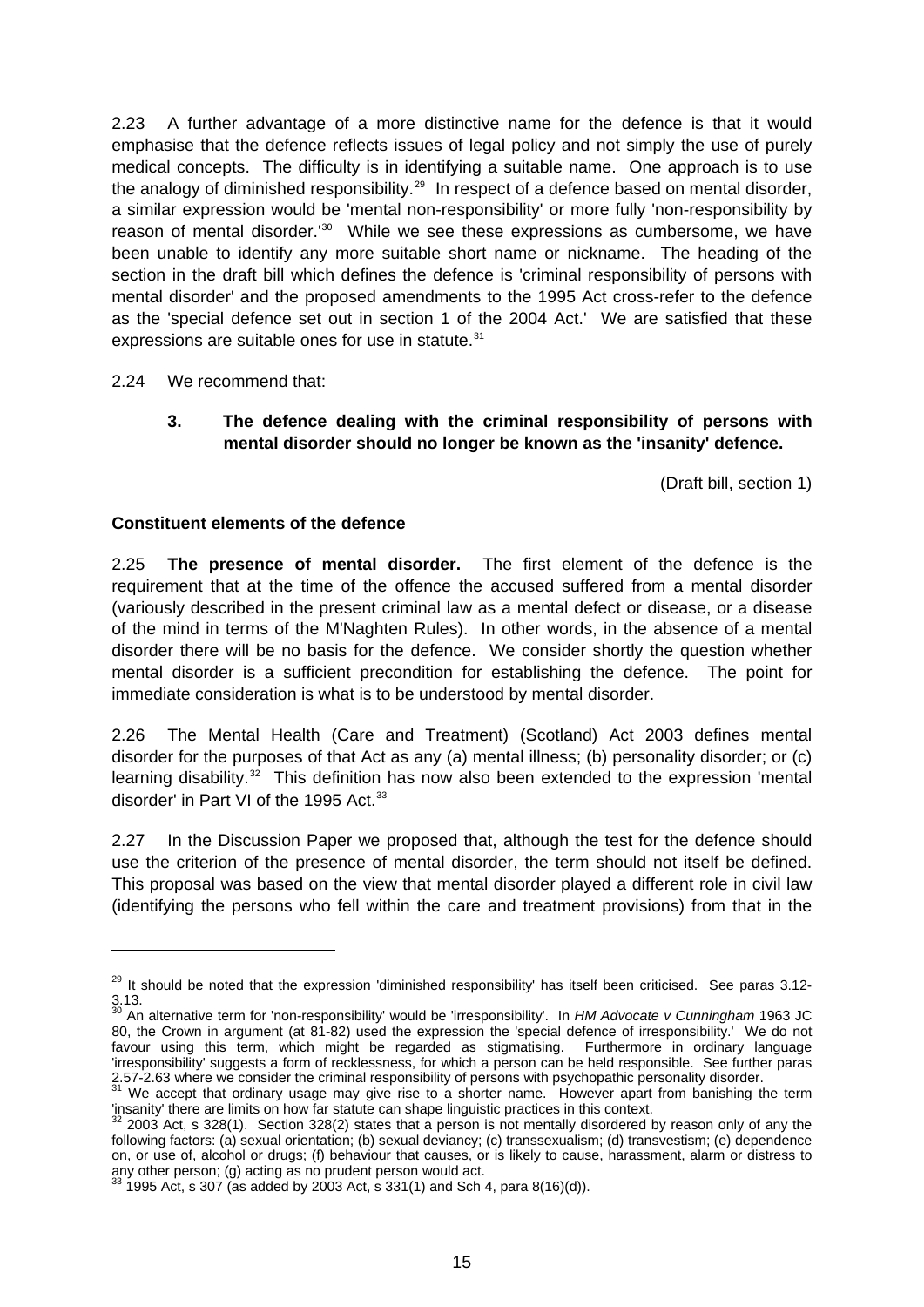criminal law (attribution of criminal responsibility). Moreover, the presence of mental disorder was simply one part of the defence in criminal law and we envisaged that most of the focus of the defence in operation would be on the other elements rather than on the presence or absence of mental disorder.

2.28 Some consultees agreed with this proposal. Others did not, including, significantly, many of those involved in the practice of mental health and criminal justice. Those consultees made a number of arguments against our original proposal. (1) It was thought to be undesirable to use the same term but with different meanings in the general context of legislation relating to mental health. (2) If the term was not defined for purposes of the defence, mental health experts would tend to use the civil law concept with which they were familiar. (3) There was a danger that if mental disorder was undefined, the defence might seem over-inclusive. Diagnostic categories used by psychiatrists extend to a very wide range of conditions, many of which have no bearing on issues of criminal responsibility. As a result there might be excessive, and wasteful, concentration on what should simply be a threshold matter (ie whether or not the accused had a mental disorder at the time of the offence). (4) If it was thought that the defence should not extend to any particular type of disorder or condition, this could be done by way of specific exclusion.

2.29 We are persuaded by these arguments. It is desirable that, as far as possible in the practical workings of the defence, there should not be extended discussion of the general question whether or not the accused had a mental disorder at the time of the offence. We accept that there would be a danger of this outcome arising if the criminal law contained no definition of mental disorder. We also take the view that using the general definition from the civil law would not exclude any relevant condition which should come within the ambit of the defence, and that any inappropriate condition falling within that definition can be specifically excluded from the defence.<sup>[34](#page-21-0)</sup> The condition which calls for particular consideration for exclusion is psychopathic personality disorder, which we discuss later.<sup>[35](#page-21-1)</sup>

2.30 We recommend that:

**4. The test for the defence should require that at the time of the alleged offence the accused had a mental disorder. The term 'mental disorder' should be defined as meaning (a) mental illness; (b) personality disorder; or (c) learning disability.** 

(Draft bill, sections 1(1); 8)

2.31 **Connecting link (causation).** A second part of the test for the defence deals with an issue which has been controversial in much of the discussion of the insanity defence. This concerns the link between the accused's mental condition and his criminal act. Given that at the time of the offence the accused had a mental disorder, what impact did the disorder have on the accused's conduct in order to remove his criminal responsibility for it? One response is that the presence of mental disorder by itself is sufficient to make an

<span id="page-21-0"></span> $34$  As noted earlier (para 2.26) the civil law definition contains various negative indicators (2003 Act, s 328(2)). It is highly unlikely that any of these factors would ever be considered as indicating mental disorder in the context of criminal responsibility. Accordingly we see no need to use such negative indicators in the definition of mental disorder as a component of the defence. The definition of mental disorder in the 1995 Act follows that of s 328(1), but not s 328(2), of the 2003 Act. 35 See paras 2.57-2.63.

<span id="page-21-1"></span>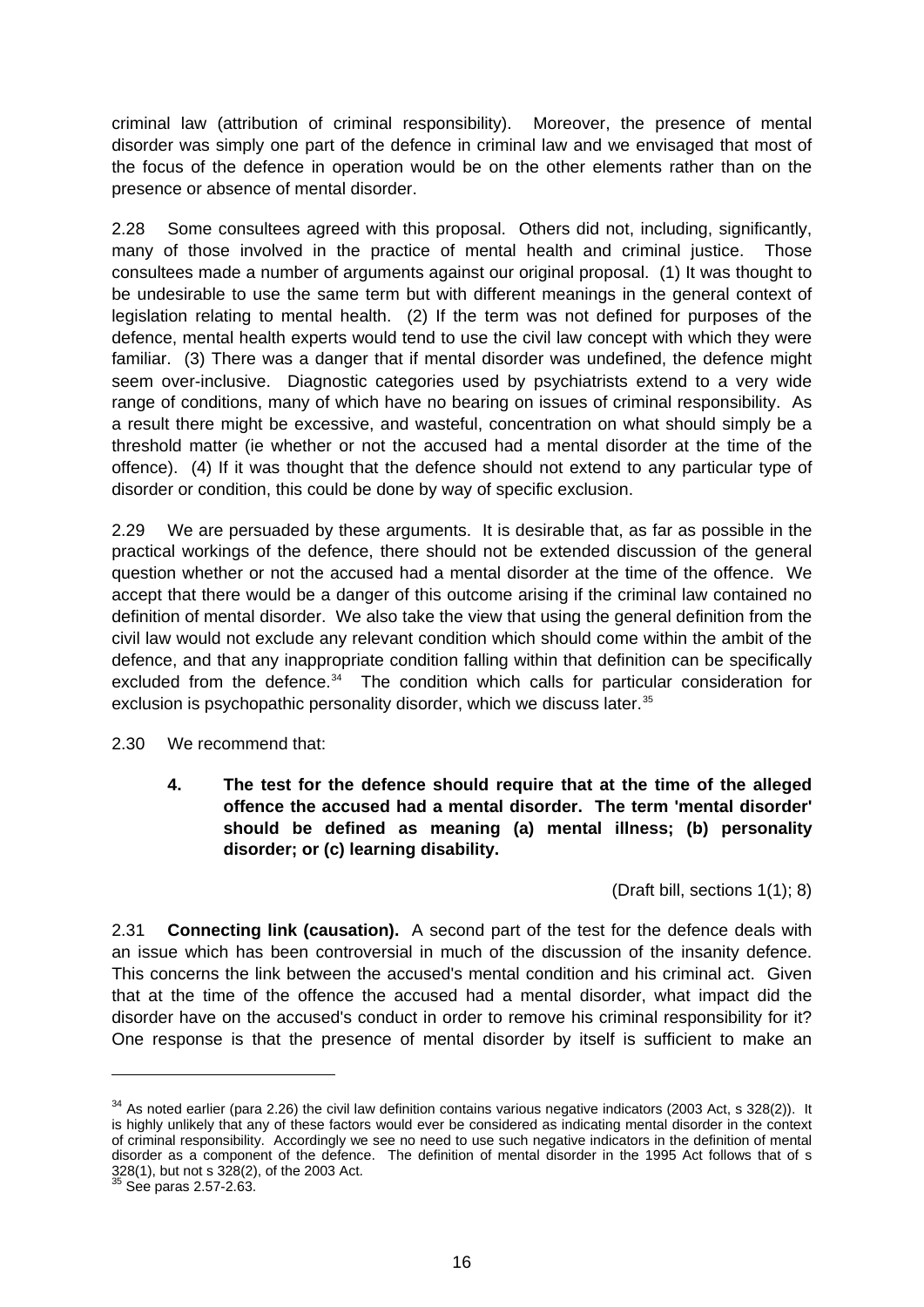accused lack criminal responsibility. Another (which we favour) is that in order to remove criminal responsibility the mental disorder must have a specific type of effect on the accused's reasoning when he committed the relevant act.

2.32 There are two variants to the approach that the presence of mental disorder is a sufficient basis for the defence. The first takes the defence as a form of 'status' defence. The fact that a person has a mental disorder makes that person unsuitable for the application of the rules of the criminal justice system.<sup>[36](#page-22-0)</sup> The major difficulty about treating the defence simply as a matter of status is that it presupposes that *all* types of mental disorder have the same effect in relation to a person's responsibility. But this view is questionable. A person who committed a criminal act and suffered from an anxiety or compulsive condition would be treated in the same way as someone who had a major delusional or depressive disorder. An accused who exceeded the speed limit because of an obsession with punctuality would be as lacking in responsibility as one who killed because she heard voices telling her to do so. If a status approach is modified, so that only certain sorts of mental disorder have an effect on a person's criminal responsibility, then the question becomes one of identifying the relevant types of disorder. But in this situation the focus is no longer on the status of being mentally disordered but on something more specific. A more direct approach, which we favour, is for the test for the defence itself to indicate the effects of mental disorder which displace criminal responsibility and those which do not.

2.33 A variant of the status approach is to argue that in the vast majority of cases, especially where the mental disorder is severe, it can be assumed that there is an appropriate link between the disorder and the criminal conduct. This was the approach adopted by the Butler Committee who argued that:<sup>[37](#page-22-1)</sup>

"It is true that it is theoretically possible for a person to be suffering from a severe mental disorder which has in a causal sense nothing to do with the act or omission for which he is being tried: but in practice it is very difficult to imagine a case in which one could be sure of the absence of any such connection."

2.34 This approach has been strongly criticised by various commentators who point out that the lack of a connecting link is more than merely theoretical. For example, the committee of expert lawyers who reported to the Law Commission on codification of the criminal law put the matter as follows: [38](#page-22-2)

"The [Butler] Committee proposed, in effect, an irrebuttable presumption that there was a sufficient connection between the severe disorder and the offence. This certainly simplifies the tasks of psychiatric witnesses and the court. Some people, however, take the view that it would be wrong in principle that a person should escape conviction if, although severely mentally ill, he has committed a rational crime which was uninfluenced by his illness and for which he ought to be liable to be punished. They believe that the prosecution should be allowed to persuade the jury (if it can) that the offence and the disorder were unconnected."

<span id="page-22-0"></span><sup>&</sup>lt;sup>36</sup> For a detailed account and criticism of insanity as a status defence, see Mackay, pp 81-90. See also V Tadros, "Insanity and the Capacity for Criminal Responsibility" (2001) 5 Edin L R 325 for an argument that the Scots law of insanity should be understood in terms of the accused person as someone who is not an appropriate subject for criminal responsibility.<br><sup>37</sup> Butler Report, para 18.29.

<span id="page-22-2"></span><span id="page-22-1"></span><sup>37</sup> Butler Report, para 18.29. 38 Law Commission: *Criminal Law: Codification of the Criminal Law. Report to the Law Commission* (Law Com No 143, 1985), para 12.6.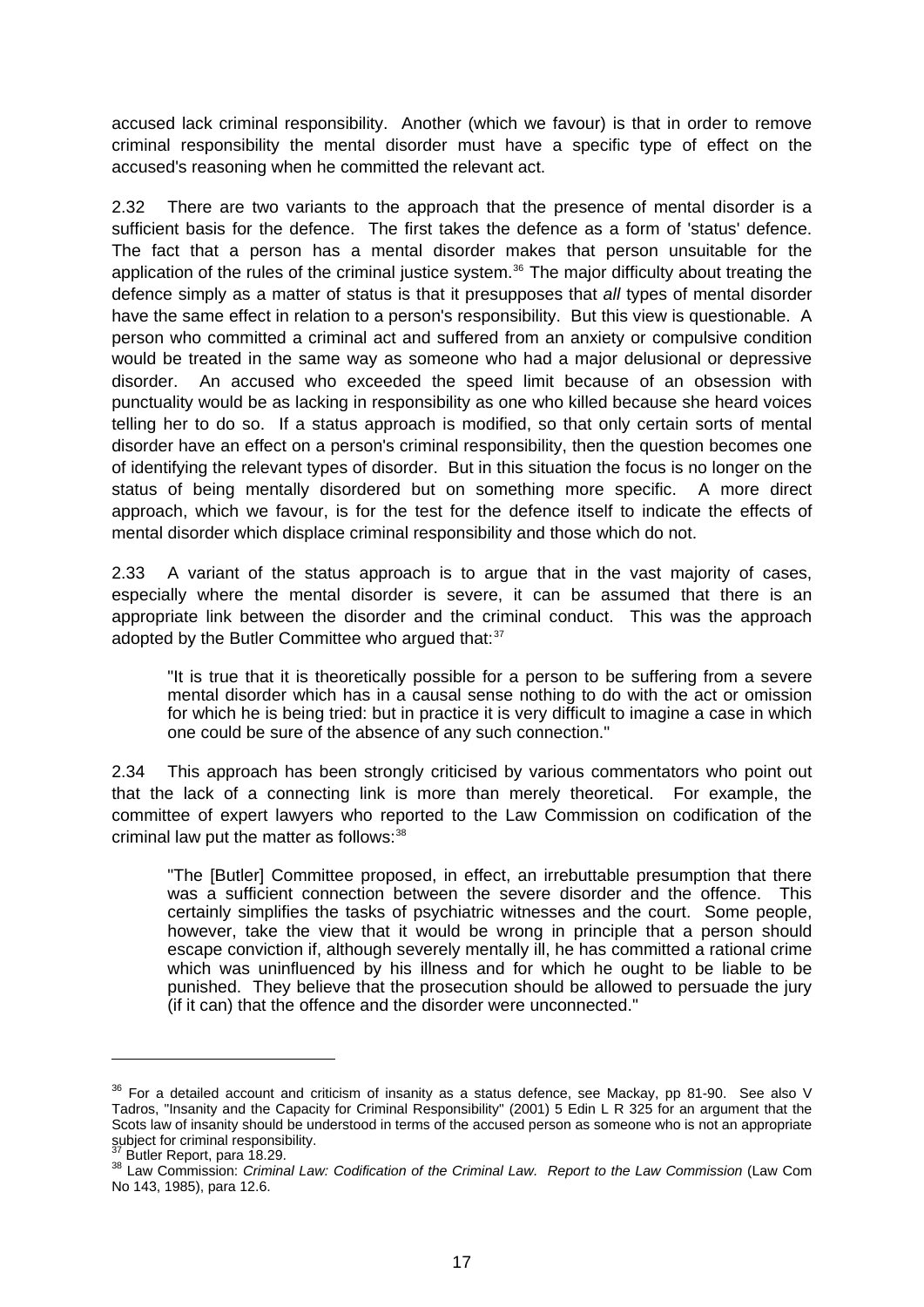2.35 We agree with the conclusion set out in the above passage. Various practical problems might arise if proof of a mental disorder was all that was required to excuse a person from responsibility for any type of criminal conduct. What advice should a practitioner give to a client with a mental disorder who is charged with a speeding offence unrelated to his condition? This is not a question of what is the appropriate treatment for such a person, for a conviction on a minor criminal charge would not rule out a mental health disposal if the appropriate criteria were met in the circumstances of the case. More fundamentally this approach fails to bring out exactly how some (but not all) forms of mental disorder operate to affect criminal responsibility. We believe that a person should be treated as responsible where any disorder, mental or physical, has no bearing on his criminal actings. One purpose of the definition of the defence is to allow the law to make a clear statement of the reasons for holding some people who have a mental disorder as not responsible for their conduct.

2.36 In the Discussion Paper we rejected the idea that the mere presence of a mental disorder should be sufficient in establishing the defence. Instead, we proposed that the test for the defence should identify the particular effect of the mental disorder which provides the rationale of the defence.<sup>[39](#page-23-0)</sup> This proposal was accepted by all of the consultees who commented on it.

2.37 Accordingly we recommend that:

**5. The defence should be defined in terms of a specific effect on the accused's state of mind which has been brought about by his mental disorder.** 

(Draft bill, section 1(1))

2.38 **Specific effect of mental disorder on criminal conduct.** The defence based on mental disorder should specify the precise effect of the disorder in order to show why it is the case that a mentally disordered person who engages in criminal conduct is lacking responsibility for it. In the Discussion Paper we noted one approach to this issue, the so-called 'product' test.<sup>[40](#page-23-1)</sup> According to this test the defence is established if it can be shown that the accused's criminal conduct was the 'product' of a mental disorder. This test was at one time used in certain states in the USA but its weaknesses have led to its virtual abandonment. The main difficulty with the product test is that it presupposes a mechanical causal link between mental disorder and action, a view which is out of keeping with modern psychiatric thinking. None of our consultees expressed any support for a test of this nature and we do not consider it further.

2.39 To understand how mental disorder can have an effect on a person's responsibility for conduct, it is necessary to examine the nature of the relationship between mental disorder and action. This link is usually referred to as involving causation, but this term is not completely appropriate, and we prefer to use the expression 'connecting link.' The concept of causation suggests some sort of physical or behavioural link between mind and body. For example, a person suffering from an epileptic seizure or a hypoglycaemic episode

<span id="page-23-1"></span><span id="page-23-0"></span> $39$  The question of the appropriate effect of mental disorder is considered next at paras 2.38-2.51.<br><sup>40</sup> Discussion Paper, paras 2.32-2.34.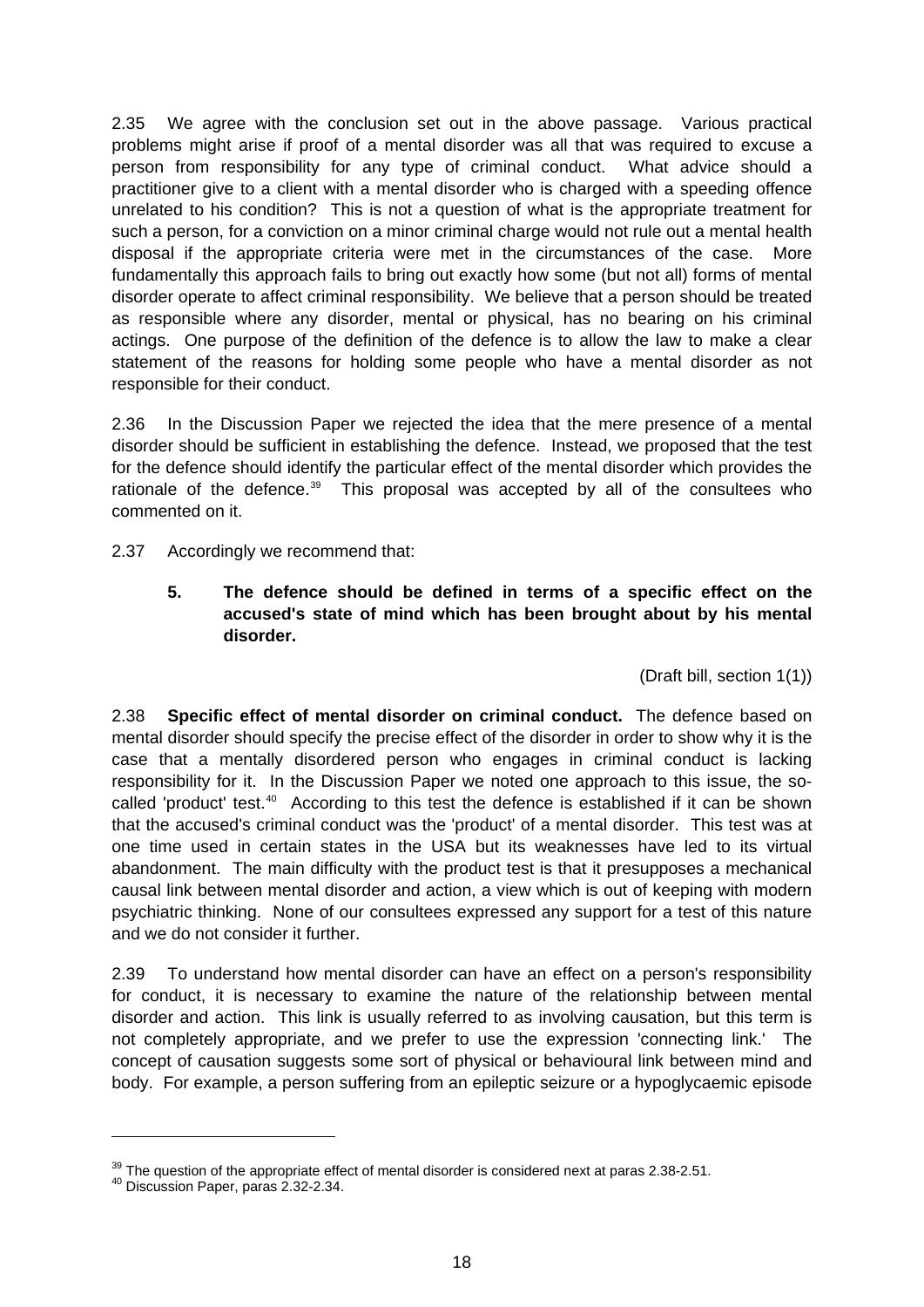might strike out and hit someone else. In this sort of case it makes sense to say that the epilepsy or the diabetes *caused* the person's conduct. But most instances of mental disorder do not involve this sort of causal effect on action, as explained by Professor Finbarr McAuley: [41](#page-24-0)

"But diseases do not always affect behaviour in this way. Much more frequently, they do so through the medium of psychological states, such as thoughts, beliefs and desires. For example, Huntington's chorea and Pick's disease – both forms of genetically transmitted arteriosclerosis – typically affect the cerebral blood supply in a way that may lead to mental confusion and, consequently, to grossly anti-social behaviour on the part of those suffering from them. Similarly, victims of a functional disorder like paranoia sometimes have extremely violent reactions as a direct result of their condition.

But notice that a completely different type of causation is at work in these examples. Here the disease causes the defendant to *do* something by influencing the content and direction of his thoughts and feelings (paranoia) or by generally interfering with his thought processes (Huntington's chorea and Pick's disease). Thus what follows are actions, not mere movements of the defendant's body such as might occur in the course of an epileptic seizure or during an attack of St Vitus' dance. In the result, the question of the defendant's responsibility for what happened arises in such cases in a way that it does not arise in cases where the effects of the disease are not mediated by psychological states."

2.40 Mental disorders do not typically deprive persons of all control over their behaviour. More usually their effect is to lead to such persons having unusual or distorted motivations and reasons for actings. In our view it is this particular effect of mental disorder which is at the core of the defence and the legal definition should specify the manner in which the disorder affected the accused's reasoning at the time of the acting. Unless the test for the defence spells out the manner in which the accused's reasons for acting as he did are in some way disordered, it becomes difficult to see the accused's mental state as giving rise to a question of his criminal responsibility.

2.41 Accordingly, our approach to the connecting link issue is that the defence should be defined in terms of specific and particular effects which the accused's mental disorder had on his reasons and motivations for engaging in criminal conduct. In general terms these effects must be such as to justify holding the accused not responsible for that conduct. Under the present law of Scotland these effects are defined in terms of a 'total alienation of reason.' As already noted, the problem with this expression is its old-fashioned language, especially the word 'alienation.' The phrase is ambiguous between indicating (a) a total lack of the power of reasoning and (b) a form of reasoning which is totally lacking in meaning. The current law does not succeed in locating the connecting link between mental disorder and criminal conduct and the question for us then is to suggest a better formulation of this link.

2.42 *Mental disorder and appreciation of conduct***.** Traditionally, definitions of the defence have focussed on two basic elements as to the effect of the mental disorder suffered by the accused. One is cognitive, that is, concerned with the nature of the accused's knowledge

<span id="page-24-0"></span> $41$  McAuley, pp 12-13.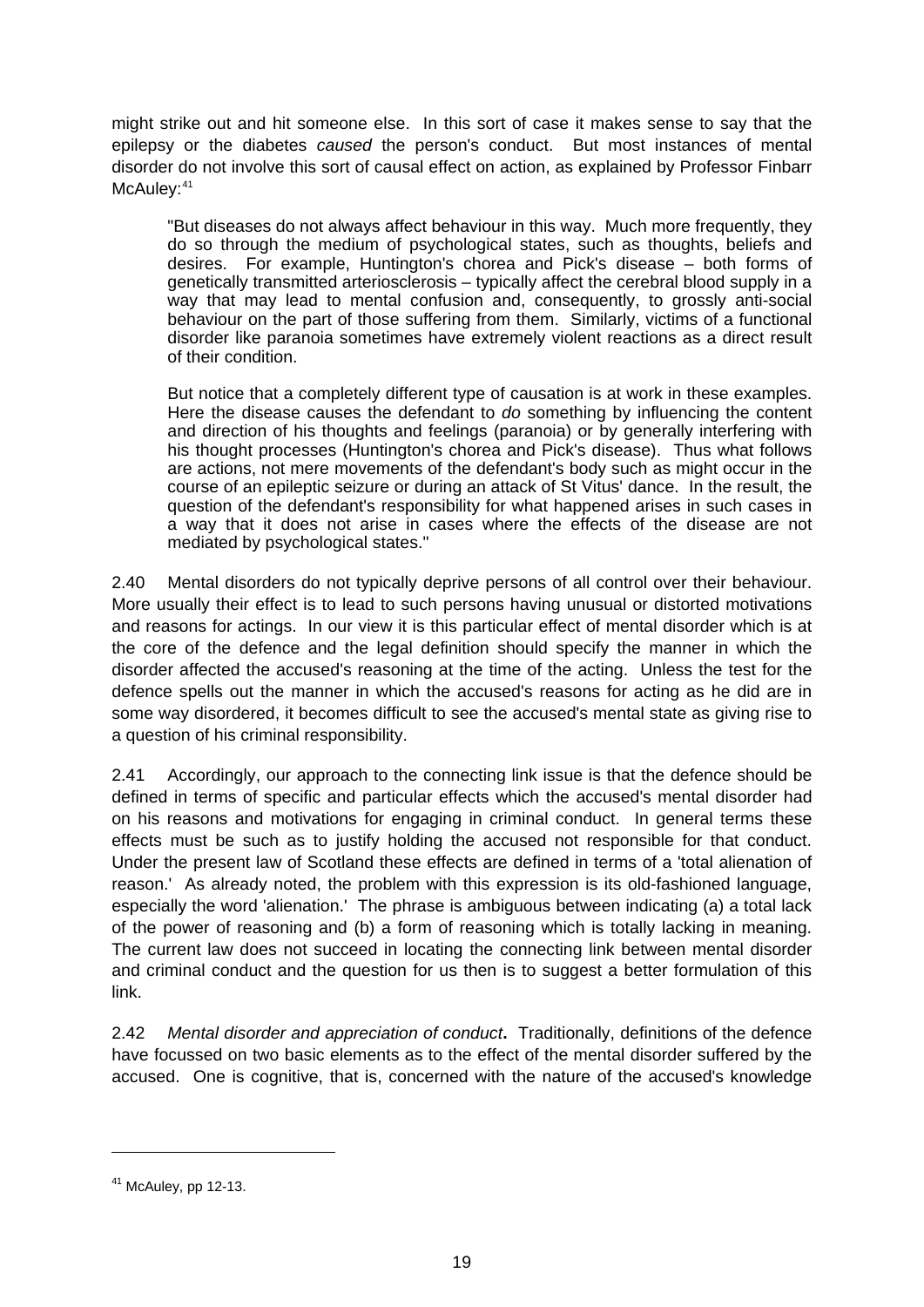about his actings. The second is volitional, relating to the nature of the accused's control over his conduct. We consider volitional aspects of the defence later.<sup>[42](#page-25-0)</sup>

2.43 In the Discussion Paper we proposed that the reformed test for the defence should use the cognitive concept of appreciation of conduct. We emphasised that this concept was much wider than that of mere knowledge as used in the M'Naghten Rules. The majority of consultees who commented on this proposal agreed with it. Given that the concept is a new one in Scots criminal law, we wish to give a detailed account of the role it should play in the reformed defence.

2.44 The place of a cognitive element in the definition of the defence has not been without controversy. Indeed, the standard criticism of the M'Naghten Rules in English law has been that the Rules focus solely, and narrowly, on cognitive aspects and exclude all volitional aspects. However it is important to be clear as to the reasons for the criticisms of the M'Naghten Rules. Leaving aside volitional elements (which we consider later), the defect in the Rules is not that they refer to cognitive concepts but that as the Rules have been interpreted by the courts they use an inappropriate conception of cognitive aspects of the mind. This point is significant. If anything is to be learned from the weaknesses of the Rules it is not that the law on insanity has nothing to do with cognitive questions.<sup>[43](#page-25-1)</sup> Instead it is that the law should deploy a concept of cognitive failing more in tune with psychiatric knowledge and with principles concerning the proper scope of criminal responsibility. On this view, cognitive failing is at the core of our understanding of the effect of mental disorder on a person's criminal responsibility.

2.45 Consider in this regard the standard criticisms of the requirement under the Rules that the accused did not know the nature and quality of his act. Take the case where a woman kills her children by smothering them with a pillow. She does this in the belief that in doing so she will drive out demons from their souls or because she thinks that her failings as a parent mean that death is the only suitable option for them. Can such a woman be said to know the nature and quality of her act? In one, narrow, sense which accords with the M'Naghten Rules in many legal systems,<sup>[44](#page-25-2)</sup> she has this knowledge for she correctly understands the physical attributes of her actings in putting a pillow over her children with a view to stopping them breathing. But in a wider sense the woman cannot be said to have 'true' or 'complete' knowledge of her actings. Her mental disorder (schizophrenia; depression) has had the effect of distorting her understanding of the exact nature of her acts. Her children's souls are not possessed by demons; nor is death the appropriate response to perceptions of one's self as a bad parent. This is the sort of case where the intuitive response is to say that such a woman should be relieved of criminal responsibility for her actions.[45](#page-25-3)

<span id="page-25-1"></span><span id="page-25-0"></span><sup>&</sup>lt;sup>42</sup> Paras 2.52-2.56.<br><sup>43</sup> As McAuley notes (p 25): "If the [M'Naghten] Rules did not exist, it would be necessary to invent something very like them."<br><sup>44</sup> See R v Codère (1916) 12 Cr App Rep 21 for this interpretation in English law.

<span id="page-25-3"></span><span id="page-25-2"></span><sup>&</sup>lt;sup>45</sup> See McAuley, p 30: "[I]f the Rules are construed from the point of view of their implicit logical form, the first limb of the knowledge test can be seen to be much wider than has traditionally been supposed. Contrary to the interpretation that comes down from *Codère*, it goes to *the accused's ability to evaluate his actions, including his reasons or motives for committing them and the consequences normally associated with them, in the way that a sane person can*. An accused who cannot do this may know what he is doing in a literal sense, but he does not know why he is doing it and cannot assess its true effects. He may be quite clear about the 'physical character' of his actions, ... or even about their immediate physical consequences, .... But since he cannot break out of the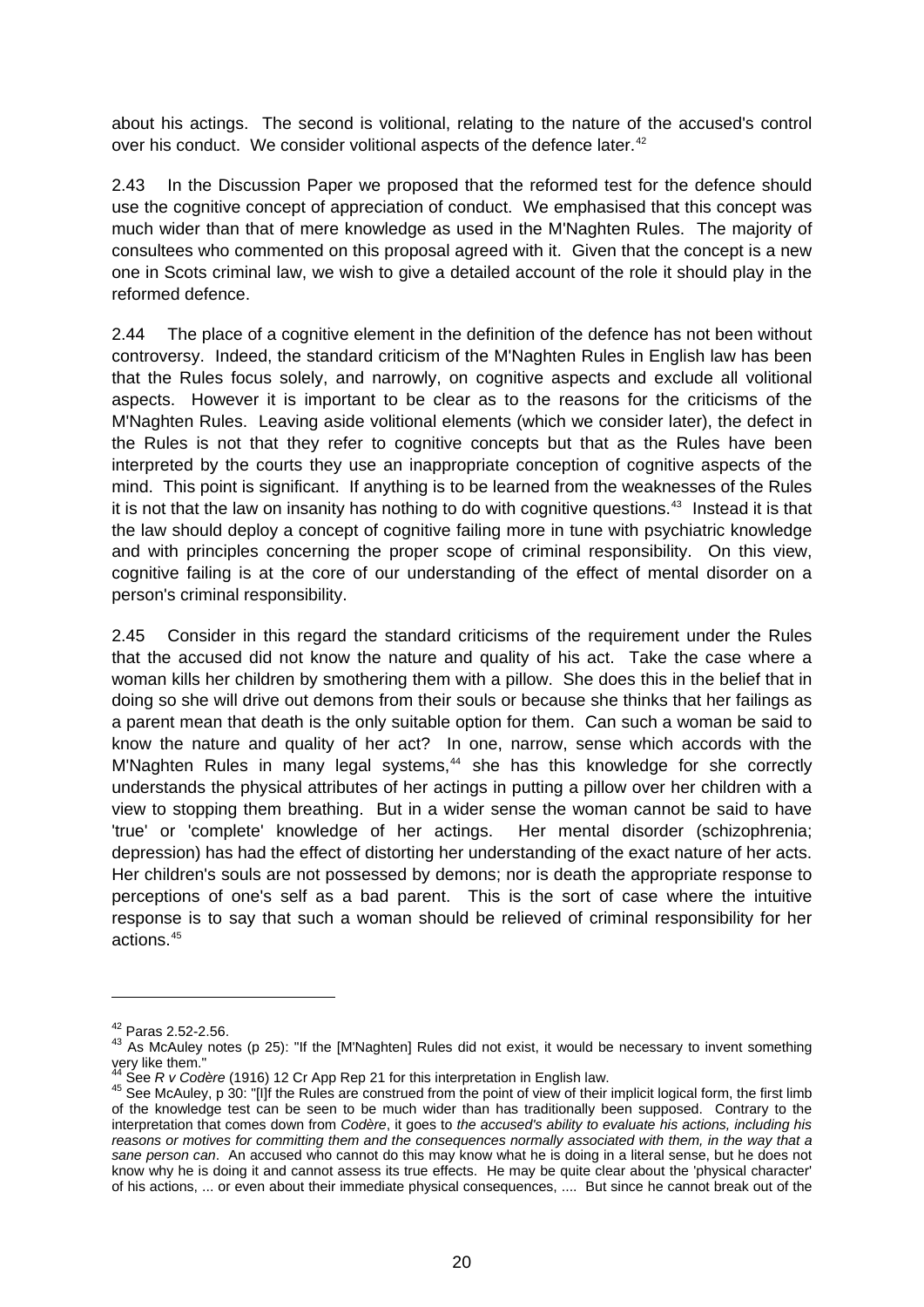2.46 A similar point can be made about the other limb of the knowledge test of the M'Naghten Rules, that the accused did not know he was doing what was wrong. In English law the phrase 'what was wrong' has been interpreted as referring to wrong in the sense of contrary to law as opposed to wrong in a moral sense. $46$  This approach has been criticised,<sup>[47](#page-26-1)</sup> but even a wider interpretation, namely lack of knowledge of doing what is morally wrong, excludes from the insanity defence some cases where it seems inappropriate to ascribe criminal responsibility. Consider the example of the depressive woman who kills her children as the only way to prevent them suffering from her own bad parenting. Such a woman knows that what she is doing is at one level morally (and legally) wrong; she may feel considerable regret about carrying out her actions. But she considers that she has an overriding reason for doing what is otherwise wrong, viz the need to save her children from future misery. This situation can be analysed in terms of the ways in which the woman's mental disorder (depression) distorts her reasoning about what is right (and wrong) for her to do. She believes that she has a purpose in doing something which in the absence of that purpose would be wrong but this purpose derives from her mentally disordered state. This point has been recognised by courts in some jurisdictions which give a wide interpretation of the M'Naghten Rules. In *R v Porter*, [48](#page-26-2) the High Court of Australia stated:

"The question is whether he was able to appreciate the wrongness of the particular act he was doing at the particular time. Could this man be said to know in this sense whether his act was wrong if through a disease or defect or disorder of the mind he could not think rationally of the reasons which to ordinary people make that act right or wrong? If through the disordered condition of the mind he could not reason about the matter with a moderate degree of sense and composure it may be said that he could not know that what he was doing was wrong."

2.47 In our view the particular value of the concept of appreciation is that it connotes something wider than simple knowledge and includes a level of (rational) understanding. It therefore avoids the narrowness of the M'Naghten Rules, as they have been traditionally interpreted. Moreover, appreciation is an idea which has been used in the insanity defence in other legal systems. For example, the American Law Institute's Model Penal Code states the test as follows: $49$ 

"A person is not responsible for criminal conduct if at the time of such conduct as a result of mental disease or defect he lacks substantial capacity ... to appreciate the criminality [wrongfulness] of his conduct."

Similarly, the Criminal Code of Canada contains a provision on the defence of mental disorder:<sup>[50](#page-26-4)</sup>

circle described by his insane delusions, he does not know what he is doing in any epistemologically significant sense. Unlike the sane person, he cannot measure the effects of his actions or assess the validity or propriety of

<span id="page-26-0"></span>his motives against the criteria by which they are ordinarily judged." (Emphasis added.)<br>
<sup>46</sup> R v Windle [1952] 2 QB 826.<br>
<sup>47</sup> Criticisms of the narrowness of the approach in Windle can be found in Stapleton v The Queen

<span id="page-26-3"></span><span id="page-26-2"></span><span id="page-26-1"></span> $^{48}$  (1936) 55 CLR 182 per Dixon J at 189-190.<br> $^{49}$  The American Law Institute, Model Penal Code, Official Draft (1985), s 4.01(1). The definition also contains a volitional element in terms of the accused lacking substantial capacity "to conform his conduct to the requirements of law."

<span id="page-26-4"></span><sup>50</sup> RS 1985 c. C-46, s 16(1). In *R v Barnier* 109 DLR (3d) 257 (1980), the Supreme Court of Canada in interpreting a previous version of this rule stressed that 'appreciating' was a wider concept than that of 'knowing.'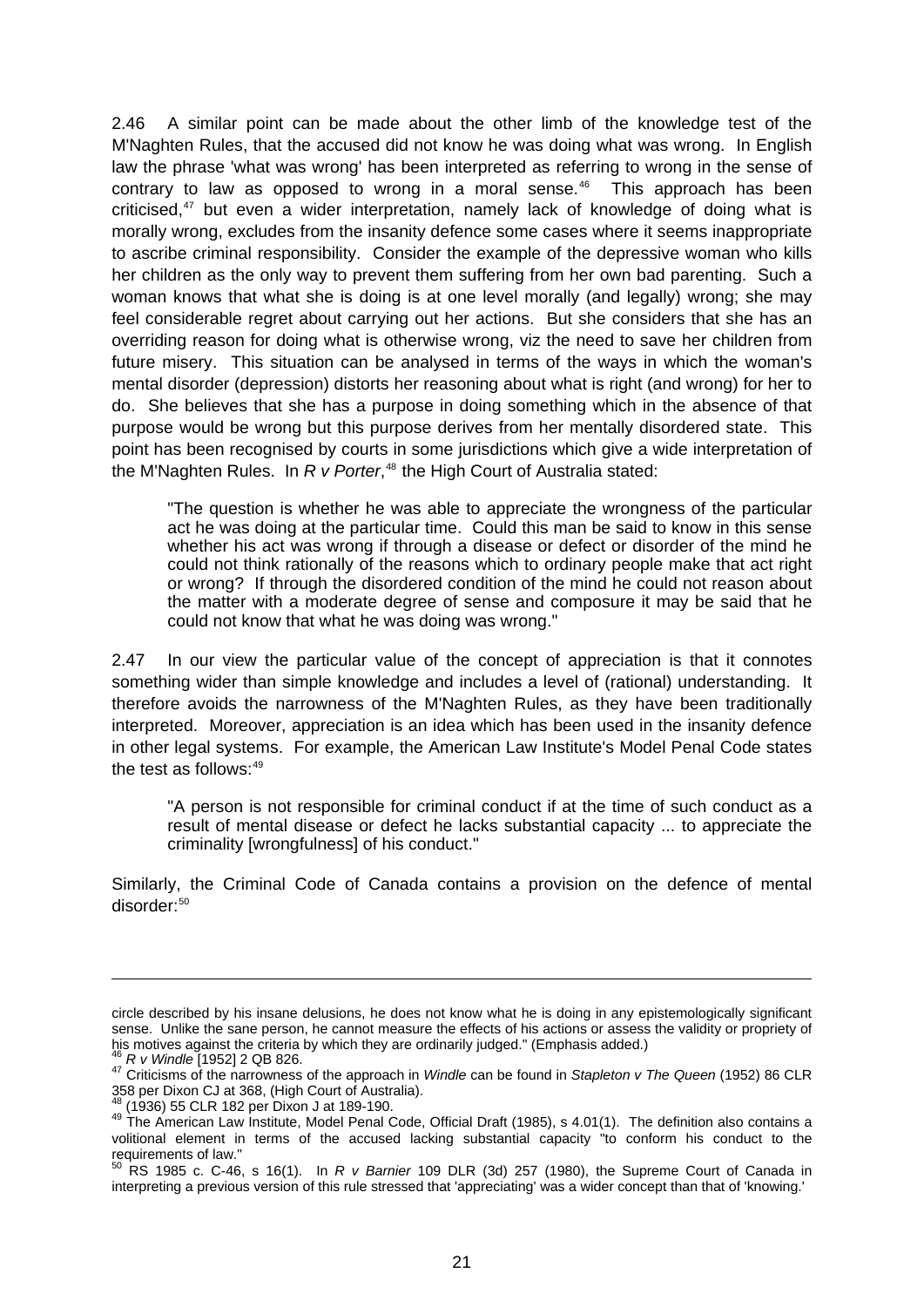"No person is criminally responsible for an act committed or an omission made while suffering from a mental disorder that rendered the person incapable of appreciating the nature and quality of the act or omission or of knowing that it was wrong."

In discussing definitions of insanity in those systems Gordon notes that " '[a]ppreciation' is a wide enough term to cover all aspects of the conduct – its nature, its consequences, its moral value, and its legal effect."<sup>[51](#page-27-0)</sup>

2.48 We would stress that we are not suggesting that Scots law should adopt the M'Naghten Rules, as those Rules exist in English law (or indeed in any other legal system). Although the M'Naghten Rules correctly identify cognitive failing as a central element of the defence, the Rules as commonly interpreted take too narrow a view of what is involved in the idea of cognitive failing. Indeed the test we propose can be understood as making explicit, and in modern language, what is implicit in the classic definition to be found in Hume<sup>[52](#page-27-1)</sup> that there must be such a disorder or disease "as deprives the patient of the knowledge of the true aspect and position of things about him, – hinders him from distinguishing friend or foe."

2.49 A further point for consultation was that if the idea of appreciation of conduct is placed at the heart of the definition of the defence, is there any need to specify further what the failure to appreciate involves? What exactly is it about his conduct that a mentally disordered person fails to appreciate? The M'Naghten Rules link the accused's cognitive failings to the 'nature and quality' of his acts and to doing 'what was wrong.' In the Discussion Paper we expressed our hesitancy about using such phrases in the new test for the defence. In the first place, there was a danger that the use of expressions similar to those of the M'Naghten Rules might attract the restrictive interpretations which the courts in England have given to those parts of the Rules. Secondly, if we are correct in our argument that the concept of appreciation is wider than that of knowledge as used in the M'Naghten Rules, then any further embellishment of the test would be unnecessary. However, we now consider that a mere reference to lack of 'appreciation of conduct' would leave the test incomplete, and in particular would fail to bring out how the mental disorder has an effect on the accused's conduct. Our consultees agreed that the test required some or other further element but there was substantial disagreement as to what it should be.

2.50 We take the view that the appropriate objects of disordered cognition are the nature of the person's conduct and the wrongfulness of that conduct. We are aware that these ideas have a similarity to those used in the M'Naghten Rules but we again emphasise that the test of failure of appreciation gives them a much wider meaning than that attached to them under the Rules (as traditionally interpreted). For example, a person who fires a gun at someone else under the disordered impression that the victim is the devil incarnate may well understand the mechanical steps involved in discharging a firearm. In so far as his action is

<span id="page-27-1"></span><span id="page-27-0"></span><sup>&</sup>lt;sup>51</sup> Gordon, p 433.<br><sup>52</sup> Hume I, 37. See also Alison, *Principles of the Criminal Law of Scotland* (1832), pp 645-646 for the view that the defence of insanity is concerned with an insane understanding of the situation rather than with knowledge in a narrow sense: "For example, a mad person may be perfectly aware that murder is a crime, and will admit that, if pressed on the subject; but still he may conceive that a homicide he had committed, was nowise blameable, because the deceased had engaged in a conspiracy with others against his own life; or was his mortal enemy, who had wounded him in his dearest interests, or was the devil incarnate, whom it was the duty of every good Christian to meet with the weapons of carnal warfare. If, therefore, the accused is in such a situation that, though possessing a sense of the distinction between right and wrong, he cannot apply it correctly in his own case, and labours under an illusion which completely misleads his judgment, as mistaking one person for another, or fastening a dreadful charge, entirely groundless, on a friend, he is entitled to the benefit of the plea of insanity in defence against a criminal charge."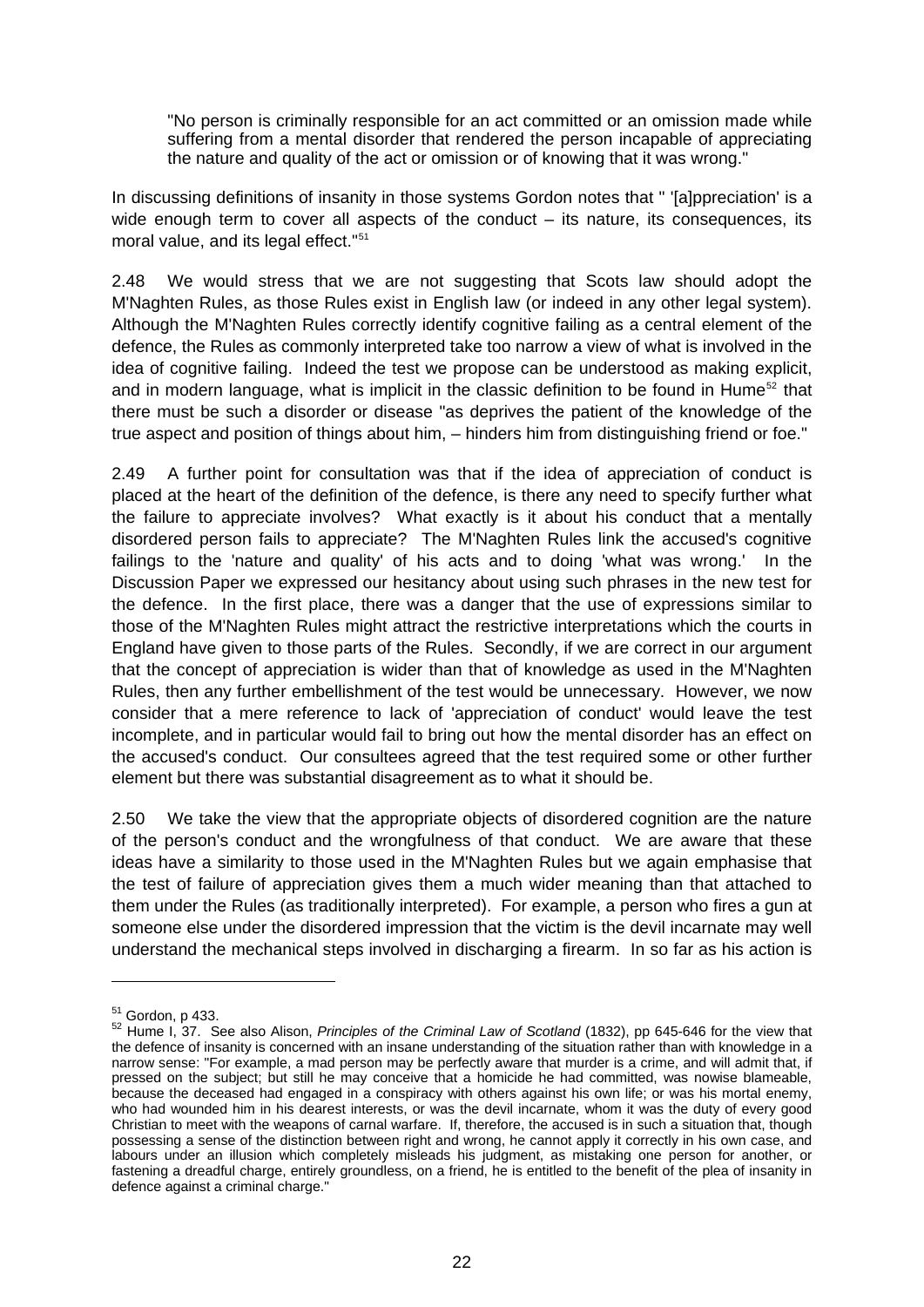purposive and directed towards achieving a goal (destroying evil), firing a gun is exactly what he is aiming to do. But although a person in this situation may 'know' the nature of the physical actings he takes, he cannot be said to have a full or proper appreciation of the nature of his conduct (the taking of innocent life). Similarly, a mentally disordered person may fail to grasp what is wrong about his or her actings, although aware that they breach legal or moral norms.<sup>[53](#page-28-0)</sup> For example, an accused may suffer from delusions that a famous actress is in love with him. In order to attract the actress's attention, the accused decides to kill a politician. The accused knows that killing is both illegal and immoral but his delusional state gives him a reason for overriding the legal and moral prohibitions against taking life. In this situation it cannot be said that the accused (rationally) appreciates the wrongfulness of his conduct.

#### 2.51 Accordingly we recommend that:

**6. The defence should be defined in terms of the accused's inability at the time of the offence to appreciate either the nature or the wrongfulness of his conduct.** 

(Draft bill, section 1(1))

#### **A volitional element**

2.52 Volitional aspects of action are concerned with a person's ability to control his conduct. Many legal systems include a volitional component as part of the definition of the insanity defence. The test in the American Law Institute's Model Penal Code includes a clause that as a result of mental disease, the accused lacks substantial capacity "to conform his conduct to the requirements of the law." It may well be that Scots law contains a volitional element. Hume gives as one instance of an accused's absolute alienation that the disorder "gives him up to the impulse of his own distempered fancy." In *HM Advocate v*  Kidd, Lord Strachan stated that:<sup>[54](#page-28-1)</sup>

"…in order to excuse a person from responsibility for his acts on the ground of insanity, there must have been an alienation of the reason in relation to the act committed. There must have been some mental defect, to use a broad neutral word, a mental defect, by which his reason was overpowered, and he was thereby rendered incapable of exerting his reason to control his conduct and reactions. If his reason was alienated in relation to the act committed, he was not responsible for that act, even although otherwise he may have been apparently quite rational. What is required is some alienation of the reason in relation to the act committed."

2.53 Yet it is not entirely clear that a volitional element is part of Scots law, and even if it is, whether it needs to be part of the definition of the defence. Volitional issues pose major practical questions. How can the law distinguish between someone who could have desisted from criminal conduct but chose not to desist, and someone who could do no other than commit the act? As this question is often put, what is the difference between an irresistible impulse and resistible, but not-resisted, impulse? This issue can only be resolved by looking to the reasons for the person's acting as he did, but this approach leads back to

<span id="page-28-0"></span><sup>53</sup> In his direction to the jury in *HM Advocate v Kidd* 1960 JC 61 at 71, Lord Strachan stated: "A man may know very well what he is doing, and may know that it is wrong, and he may none the less be insane. It may be that some lunatics do an act just because they know it is wrong." 54 1960 JC 61 at 70.

<span id="page-28-1"></span>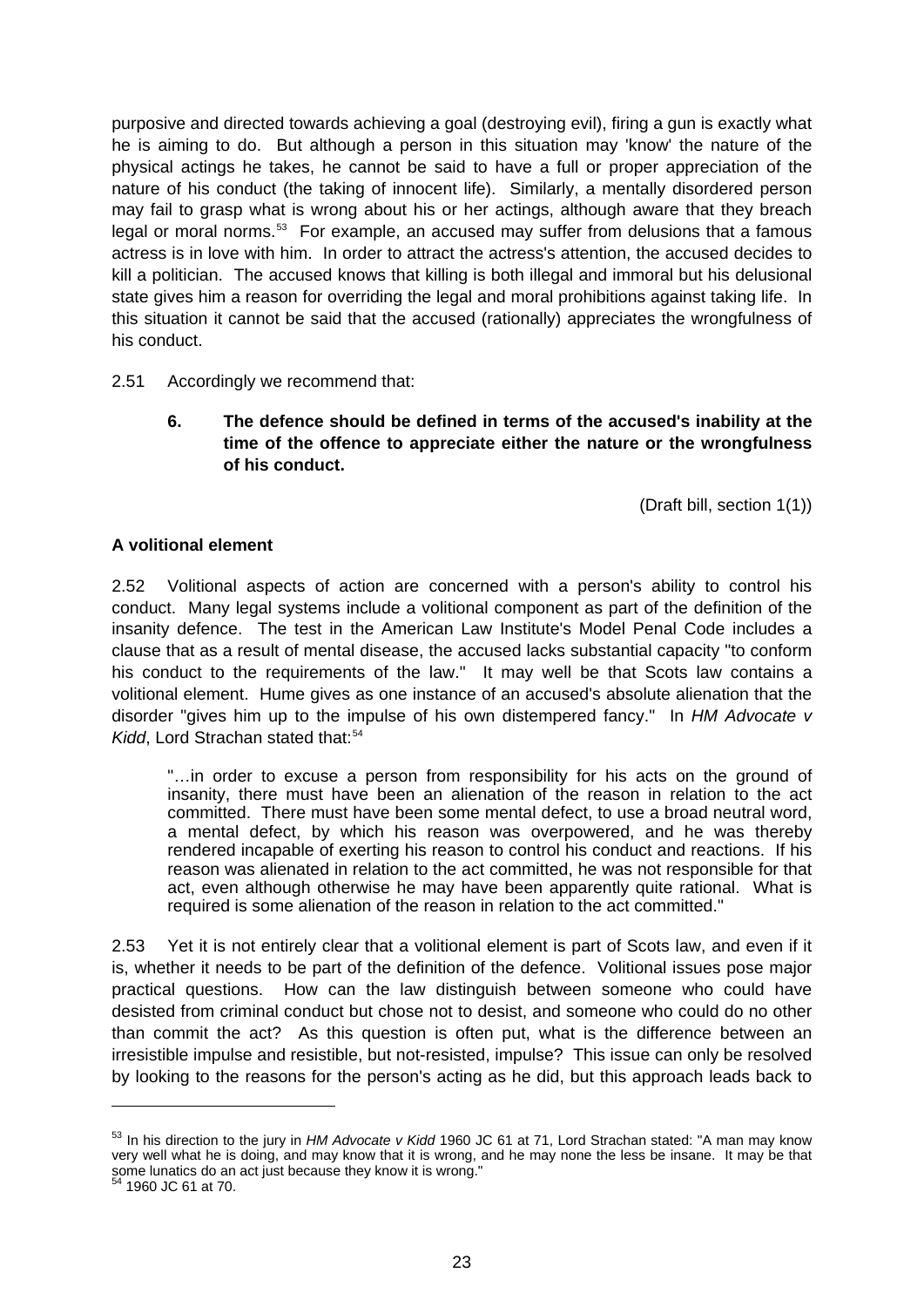considerations of what are essentially cognitive matters. Legal systems which follow the M'Naghten Rules in their traditional sense have often added a volitional element to avoid the narrowness of the Rules.<sup>[55](#page-29-0)</sup> The question arises whether such a tactic is required where a wider concept of cognitive failing (the 'appreciation' test) is adopted. The use of an expanded cognitive base for the test could cover all the cases where a person should not be found criminally responsible. Consider the example of a woman who feels she is 'driven' to killing her children to save them from her own bad parenting. This case essentially involves a cognitive failing (based on the depression which gives rise to her perception of inadequacy as a parent) rather than a purely volitional one. The question becomes one of trying to identify any case where a person who committed criminal conduct would be found criminally responsible on the appreciation test but would be treated as lacking criminal responsibility in respect of a volitional incapacity.[56](#page-29-1)

2.54 In the Discussion Paper we were inclined to adopt the position that the test for the defence should not contain a volitional element but we did not reach a concluded view on this point. We presented the issue in the form of a question whether the definition of the defence should contain any reference to volitional incapacities or disabilities. Consultees were divided on this question. However most agreed that the wider cognitive criterion of appreciation would cover any relevant volitional failing. About half of the consultees who responded on this issue accepted that there was no need for any volitional element. Two consultees gave clear support for it. It was of some significance that none of the consultees could provide any example where a person might fail the test for the defence on the appreciation criterion but satisfy it purely on a volitional one. It is also worth noting that the mental health experts whom we met were virtually unanimous in rejecting a category of mental disorder which was purely volitional in nature and which had no impact on cognitive functions.

2.55 Some consultees pointed out that a volitional element exists in the current test for the defence in some legal systems (including possibly Scots law). However the existence of a volitional element in the current law can be explained chiefly by the narrowness of the cognitive criteria used in many of the definitions of the defence. We take the view that if the 'appreciation' criterion is to be understood in a wide sense, as we argue that it should, then there is no need for any volitional element. Indeed, there might be dangers in adding on a volitional part to the defence as doing so might give rise to narrow interpretations of the scope of the appreciation element.

2.56 Accordingly we recommend that:

#### **7. The definition of the defence should not contain any reference to volitional incapacities or disabilities of the accused.**

<span id="page-29-1"></span><span id="page-29-0"></span><sup>&</sup>lt;sup>55</sup> This point is explored by McAuley, pp 52-61.<br><sup>56</sup> See McAuley, p 61: "[T]he hypothesis of non-cognitive insanity holds up if and only if knowledge is defined in purely perceptual terms, since it is true that some psychotics know what they are doing in a physical sense. But it is patently false once knowledge is defined in the standard epistemological sense understood by psychiatrists: as the ability to formulate justified beliefs and desires and to test them against what is commonly known about the world. On that definition of knowledge, there is no such thing as non-cognitive or purely volitional insanity: all forms of serious mental illness are cases of cognitive insanity given that they are marked by an inability to test or justify beliefs and desires against the publicly available evidence – the existence of control tests and the legal fiction of volitional insanity to which they refer, notwithstanding."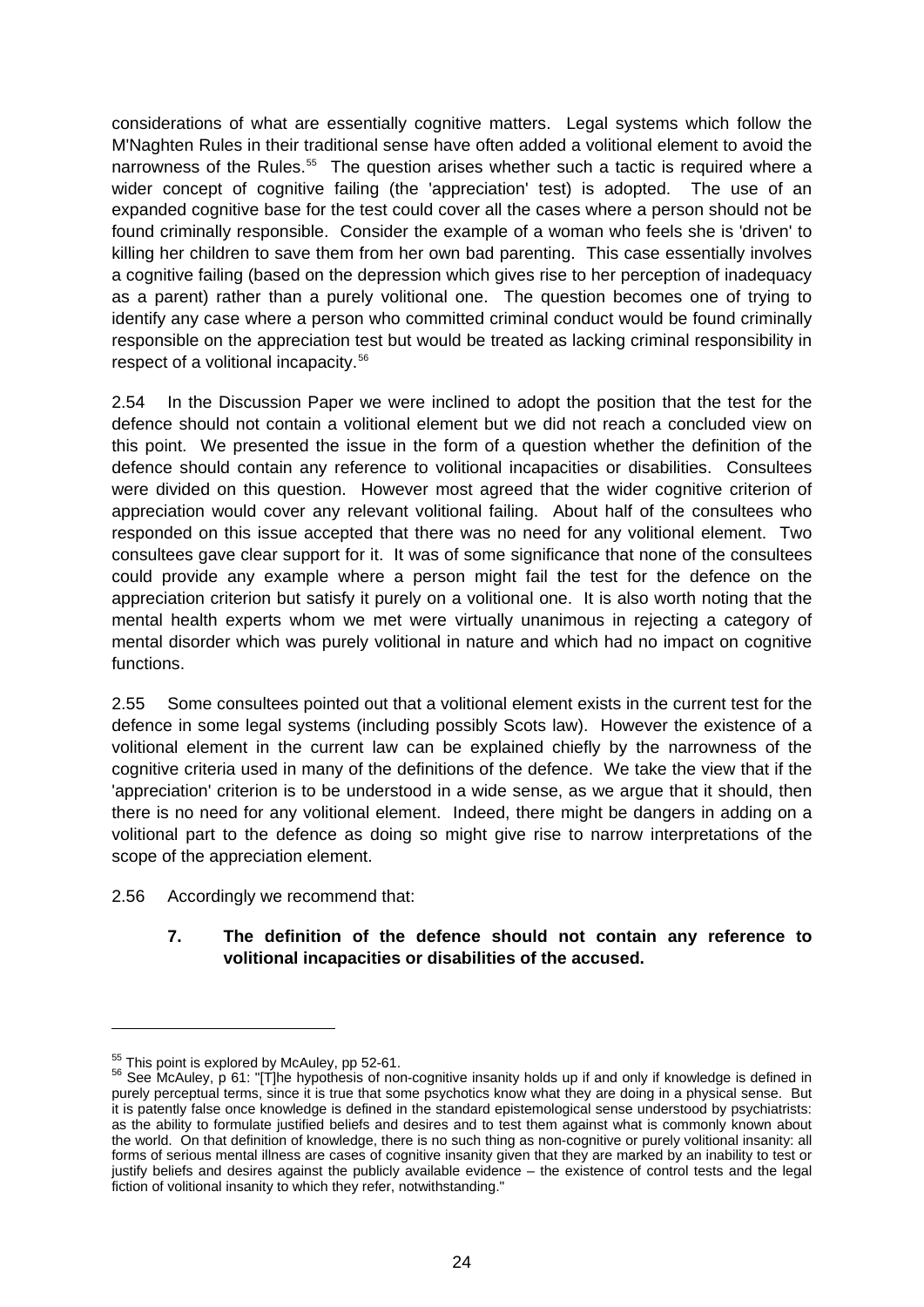#### **Psychopathic personality disorder**

<u>.</u>

2.57 The concept of psychopathy has for a long time been at the centre of controversy across a variety of disciplines.<sup>[57](#page-30-0)</sup> Much of the difficulty arises because these disciplines have different interests in the condition, and as a result there is no generally accepted definition of the concept or even a settled terminology to describe it.<sup>[58](#page-30-1)</sup> In most general terms the condition is associated with forms of anti-social (including criminal) behaviour by a person who cannot apply, or is indifferent about applying, normal moral standards and feelings to his actions.<sup>[59](#page-30-2)</sup>

2.58 It is important to stress that our own interest involves the question of the criminal responsibility of persons with psychopathic personality disorder. We are not concerned with the disposal of such persons within the criminal justice system, far less with issues in the civil law and medical practice about the treatment and care of psychopaths. The immediate question for consideration is the relationship between the defence based on an accused's mental disorder and psychopathy. In the Discussion Paper we took the view that it was unlikely that the proposed test for the new defence could be interpreted as applying to that condition (which we there referred to as 'anti-social personality disorder'). We proposed that, to put the matter beyond doubt, the condition should be specifically excluded from the definition of the defence. There was widespread support for this proposition among our consultees, and it is one which we continue to accept.

2.59 We note in the first place that psychopathy (or some similar condition) is excluded from the scope of the defence in many legal systems. For example, the American Law Institute's Model Penal Code contains a provision that the "terms 'mental disease or defect' do not include an abnormality manifested only by repeated criminal or otherwise antisocial conduct."[60](#page-30-3) In some systems the exclusion of personality disorders from the insanity defence has been brought about by common law development.<sup>[61](#page-30-4)</sup> The Butler Committee in

<span id="page-30-0"></span><sup>57</sup> For accounts of the history of the concept see Butler Report, pp 77-83; *Report of the Committee of Inquiry into the Personality Disorder Unit, Ashworth Special Hospital* (Cm 4194-II, 1999), Vol 1, pp 347-361.<br>
<sup>58</sup> See Ashworth Special Hospital Report pp 361-362: "Psychopathic disorder now has three meanings. It is a

<span id="page-30-1"></span>legal classification as one of the four categories of mental disorder in the [English] Mental Health Act 1983; it is a clinical diagnostic construct or category in some classifications and it is used as a term of abuse in the vernacular."<br>"vernacular."

<span id="page-30-2"></span><sup>59</sup> From the perspective of psychiatry two influential classifications may be noted. *The International Classification of Disease (ICD-10)* (World Health Organisation 1992) lists a category of 'dissocial personality disorder' (F60.2): "[A] personality disorder, usually coming to attention because of a gross disparity between behaviour and the prevailing social norms, and characterised by (a) callous unconcern for the feelings of others; (b) gross and persistent attitude of irresponsibility and disregard for social norms, rules and obligations; (c) incapacity to maintain enduring relationships, though having no difficulty in establishing them; (d) very low tolerance to frustration and a low threshold for discharge of aggression, including violence; (e) incapacity to experience guilt or to profit from experience, particularly punishment; (f) marked proneness to blame others, or to offer plausible rationalisations, for the behaviour that has brought the patient into conflict with society."

*Diagnostic and Statistical Manual of Mental Disorders (DSM-IV; 4<sup>th</sup> ed). (American Psychiatric Association* (2000)) refers to a category of 'antisocial personality disorder' (301.7): "[A] pervasive pattern of disregard for and violation of the rights of others . . ., as indicated by three (or more) of the following: (1) failure to conform to social norms with respect to lawful behaviors as indicated by repeatedly performing acts that are grounds for arrest; (2) deceitfulness, as indicated by repeated lying, use of aliases, or conning others for personal profit or pleasure; (3) impulsivity or failure to plan ahead; (4) irritability and aggressiveness, as indicated by repeated physical fights or assaults; (5) reckless disregard for safety of self or others; (6) consistent irresponsibility, as indicated by repeated failure to sustain consistent work behavior or honor financial obligations; (7) lack of remorse, as indicated by<br>being indifferent to or rationalizing having hurt, mistreated, or stolen from another."

<span id="page-30-4"></span><span id="page-30-3"></span>being indicted.<br><sup>60</sup> Section 4.01(2).<br><sup>61</sup> See the decision of the High Court of Australia in *Willgoss v The Queen* (1960) 105 CLR 295.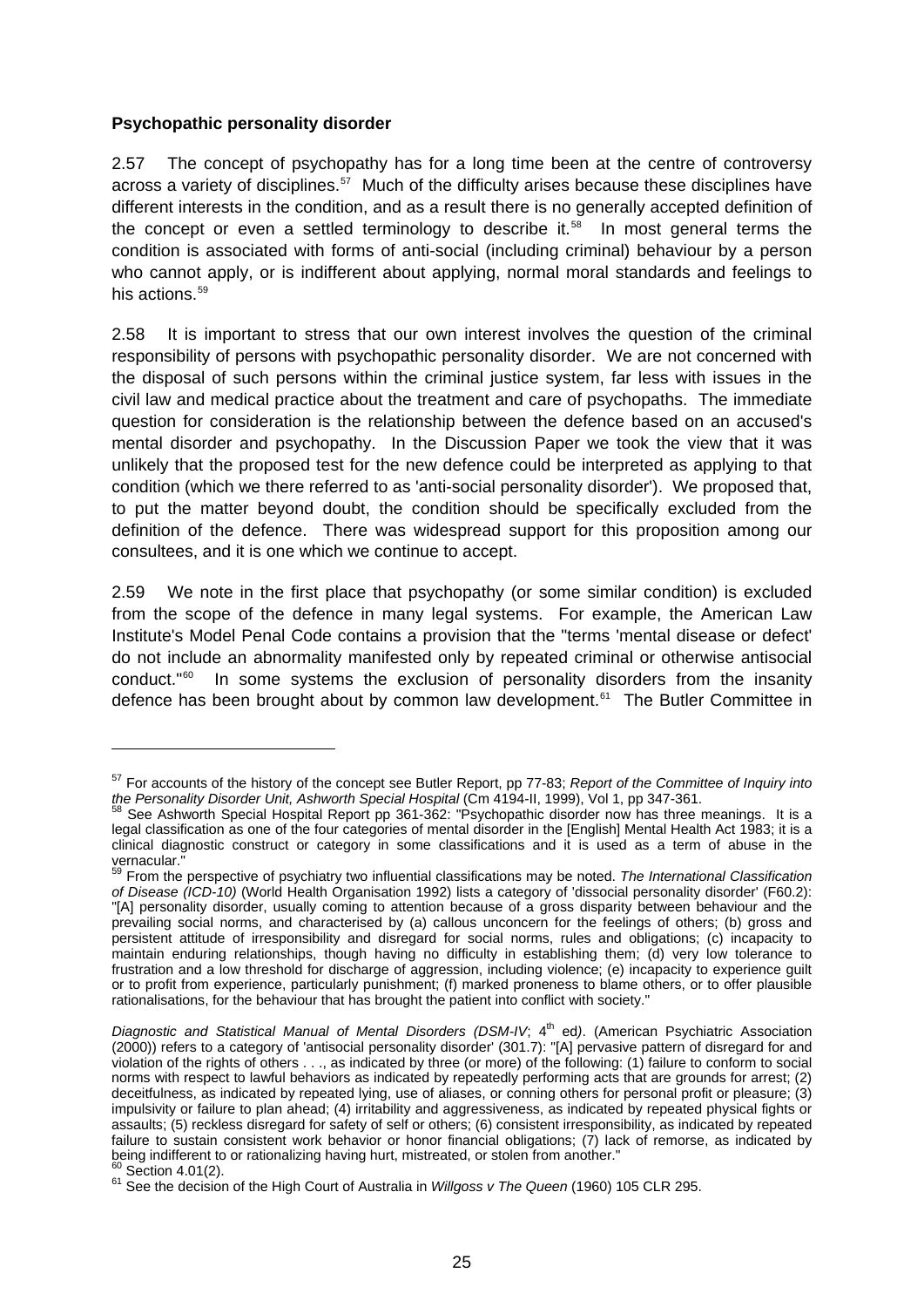its proposals for the reform of the insanity defence recommended a similar exclusion in a reformed definition of the defence in English law.<sup>[62](#page-31-0)</sup>

2.60 We take the view that the condition of psychopathy does not, and should not, fall within the set of circumstances which we have argued forms the basis of the defence, namely inability to appreciate conduct as a result of mental disorder. We note in the first place that there might well be difficult problems of definition whether psychopathy falls within any of the constituent elements of mental disorder. But even if psychopathy is properly regarded as a form of personality disorder, the condition would not meet the 'appreciation' part of the test for the defence. Psychopathy does not have the effect that the person's reasons for acting as he did are in any way 'abnormal' or 'crazy' or 'disordered.' Rather, psychopathic personality disorder has the effect that because of the psychological make-up of the accused he has difficulties, not shared by the ordinary person, in complying with the requirements of the law. But such difficulties do not remove the person completely from responsibility for his actings. He appreciates what he is doing. At most such a person has difficulties in controlling his conduct but it cannot be said that a psychopath is completely lacking in volitional capacity. We have already recommended that the test for the defence should not contain any volitional element. In any event, if a person could have controlled his conduct at the time but did not do so, he is hardly relieved from responsibility, even if he was suffering from a condition which made it difficult for him to refrain from acting as he did. Any such condition might be an extenuating circumstance but not an excusing one. But psychopathy does not have the effect that a person cannot control his conduct. Its effect is to make it more difficult, but not impossible, for the person concerned to behave in a way that he knows is correct.<sup>[63](#page-31-1)</sup>

2.61 We would emphasise that we are not proposing that the law should exclude psychopathy from the category of mental disorder. That is an issue for mental health experts. Instead, we are recommending that there should be a rule of law which makes clear that the defence is not open to someone solely on the basis of his having a psychopathic personality. Of course, an accused person would not be prevented from pleading the defence where in addition to psychopathy he had some other mental disorder which did impact on his appreciation of his conduct.

2.62 There remains the problem of definition. Unlike the position in English law,  $64$  the term 'psychopathy' is not used in mental health legislation in Scotland. However the condition received recognition, though not referred to in explicit terms, in the Mental Health (Scotland) Act 1960. Similarly section 1 of the 1984 Act defined 'mental impairment' as a condition "associated with abnormally aggressive or seriously irresponsible conduct on the part of the person concerned."[65](#page-31-3) This phrasing may be criticised from a psychiatric perspective as focusing on only some aspects of the disorder. But in a legal context the expression is clearly understood to mean psychopathy, $66$  and it is one which is used in the draft bill to

<span id="page-31-1"></span><span id="page-31-0"></span> $62$  Butler Report, para 18.30.<br> $63$  We consider whether the condition of psychopathic personality disorder should come within the scope of the plea of diminished responsibility at paras 3.24-3.34.

<span id="page-31-2"></span>Mental Health Act 1983, s 1(2): "In this Act . . . 'psychopathic disorder' means a persistent disorder or disability of mind (whether or not including significant impairment of intelligence) which results in abnormally aggressive or<br>seriously irresponse on the part of the person concerned."

<span id="page-31-3"></span>The 2003 Act does not contain any separate reference to psychopathy. The scheme of the Act is that all types of personality disorder should be dealt with in the same way. 66 See for example *R v Secretary of State for Scotland* 1999 SC(HL) 17 at 19 (Lord Lloyd of Berwick): "The

<span id="page-31-4"></span>medical evidence at the trial was to the effect that [the petitioner] was suffering from what was then known in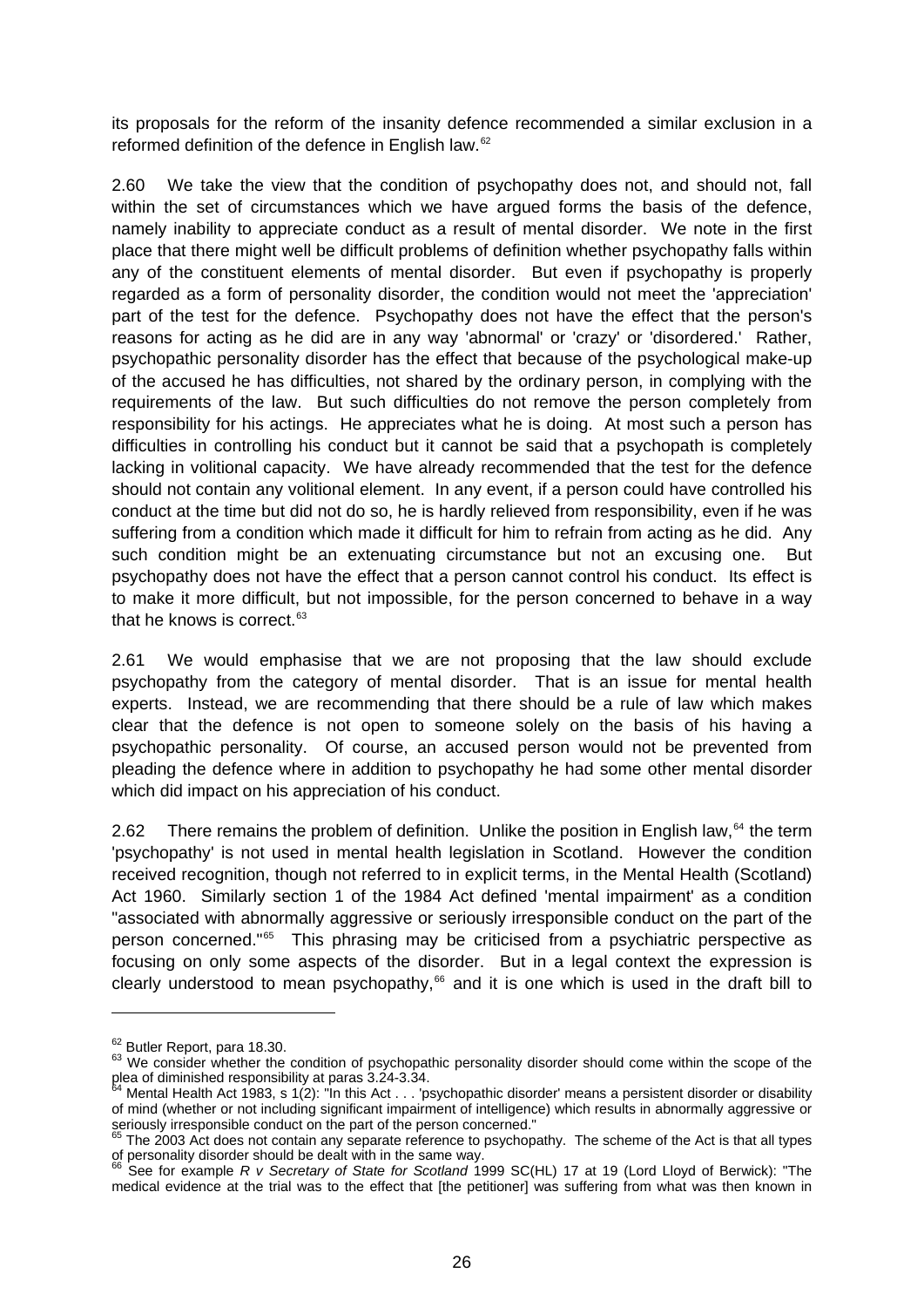indicate that the defence does not extend to persons solely by virtue of their having a psychopathic personality disorder.

2.63 We recommend that:

**8. The condition of psychopathic personality disorder should be excluded from the scope of the defence.** 

(Draft bill, section 1(2))

#### **ECHR implications**

2.64 We now consider whether our proposals for the reform of the definition of the defence based on mental disorder are compatible with the requirements of the European Convention on Human Rights. Article 5(1) provides for a general right to liberty and security of a person and states that no one "shall be deprived of his liberty save in the following cases and in accordance with a procedure prescribed by law." One of the specified cases is set out in paragraph (e) of that article which provides for "the lawful detention of persons for the prevention of the spreading of infectious diseases, of persons of unsound mind, alcoholics or drug addicts or vagrants." The leading decision of the European Court of Human Rights on this provision is *Winterwerp v The Netherlands*, [67](#page-32-0) where the Court in discussing the expression 'person of unsound mind' said:<sup>[68](#page-32-1)</sup>

"This term is not one that can be given a definitive interpretation: as was pointed out by the Commission, the Government and the applicant, it is a term whose meaning is continually evolving as research in psychiatry progresses, an increasing flexibility in treatment is developing and society's attitude to mental illness changes, in particular so that a greater understanding of the problems of mental patients is becoming more widespread."

The Court also noted that the 'lawful detention' of such persons required that "no one may be confined as 'a person of unsound mind' in the absence of medical evidence establishing that his mental state is such as to justify his compulsory hospitalisation."<sup>[69](#page-32-2)</sup>

2.65 In the present context these provisions are significant for it has been suggested that their effect in English law is to render the M'Naghten Rules, which provide the test for the insanity defence, incompatible with the Convention.<sup>[70](#page-32-3)</sup> This approach is based on the premise that a finding of insanity as a defence does not act as a complete acquittal but

Scotland as mental deficiency, but is now known as mental handicap. It is common ground (and the sheriff has so found) that he is not mentally handicapped. Instead he is suffering from a 'persistent and permanent mental disorder' characterised by 'abnormally aggressive and seriously irresponsible behaviour.' In other words he is a psychopath." Ibid at 44 (Lord Hutton): "Whilst I recognise that there is medical debate as to the appropriateness of the term 'psychopath' in modern times, it is convenient for the purpose of considering the construction of secs 17 and 64 [of the 1984 Act] to use that term in relation to a person whose mental disorder is 'a persistent one manifested only by abnormally aggressive or seriously irresponsible conduct.' "<br> $^{67}$  (1979) 2 EHRR 387.<br> $^{68}$  Para 37.

<span id="page-32-3"></span><span id="page-32-2"></span>

<span id="page-32-1"></span><span id="page-32-0"></span><sup>&</sup>lt;sup>67</sup> (1979) 2 EHRR 387.<br><sup>68</sup> Para 37.<br><sup>69</sup> Para 39.<br><sup>70</sup> See A Ashworth, *Principles of Criminal Law* (3<sup>rd</sup> edn, 1999), pp 215-217; P J Sutherland and C A Gearty, "Insanity and the European Court of Human Rights" [1992] Crim L Rev 418; Estella Baker, "Human Rights, M'Naghten and the 1991 Act" [1994] Crim L Rev 84. Concern about the compatibility of the M'Naghten Rules with the ECHR was one of the reasons why the courts in Jersey refused to apply the Rules as part of the definition of insanity in that jurisdiction. For discussion see R D Mackay and C A Gearty, "On being Insane in Jersey – the case of Attorney General v Jason Prior" [2001] Crim L Rev 560.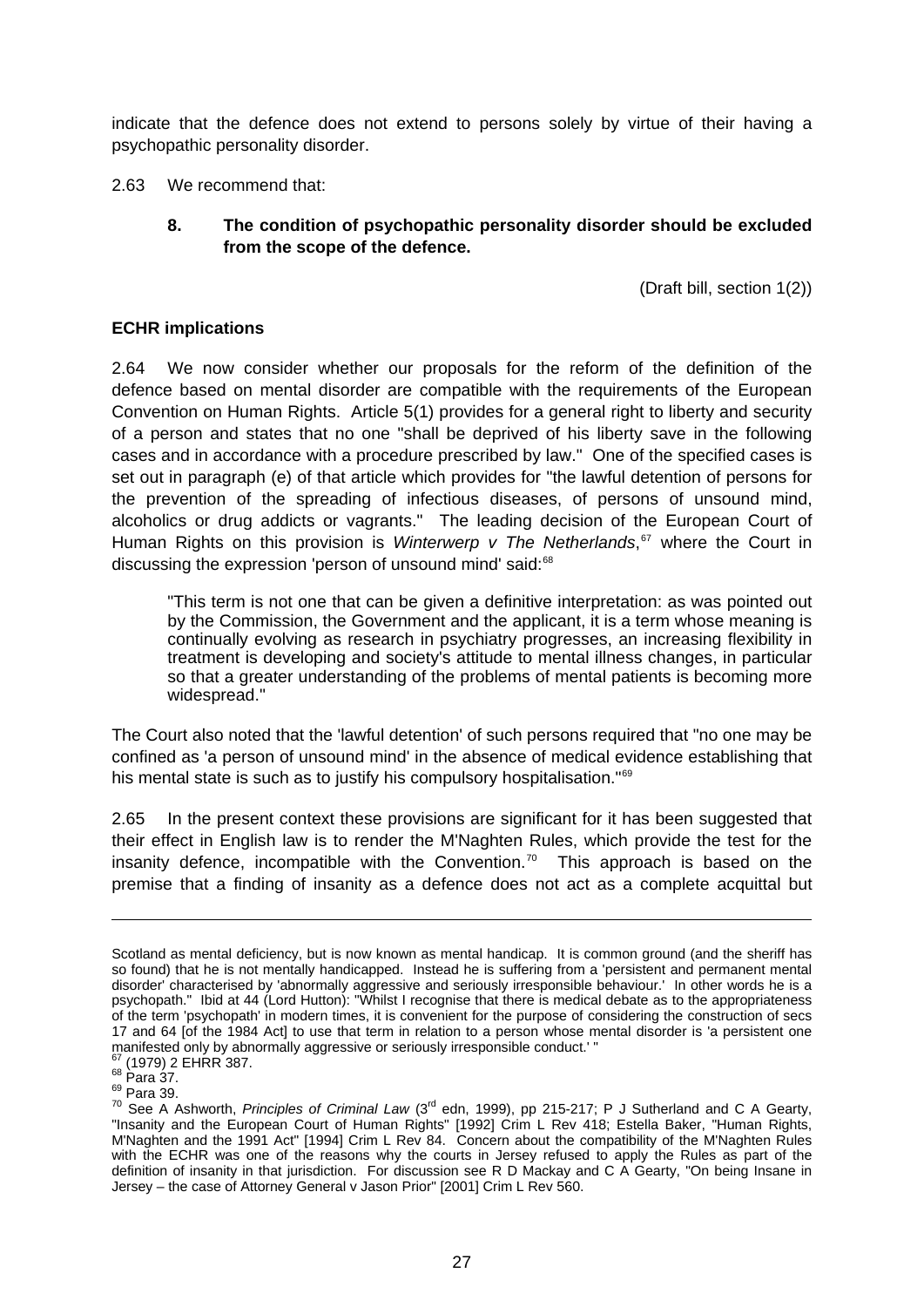allows the court to order the detention of the accused under mental health legislation. Such a disposal is said to be inconsistent with the provisions of article 5 of the Convention and in particular with the *Winterwerp* criteria (that there must be (i) a mental condition *at the time of the disposal*, (ii) established by medical evidence, which (iii) requires compulsory detention). The M'Naghten Rules do not necessarily fulfil these criteria, as they are concerned with insanity at the time of the offence rather than at the time of disposal, and use a specialised definition of disease of the mind which does not coincide with the approach of medical science. Thus, it is argued, there can be no guarantee that the Convention requirements are met by the application of the M'Naghten Rules in any particular case. A similar argument could be made in respect of existing Scots law. Where a person is acquitted on grounds of insanity at the time of his act, his disposal is governed by section 57 of the 1995 Act, which gives the court the power to make various types of order, including a compulsion order coupled with a restriction order.

2.66 However it is far from obvious that a breach of the Convention is the result of the test used to establish insanity. If anything, any breach is brought about by the provisions which deal with the disposal consequences of the defence. Article 5(1)(e) and the *Winterwerp* decision are not concerned with insanity as an issue of criminal responsibility but about limits on the power of the state to detain people on the basis of their mental disorder. But the possible detention of persons who are insane (in the sense of the criminal law) is governed by the disposal provisions in the 1995 Act, and not by the test for what constitutes insanity. On this view the Convention has no bearing on the tests for insanity (M'Naghten Rules or the Scottish test or whatever the test may be). Rather the Convention deals with the law on the powers of the court to deal with such persons. It follows, as far as the Convention is concerned, that the test for the defence can be drawn up widely or narrowly and can take into account a whole range of policy considerations. The crucial point for the Convention arises only after the test has been established and the court moves on to the separate stage of disposal.

2.67 It should also be noted that, by virtue of section 57(4) and 57A of the 1995 Act, a court cannot make a compulsion order in respect of an insane accused unless satisfied on the evidence of two medical practitioners (at least one of whom must be a mental health specialist<sup>[71](#page-33-0)</sup>) that appropriate grounds apply at the time of making the order. These grounds require the presence of a mental disorder for which treatment is likely to be effective. Further, the court before making such an order must have regard to various matters, including the nature of the offence and the character and antecedents of the accused, and alternative means of dealing with him. The effect of these provisions is that any medical evidence (or the lack of such evidence) used in establishing the defence has no direct

<span id="page-33-0"></span> $71$  1995 Act, s 61(1), (6), (7).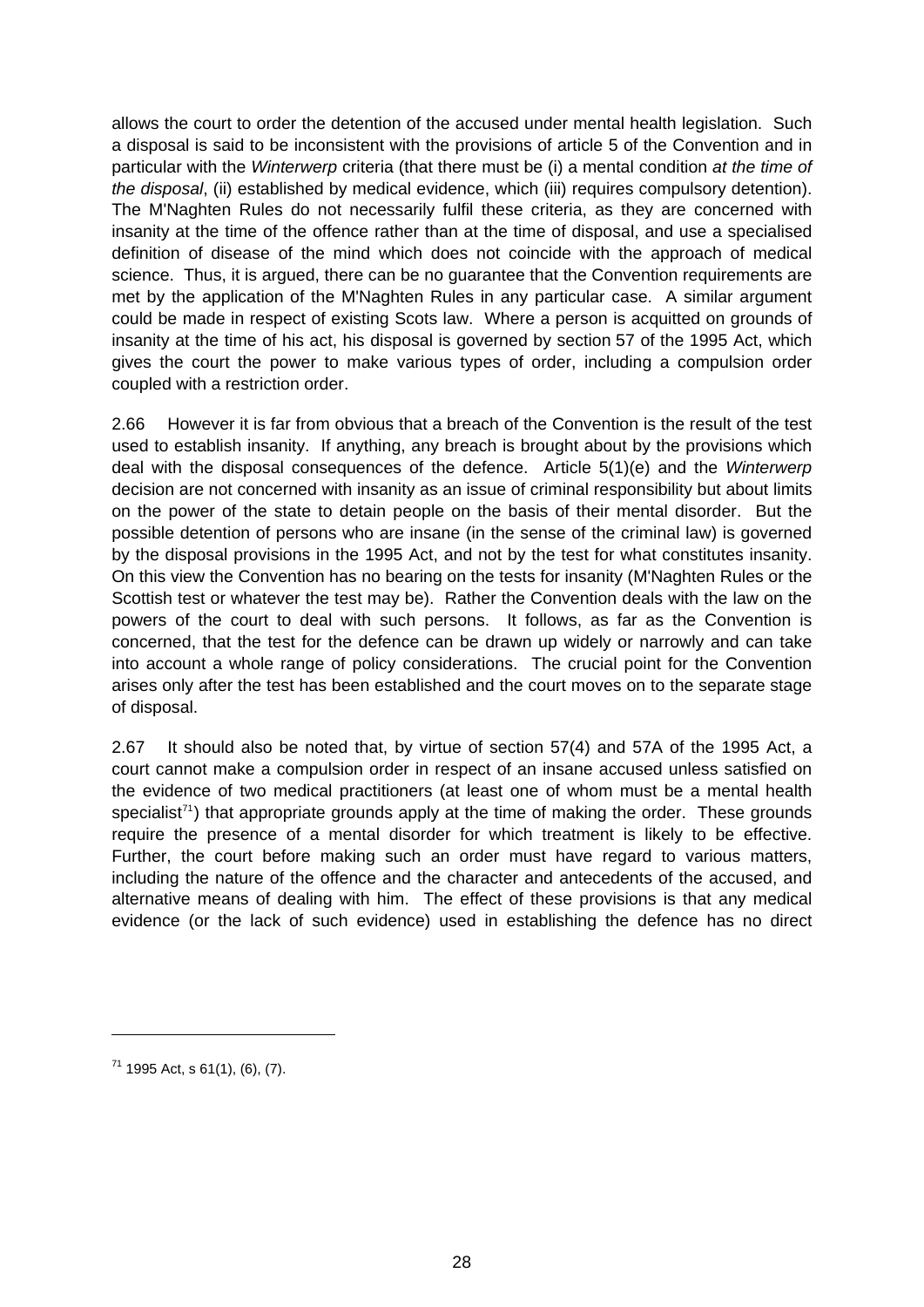bearing on any order for the detention of the accused which the court may subsequently make. $72$ 

2.68 To sum up this part of our discussion, our view is that our proposals for the reform of the test for insanity as a defence do not involve any breach of the requirements of the Convention.

<span id="page-34-0"></span> $72$  Formerly an exception existed in the case of murder. Where a person had been found insane as a defence or a plea in bar of trial on a charge of murder, the court had no discretion but had to make an order for detention subject to special restrictions and without limit of time. This provision was not compatible with the provisions of the Convention and was repealed by the Criminal Justice (Scotland) Act 2003, s 2(b).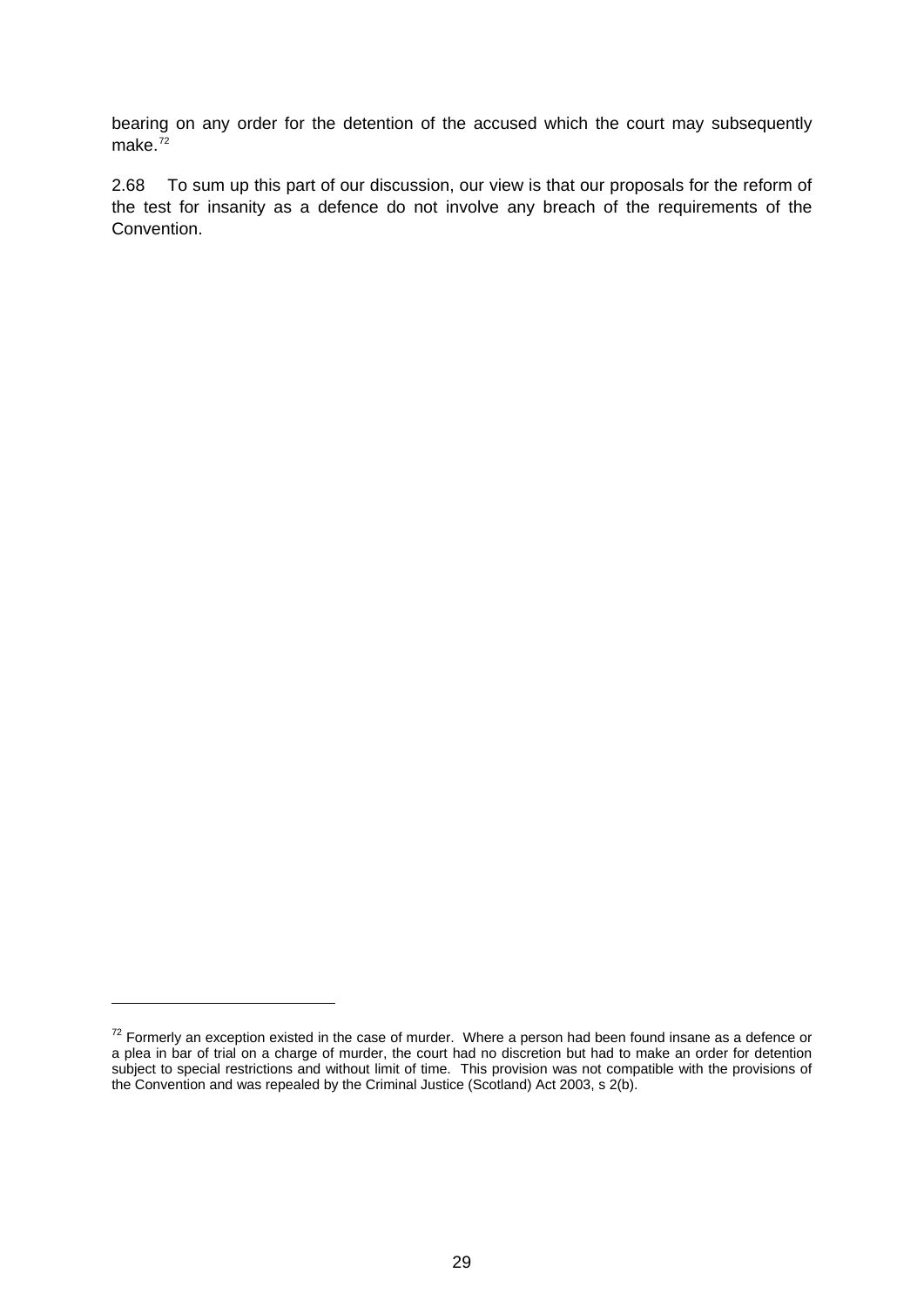## **Part 3 Diminished responsibility**

#### **Introduction**

3.1 In this Part we consider the plea of diminished responsibility. The law on diminished responsibility developed from the practice of juries in the 19<sup>th</sup> century of returning verdicts of guilty with a recommendation as to mercy or mitigation of sentence to reflect any extenuating circumstances.[1](#page-35-0) In a series of decisions, given mainly by Lord Deas, there developed a doctrine that various types of mental weakness of the accused could have the effect of reducing what would otherwise be a conviction for murder (which attracted the death penalty) to one for culpable homicide (where the courts had greater discretion in sentencing). During the course of the  $20<sup>th</sup>$  century the courts began to adopt a restricted approach to the types of mental condition which could give rise to diminished responsibility. The key decision was *HM Advocate v Savage*,<sup>[2](#page-35-1)</sup> in which Lord Alness addressed the jury as follows:

"It is very difficult to put it in a phrase, but it has been put in this way: that there must be aberration or weakness of mind; that there must be some form of mental unsoundness; that there must be a state of mind which is bordering on, though not amounting to, insanity; that there must be a mind so affected that responsibility is diminished from full responsibility to partial responsibility – in other words, the prisoner in question must be only partially accountable for his actions. And I think one can see running through the cases that there is implied ... that there must be some form of mental disease."

3.2 This statement became the authoritative version of the test for diminished responsibility. Furthermore, the various factors mentioned by Lord Alness were regarded as being cumulative in nature. The effect was that the test became difficult to satisfy, and the courts adopted the position that the scope of the plea was not to be further widened.<sup>[3](#page-35-2)</sup>

3.3 A major change to the judicial approach to diminished responsibility was indicated in the Full Bench decision in *Galbraith v HM Advocate*. [4](#page-35-3) In that case the Court held that the formula in *Savage* was not to be read in a narrow sense, and it was not necessary that all the criteria in that formula had to be present. Moreover, although the plea had to be based on some form of mental abnormality, a wide range of conditions could constitute diminished responsibility, and these conditions need not be bordering on insanity. Instead, the Court ruled that diminished responsibility required the existence of an abnormality of mind which had the effect that the accused's ability to determine or control his actings was substantially impaired. However, the Court excluded from the scope of the plea (i) any condition brought on by the voluntary consumption of drink or drugs and (ii) psychopathic personality disorder.

<span id="page-35-0"></span> $1$  For a full account of the development of diminished responsibility, see Gordon, pp 458-467. (Volume I of this edition of Gordon's book was published before the decision in *Galbraith v HM Advocate* 2002 JC 1 but there is a short discussion of the law since *Galbraith* in volume II, pp 333-334, fn 35.)

<span id="page-35-2"></span><span id="page-35-1"></span><sup>&</sup>lt;sup>2</sup> 1923 JC 49 at 51.<br><sup>3</sup> *Carraher v HM Advocate* 1946 JC 108, where the Court held that the plea was not available to a person suffering from psychopathic personality.

<span id="page-35-3"></span> <sup>2002</sup> JC 1.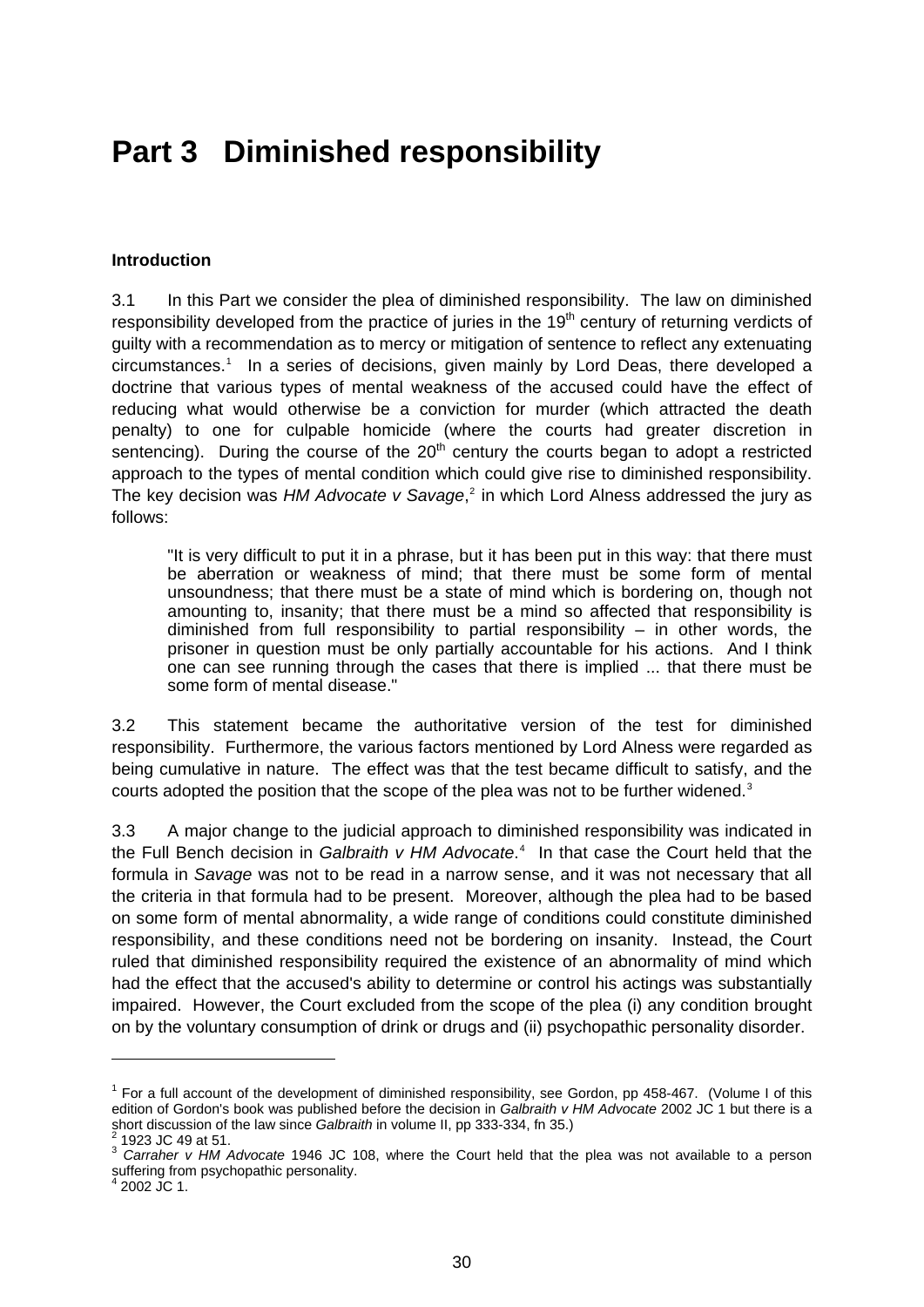3.4 The immediate background to our receiving our terms of reference was the Millan Report, which was published before the decision in *Galbraith*. [5](#page-36-0) The Millan Committee noted that the existing test for diminished responsibility was said to be obscure and difficult to apply in individual cases. The point was made that psychiatrists in particular had difficulties when addressing issues of insanity. These problems were just as great in relation to states of mind 'bordering on' insanity. This part of the definition of diminished responsibility has been removed by the *Galbraith* decision. It should also be noted that on the whole the *Galbraith* decision has been welcomed. It is of particular interest that various practitioners in the fields of psychiatry and clinical psychology have expressed general satisfaction with *Galbraith* and indicated that from their own perspective the new law is workable. Accordingly, the first point which calls for consideration is whether we should be making any recommendations at all for reform of this area of law.

## **A statutory statement of the test for diminished responsibility?**

3.5 In order to appreciate the issues involved it is necessary to bear in mind what the Court decided in *Galbraith*. In essence, the decision reformulated the criteria for establishing the plea. In doing so the Court extended considerably the types of condition which could form the basis of diminished responsibility.<sup>[6](#page-36-1)</sup> However, the Court also expressly excluded the conditions of voluntary intoxication and psychopathic personality disorder from its scope. In the Discussion Paper we set out various arguments for and against stating the test for diminished responsibility in a statutory form. We did not reach a concluded view on this issue but presented for consultees the question whether the definition of the plea should be left to the common law or contained in statute.

3.6 There were noticeable differences of view in the responses of our consultees. Consultees who did not favour a statutory statement of the law in the main stressed the element of flexibility which would continue to exist if the test were left to the common law. The *Galbraith* decision itself showed the potential for the development of the law by the courts. Furthermore, if the proposed statutory statement of the law simply replicated the test in *Galbraith* nothing would be gained by replacing the common law with statute.

3.7 We have given careful consideration to these arguments. Nevertheless it is our view that there should be a statutory formulation of the test for diminished responsibility. We note that the decision in the *Galbraith* case did not purport to deal with every issue involved with the plea. In *Galbraith* the Court itself stated that its views were tentative and might have to be modified or refined in later cases.<sup>[7](#page-36-2)</sup> We accept that the general positive criteria for the plea as laid down in that decision have met with general approval. However the new test also excludes two specific conditions (voluntary intoxication and psychopathic personality disorder) from the scope of the plea, and these exclusions have been controversial. Indeed, the response to our proposals on the exclusions has led us to recommend that the law in relation to them should be clarified or altered. But it would be an undesirable approach to law reform to change part of the *Galbraith* test by statute while leaving the rest in its common

<span id="page-36-1"></span>

<span id="page-36-0"></span><sup>&</sup>lt;sup>5</sup> Millan Report, paras 29.51-29.61.<br><sup>6</sup> At 2002 JC 1 at 20-21 the Court set out a long list of non-exhaustive examples of conditions which would qualify as diminished responsibility.<br> $7,2002,10,4,$  ot  $46,18,2002$ 

<span id="page-36-2"></span> <sup>2002</sup> JC 1 at 16. In somewhat unusual circumstances the Court in *Galbraith* did not have the benefit of full submissions on what the reformed test should be: ibid at 10.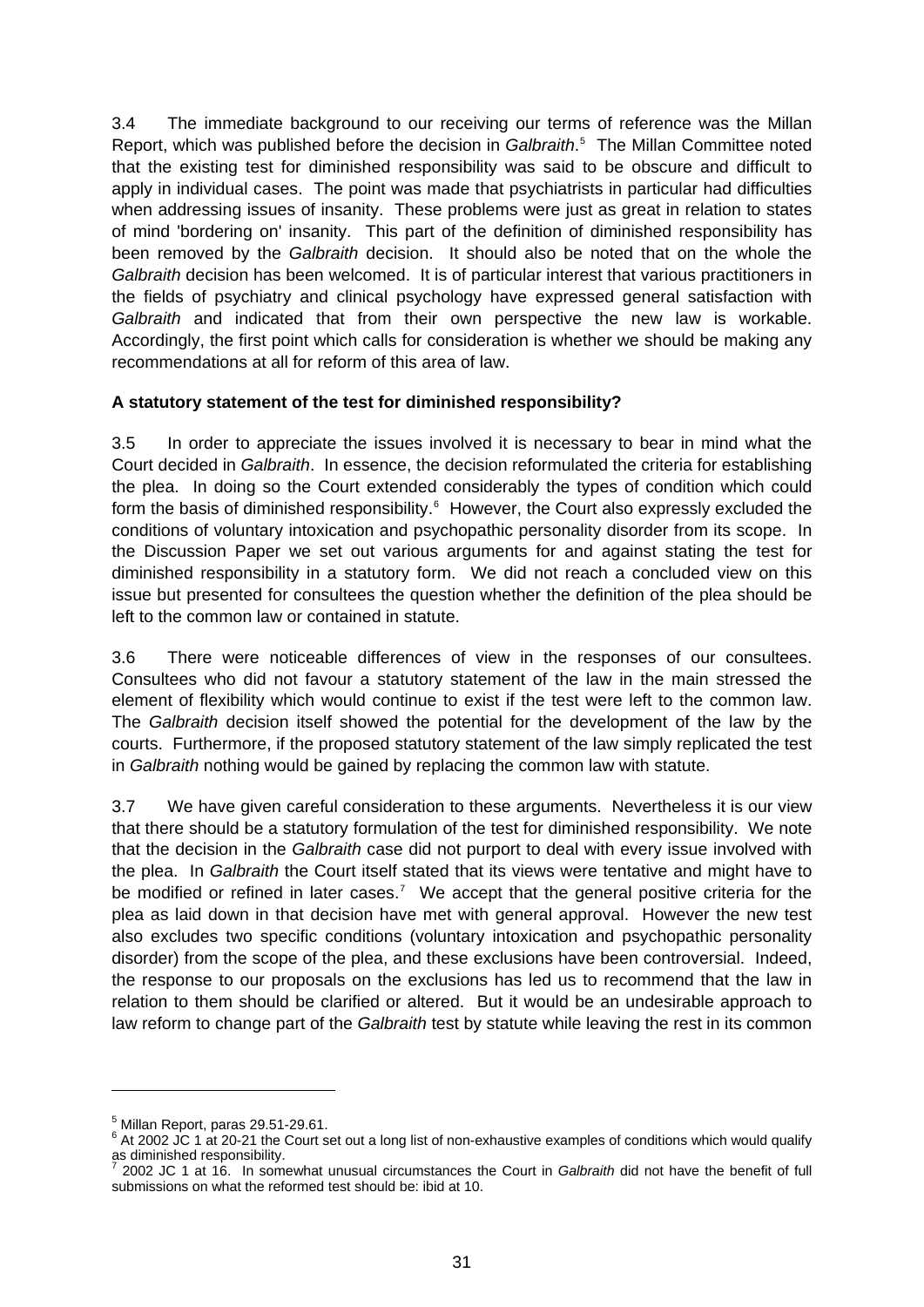law form. Moreover, as one of our consultees pointed out, the limits to the scope of the plea involve considerations of public policy, which are best addressed by the legislature. $8$ 

3.8 It is also worth noting that all other legal systems which have introduced a defence or plea of diminished responsibility have done so by statute.<sup>[9](#page-37-1)</sup> A statutory definition does not prevent judicial activism and creativity where that is required for legal development. Indeed, in England the test for diminished responsibility was introduced by section 2 of the Homicide Act 1957, and the English courts have adopted a fairly purposive approach to interpreting the language of that section.

## 3.9 Accordingly we recommend that:

# **9. The common law test for the plea of diminished responsibility should be abolished.**

(Draft bill, section 5)

# **Abolition of the plea of diminished responsibility**

3.10 There seems little basis for a proposal that the plea of diminished responsibility should be abolished. Certainly none of our consultees argued for abolition. It is important to appreciate that whatever conceptual difficulties attend the phrase 'diminished responsibility' the plea has an important practical function. As Gordon notes:<sup>[10](#page-37-2)</sup> "...the doctrine can be seen for what it is, a special case of the rule that personal factors mitigate sentence." Abolition of diminished responsibility would mean that there would be no mechanism for giving effect to such mitigating conditions for convictions in murder cases but there would be for convictions in all other criminal charges.<sup>[11](#page-37-3)</sup>

3.11 Abolition might be a plausible option if the mandatory sentence for murder was itself to be abolished. This approach was the preference of the Butler Committee.<sup>[12](#page-37-4)</sup> However, there might still be scope for the plea even if the mandatory sentence were abolished but the distinction between murder and culpable homicide were retained. A similar argument could be made if mandatory sentences were to be introduced for other offences.<sup>[13](#page-37-5)</sup> Our terms of reference do not allow us to consider these wider and controversial questions. For the purposes of this Report we are assuming that Scots law recognises two categories of

<span id="page-37-0"></span><sup>&</sup>lt;sup>8</sup> In *Galbraith* the Court itself recognised that the limits to the plea were essentially matters of public policy, which were ultimately for the legislature to decide: 2002 JC 1 at 17.

<span id="page-37-2"></span><span id="page-37-1"></span><sup>&</sup>lt;sup>9</sup> See Discussion Paper, Appendix E.<br><sup>10</sup> Gordon, p 452. The Butler Committee stated (para 19.8): "The case for the plea of diminished responsibility now rests largely on the fact that precisely because there is a fixed sentence of life imprisonment for murder there should be some way for the court to avoid it in cases where there is evidence of mental disorder.<br>Diminished responsibility is a special device for, as it were, untying the hands of the judge in murder cases."

<span id="page-37-3"></span><sup>&</sup>lt;sup>11</sup> We consider the issue whether the plea should apply to crimes other than murder at paras 3.43-3.50.<br><sup>12</sup> Butler Report, para 19.14. A similar recommendation was made in 1989 by a select committee of the House of

<span id="page-37-4"></span>Lords (House of Lords, *Report of the Select Committee on Murder and Life Imprisonment* (HL 78, 1988-89), paras 83 and 118).

<span id="page-37-5"></span><sup>13</sup> Section 1 of the Crime and Punishment (Scotland) Act 1997 provided for the introduction of other mandatory sentences into Scots law but this provision was never brought into effect. It was repealed by s 19(3) of the Criminal Justice (Scotland) Act 2003. It may also be noted that the MacLean Committee on Serious Violent and Sexual Offenders consulted on the possibility that mandatory life sentences should be extended to other offences. The overwhelming response was against this proposal and the Committee agreed that the mandatory sentence should be confined to murder cases (*Report of the Committee on Serious Violent and Sexual Offenders*, chaired by the Hon Lord Maclean (SE/2000/68), paras 4.14-4.23).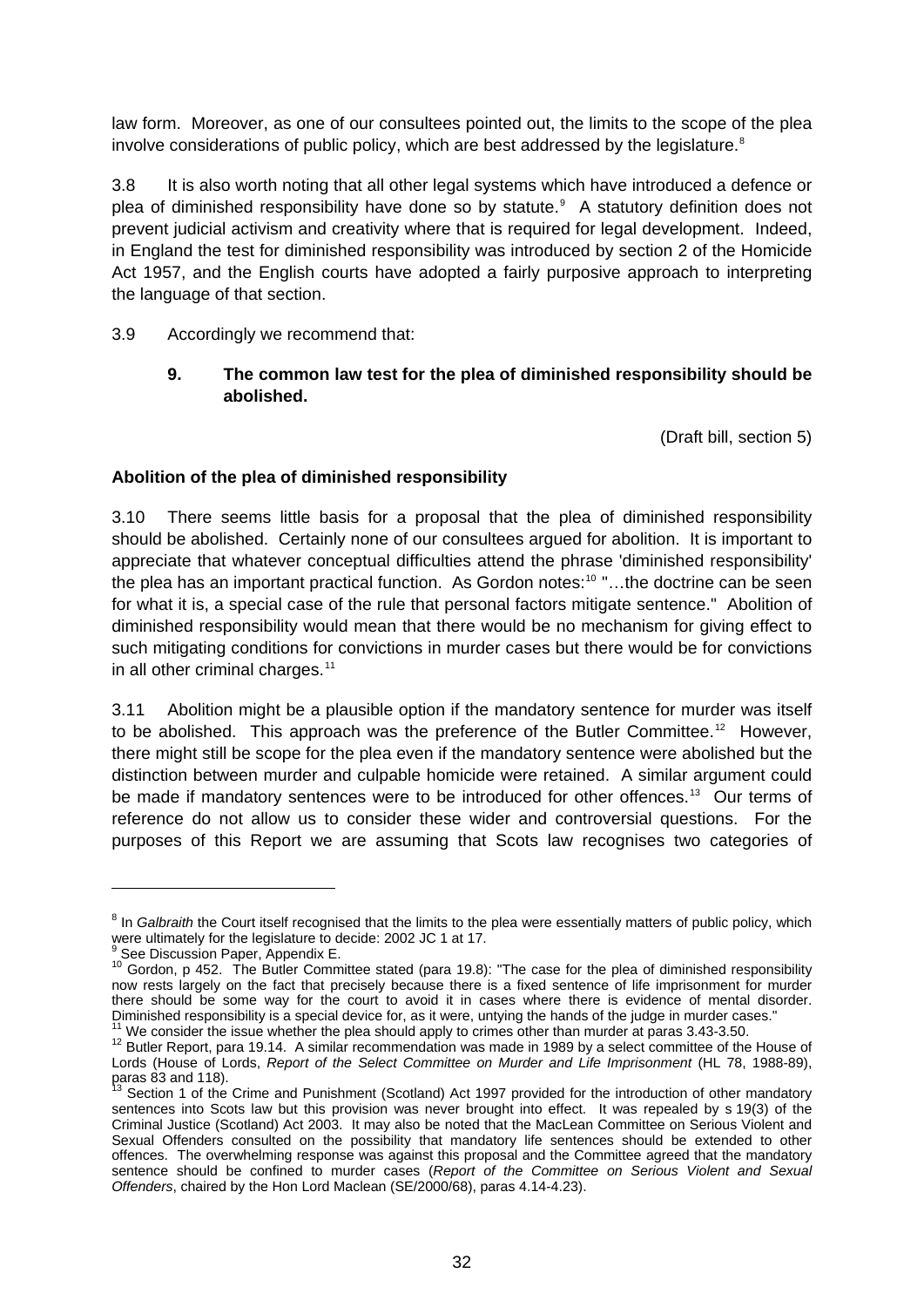unlawful killing, murder and culpable homicide, the first of which carries the mandatory sentence of life imprisonment. On the basis of that assumption we recommend that:

**10. The plea of diminished responsibility should be retained as a special instance of a plea in mitigation in cases of murder. Where successful its effect should be that the accused is liable to be convicted of culpable homicide rather than of murder.** 

(Draft bill, section 3)

#### **Name of the plea**

3.12 In the Discussion Paper we noted that the term 'diminished responsibility' had itself attracted criticism. In *Kirkwood v HM Advocate*, [14](#page-38-0) Lord Justice General Normand said: "[T]he defence of impaired responsibility is somewhat inconsistent with the basic doctrine of our criminal law that a man, if sane, is responsible for his acts, and, if not sane, is not responsible." In the Discussion Paper we asked whether the name of the plea should be changed. None of our consultees was in favour of change and we are unable to identify any reason for altering the name of the plea. It may be noted that the expression 'diminished responsibility' is used in English law<sup>[15](#page-38-1)</sup> and other legal systems<sup>[16](#page-38-2)</sup> and there is wide acceptance of what it means.<sup>[17](#page-38-3)</sup>

3.13 Accordingly we recommend that:

**11. The plea should continue to be known by the name 'diminished responsibility.'** 

(Draft bill, section 3)

#### **The substance of the test**

3.14 In the *Galbraith* case the Court gave various formulations of the new test for diminished responsibility:<sup>[18](#page-38-4)</sup>

"In our law diminished responsibility applies in cases where, because the accused's ability to determine and control his actings is impaired as a result of some mental abnormality, his responsibility for any killing can properly be regarded as correspondingly reduced."

"In essence, the judge must decide whether there is evidence that, at the relevant time, the accused was suffering from an abnormality of mind which substantially impaired the ability of the accused, as compared with a normal person, to determine

<span id="page-38-1"></span><span id="page-38-0"></span><sup>&</sup>lt;sup>14</sup> 1939 JC 36 at 40.<br><sup>15</sup> The sidenote to section 2 of the Homicide Act 1957 refers to 'Persons suffering from diminished responsibility.' The Butler Committee proposed that if its preferred option (abolition of both the mandatory sentence for murder and diminished responsibility) were not accepted a revised version of section 2 should be introduced. It did not suggest any change to the name of the plea, though its various recommendations referred to the term in "scare" quotes (Butler Report, p 251).

<span id="page-38-2"></span><sup>16</sup> See *Criminal Code Act* 1899 (Queensland), s 304A; *Crimes Act* 1900 (New South Wales), s 23A; *Crimes Act* 1900 (Australian Capital Territory), s 14; *Criminal Code* 1983 (Northern Territory), s 37. 17 As one of our consultees noted, the comments of the Court in *Kirkwood v HM Advocate* relate less to the name

<span id="page-38-3"></span>of the plea and more to its existence.

<span id="page-38-4"></span><sup>2002</sup> JC 1 at 16, 21, and 22 respectively.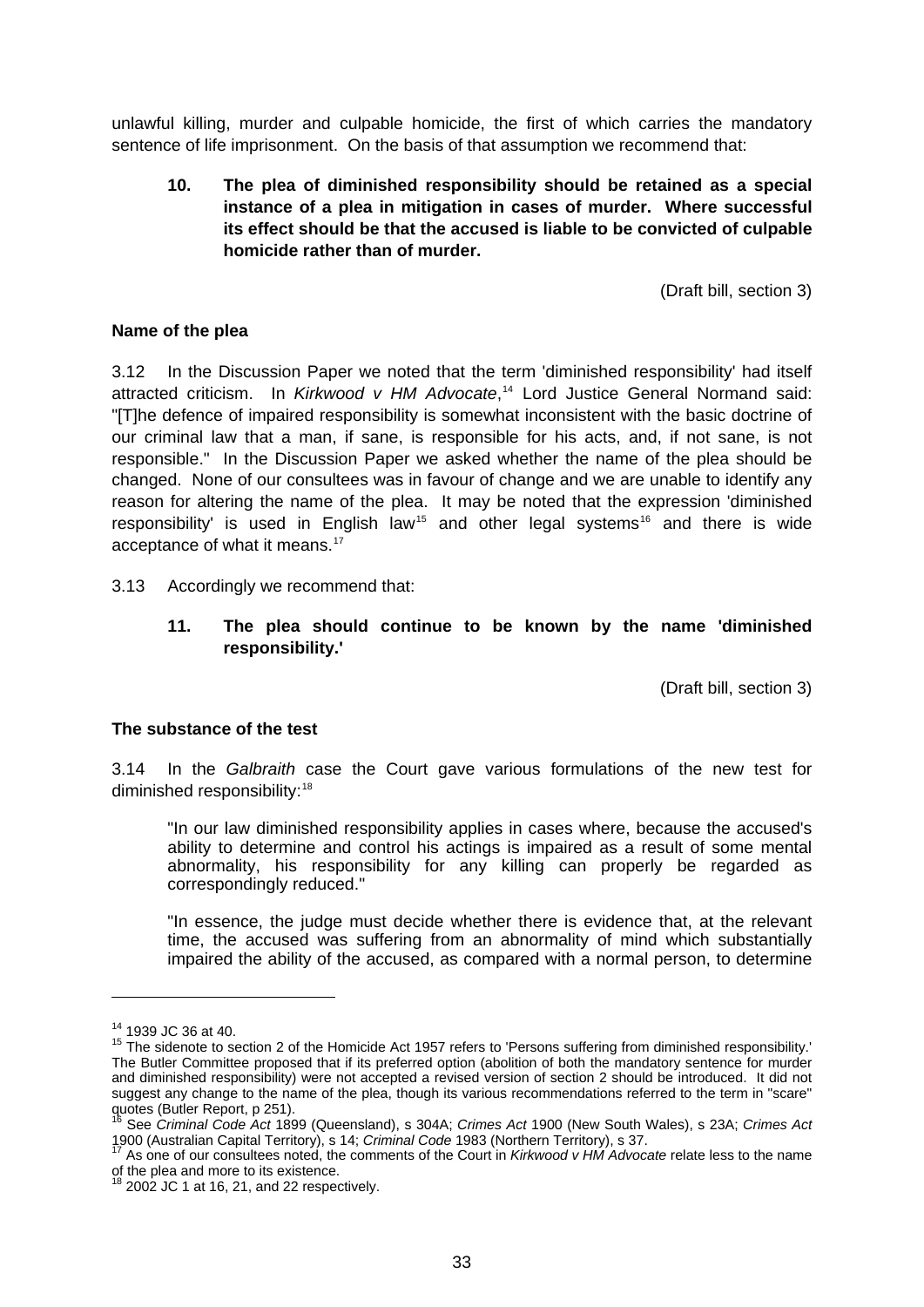or control his acts. … The abnormality of mind may take various forms. It may mean that the individual perceives physical acts and matters differently from a normal person. Or else it may affect his ability to form a rational judgment as to whether a particular act is right or wrong or to decide whether to perform it. In a given case any or all of these effects may be operating."

"In essence, the jury should be told that they must be satisfied that, by reason of the abnormality of mind in question, the ability of the accused, as compared with a normal person, to determine or control his actings was substantially impaired."

3.15 We noted earlier that the general criteria for the plea (as contrasted with the conditions which were expressly exempted from its scope<sup>[19](#page-39-0)</sup>) have been generally approved by practitioners (both legal and medical) and by academic commentators. Those consultees who agreed that the test should be subject to formulation in statute tended to argue that the test should do little more than re-state the *Galbraith* criteria. We agree with this view. The key expressions (abnormality of mind, substantial impairment, ability to determine or control conduct) have in the context of the plea relatively clear meanings, and are generally understood by those persons who are called upon to apply the test. In our opinion this formulation of the test allows the various dicta in *Galbraith* to act as a guide to interpretation and, in addition, gives sufficient scope for judicial development of the test.

3.16 In the Discussion Paper we also suggested that the test for diminished responsibility should explicitly state that its underlying rationale was that the plea acted as a mitigating circumstance so as to reduce a charge of murder to one of culpable homicide.<sup>[20](#page-39-1)</sup> This proposal did not find favour with our consultees, who pointed out that the definitions of other defences in criminal law do not set out their rationales. We accept this point. The rationale of diminished responsibility is well understood and there is no need to include it as part of the test for the plea. Furthermore, there might be a danger of confusing the different roles of expert witnesses and the jury were the test itself to refer to such matters as conditions which justify a conviction on the lesser charge.

#### 3.17 Accordingly we recommend that:

**12. The test for the plea of diminished responsibility should be that by reason of abnormality of mind the accused's ability to determine or control his conduct was substantially impaired.** 

(Draft bill, section 3(1))

#### **The relationship with the special defence based on mental disorder**

3.18 In many situations there will be an overlap between the defence based on mental disorder and the plea of diminished responsibility. Many, if not indeed all, cases of the defence will fall within the test for diminished responsibility. However, part of the formula in the *Savage* case was that for diminished responsibility there must be a state of mind "bordering on, though not amounting to, insanity." In *Galbraith* the Court made clear that the

<span id="page-39-1"></span><span id="page-39-0"></span><sup>&</sup>lt;sup>19</sup> See para 3.3.<br><sup>20</sup> Part of the proposed definition was that a "person who but for this section would be convicted of murder shall not be so convicted if it is established on medical or other evidence that his or her condition at the time of the commission of the offence amounted to such extenuating circumstances as to justify a conviction for culpable homicide instead of a conviction for murder." (Discussion Paper, para 3.38.)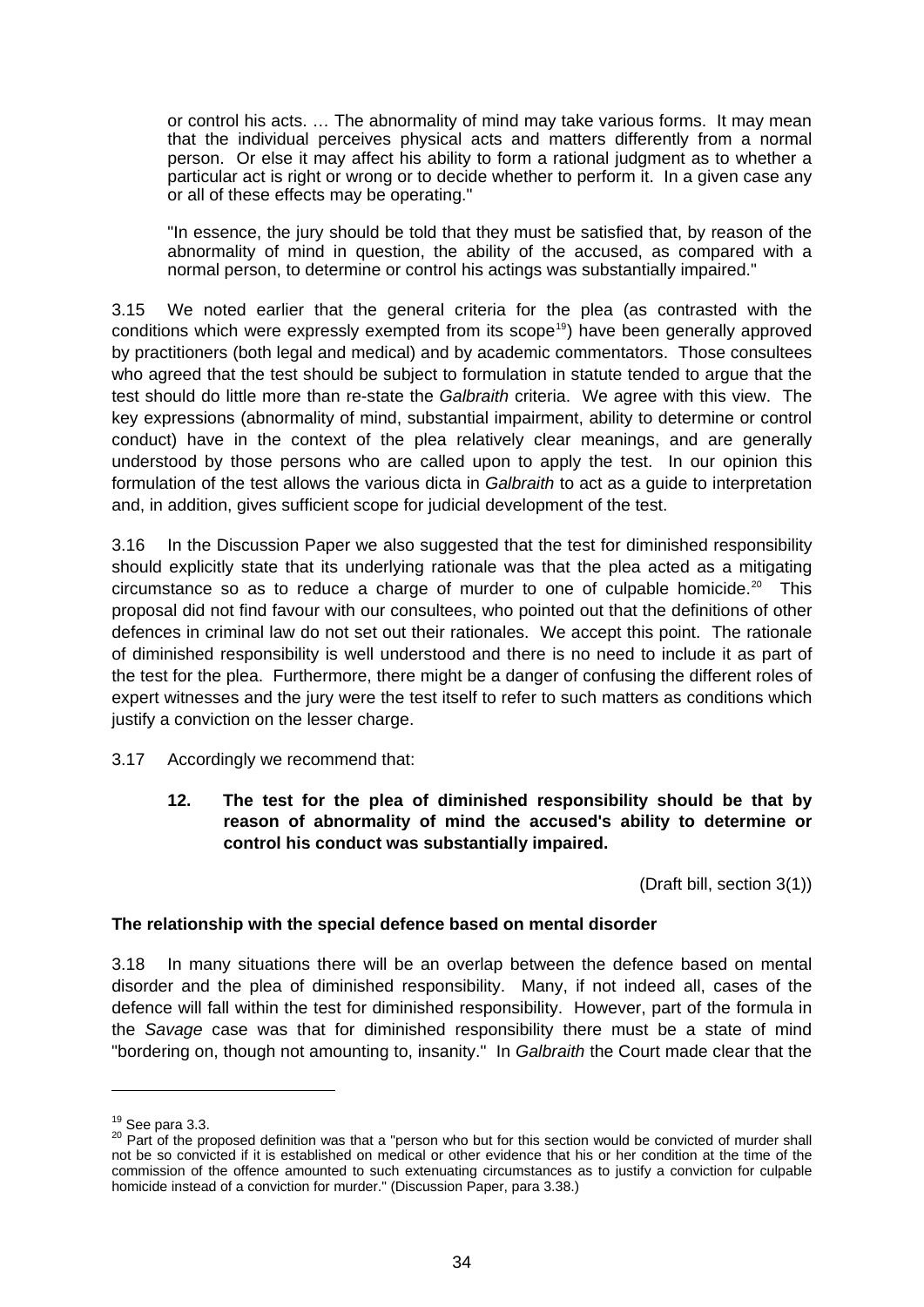first part of this dictum no longer represented the law but it did not consider the second part. At least since the time of the *Savage* decision, if not earlier, it has been accepted that a plea of diminished responsibility could not be raised where at the time of the killing the accused's mental condition fell within the scope of the insanity defence. This position is implicit in *HM*  Advocate v Harrison,<sup>[21](#page-40-0)</sup> where the Crown led evidence that the accused was insane at the time to rebut the accused's plea of diminished responsibility.

3.19 In Part 5 of this Report we examine various matters of evidence and procedure in relation to the special defence and the plea of diminished responsibility. One recommendation which we make is that the Crown should have no right to raise the special defence, even in the limited circumstances where the accused has pled diminished responsibility to a charge of murder.<sup>[22](#page-40-1)</sup> It is possible to argue that prior to the Criminal Justice (Scotland) Act 2003 there was a public interest consideration in permitting the Crown in a murder case to contend that a plea of diminished responsibility should not be allowed where the accused's condition was truly one of insanity. An acquittal based on insanity on a charge of murder resulted in the compulsory committal of the accused to a mental hospital. Accordingly it could be maintained that it was in the public interest that a person who killed whilst insane should be detained in a mental hospital rather than receive a determinate sentence for a conviction of culpable homicide. Whatever the strength of this argument it has no basis following the 2003 Act, which requires that an insanity acquittal in a murder case has the same effect as any other charge in relation to the disposal of the case.<sup>[23](#page-40-2)</sup> In other words, the disposal must be one which reflects the accused's mental state at the time of the disposal.

3.20 With the disappearance of any issue of the public interest, we doubt whether there is now any merit in continuing to disallow a plea of diminished responsibility where the accused's condition falls within the scope of the special defence. The choice of which defence or plea to raise is a matter for the accused to decide. In the vast majority of cases where there is evidence proving the defence based on mental disorder, the accused will give notice of that defence. Where the evidence is on the borderline between the defence and the plea, the accused will normally plead both. Under the present law no advance notice has to be given of diminished responsibility. Where in a murder case the accused pleads the special defence, in certain circumstances the jury may be directed to consider the issue of diminished responsibility. In *Galbraith* the Court noted:<sup>[24](#page-40-3)</sup>

"Provided, however, that the impairment of the functioning of the mind was substantial, that is sufficient. It is neither necessary nor appropriate to stipulate that the accused's mental state should have bordered on insanity.

Of course, where a person's mental state does indeed border on what the law regards as insanity, it is likely that the law will regard his responsibility as diminished. And in the, nowadays, comparatively rare case where the accused lodges a special defence of insanity at the time of the killing, it may well be appropriate to direct the jury that, if they find that the accused was not insane, they should nevertheless go on to consider whether his mental state bordered on insanity - in which event they would convict of culpable homicide."

<span id="page-40-1"></span><span id="page-40-0"></span><sup>&</sup>lt;sup>21</sup> High Court of Justiciary, Dundee, October 1967, unreported but see (1968) 32 JCL 119.<br><sup>23</sup> Paras 5.29-5.37. <br><sup>23</sup> Criminal Justice (Scotland) Act 2003, s 2(b). <sup>24</sup> 2002 JC 1 at 18.

<span id="page-40-2"></span>

<span id="page-40-3"></span>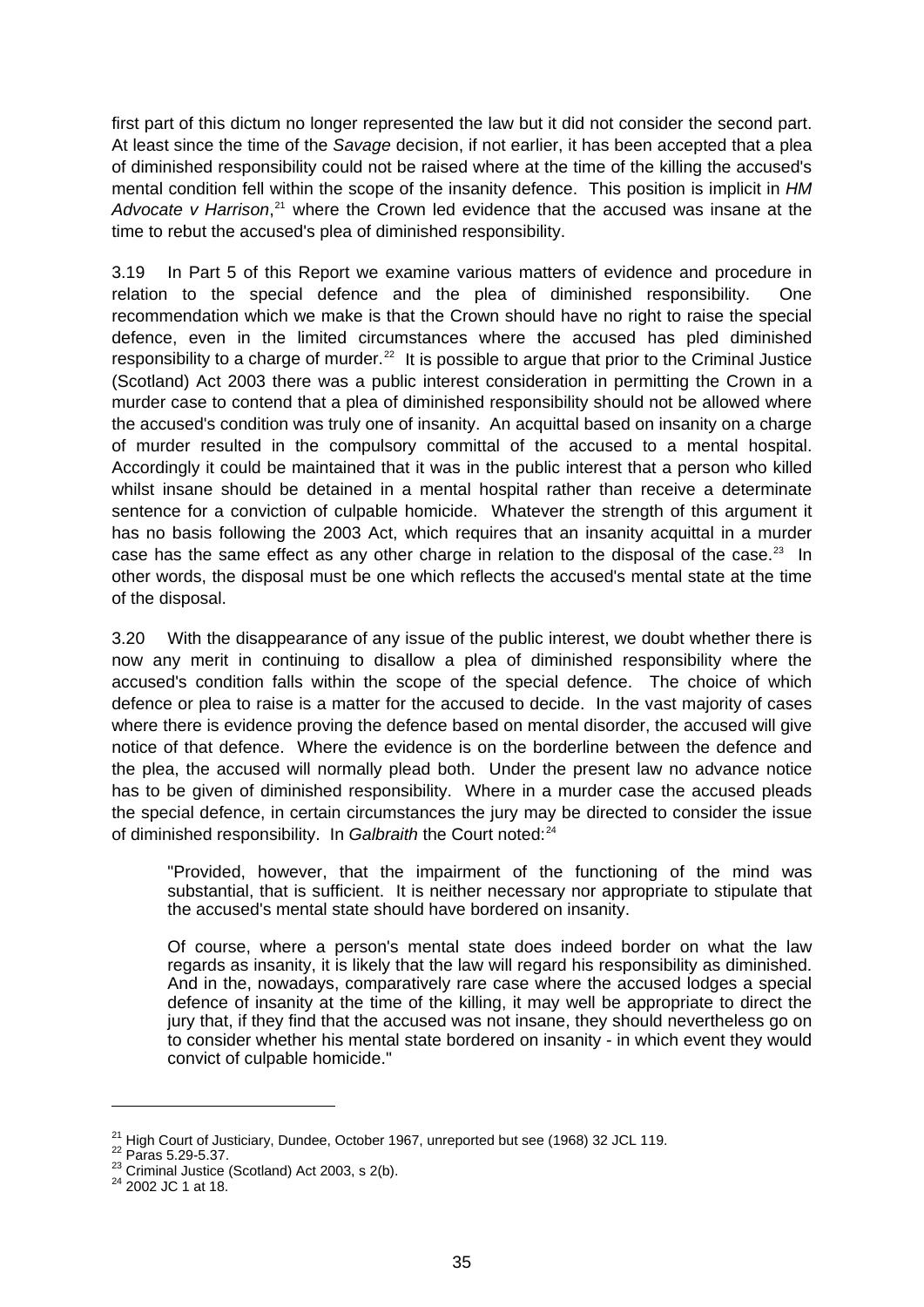3.21 In Part 5 we recommend that diminished responsibility should be treated as if it were a special defence for the purpose of lodging advance notice.<sup>[25](#page-41-0)</sup> We see no incompatibility in requiring an accused, in appropriate cases, to lodge advance notice of both the special defence and the plea. These pleas are not directly contradictory in the way, for example, as are pleas of alibi and automatism. Nor do we envisage any problems in practice where the accused, having pled the special defence, wishes to lodge late notice of the plea of diminished responsibility (as may arise after medical evidence has been led).

3.22 A more problematic situation might arise, at least in theory, where the accused gives notice only of the plea but the evidence suggests that his condition amounted to the special defence. Under the existing law diminished responsibility would not be available. Furthermore, a consequence of our recommendation that the Crown cannot raise the special defence would be that if the accused did not give notice of the defence he could not be found to be of diminished responsibility but would instead be found guilty of murder. In order to avoid the paradoxical outcome of an accused being convicted of an offence despite lacking criminal responsibility, the accused would have to avail himself of a defence which he does not want. Although we find it difficult to envisage how this scenario would ever arise in practice, we consider that the law should not allow for its possibility.

- 3.23 Accordingly we recommend that:
	- **13. The plea of diminished responsibility should not be excluded solely by the fact that the accused's condition at the relevant time fell within the scope of the defence that the accused lacked criminal responsibility because of mental disorder.**

(Draft bill, sections 3(1), (2); 8)

# **The psychopathy exclusion**

3.24 In *Galbraith* the Court stated that the condition of psychopathic personality disorder could not be the basis for a plea of diminished responsibility. The Court seemed to recognise that in the absence of an explicit exclusion such a condition would fall within the scope of the new definition of the plea:<sup>[26](#page-41-1)</sup>

"…since the court is fixing the boundaries of a legal doctrine, there is no inconsistency between the psychiatrists' recognition of psychopathic personality disorder and the decision of the court that the law does not recognise such a disorder as a basis for diminished responsibility. That is a matter of legal policy for the court, and ultimately for the legislature, and not for psychiatrists or psychologists. Similarly, there may be other disorders recognised by such experts which, for sound policy reasons, the court will exclude from the ambit of diminished responsibility."

3.25 On this approach the important factor is the policy underlying the exclusion. In *Galbraith* the Court did not articulate what these policy reasons might be. Instead, it stated that it was following the decision in *Carraher v HM Advocate*. [27](#page-41-2) In that case an accused claimed to be of diminished responsibility on the basis that he suffered from psychopathic

<span id="page-41-1"></span><span id="page-41-0"></span> $^{25}$  Paras 5.50-5.53.<br>  $^{26}$  2002 JC 1 at 17.<br>
<sup>27</sup> 1946 JC 108.

<span id="page-41-2"></span>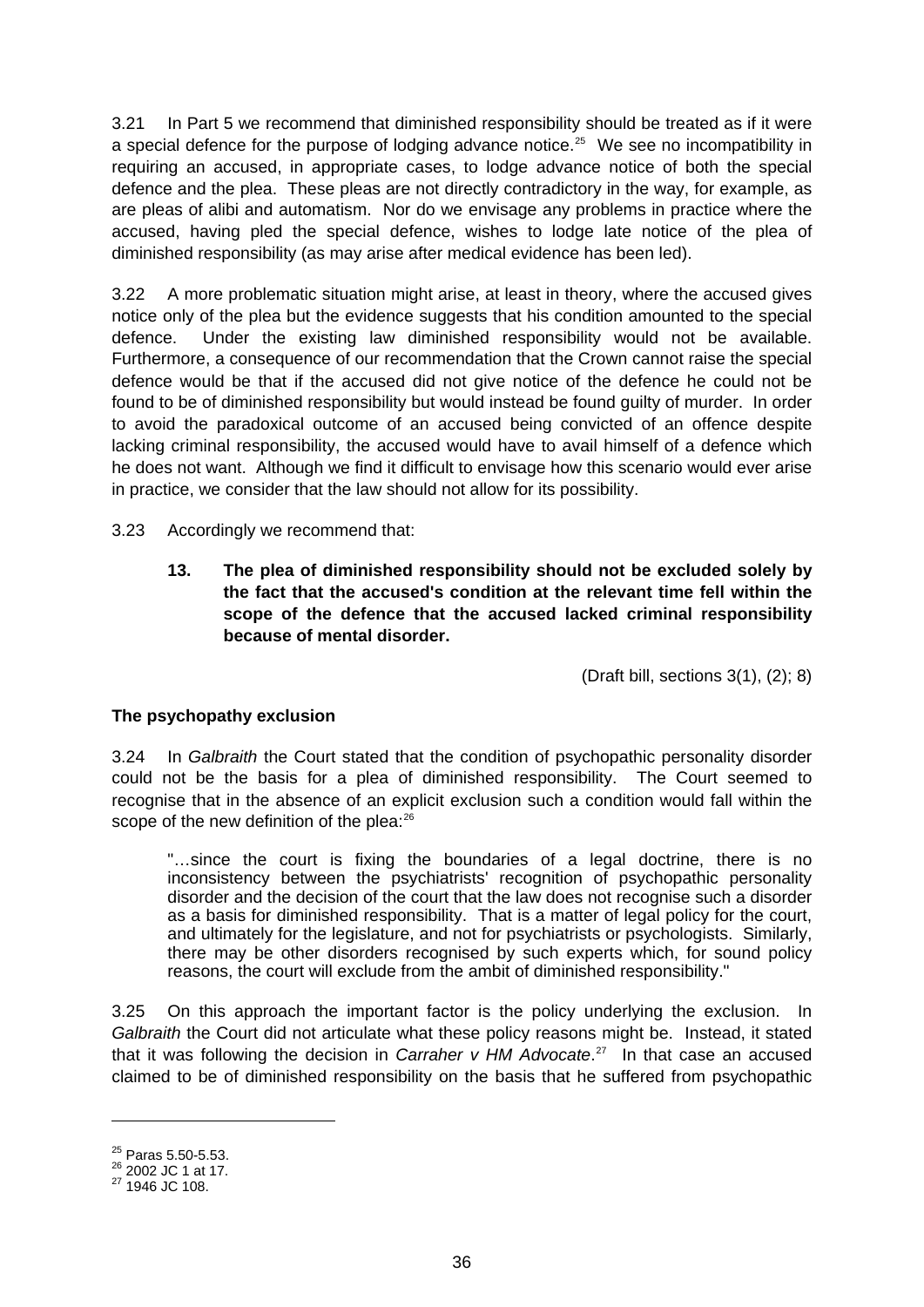personality and had consumed a considerable amount of alcohol at the time of the killing. The Court rejected this claim:<sup>[28](#page-42-0)</sup>

"The proposition argued to us was that a man who cannot be found to be suffering from any diminished responsibility must nevertheless, if there is opinion evidence that he suffers from what is called psychopathic personality, be entitled to be treated as not having a normal responsibility for his actions, if by taking alcohol he brings about a condition of diminished responsibility. That is plainly inconsistent with the decision in *Kennedy*. [29](#page-42-1) I am of opinion that the plea of diminished responsibility, which, as was said in *Kirkwood's* case,<sup>[30](#page-42-2)</sup> is anomalous in our law, should not be extended or given wider scope than has hitherto been accorded to it in the decisions."

3.26 The difficulty is that the decision in *Carraher* is a doubtful source for ascertaining the policy basis for excluding psychopathic personality disorder from the plea. In *Carraher* the Court gave two reasons for the exclusion. The first was the goal of reducing the scope of the plea of diminished responsibility. However this goal is inconsistent with the approach taken in *Galbraith*, which seeks to widen the range of conditions covered by the plea*.* The second policy reason in *Carraher* was that the weight to be accorded to psychiatric evidence in cases of psychopathy might result in 'trial by psychiatry.'<sup>[31](#page-42-3)</sup> With respect, it is difficult to see what force can be given to such an argument. Psychiatric evidence is a necessary part of the proof in any criminal trial where some form of mental abnormality is in issue. This is certainly true of cases involving the special defence and it remains true of diminished responsibility on the *Galbraith* criteria. Why should psychiatric evidence about psychopathic personality disorder be different from other psychiatric evidence? Moreover, the Court in *Galbraith* placed some stress on the requirement that the relevant condition must be one which can be spoken to by experts in the appropriate science, a position which envisages the necessity for technical evidence.<sup>[32](#page-42-4)</sup>

3.27 In the Discussion Paper we asked whether there were any good reasons for the exclusion of psychopathy from the plea. The majority of consultees who answered this question thought that there were no valid reasons for the exclusion, which should be removed. We agree with this view.

3.28 We discount as a ground for retaining the exclusion any argument based on the public policy of ensuring confidence in the criminal justice system. The idea that there are clear and overwhelming reasons of public policy for excluding psychopathic personality disorder from the scope of the plea is rendered unlikely by the fact that in English law this condition has been recognised as an appropriate basis for the plea for over 40 years,<sup>[33](#page-42-5)</sup> and as far as we can discover there have been no calls to remove psychopathy from the scope of the plea.

3.29 We consider that there are good reasons in principle for allowing this form of personality disorder to fall within the definition of diminished responsibility. A key feature of psychopathic personality disorder is that the person concerned lacks the normal moral and

<span id="page-42-1"></span>

<span id="page-42-2"></span>

<span id="page-42-0"></span><sup>&</sup>lt;sup>28</sup> 1946 JC 108 at 118.<br><sup>29</sup> 1944 JC 171.<br><sup>30</sup> 1939 JC 36.<br><sup>31</sup> "The Court has a duty to see that trial by judge and jury according to law is not subordinated to medical theories." (1946 JC 108 at 117.)

<span id="page-42-5"></span><span id="page-42-4"></span><span id="page-42-3"></span><sup>32 2002</sup> JC 1 at 21. 33 *R v Byrne* [1960] 2 QB 396 (a case of sexual psychopathy); *R v Terry* [1961] 2 QB 314.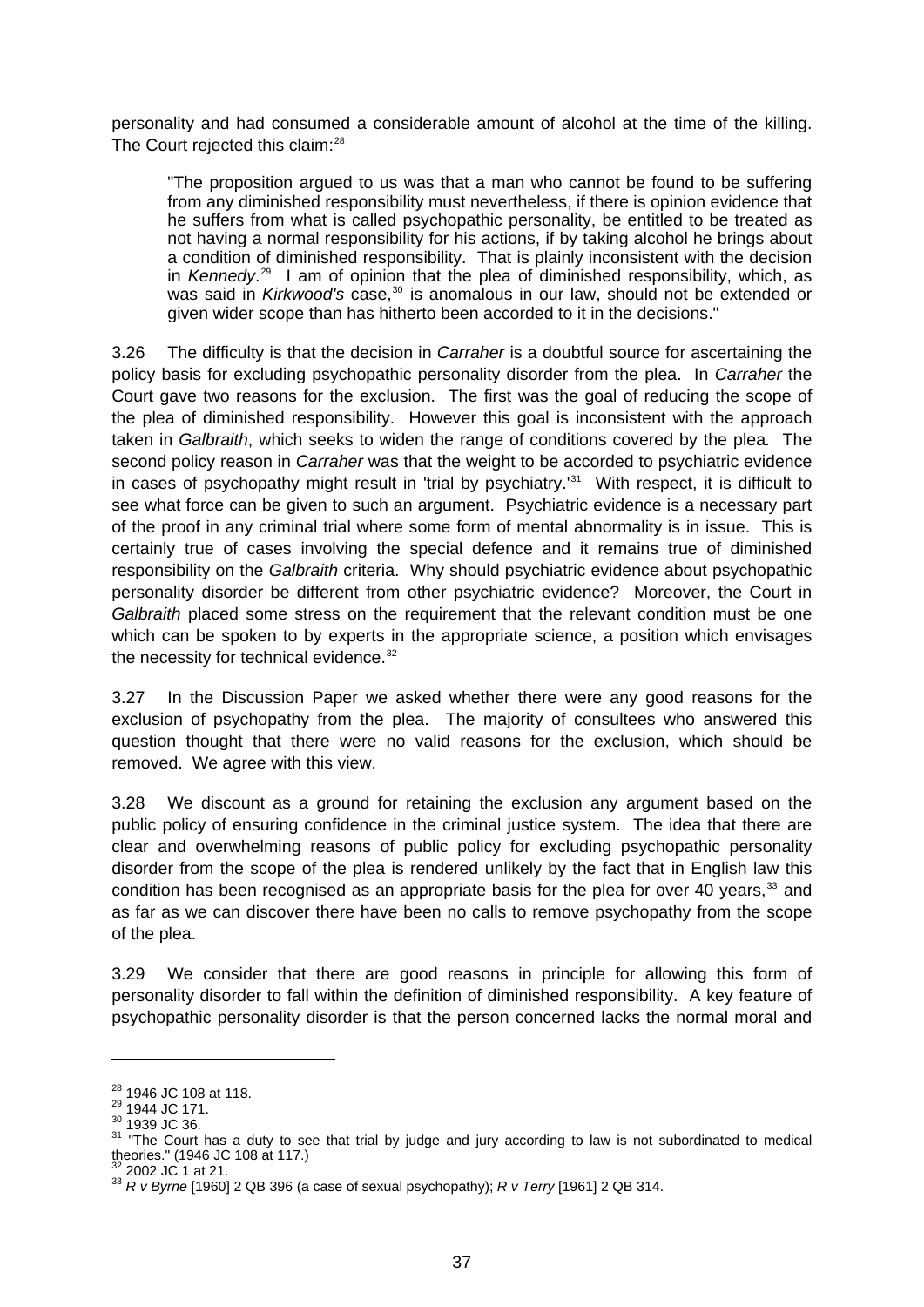social constraints on his capacity to control his actings. As this condition does not distort his appreciation of what he is doing, it does not serve as a ground for relieving the person from criminal responsibility.[34](#page-43-0) However, although a person's personality will not excuse his conduct, it is proper to make allowance for it in assessing the full extent to which he is to blame for his conduct.<sup>[35](#page-43-1)</sup> Making allowance for conditions which do not provide full excuses is the very rationale of the plea of diminished responsibility.

3.30 In addition, we do not accept that removing the exclusion would adversely affect either the practice, or the public perception, of imposing an appropriate sentence where the disorder forms the basis of the plea. It is clearly not the case that a verdict following a successful plea of diminished responsibility necessarily means that the accused gets a light sentence. It is always necessary to bear in mind that diminished responsibility is a mitigating circumstance and not a complete defence. In other words anyone who falls within the scope of diminished responsibility will by definition be convicted of culpable homicide and be liable to a sentence determined by the court. The important point is that the sentence will be one which can be tailored to the circumstances of the individual case.

3.31 The outcome need not be a light sentence. In some cases the court may decide that a life sentence is the appropriate form of disposal. Another disposal might be an order for lifelong restriction which is based on the assessment of the risk which the offender, if set at liberty, would pose to the public at large. $36$  Thus where a person has diminished responsibility because of a personality disorder *and* is assessed as high risk, the outcome would not necessarily be a lighter sentence as compared with a conviction for murder.

3.32 On the other hand, not all cases of psychopathic personality disorder are the same. It appears to be the practice in England that although in some cases of diminished responsibility based on psychopathy the condition is treated as an aggravating factor in respect of sentencing, in other cases it is treated as an extenuating factor. $37$  The present law in Scotland prevents this sort of flexibility in sentencing.

3.33 We take the view that the exclusion of psychopathic personality disorder from the scope of the plea of diminished responsibility is too sweeping and does not allow for those cases where the disorder is truly a mitigating circumstance. We therefore recommend that the common law exclusion should not be reproduced in the statutory version of the plea. We have earlier recommended that the common law relating to diminished responsibility should be abolished.<sup>[38](#page-43-4)</sup> The removal of the psychopathy exclusion from the scope of the plea would follow from the abolition of the common law. However we consider that to put the whole matter beyond doubt it should be made clear that the exclusion of psychopathy which exists in the common law is not to apply to the statutory test for the plea.

<span id="page-43-2"></span><span id="page-43-1"></span>

<span id="page-43-0"></span><sup>&</sup>lt;sup>34</sup> See para 2.60.<br><sup>35</sup> This is a point brought out by McAuley, pp 85-90.<br><sup>36</sup> These orders were introduced by the Criminal Justice (Scotland) Act 2003, s 1. They apply inter alia where a person has been convicted of a violent offence (other than murder), which would include a conviction of culpable homicide based on diminished responsibility.

<span id="page-43-3"></span>This approach was confirmed by some of the consulted mental health experts from their own professional experience.<br><sup>38</sup> Paras 3.5-3.9.

<span id="page-43-4"></span>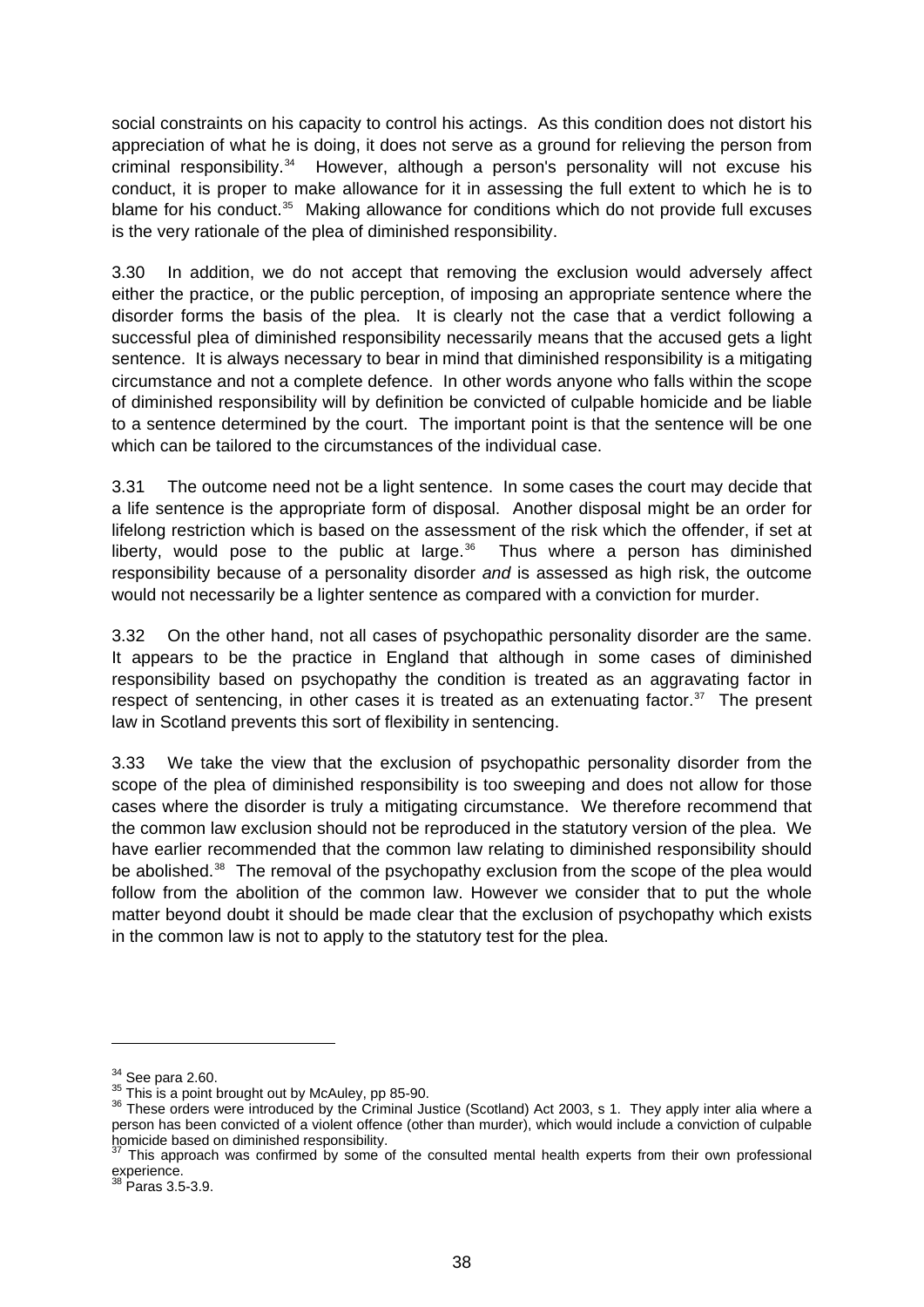- 3.34 We therefore recommend that:
	- **14. A plea of diminished responsibility should not be excluded solely by virtue of the fact that at the relevant time the accused had any form of personality disorder.**

(Draft bill, sections 3(1), (2); 8)

## **The intoxication exclusion**

3.35 In *Galbraith* the Court held that diminished responsibility could not be based on any mental abnormality (short of actual insanity) brought on by the accused himself taking drink or drugs (or sniffing glue). $39$  The Court gave as its reason for this exclusion that it was applying a rule which had been laid down in *Brennan v HM Advocate*, where the Court said:[40](#page-44-1)

"In the law of Scotland a person who voluntarily and deliberately consumes known intoxicants, including drink or drugs, of whatever quantity, for their intoxicating effects, whether these effects are fully foreseen or not, cannot rely on the resulting intoxication as the foundation of a special defence of insanity at the time nor, indeed, can he plead diminished responsibility."

3.36 In the Discussion Paper we expressed our concern that the scope of this exclusion might be misunderstood and we asked whether the law on the relationship between intoxication and diminished responsibility required clarification in statute. What prompted our concern was the possibility that the exclusion might be read, wrongly in our view, as having the effect that merely because the accused was intoxicated at the time, the plea could not be available to him. Consultees were divided on this issue. Most took the view that the present law was already clear. Some consultees offered a different understanding of the existing law from that expressed in the Discussion Paper. One consultee argued that, whatever the present law, acute intoxication should in some cases be the basis for diminished responsibility. In these circumstances, we consider that the position on intoxication and diminished responsibility should be clarified by statute.

3.37 There are four situations which have to be considered. The first is where the accused suffers from some form of addiction to alcohol or other drugs. Formerly such conditions were sometimes referred to as 'chronic' intoxication but this phrasing is misleading and the conditions are better referred to as alcohol (or drug) dependency. It is clear that states of dependency can give rise to conditions which amount to diminished responsibility. Indeed, one of the first cases in the development of the doctrine of diminished responsibility concerned a man who suffered from alcoholism, which brought on occasional attacks of *delirium tremens*. [41](#page-44-2) These conditions as such do not involve intoxication at the time of the offence and in our view are not intended to be covered by the dictum in *Brennan*.

<span id="page-44-1"></span><span id="page-44-0"></span><sup>&</sup>lt;sup>39</sup> 2002 JC 1 at 17.<br><sup>40</sup> 1977 JC 38 at 46. The last dictum was obiter (*Brennan* was concerned with the defences of insanity and intoxication). See also R v Fenton (1975) 61 Cr App Rep 261; R v Egan [1992] 4 All ER 470.

<span id="page-44-2"></span>intoxication). See also *R v Fenton* (1975) 61 Cr App Rep 261; *R v Egan* [1992] 4 All ER 470. 41 *Alexander Dingwall* (1867) 5 Irv 466. Other earlier cases of diminished responsibility which involved alcoholism include *Andrew Granger* (1878) 4 Couper 86; *HM Advocate v Graham* (1906) 5 Adam 212.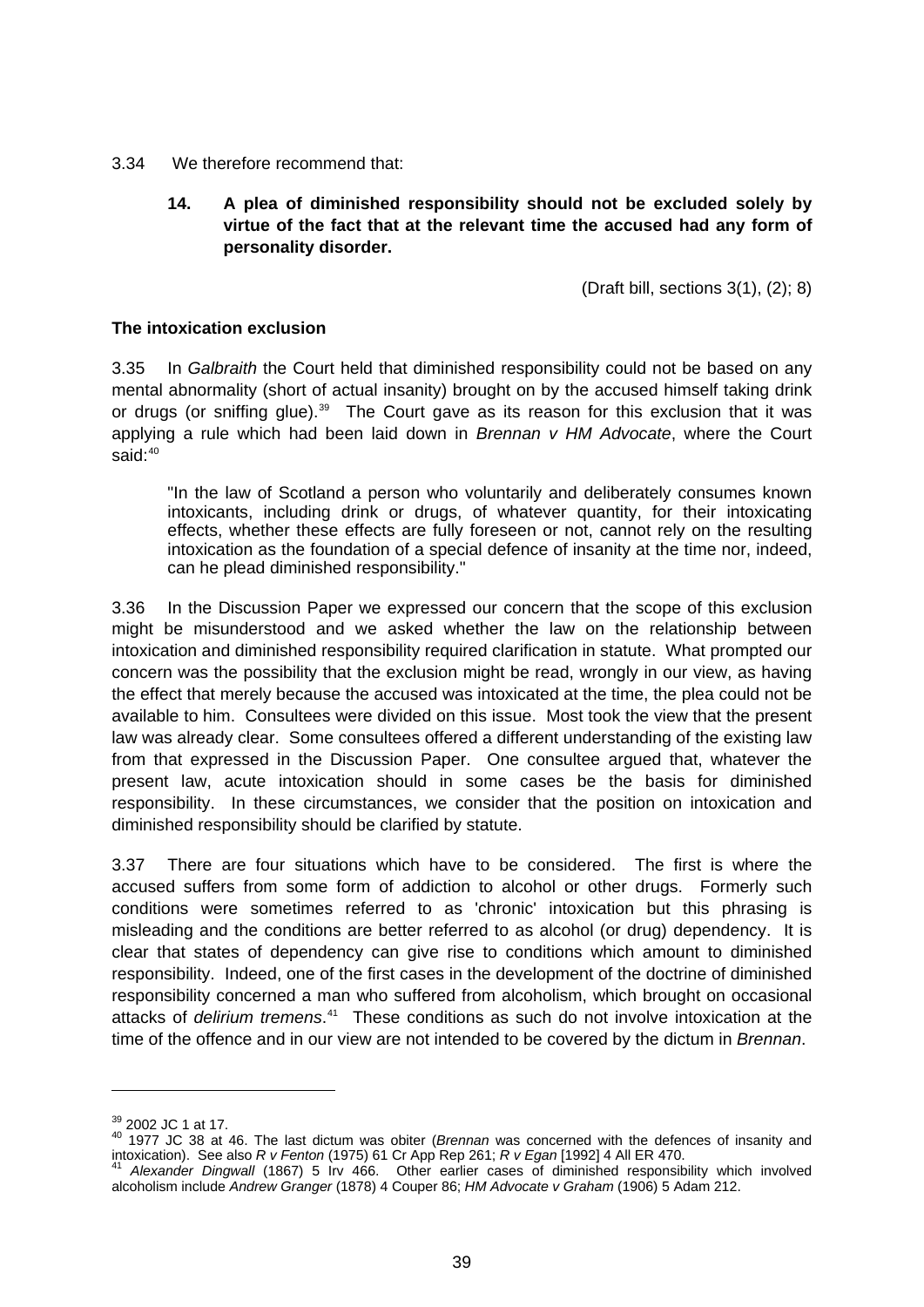3.38 A second situation is where at the time of the killing the accused suffered from a mental abnormality within the scope of the plea and at the same time was drunk (in the sense of acute intoxication). This set of circumstances is illustrated by a recent decision of the House of Lords involving the English law of diminished responsibility. In *R v*  Dietschmann,<sup>[42](#page-45-0)</sup> a defendant had killed his victim whilst suffering from a mental abnormality (an adjustment disorder following the death of a close relative) and was also drunk at the time. The House of Lords held that the issue for determination was whether, despite the presence of the intoxication, the unsoundness of mind had substantially impaired the defendant's 'mental responsibility' for the killing.<sup>[43](#page-45-1)</sup> Re-stating this rule in terms of Scots law, the issue is whether, despite the intoxication, the accused was suffering from an abnormality of mind which substantially impaired his ability to determine or control his conduct. In other words, the presence of intoxication is to be ignored provided the abnormality of mind was a substantial (but not necessarily sole) cause of the killing.<sup>[44](#page-45-2)</sup>

3.39 The next situation is a variant of the second. An accused person suffering from a state of alcohol or drug dependence was at the time of the unlawful killing in an intoxicated state.<sup>[45](#page-45-3)</sup> We consider that in principle the same solution should apply in this case as in any other where there is a combination of a qualifying condition and acute intoxication. In other

-

<span id="page-45-2"></span>44 This approach was adopted in the direction to the jury in *HM Advocate v McLeod* (High Court of Justiciary at Forfar, 24 October 2002). This case involved an accused who suffered from post-traumatic stress disorder consequent upon sexual abuse experienced as a child. At the time of the fatal attack he was intoxicated after voluntarily inhaling butane gas. Relevant passages from the direction to the jury include the following:

"Now, there is, as I have mentioned, a further important rule in this area, and that is the plea of diminished responsibility cannot be based on the fact that the accused has induced mental abnormality himself by taking an intoxicating substance - - alcohol or drugs or butane gas. That is a clear rule of law, and the reasons for it are perhaps obvious." (Transcript, p 29.)

"But on the basis of this area of the evidence you might conclude any one of three things: first of all, that the butane gas was the sole substantial cause of the violence; secondly, that the PTSD inducing the flashback was the sole cause of the violence; or thirdly that both the gas and the PTSD-induced flashback played a part, they were both causes of the attack on [the victim]. If you conclude the first of these, that the inhalation of gas was the sole substantial cause of the violence, then there would be no basis for diminished responsibility. The rule that I have described about taking intoxicating substances would apply, and there is no room for diminished responsibility, so your verdict would have to be murder.

<span id="page-45-3"></span>For discussion of this case see J Casey, "Intoxication and Diminished Responsibility" 2003 Jur Rev 331.<br><sup>45</sup> Cf *R v Tandy* [1989] 1 WLR 350. For useful discussion, see G R Sullivan, "Intoxicants and Diminished Responsibility" [1994] Crim L Rev 156.

<span id="page-45-1"></span><span id="page-45-0"></span> $^{42}$  [2003] 1 AC 1209.<br> $^{43}$  Their Lordships approved the following direction for a jury ([2003] 1 AC 1209 at 1227): " 'Assuming that the defence have established that the defendant was suffering from mental abnormality as described in section 2, the important question is: did that abnormality substantially impair his mental responsibility for his acts in doing the killing? You know that before he carried out the killing the defendant had had a lot to drink. Drink cannot be taken into account as something which contributed to his mental abnormality and to any impairment of mental responsibility arising from that abnormality. But you may take the view that both the defendant's mental abnormality and drink played a part in impairing his mental responsibility for the killing and that he might not have killed if he had not taken drink. If you take that view, then the question for you to decide is this: has the defendant satisfied you that, despite the drink, his mental abnormality substantially impaired his mental responsibility for his fatal acts, or has he failed to satisfy you of that? If he has satisfied you of that, you will find him not guilty of murder but you may find him guilty of manslaughter. If he has not satisfied you of that, the defence of diminished responsibility is not available to him.' "

If you find - - if your conclusion is the second of the three I have described, that the PTSD-induced flashback was the sole substantial cause, then that is a very clear basis for diminished responsibility - - in other words, in that case your verdict would necessarily be culpable homicide.

If, on the other hand, you take the view that both causes were operating, the rule is as follows: if you conclude that PTSD was the substantial cause of the violent attack, that is a basis for diminished responsibility, and your verdict should be culpable homicide. The test, in other words, is whether the abnormality of mind, other than intoxication, is a substantial cause of the attack. It needn't be the only cause. It needn't even be the main or predominant cause. It is sufficient that it is a substantial cause." (Ibid, pp 31-32.)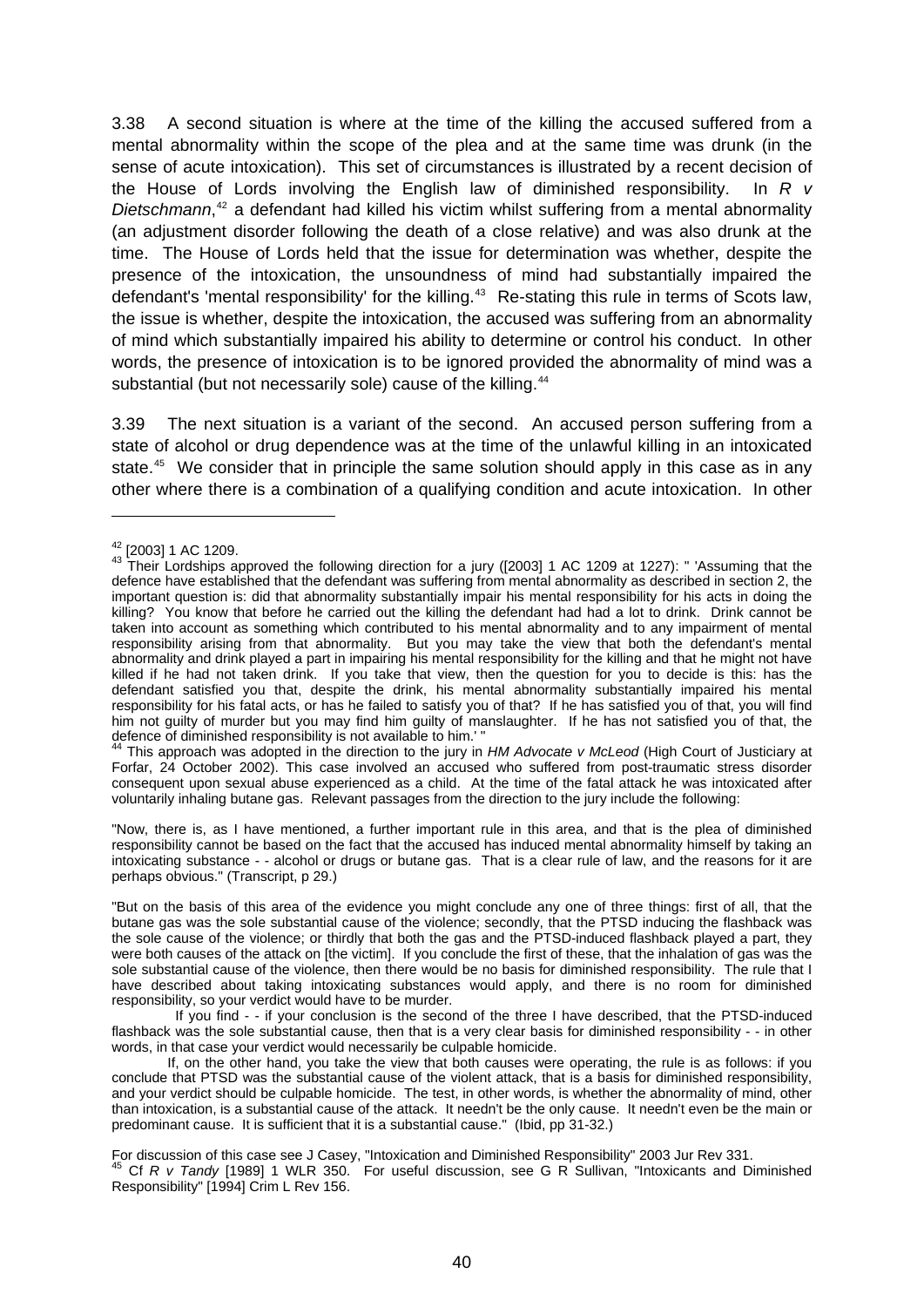words, attention is focused on the contribution made to the killing by the underlying condition (the state of dependency). The peculiarity of this situation is that that contribution might lie in the fact that the dependency itself caused the state of intoxication, which in turn led to the killing. In such a situation it could not be said that the accused's intoxication was voluntary. Much would therefore depend on the facts and circumstances of each case to determine whether or not the acute intoxication was brought on by the underlying condition and thus bring diminished responsibility into play.

3.40 The final situation is where at the time of the killing the accused was in a state of acute intoxication but had no mental abnormality in any other sense.<sup>[46](#page-46-0)</sup> It is to this situation which the dictum in *Brennan* is most directly applicable. At first sight it might be thought that the rule is unnecessary, as a transient state of intoxication would not fall within the test for diminished responsibility. However, such an interpretation is not in every sense an obvious one. An intoxicated person is at the time of intoxication suffering from an abnormal state of mind which does affect his ability to determine or control his conduct. Accordingly the basis of the exclusion is not the definition of the plea but the clear policy of the criminal law, as set out in the *Brennan* decision, that voluntary intoxication does not elide criminal responsibility.

3.41 However one of our consultees has argued that the policy in *Brennan* should not have the same effect in respect of diminished responsibility, which is essentially a plea in mitigation. It is not impossible to envisage some circumstances where acute intoxication at the time of an offence is a mitigating factor. (Equally in other situations intoxication might be treated as an aggravating factor.) In the Discussion Paper we took the view that acute intoxication by itself could not found a plea of diminished responsibility. We made no proposal to alter this rule and therefore did not consult on the suggestion that the law should be changed. However we believe that the policy basis for the general rule that acute intoxication does not remove criminal responsibility is equally as forceful in respect of a plea which operates in the context of unlawful killing.<sup>[47](#page-46-1)</sup> We consider it unlikely that there would be much support for the idea that a person who killed in a purely transient state of voluntary intoxication should escape conviction on a charge of murder simply for that reason. Accordingly we do not propose any alteration to the existing law on acute intoxication as the basis for the plea of diminished responsibility.

3.42 We therefore recommend that:

<u>.</u>

**15. A state of acute intoxication at the time of an unlawful killing should not by itself constitute diminished responsibility. However, a state of acute intoxication by itself should not prevent diminished responsibility from being established if the intoxication co-existed with, or was the consequence of, some underlying condition which meets the general criteria for the plea.** 

(Draft bill, section 3(3))

<span id="page-46-0"></span><sup>&</sup>lt;sup>46</sup> In the present context we are considering only cases of voluntary acute intoxication. Where a person commits a crime whilst involuntarily intoxicated the appropriate defence is automatism. See *Ross v HM Advocate* 1991 JC 210.

<span id="page-46-1"></span>We discuss the range of offences to be covered by the plea at paras 3.43-3.50.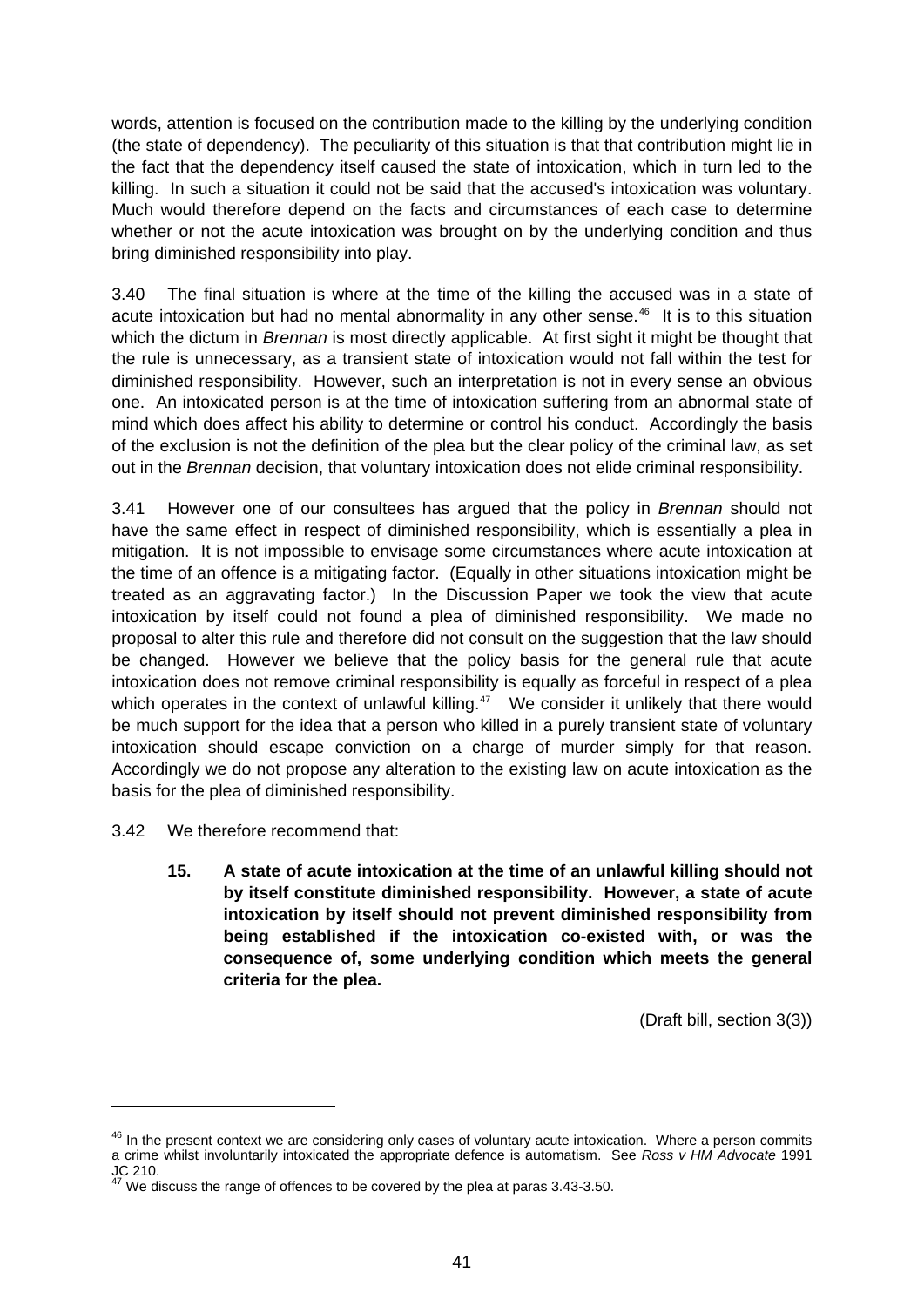### **Diminished responsibility in crimes other than murder**

3.43 It is not entirely clear whether diminished responsibility extends to crimes other than murder. There are many older non-murder cases where mental abnormality short of insanity was taken into account when the court sentenced an offender.<sup>[48](#page-47-0)</sup> But these cases seem more to illustrate the practice of allowing mitigating circumstances to reflect the severity of sentence rather than the presence of a doctrine of diminished responsibility in non-murder cases. The practice is also reflected in modern decisions.<sup>[49](#page-47-1)</sup>

3.44 There is one case where the judge directed the jury on a charge of attempted murder that if they found diminished responsibility had been established their verdict would be 'guilty of assault under deletion of attempted murder on the ground of diminished responsibility.<sup>'[50](#page-47-2)</sup> This was a case in which a defence of insanity had been raised and accordingly evidence as to the accused's mental state was before the jury. No reference was made in that case to dicta which suggest that diminished responsibility as a plea is restricted to cases of murder. In *HM Advocate v Cunningham*, [51](#page-47-3) Lord Justice General Clyde said: "Any mental or pathological condition short of insanity – any question of diminished responsibility owing to any cause, which does not involve insanity  $-$  is relevant only to the question of mitigating circumstances and sentence. An argument was presented to us in regard to diminished responsibility. But diminished responsibility is a plea applicable to murder. It is not open in the case of a lesser crime such as culpable homicide or of a contravention of section 1 of the Road Traffic Act, 1960." In *Brennan v HM Advocate*, [52](#page-47-4) Lord Justice General Emslie stated that "proof of the mere effects of such intoxication, whatever their degree, cannot in our law support a defence of diminished responsibility – a defence available only where the charge is murder and which, if it is established, can result only in the return of a verdict of guilt of the lesser crime of culpable homicide." This point was one which the Court in *Galbraith* expressly declined to consider.<sup>[53](#page-47-5)</sup>

3.45 In the Discussion Paper we proposed that diminished responsibility should not be available in respect of offences other than murder. We took the view that the underlying purpose of the plea was to give courts flexibility in sentencing in appropriate cases of unlawful killing. In other words, the plea is to be explained primarily in terms of the mandatory sentence for murder. The majority of our consultees who commented on this proposal agreed with it. Nevertheless, three consultees thought that the plea should extend to a wider range of offences, or at least to cases of attempted murder.

3.46 We can identify four possible bases for extending the scope of the plea beyond murder cases but we do not find any of these arguments convincing. The first is that if diminished responsibility were to apply to all crimes, or some crimes other than murder, this would allow the court to take full account of the accused's condition by giving a lesser sentence. This approach only really makes sense in legal systems which have fixed tariffs

<span id="page-47-0"></span><sup>48</sup> See eg *John M'Lean* (1876) 3 Couper 334 (a case of housebreaking); *John Fothergill Wilson* (1877) 3 Couper 49 (fire-raising); John Small (1880) 4 Couper 388 (robbery); Alan Fergusson (1894) 1 Adam 517 (fire-raising).<br>49 As in Andrews v HM Advocate 1994 SCCR 190 (indecent assault) and Arthur v HM Advocate 1994 SCCR 621

<span id="page-47-1"></span><sup>(</sup>assault). In the rubric in the SCCR report of both cases the expression 'diminished responsibility' is used. At no point in either case, however, are counsel or judges reported as using this expression, referring instead to a Then tal disorder short of insanity' (1994 SCCR 621 at 624).

<span id="page-47-3"></span><span id="page-47-2"></span><sup>&</sup>lt;sup>50</sup> *HM Advocate v Blake* 1986 SLT 661 at 663.<br><sup>51</sup> 1963 JC 80 at 84.<br><sup>52</sup> 1977 JC 38 at 47.<br><sup>53</sup> 2002 JC 1 at 18.

<span id="page-47-4"></span>

<span id="page-47-5"></span>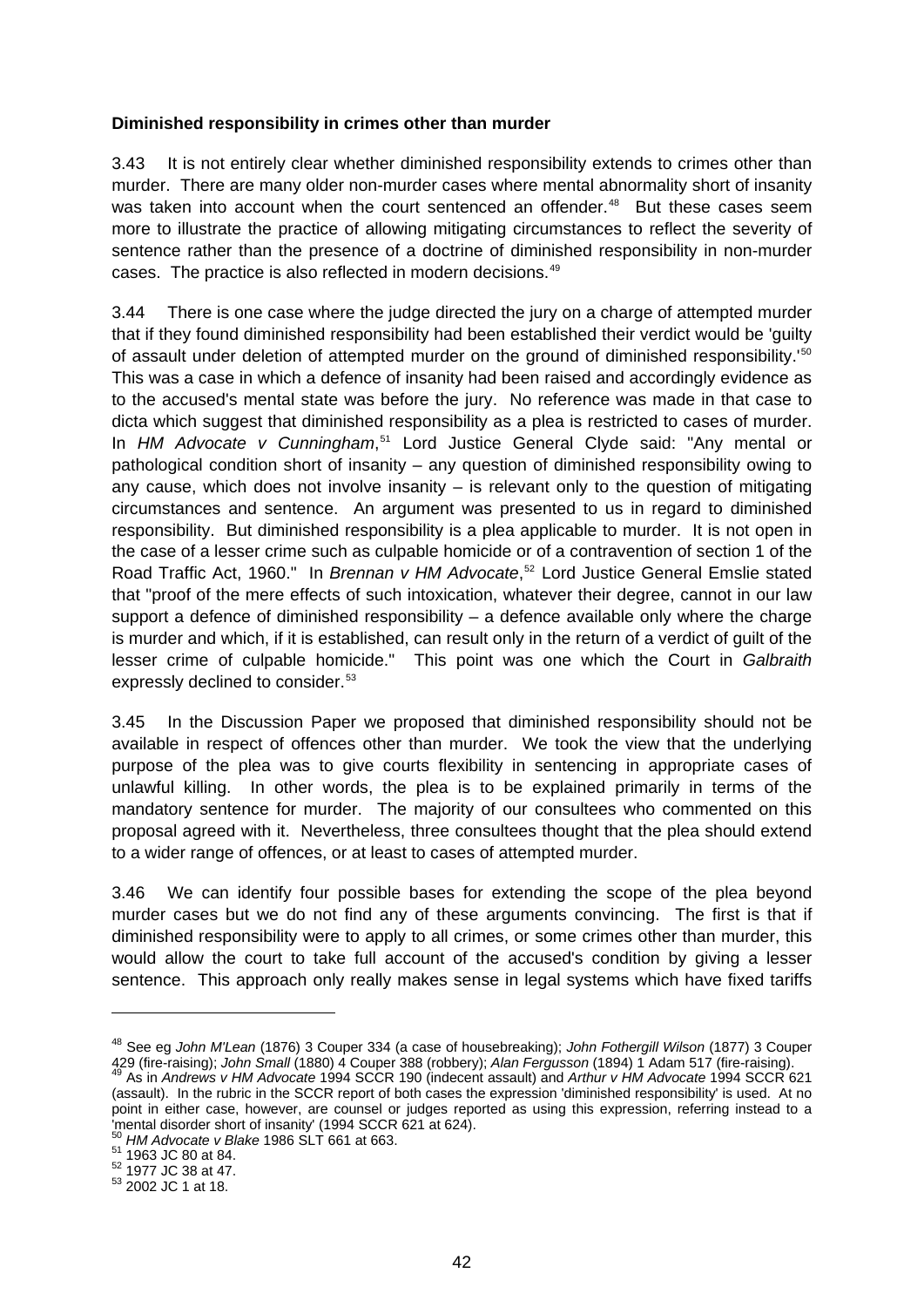for specific offences or guideline sentencing principles which set out a going-rate for particular offences. In such systems it is important to be precise about the offence of which an accused is convicted. In Scotland, however, there are no sentencing tariffs and the High Court has on the whole refrained from pronouncing sentencing quidelines.<sup>[54](#page-48-0)</sup> Where in a non-murder case there are mitigating circumstances which in a murder case would constitute diminished responsibility, these can be the subject of a plea in mitigation and be reflected in the actual sentence handed down by the court.

3.47 A second argument for extending diminished responsibility to other crimes is that it provides a means for public acknowledgement that the accused, though guilty, is not deserving of full (or any) punishment. The use of diminished responsibility reflects the level of stigma and blameworthiness appropriate for that offender. This approach involves the general difficulty that there must be greater and lesser gradations of the same offence which parallel the murder/culpable homicide distinction. It also requires that the evidence for diminished responsibility is brought out during the trial itself, which might not always be in the interests of the accused.

3.48 A third argument takes issue with the view that the basis of the plea is to allow the courts to give effect to extenuating circumstances in murder cases and to get round the mandatory sentence which follows a conviction for murder. Instead, it is said, diminished responsibility removes the mens rea which is required for murder. A person who kills when in a state of diminished responsibility lacks wicked intention or wicked recklessness and so cannot be convicted of murder. It is not clear how far this analysis can extend the plea beyond cases of murder and attempted murder (which crimes share the same mens rea $55$ ). In any case, it is far from obvious that the plea should be understood as operating at the level of mens rea. In *Galbraith* there is no mention of this approach, and the rationale of the plea is given in the traditional terms of extenuating circumstances which 'reduce' the offence from murder to culpable homicide.[56](#page-48-2) The 'mens rea' approach was taken in *Drury v HM*  Advocate,<sup>[57](#page-48-3)</sup> a case dealing with the defence of provocation. There the Court held that a person who kills under provocation is to be convicted of culpable homicide rather than murder because he lacked the mens rea for murder. On this approach there is no need, and indeed it is inaccurate, to say that provocation 'reduces' murder to culpable homicide. Yet in *Galbraith* there is no mention of the *Drury* decision nor of its analysis in terms of the mens rea of murder.[58](#page-48-4) Furthermore the reasoning of the Court in *Drury* has been the subject of

<span id="page-48-0"></span><sup>&</sup>lt;sup>54</sup> Sections 118(7) and 189(7) of the 1995 Act give the High Court the power to pronounce sentencing guidelines which a court in later cases would be required to consider when passing sentence (1995 Act, s 197). However, the High Court has so far shown no indication that it will exercise this power.<br>  $55$  Cawthorne v HM Advocate 1968 JC 32.

<span id="page-48-2"></span><span id="page-48-1"></span><sup>55</sup> *Cawthorne v HM Advocate* 1968 JC 32. 56 2002 JC 1 at 16: "In our law diminished responsibility applies in cases where, because the accused's ability to determine and control his actings is impaired as a result of some mental abnormality, his responsibility for any killing can properly be regarded as correspondingly reduced." At 18 the Court said: "Because the individual is not fully responsible in law for what he does when his mental state is substantially impaired, the law mitigates the punishment which it deems appropriate for his criminal acts. In the case of murder, however, the sentence has always been fixed by law and cannot be varied by the judge according to the circumstances." Similarly at 19: "The law responds in this way, however, because it recognises that the individual is to be pitied since, at the relevant time, he was not as normal people are. There was unfortunately something far wrong with him, which affected the way he acted."

<span id="page-48-4"></span><span id="page-48-3"></span><sup>57 2001</sup> SLT 1013. 58 The decision in *Drury* was given in February 2001. The hearing before the Full Court in *Galbraith* took place in June 2001, and the opinion delivered in July 2001. Two judges, including the Lord Justice General as presiding judge, were members of the Court in both cases.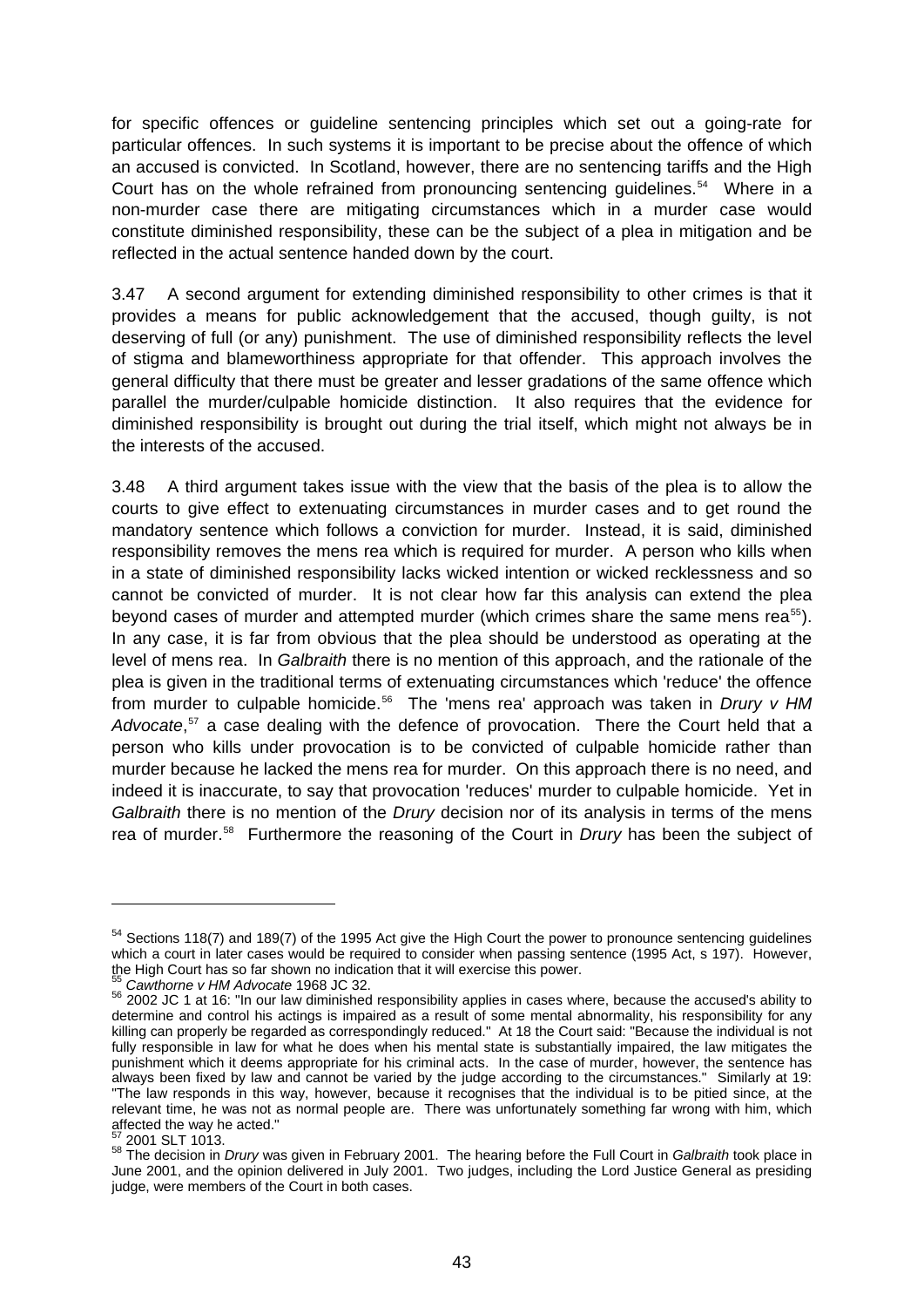strong criticism,<sup>[59](#page-49-0)</sup> and there has been no suggestion that the approach in that case should be extended to diminished responsibility.

3.49 A final argument about the scope of offences covered by diminished responsibility relates specifically to attempted murder. In Scots law homicide is split into two separate categories (murder and culpable homicide). Putting aside the matter of the mandatory life sentence, it could be argued that diminished responsibility would still have a role to play in order to avoid convicting of murder persons who kill but do not deserve to be labelled as murderers. By parity of reasoning it might be thought inappropriate to convict persons of attempted murder who, because of their diminished responsibility, would not have been labelled murderers had their crime been completed. The difficulty with this argument is that the analogy between the completed and the inchoate crimes does not hold. If for purposes of fair labelling it is necessary to distinguish between two categories of unlawful killing, then it would equally be necessary to distinguish between two categories of unlawful attempted killing. In practice our law does not recognise the concept of attempted culpable homicide.<sup>[60](#page-49-1)</sup> Instead, diminished responsibility acts to reduce the inchoate offence of attempted murder to the completed one of assault, an offence which attracts a quite different label from that of homicide or attempted homicide.

3.50 We do not find any of the arguments about extending the range of the plea to be convincing and accordingly we propose that:

# **16. The plea of diminished responsibility should not be extended beyond cases of murder.**

(Draft bill, sections 3(1); 5)

# **ECHR implications**

3.51 We take the view that there are no ECHR implications involved in formulating a definition of diminished responsibility. We argued earlier that article 5 of the Convention has no application to any test for the special defence based on mental disorder but that it does apply to any mental health disposals which might follow on from it.<sup>[61](#page-49-2)</sup> We consider that the same conclusion applies, *a fortiori*, to the plea of diminished responsibility which has the effect of giving the court the option of using the whole range of sentencing powers available to it. We consider later whether the existing law on burden of proof in relation to diminished responsibility is compatible with the Convention's requirements.<sup>[62](#page-49-3)</sup>

<span id="page-49-0"></span><sup>59</sup> J Chalmers, "Collapsing the Structure of Criminal Law" 2001 SLT (News) 241; M G A Christie, "The Coherence of Scots Criminal Law: Some Aspects of *Drury v HM Advocate*" 2002 Jur Rev 273.<br><sup>60</sup> Gordon, p 309.<br><sup>61</sup> Paras 2.64-2.68.<br><sup>62</sup> Paras 5.46-5.48; 5.10-5.26.

<span id="page-49-1"></span>

<span id="page-49-2"></span>

<span id="page-49-3"></span>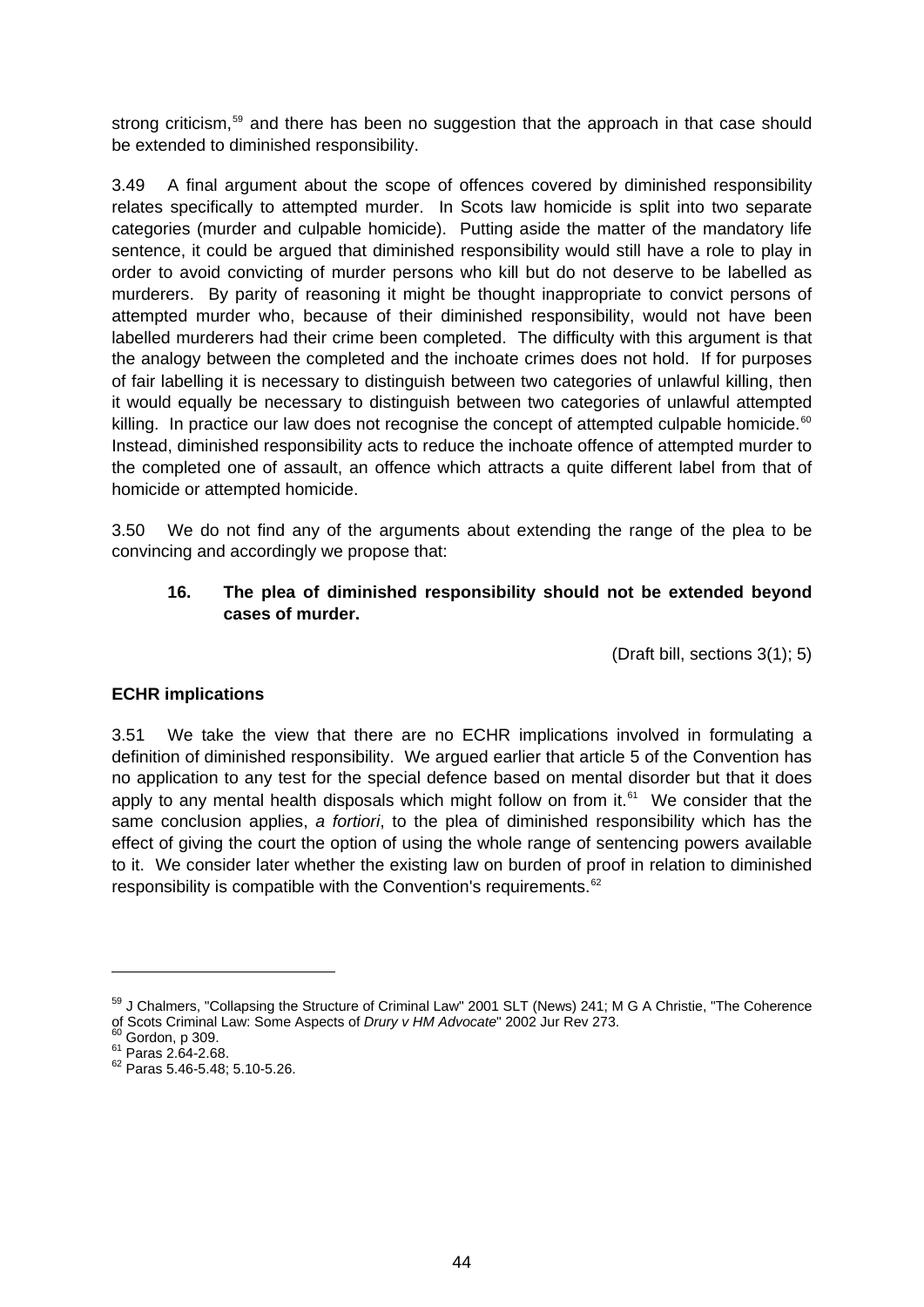# **Part 4 Insanity as a plea in bar of trial**

## **Introduction**

4.1 In this part we consider insanity as a plea in bar of trial. The law on this plea in bar is relatively undeveloped and there are few reported decisions.<sup>[1](#page-50-0)</sup> Two cases in particular are regarded as defining the nature and scope of the plea. In HM Advocate v Brown,<sup>[2](#page-50-1)</sup> Lord Justice General Dunedin directed the jury in the following terms:

"It means insanity which prevents a man from doing what a truly sane man would do and is entitled to do – maintain in sober sanity his plea of innocence, and instruct those who defend him as a truly sane man would do."

4.2 The leading case is HM Advocate v Wilson,<sup>[3](#page-50-2)</sup> a case involving an accused who was a deaf-mute. The trial judge directed the jury as follows:

"Now, what exactly is meant by saying that a man is unfit to plead? The ordinary and common case, of course, is the case of a man who suffers from insanity, that is to say, from mental alienation of some kind which prevents him giving the instructions which a sane man would give for his defence, or from following the evidence as a sane man would follow it, and instructing his counsel as the case goes along upon any point that arises. Now, no medical man says, and no medical man has ever said, that this accused is insane in that sense. His reason is not alienated, but he may be insane [sc in bar of trial] … although his reason is not alienated, if his condition be such that he is unable either from mental defect or physical defect, or a combination of these, to tell his counsel what his defence is and instruct him so that he can appear and defend him; or if, again, his condition of mind and body is such that he does not understand the proceedings which are going on when he is brought into Court upon his trial, and cannot intelligibly follow what it is all about."

4.3 Prior to 1995 a finding that a person was insane in bar of trial precluded any consideration of whether he had committed the acts at the basis of the charge against him. Under sections 5[4](#page-50-3)-56 of the 1995 Act, where a court<sup>4</sup> upholds a plea of insanity in bar of trial it must order that a procedure known as an examination of facts is to be held. Under this procedure the court must acquit the accused unless (i) it is proved beyond reasonable doubt that the accused did the act (or made the omission) constituting the offence charged against him, and (ii) it is proved on the balance of probabilities that there are no grounds for acquitting him.<sup>[5](#page-50-4)</sup>

<span id="page-50-0"></span> $1$  A possible explanation is that the court will usually accept medical evidence about the accused's condition with the result that few cases require any direction to a jury (Gordon, p 448). We discuss the evidential aspects of the plea in bar at paras 5.60-5.63.

<span id="page-50-1"></span> $\frac{2}{3}$  (1907) 5 Adam 312 at 343.<br> $\frac{3}{3}$  1942 JC 75 at 79.

<span id="page-50-3"></span><span id="page-50-2"></span> $4$  'Court' is defined for these purposes as the High Court of Justiciary and the sheriff court (1995 Act, s 54(8)). Where in proceedings in the district court it appears that the accused may be suffering from a mental disorder, the court must remit the case to the sheriff court (1995 Act, s 52A).

<span id="page-50-4"></span><sup>&</sup>lt;sup>5</sup> In *R v Antoine* [2001] 1 AC 340 the House of Lords in interpreting similar (but not identical) provisions in English law held that whether the accused had done the act or made the omission in question involved proof only of the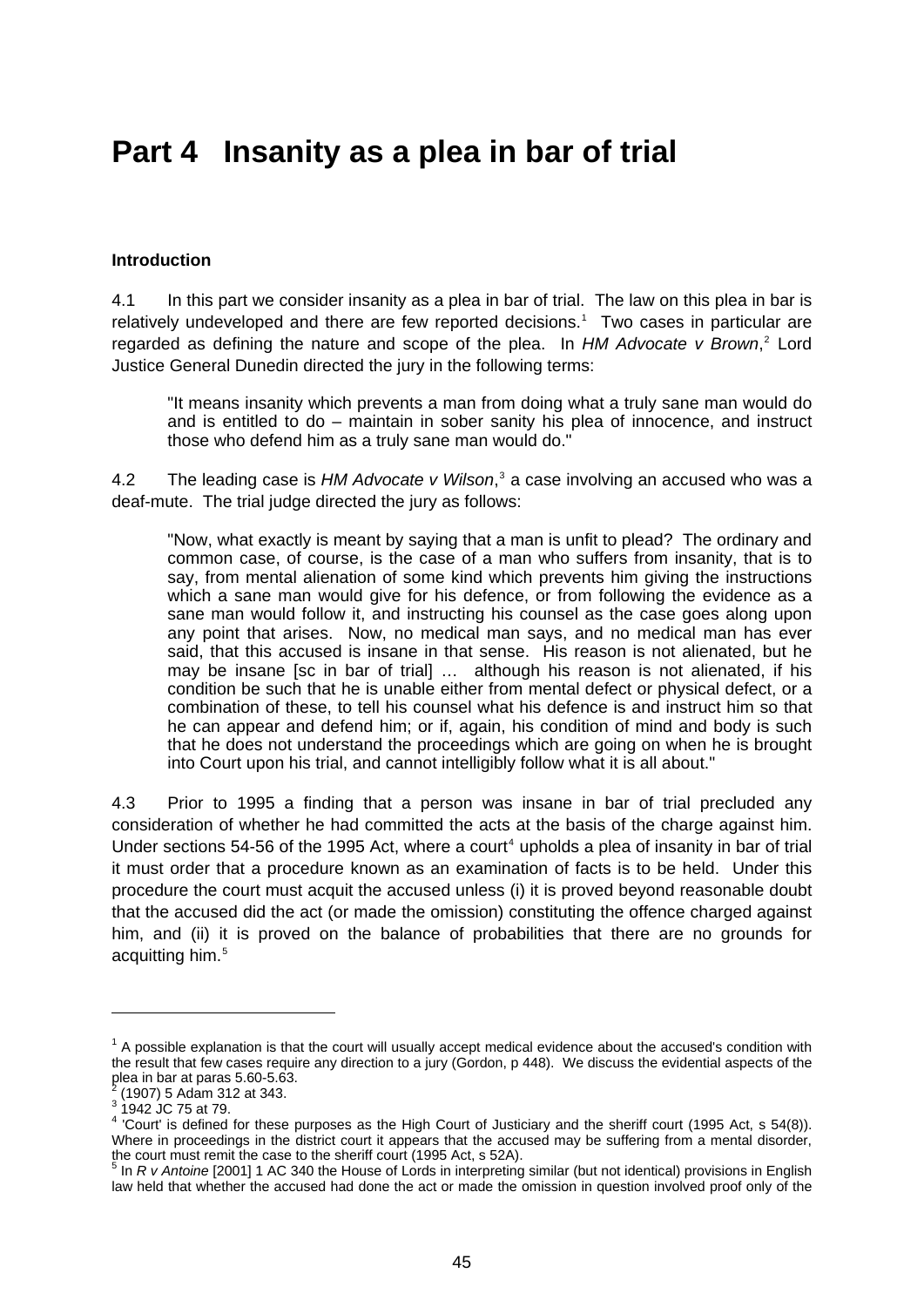4.4 It is also worth noting that where the court makes a finding that a person who is insane in bar of trial did the act constituting the offence and that there are no grounds for acquitting him, the court has the same powers of disposal as in a case of insanity as a defence.<sup>[6](#page-51-0)</sup>

## **Options of no change and abolition**

4.5 As there appears to be little criticism of the existing law on insanity as a plea in bar, we must consider whether any reform is required. The Millan Committee identified two particular points, neither of which was concerned with the substance of the law. The first was the use of the term 'insanity'; the second was the nature of the medical evidence which could be used to establish the plea. In the Discussion Paper we argued that these particular issues by themselves justified changes to the law. In addition, we pointed out that there are weaknesses in the substance of the existing law. A major problem is the uncertainty about the exact basis and scope of the plea, features which no doubt reflect the sparse case law on the topic. In particular, the law on insanity as a plea in bar has traditionally been influenced by the law on insanity as a defence. However, the plea in bar involves issues about the appropriateness of using the criminal process against certain types of person.<sup>[7](#page-51-1)</sup> By contrast, the defence gives rise to questions of criminal responsibility. We proposed that there should be a re-statement of the general nature of the plea in bar to give an explicit expression of its rationale and purpose and to make clear what is, and is not, covered by it. This proposal was accepted by our consultees.

4.6 For the sake of completeness we would point out that there is no realistic basis for proposing that the plea in bar should be abolished. As we explain below, the plea gives effect to some fundamental principles of the criminal process and is, moreover, required by article 6 of the European Convention on Human Rights concerning the right to a fair trial.<sup>[8](#page-51-2)</sup>

4.7 We therefore recommend that:

# **17. The common law test for the plea of insanity in bar of trial should be abolished and should be formulated in statute.**

(Draft bill, sections 4; 5)

<span id="page-51-1"></span>Para 4.12.

-

<span id="page-51-2"></span>8 Paras 4.24-4.30.

actus reus but not of the mens rea of the offence. It also held on an interpretation of section 2 of the English Homicide Act 1957 that a defence of diminished responsibility could not be raised in the proceedings to determine the facts but that defences such as mistake, accident, self-defence or involuntarinesss could be established on the basis of objective evidence. The Scottish provisions are drafted differently. They require an acquittal after an examination of facts unless it is established on the balance of probabilities that there are no grounds for acquitting the accused (1995 Act, s 55(1)(b)). As diminished responsibility does not lead to an acquittal it would not arise under this provision but other defences, including insanity at the time (see s 55(4)), would. The courts in England have held that as the corresponding English provisions did not result in a conviction they did not fall within the scope of article 6 of the ECHR in relation to the rights of a person accused

<span id="page-51-0"></span>of a crime (*R v M* [2002] 1 WLR 824 (CA); *R v H* [2003] 1 WLR 411 (HL)).<br><sup>6</sup> For discussion see paras 1.12-1.13. The same outcome arises where after an examination of facts the accused is acquitted on the ground of insanity at the time of the offence.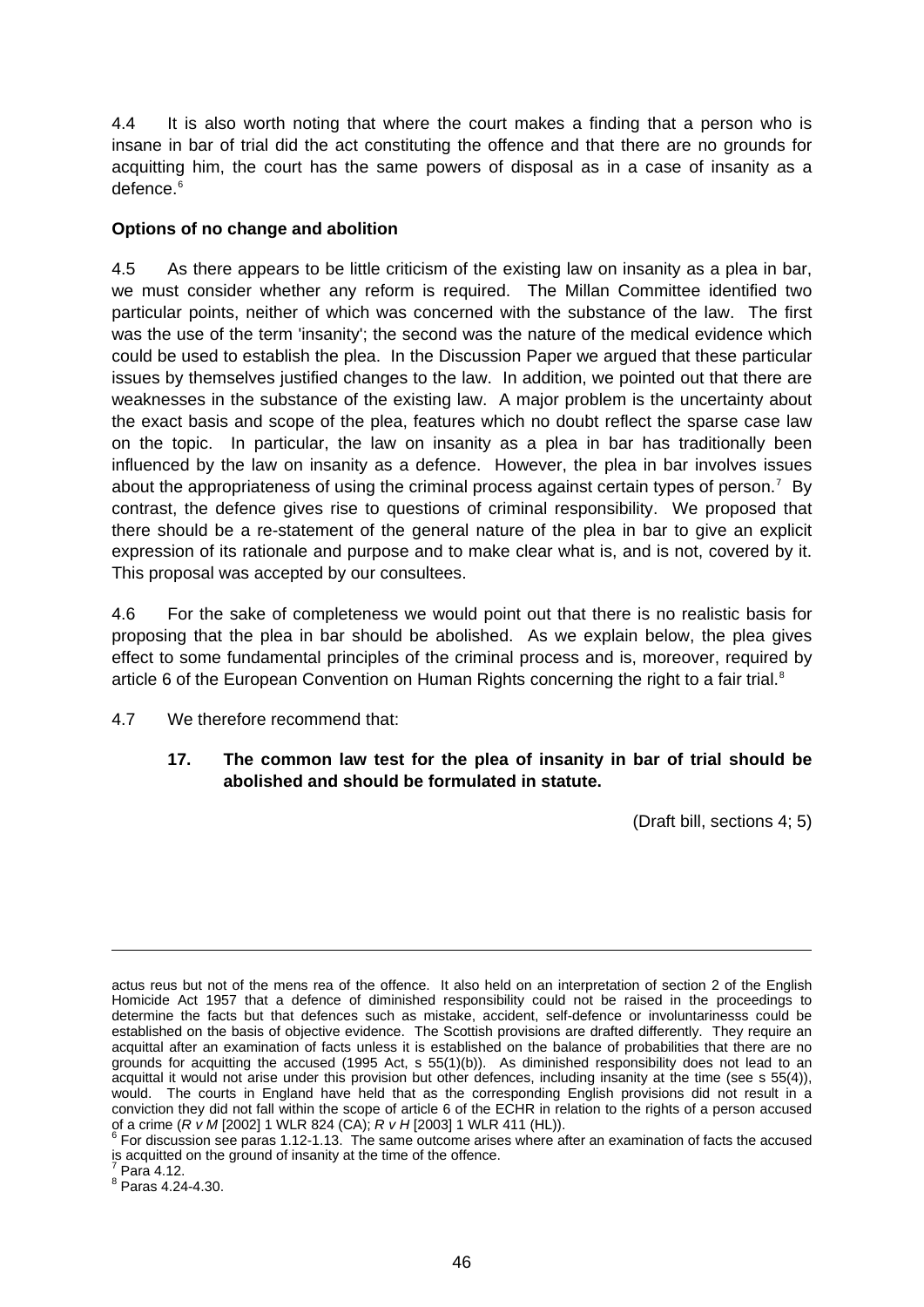#### **Name of the plea**

4.8 In our discussion of the special defence, we recommended the word 'insanity' should no longer be used as its name.<sup>[9](#page-52-0)</sup> The term is no longer used in medical science. Furthermore, it has pejorative and stigmatising overtones. We consider that these points apply *a fortiori* to the name of the plea in bar, which applies to a range of conditions that do not coincide with those covered by 'insanity' as a defence. Indeed, the plea in bar can extend to physical conditions (such as being a deaf-mute). In the Discussion Paper we proposed that the plea in bar should have a more suitable name, which we suggested should be 'disability' in bar of trial. We had also considered the term 'incapacity' but had rejected it on the basis that the word is used in the Adults with Incapacity (Scotland) Act 2000. The 2000 Act is concerned with matters unrelated to criminal trials and we took the view that it would be confusing to use the same word to refer to two different concepts.

4.9 None of our consultees was opposed to changing the name of the plea. Two of them pointed out that our objections to the word 'incapacity' applied equally to the proposed term 'disability', which is defined in the Disability Discrimination Act 1995 in the context of the specific purposes of that Act. We accept this criticism. In the Discussion Paper we noted that in many legal systems, including England, the plea is known as 'unfitness to plead.' This term has attracted criticism but this is mainly focused on the reference to the act of pleading to an indictment.<sup>[10](#page-52-1)</sup> On the other hand, the term 'unfitness' has a clear meaning in ordinary language and is also an accurate description of the general nature of the plea. It certainly avoids the stigmatising overtones of the current name.

4.10 Accordingly, we recommend that:

#### **18. 'Insanity' as a plea in bar of trial should be re-named 'unfitness for trial.'**

(Draft bill, section 4 (adding new 1995 Act, section 53F))

#### **Nature of the test**

4.11 In the Discussion Paper we noted that many legal systems, including Scots law, define the plea in bar in relation to various tasks or skills in respect of which the accused's ability to stand trial is measured. We believe that there is value in a test which explicitly refers to such skills. In the Discussion Paper we set out a list of skills, based on comparative research, which would be of relevance in determining the accused's fitness for trial.<sup>[11](#page-52-2)</sup> Consultees agreed that the skills in question should appear in the new test. However, in the Discussion Paper we also argued that the plea should not be defined solely by listing these skills. If the list is intended to be exhaustive, how are all the appropriate skills to be identified? If the list is non-exhaustive, what criteria are to be used in assessing the

 $^{9}$  Paras 2.64-2.68.

<span id="page-52-1"></span><span id="page-52-0"></span><sup>&</sup>lt;sup>10</sup> Pleading to an indictment had a crucial importance in the development of English criminal law, as refusal to plead had the consequence that a trial could not proceed. English law on unfitness to plead developed from a distinction between persons who were mute of malice and those mute by the visitation of God: see N Walker, *Crime and Insanity in England, volume 1: The Historical Perspective* (1968), p 220.<br><sup>11</sup> The skills we listed concerned the ability of the accused to perform the following tasks: to understand the

<span id="page-52-2"></span>nature of the charge; to understand the requirement to tender a plea to the charge or the effect of a plea; to understand the purpose of a trial; to follow the course of a trial; to understand the substantial effect of evidence given against him; to communicate adequately with his legal representative; to give adequate instructions to his legal representative.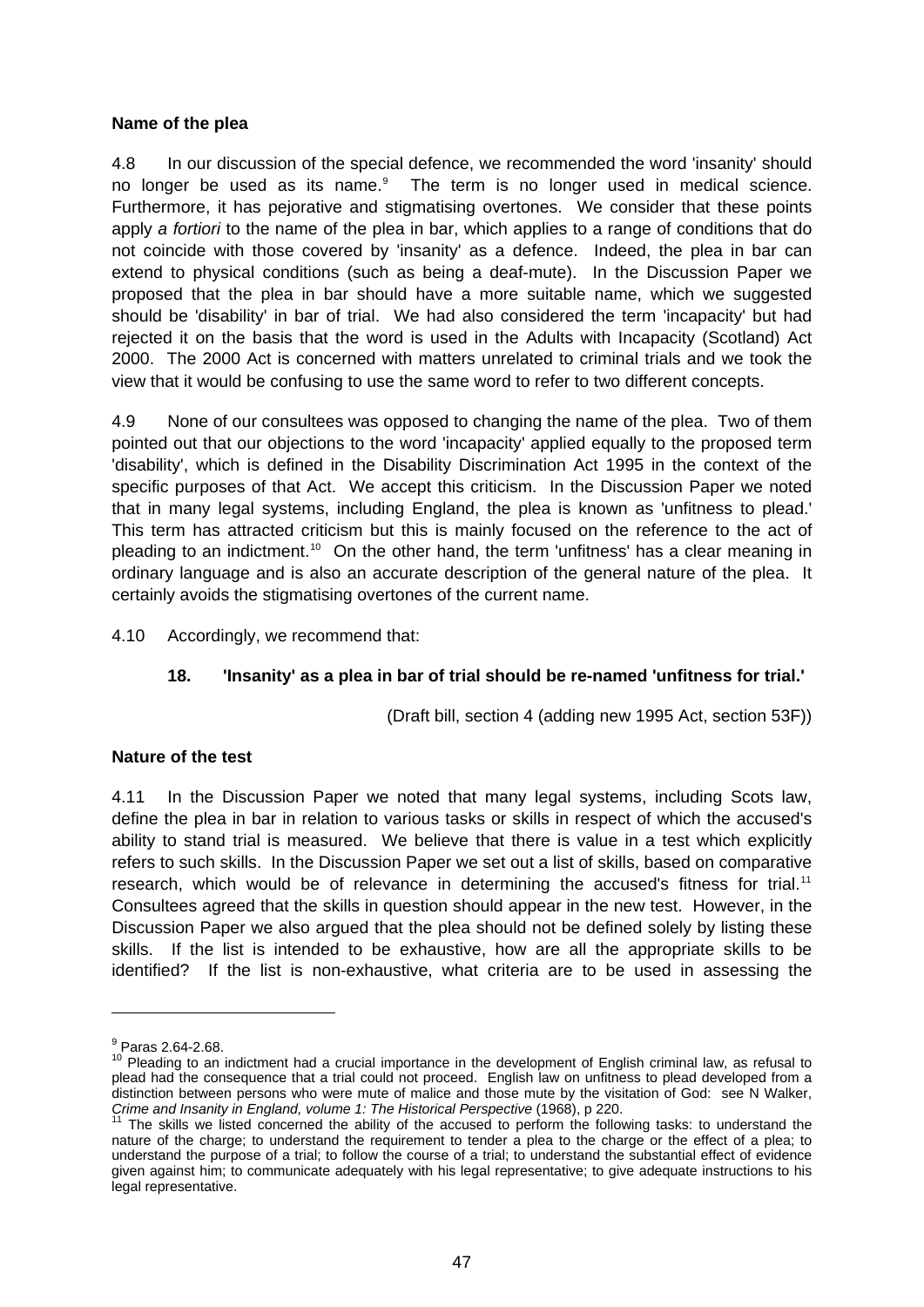relevance of matters not on it? Instead, we proposed that the definition should state the general or underlying principle of the plea in bar. This general principle would be followed by a non-exhaustive list of tasks or skills which would provide instances of the how the plea could be established.

4.12 We believe that the general rationale of the plea in bar in the existing law is that because of a person's mental or physical condition a criminal trial is an inappropriate process for that person.<sup>[12](#page-53-0)</sup> The fundamental idea is that an accused person should understand and participate in the trial in some meaningful way. In the USA the Supreme Court has formulated the test in terms not simply of the accused's mere cognitive skills (for example in instructing his legal advisers) but also by reference to a full understanding and appreciation of the process in which he is involved (sometimes referred to as 'adjudicative competence'). In *Dusky v United States*, [13](#page-53-1) the Court stated that:

"the test must be whether [the defendant] has sufficient present ability to consult with his lawyer with a reasonable degree of rational understanding - and whether he has a rational as well as factual understanding of the proceedings against him."

4.13 Other legal systems have also sought to make more explicit the general context of the accused's cognitive skills which are at the basis of the plea. In English law one of the criteria is expressed in terms of the accused's ability to "understand and reply rationally to the indictment."[14](#page-53-2) In New Zealand the test has been recently reformulated to include the ability of the accused in respect of adequate understanding of the nature and purpose or possible consequences of the proceedings and adequate communication with counsel for the purposes of conducting a defence.<sup>[15](#page-53-3)</sup>

4.14 In the Discussion Paper we further noted that the case law under the European Convention on Human Rights used a general principle in terms of the accused's 'effective participation' in the criminal process. The idea of *effective* participation captures the notion of full or rational appreciation by the accused of the proceedings, which the phrase 'adjudicative competence' expresses. We argued that it was preferable to use the formulation derived from ECHR cases, as it would allow Scots law more easily to adapt to developments in the Convention jurisprudence.[16](#page-53-4)

4.15 On the whole consultees agreed with our broad approach of a definition which set out a general rationale of the plea of unfitness and a non-exhaustive list of activities which illustrated unfitness. In addition there was general support for the rationale being expressed

<span id="page-53-0"></span><sup>&</sup>lt;sup>12</sup> "A plea in bar of trial, as distinguished from a plea or special defence in exculpation, or in mitigation of the gravity of a charge, is a claim that the accused is not a fit object for trial – at least in the meantime.<sup>"</sup> (*Russell v HM Advocate* 1946 JC 37 per Lord Justice Clerk Cooper at 46.)

<span id="page-53-1"></span>*HM Advocate* 1946 JC 37 per Lord Justice Clerk Cooper at 46.)<br><sup>13</sup> 362 US 402, 406 (1960). See Richard J Bonnie, "The Competence of Criminal Defendants: Beyond *Dusky* and *Drope*" (1993) 47 University of Miami Law Review 539. Professor Bonnie was one of the speakers at the seminar which we held at the beginning of the project. At the seminar he reformulated the test for adjudicative competence as follows: "A defendant is competent to proceed to [adjudication] [trial] if he has a rational understanding of the charge against him, the nature and purpose of the proceedings and the adversary process, is able to assist counsel in his defense, and has the capacity for rational decision-making in relation to the defense and the disposition of the case."<br> $^{14}$  R v Friend [1997] 1 WLR 1433 at 1441.

<span id="page-53-4"></span><span id="page-53-3"></span><span id="page-53-2"></span>In the principle of the USA of the U.S. (A) and the U.S. Criminal Procedure (Mentally Impaired Persons) Act 2003, s 4.<br><sup>15</sup> Criminal Procedure (Mentally Impaired Persons) Act 2003, s 4.<br><sup>16</sup> In *Attorney General v O'Drisco* Bailiff, formulated a test for the law of Jersey on unfitness to plead in terms of the principle of effective participation. One of the sources considered by Sir Philip was our Discussion Paper.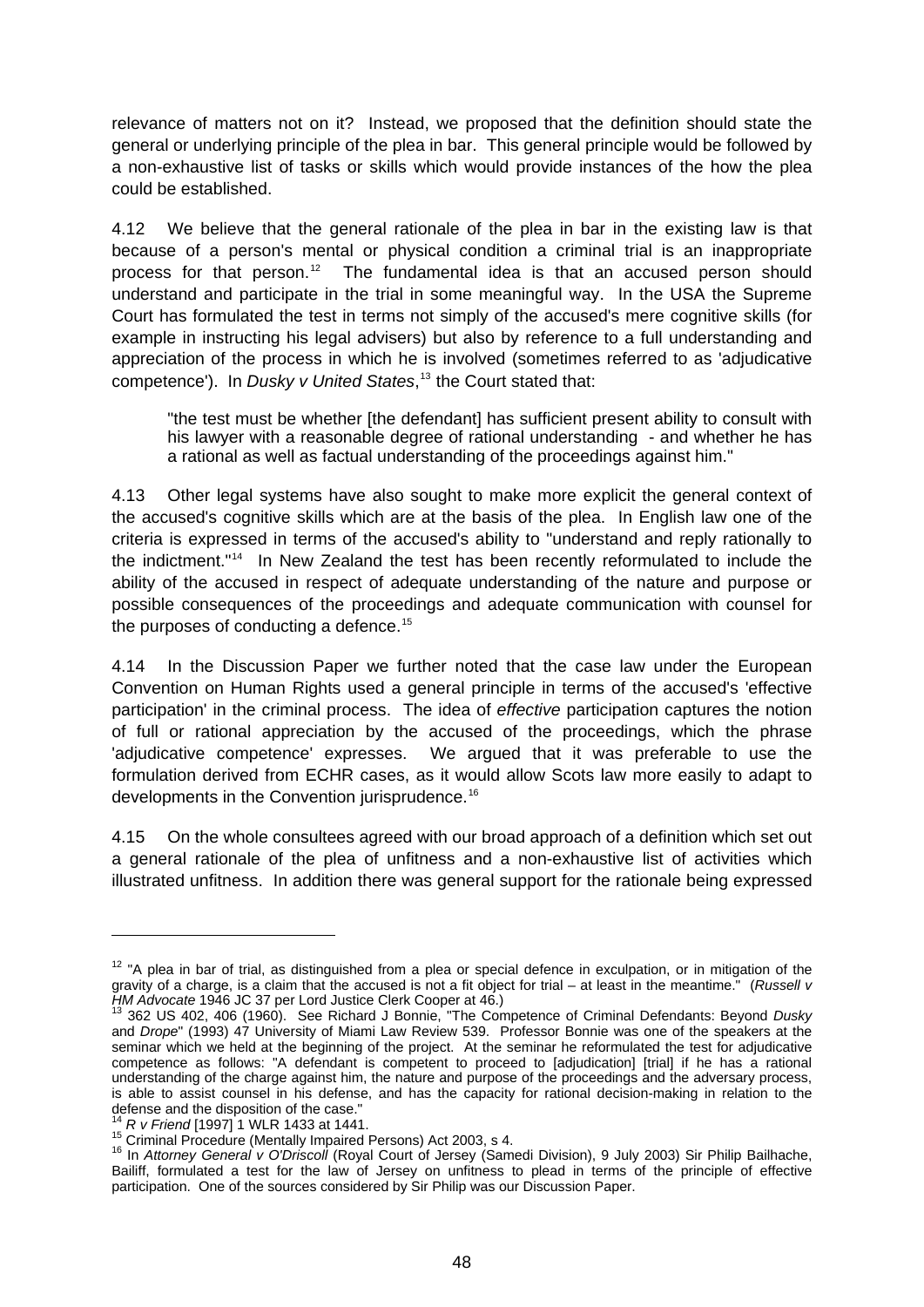in terms of effective participation. But the responses from consultees identified two particular concerns which we now address.

4.16 One potential problem about our proposed test for the plea in bar is that it is too wide and would extend the plea to persons who should not be covered by it. It could be argued that many people who are subjected to a criminal trial find the process puzzling and perplexing and cannot be said to 'understand' it. There is therefore a danger that the plea could be over-inclusive and extend to people who cannot understand proceedings because of poor education or social background. It would not be sufficient response to say that the accused's legal adviser can always be deemed to act as the proxy or 'interpreter' for him because the general principle of the plea requires that an accused can fully and meaningfully communicate with his lawyer. Nevertheless, we believe that our proposed test does avoid over-inclusiveness. The test requires that what prevents the accused's effective participation in the proceedings is a clinically-recognised *condition* which has the effect that the accused lacks the capacity for such participation. The nature and effects of such a condition would call for expert evidence, which would focus on the precise manner in which the condition prevented the accused from engaging in any proper process of communication. The plea would therefore include not only cases of mental illness but also severe learning disabilities which affect the accused's ability to understand and participate in criminal proceedings. Requiring the presence of some medically recognised condition has the effect that a plea of unfitness in bar of trial would not be available simply on the basis of poor education or inadequate socialisation (which do not in themselves result in lack of capacity to participate) or being a child.<sup>[17](#page-54-0)</sup>

4.17 The second concern relates to the inclusion of physical conditions within the scope of the plea. The present law already allows for this possibility,<sup>[18](#page-54-1)</sup> but it might be thought that a plea in bar of trial is neither necessary nor desirable in respect of physical conditions. On one view there is no need for a plea in bar in respect of physical conditions as the court and prosecution should be prepared to make adaptations to proceedings to facilitate participation by persons with particular sorts of conditions (such as supplying an interpreter for someone with deaf-mutism). However, this view does not meet the objection that where such adaptations cannot be made, persons with some physical disabilities cannot effectively participate in court proceedings.

4.18 A further difficulty might be the consequences of upholding a plea based on a purely physical condition. The finding of unfitness in bar would lead to an examination of facts. If that procedure established that the accused committed the acts with which he is charged, the court must then make a disposal in terms of section 57(2) of the Criminal Procedure (Scotland) Act 1995 Act. This provision sets out six types of disposal. Five of these are concerned with mental health disposals, which would be inappropriate for persons with physical conditions. The remaining disposal is for the court to make no order, which in effect would be the disposal used in cases of a physical disorder. We do not consider that this situation discloses any mischief requiring a remedy. It should be noted that neither a finding after an examination of facts nor an order under section 57(2) prevents a subsequent trial of

<span id="page-54-0"></span><sup>&</sup>lt;sup>17</sup> The situation would be different if the child also suffered from a condition which affected his capacity to understand and participate in proceedings. See eg *HM Advocate v S* (High Court of Justiciary, 9 July 1999), a case involving the prosecution of a boy aged 13 who had learning disabilities. For discussion, see C Connelly and C McDiarmid, "Children, Mental Impairment and the Plea in Bar of Trial" (2000) 5 Sc Law & Prac Qu 157.<br><sup>18</sup> *HM Advocate v Wilson* 1942 JC 75 (a case of deaf-mutism).

<span id="page-54-1"></span>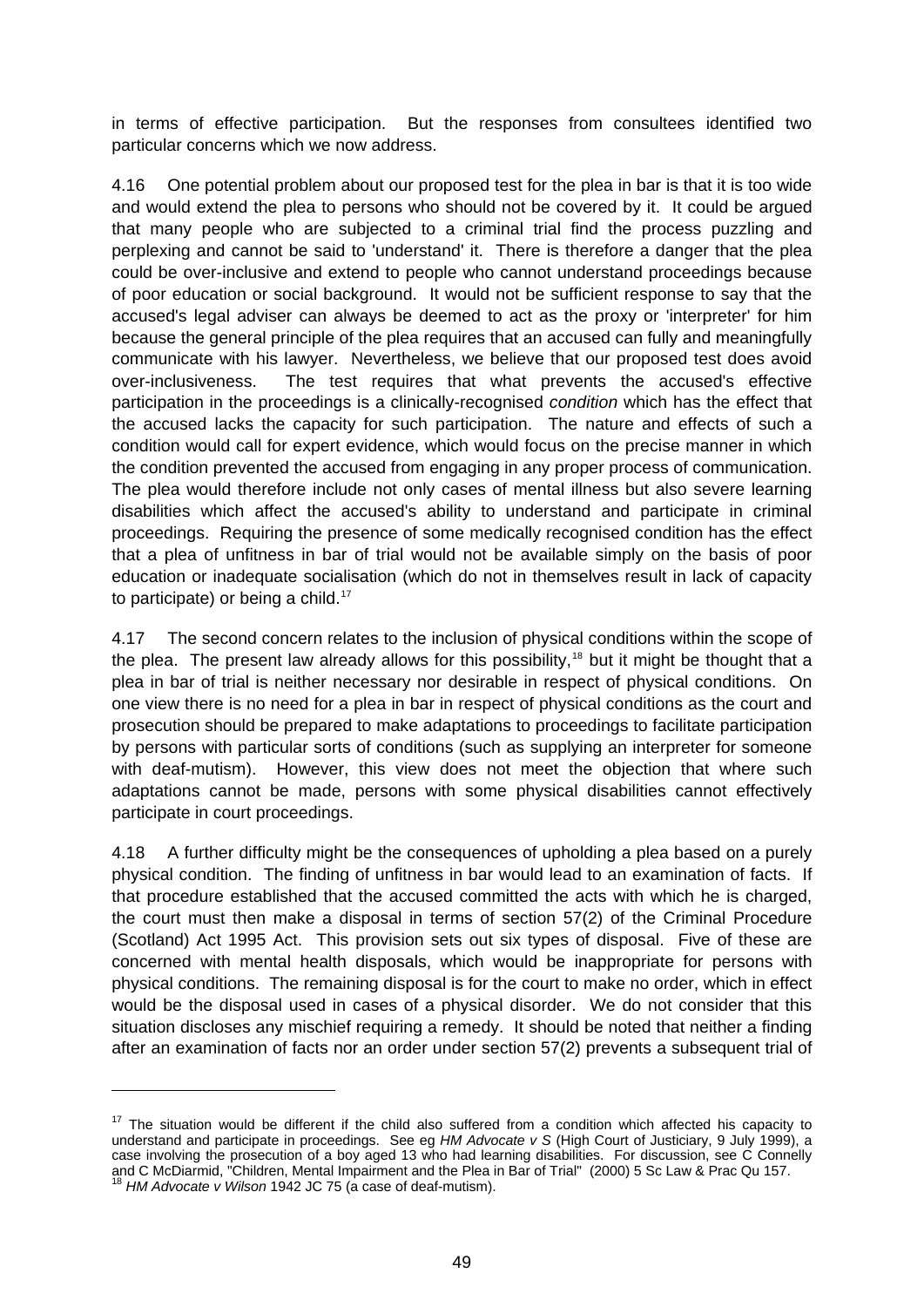the accused. It may also be noted that the effect of any other plea in bar is that the accused is free from any proceedings against him for the crime charged.

4.19 Accordingly, we do not accept that our proposed test is either over-inclusive or gives rise to problems in respect of physical conditions. We therefore recommend that:

**19. The test for the plea of unfitness in bar of trial should be that as a consequence of the accused's mental or physical condition at the time of the trial he lacks the capacity to participate effectively in the proceedings against him. The test should include a non-exhaustive list of activities which would indicate such lack of capacity.** 

(Draft bill, section 4 (adding new 1995 Act, section 53F(1), (2)); schedule, paragraph 4(b))

## **Exclusion of amnesia**

4.20 In *Russell v HM Advocate*[19](#page-55-0) the Court held that a plea of insanity in bar of trial could not be founded where the accused at the time of trial suffered from a condition of amnesia in respect of the actings with which she was charged. The Court noted that in *HM Advocate v*  Brown,<sup>[20](#page-55-1)</sup> Lord Dunedin had referred to a person as within the plea in bar who could not "without obliteration of memory as to what has happened in his life, give a true history of the circumstances of his life at the time the supposed crime was committed." But in *Russell* the Court then pointed out that in *Brown* the accused had been found to be insane 'in the full sense' and for largely policy reasons the dicta were distinguished:<sup>[21](#page-55-2)</sup>

"I do not consider that they were intended to be understood, or are capable of being understood, literally as applying to the case of a sane prisoner – in this case one whom all the medical witnesses adduced have pronounced to be completely sane and normal – for so to read them would come near to paralysing the administration of criminal justice. On any such reading the plea in bar would require to be sustained in most cases in which the accused had been under the influence of drink, or had sustained a head injury, at the time of the crime, or even if he was naturally a person of unreliable memory."

4.21 *Russell* was followed in *Hughes v HM Advocate*, [22](#page-55-3) where the Court stated that problems with memory of events at the time of the offence did not prevent an accused from understanding the proceedings against him or from giving rational and comprehensible instructions to his legal representatives. The law on amnesia as a basis for unfitness to plead is the same in England. $^{23}$  $^{23}$  $^{23}$ 

4.22 In the Discussion Paper we proposed that the law should remain unchanged. Our consultees accepted this proposal. By itself, the accused's amnesia of events at the time of the offence does not prevent effective participation in proceedings against him, even if it may impose limitations on possible defences which the accused can raise (eg provocation or self-defence).<sup>[24](#page-55-5)</sup> However, we wish to make clear that the situation is different in respect of

<span id="page-55-1"></span><span id="page-55-0"></span><sup>&</sup>lt;sup>19</sup> 1946 JC 37.<br><sup>20</sup> (1907) 5 Adam 312 at 344. Lord Dunedin also referred (at 346) to a person who "can tell his counsel, with the certainty of not being deceived, what he was really doing at the time."

<span id="page-55-5"></span><span id="page-55-4"></span>

<span id="page-55-3"></span><span id="page-55-2"></span><sup>&</sup>lt;sup>21</sup> 1946 JC 37 at 47.<br>
<sup>22</sup> 2002 JC 23.<br>
<sup>23</sup> R v Podola [1960] 1 QB 325.<br>
<sup>24</sup> Or indeed the defence of insanity at the time: see HM Advocate v Kidd 1960 JC 61 at 64, 69 and 73.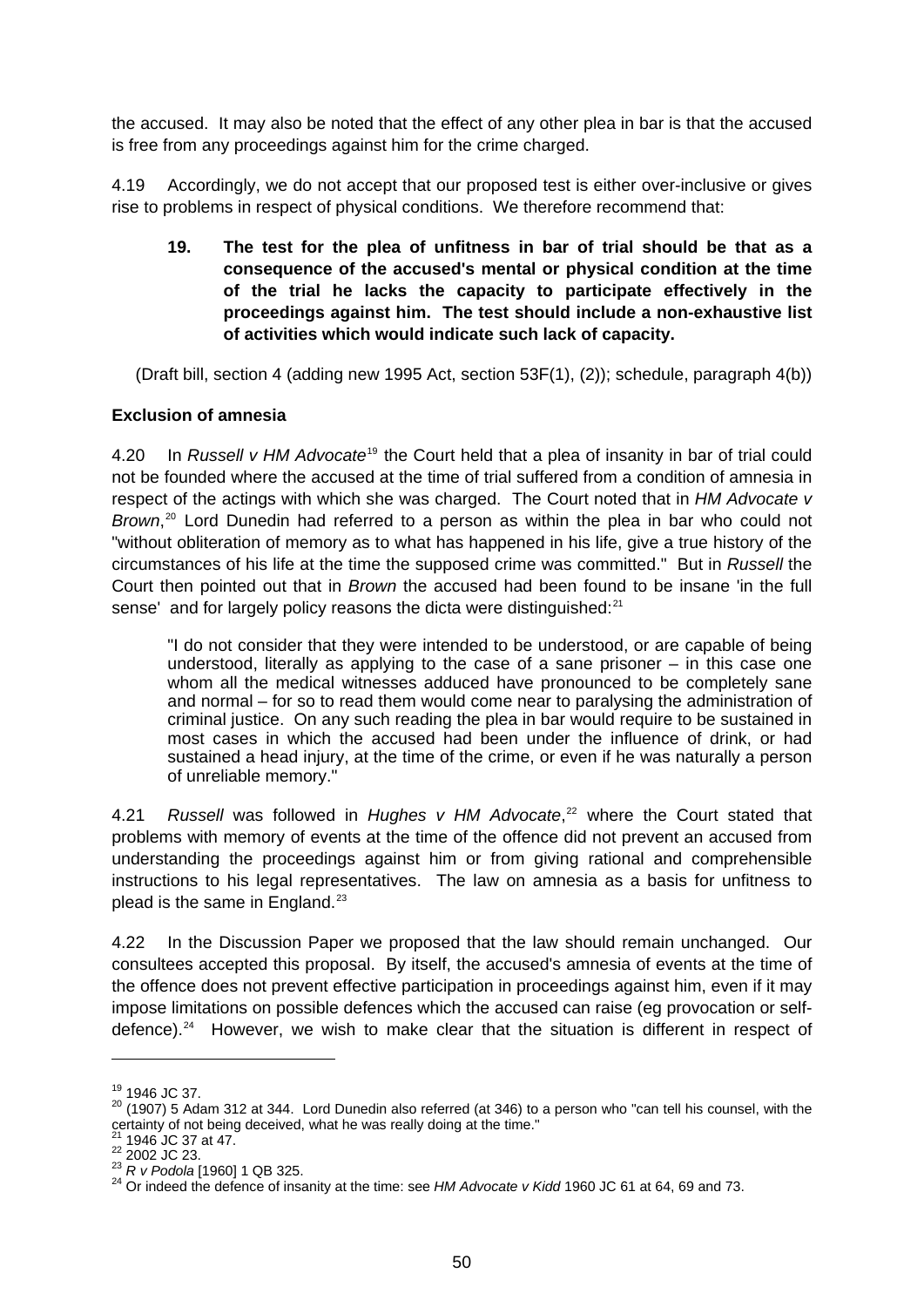clinically-recognised conditions of amnesia or memory lapses which the accused experiences at the time of the trial itself (as, for example, the onset of Alzheimer's disease). Such conditions might prevent the accused from a proper appreciation of the proceedings and, if so, would fall within the scope of the plea in bar.

#### 4.23 Accordingly, we recommend that:

# **20. The fact that the accused experiences loss of memory of the events forming the basis of the charge against him does not by itself constitute unfitness in bar of trial.**

(Draft bill, section 4 (adding new 1995 Act, section 53F(3)))

#### **ECHR implications**

4.24 There are several ways in which the plea in bar of trial could interact with the provisions of the European Convention on Human Rights. One is in terms of article 5(1) which provides for a right to freedom of the person but allows for deprivation of the liberty of persons of unsound mind in certain strictly defined circumstances. We considered this provision earlier in our discussion of the special defence.<sup>[25](#page-56-0)</sup> There we reached the conclusion that article 5(1) was more concerned with the law relating to the powers of courts to deal with persons who fell within the scope of the defence than with the definition of the defence itself. We believe that the same conclusion applies in respect of the test for insanity as a plea in bar of trial.

4.25 Of more relevance to the plea in bar are the provisions of article 6 of the Convention. Article 6(1) provides for the right to a fair hearing in respect of a criminal charge and article  $6(3)$  sets out various minimum rights for anyone charged with a criminal offence.<sup>[26](#page-56-1)</sup> It is clear that article 6 has implications for our proposals for reform of the plea in bar of trial. There are three relevant decisions to consider. The first is *IH v Federal Republic of Germany*, [27](#page-56-2) a ruling by the European Commission of Human Rights on the admissibility of the complaint. The applicant was convicted at a criminal trial in 1984, and sentenced at a trial in 1987. Some findings of fact from the 1984 trial were held to be binding in the 1987 trial. In the 1987 trial the applicant submitted that since 1970 he had been suffering from Pickwick syndrome, a condition which causes black-outs and difficulties in concentrating on and judging complex situations. An expert report stated his fitness to stand trial had been limited but not permanently excluded. The applicant complained that due to his illness he was not in a position to follow a significant amount of his first trial in 1984, and this situation was not remedied by the second trial as the subsequent court considered itself bound by the prior findings on which his conviction was based, and therefore he did not receive a fair trial. The Commission found that this part of the application was manifestly ill founded, as there was nothing to show that the defence was prevented from submitting all facts and arguments it considered relevant and that the applicant was denied a fair hearing. The Commission referred to the fact that the applicant's capacity to attend hearings was limited but not excluded and this was duly taken into account by the trial court; and that the applicant had

<span id="page-56-1"></span><span id="page-56-0"></span><sup>&</sup>lt;sup>25</sup> See paras 2.64-2.66.<br><sup>26</sup> These rights include the right of an accused to be informed promptly, in a language which he understands and in detail, of the nature and cause of the accusation against him; and the right to have free assistance of an interpreter if he cannot understand or speak the language used in court.

<span id="page-56-2"></span>Application No 14453/88, decided 12 February 1990.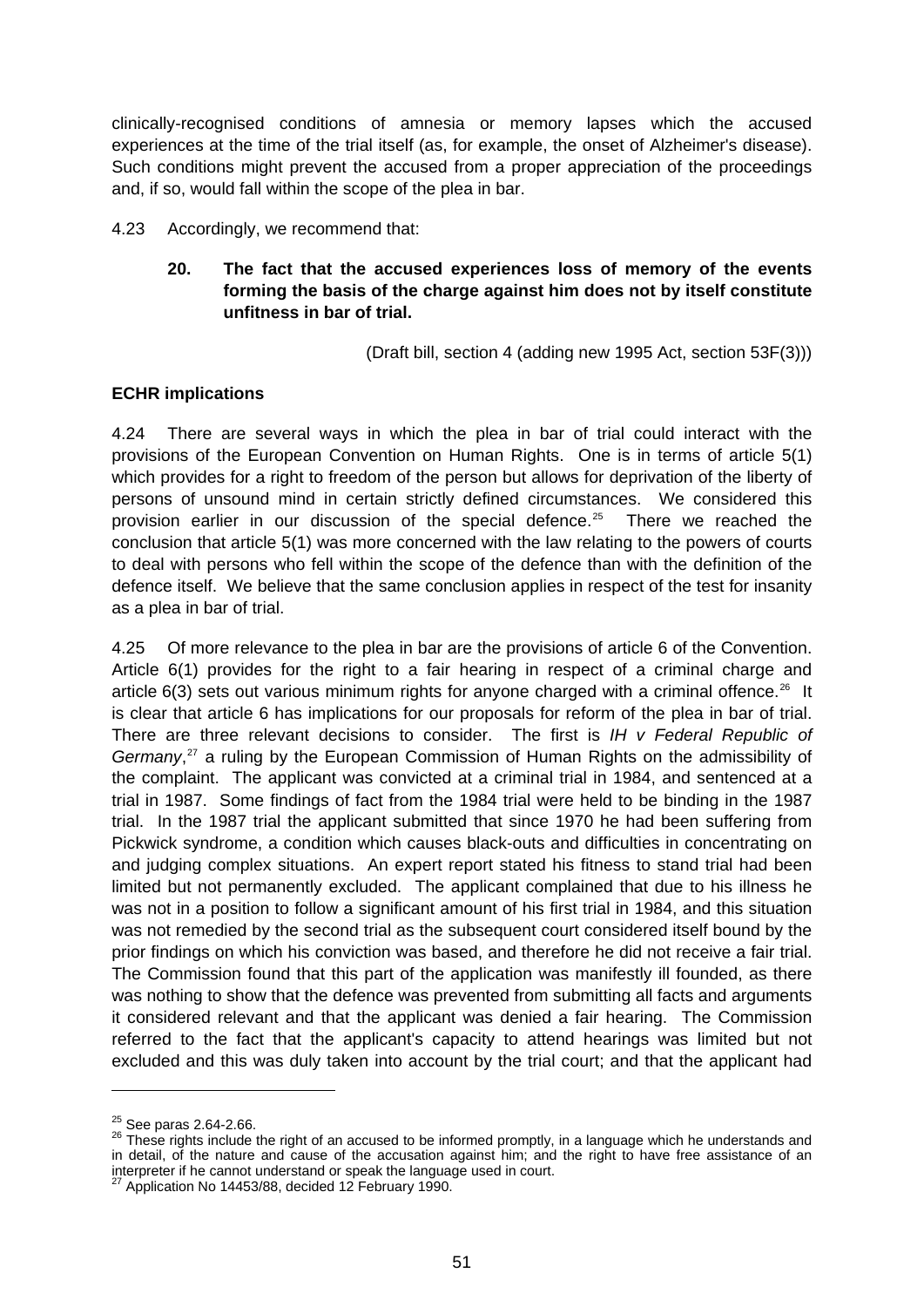not alleged that he had not been able to instruct his defence counsel in order to be defended in an adequate manner.

4.26 Of more assistance is a decision of the European Court of Human Rights in *Stanford*  v United Kingdom.<sup>[28](#page-57-0)</sup> The applicant complained that he had not received a fair trial as he was unable to hear the proceedings. He had heard the indictment when it was read out and had entered a plea of not guilty. The applicant's solicitor and his counsel were aware of the fact that the applicant could not hear the proceedings. However no complaint had been made to the trial court. In dealing with this application the Court interpreted the underlying principle of article 6 in terms of the right of an accused to participate effectively in a criminal trial. It was held that there had been no violation of article 6 in this case. The Court noted that the applicant's lawyers chose for tactical reasons to remain silent about the applicant's difficulties and there was nothing to indicate that the applicant disagreed with this decision.<sup>[29](#page-57-1)</sup> The applicant had been represented by a solicitor and counsel who had no difficulty in following the proceedings and who would have had every opportunity to discuss with the applicant any points that arose out of the evidence which did not already appear in the witness statements.

4.27 The principle in *Stanford* was further developed in the joint cases of *T v United*  Kingdom and *V v United Kingdom*.<sup>[30](#page-57-2)</sup> T and V were 11 years old when they were tried for murder and abduction. Their trial was conducted with the formality of an adult criminal trial but procedures were modified to a certain extent in view of the defendants' ages. Part of the applicants' complaint was that they had been denied a fair trial in breach of article 6, as they could not participate effectively in the conduct of their case. In relation to T there had been evidence at his trial from one child psychiatrist that his ability to instruct his lawyers and testify adequately in his own defence was limited because of post-traumatic stress disorder. The psychiatrist considered that the applicant was fit to stand trial but had concerns as to how the post-traumatic stress symptoms affected his understanding of the procedures. In his memorial to the Court, T stated that he had not been able to follow the proceedings or take decisions in his own best interests. In relation to V, a doctor found that he also showed post-traumatic effects and extreme distress and guilt and found it very difficult to think or talk about the events in question. The doctor also found V showed evidence of immaturity, behaving in many ways like a younger child emotionally. Following an interview after the trial, the same doctor commented that V did not have the capacity to take in fully the process of the trial except for the major actions for which he was responsible, and that it was very doubtful given his immaturity whether he had an understanding of the situation such that he could give an informed instruction to his lawyer to act on his behalf.

4.28 The Court (with one judge dissenting) held that the applicants were unable to participate effectively in the criminal proceedings against them and were denied a fair hearing guaranteed under article 6(1). The Court stated that it was not sufficient for the purposes of article 6(1) that the applicants had been represented by skilled and experienced lawyers, and distinguished *Stanford.* The Court considered it was highly unlikely that the applicants would have felt sufficiently uninhibited to have consulted with their lawyers during

<span id="page-57-1"></span><span id="page-57-0"></span><sup>&</sup>lt;sup>28</sup> Stanford v United Kingdom (Series A282-A).<br><sup>29</sup> In the Court's view a State could not normally be held responsible for the actions or decisions of an accused's lawyer unless a failure by the lawyer to provide effective representation is manifest or sufficiently brought to the attention of the State authorities. 30 (2000) 30 EHRR 121.

<span id="page-57-2"></span>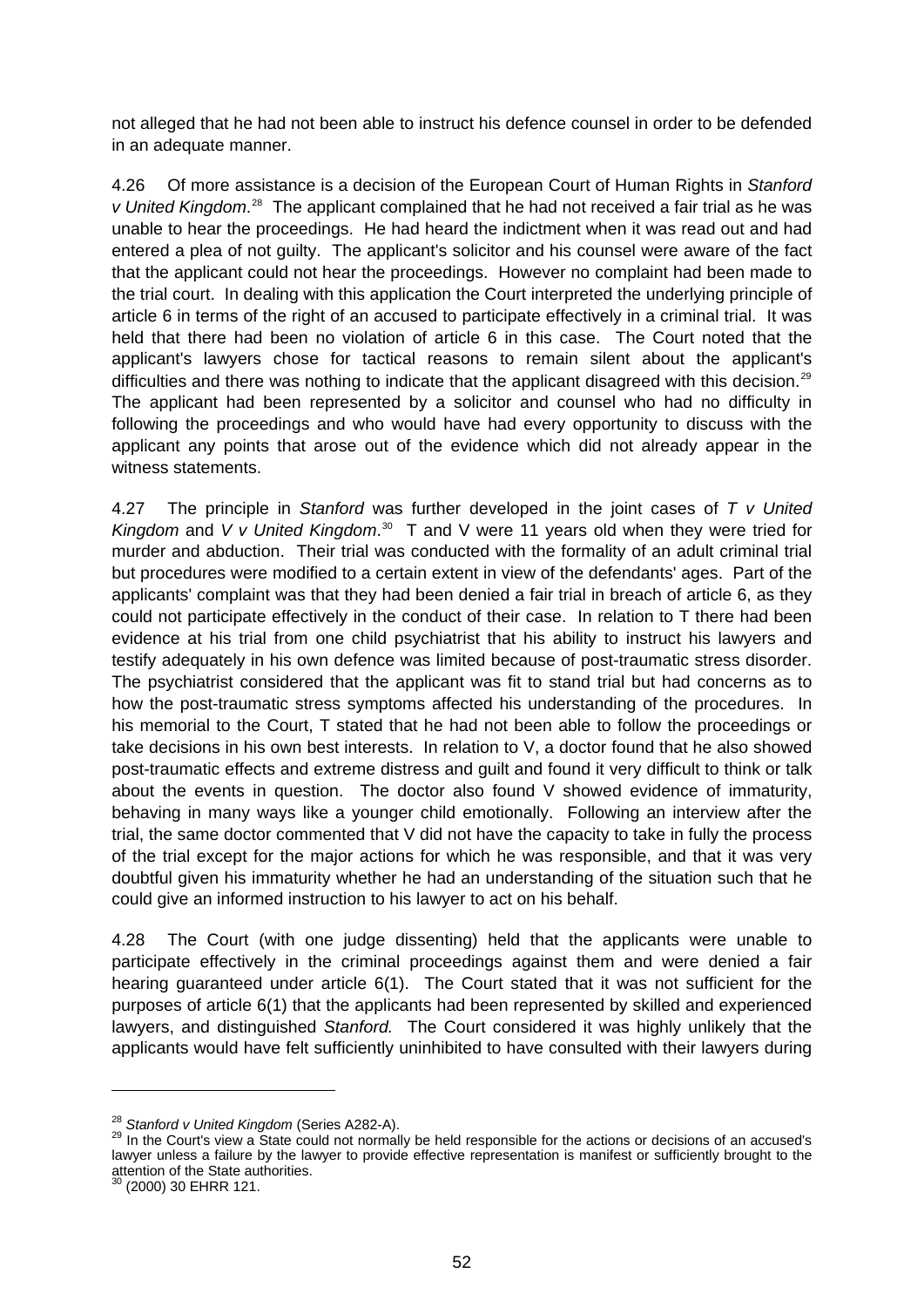the trial or that given their immaturity and their disturbed emotional states they would have been capable outside the courtroom of co-operating with their lawyers and giving them information for the purposes of their defence.

4.29 We would summarise the Convention case law as follows. The general principle is whether the accused can effectively participate in the trial. An accused may be unable to participate effectively in a trial if he is unable to consult with his lawyers during the trial, or co-operate with his lawyers and give them information for the purpose of conducting the defence. An accused is able to participate effectively in his trial if his capacity is limited but duly taken into account in the proceedings, or if he is able to instruct his defence counsel in order to be defended in an adequate manner and have all relevant facts and arguments submitted, or if the accused is unable to follow the proceedings but his lawyers are able to discuss with him any points that arise.

4.30 It is submitted that our proposals for reform of the plea in bar of trial are compatible with the provisions of article 6 of the Convention as interpreted by the European Court of Human Rights. We propose that the test for the plea in bar should express its general rationale in terms of the capacity of the accused to participate effectively in the proceedings against him, a principle which is derived directly from the Convention case law. Furthermore, in its judgments the European Court of Human Rights has referred to various tasks or skills by which effective participation is to be assessed. In our proposed test we have also included all of these skills as part of the non-exhaustive list of activities which indicate unfitness in bar of trial.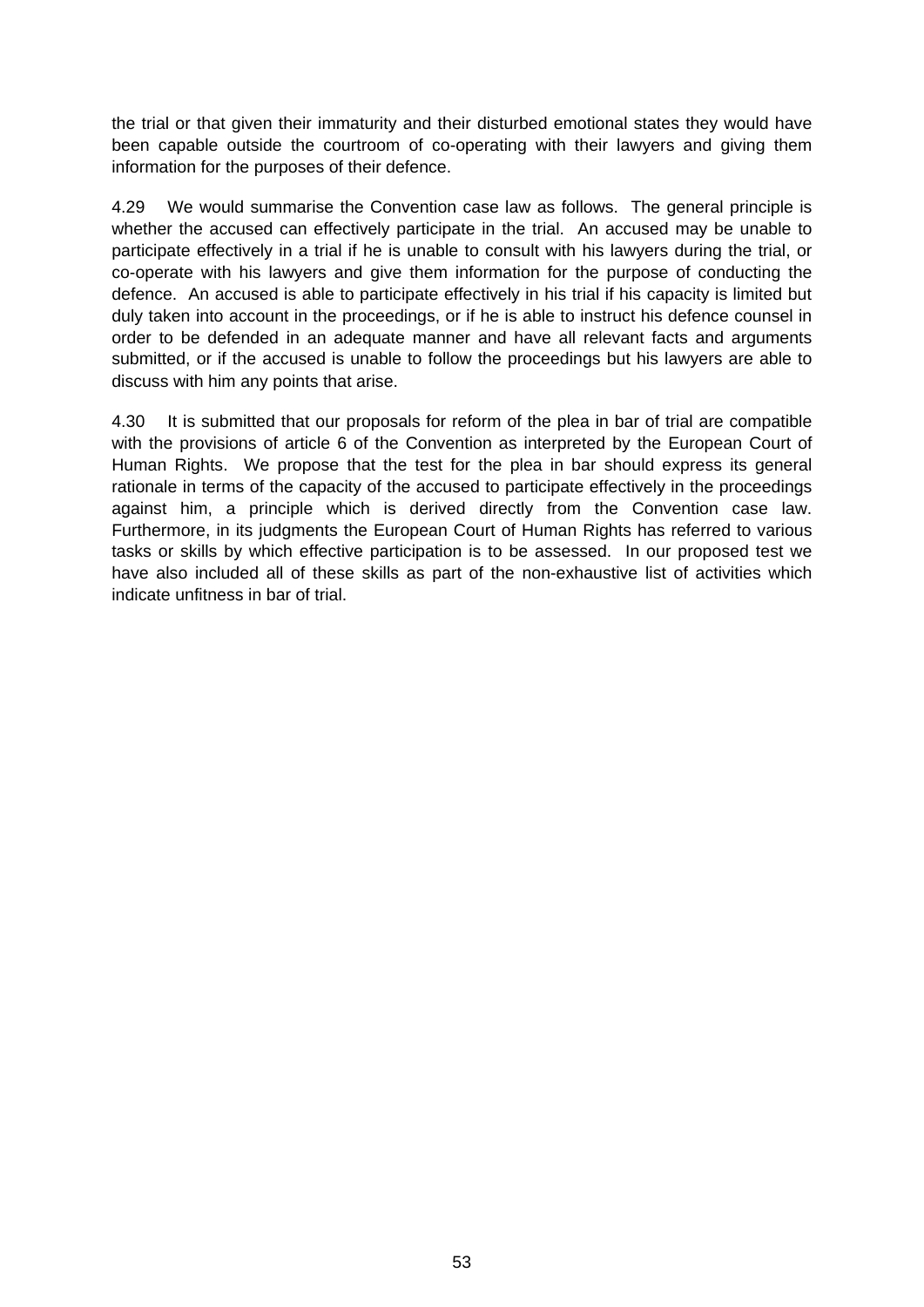# **Part 5 Evidence and procedure**

5.1 In this Part we deal with various issues of evidence and procedure in respect of the special defence based on mental disorder, the plea of diminished responsibility and unfitness as a plea in bar of trial.

## **A. The defence based on the accused's mental disorder**

5.2 **Burden of proof**. First, we consider issues concerning the burden of proof in relation to the defence that an accused lacks criminal responsibility by reason of the effects of mental disorder. There are two situations to consider, namely where the defence is raised by the accused and secondly where it is raised by the Crown.

5.3 Defence raised by the accused*.* At common law where insanity as a defence is raised by the accused, he bears the onus of proving the defence on the balance of probabilities.<sup>[1](#page-59-0)</sup> In the Discussion Paper we proposed that this rule should be changed. We suggested that where the defence is in issue the Crown should have the ultimate burden of disproving it beyond reasonable doubt.

5.4 A crucial factor in our proposal is a distinction between two conceptions of a burden of proof. $2$  Prior to the 1960s the courts and commentators used the expression burden of proof without attending to two different ways of understanding this concept. In what is now the accepted terminology a distinction is drawn between a *legal* and an *evidential* burden of proof. Where a party bears a legal burden of proof, he is said to run the risk of nonpersuasion in that if he fails to meet the appropriate standard of proof required for any particular fact, he will lose on that issue. By contrast, where a party bears only an evidential burden there must be enough evidence on a particular issue to entitle the court or tribunal to treat the issue as one that it must consider. It will be noted that an evidential burden can be discharged even though the party concerned has not adduced sufficient evidence to satisfy either of the standards of proof. $3$  It is enough that there is some evidence before the court in support of the issue in question. Another important point is that where a party bears only an evidential burden and adduces sufficient evidence to discharge it, the other party will bear the legal burden of disproving the fact in question. In short our proposal was that the accused should bear an evidential burden to make the defence an issue, and the Crown should bear a legal burden of disproving the defence. However, after considering the points made to us during consultation we have changed our mind. We now favour retaining the substance of the common law rules, subject to re-stating those rules in statute.

5.5 In the Discussion Paper we advanced two main justifications for our proposal. The first was that there was no need to treat a mental disorder defence differently from any other defence; the second was the requirements of the ECHR.

<sup>&</sup>lt;sup>1</sup> *HM Advocate v Mitchell* 1951 JC 53; *HM Advocate v Kidd* 1960 JC 61 at 68-69.<br><sup>2</sup> See further Stair Mamerial Enguglapoodie, vol 10, perse 747,748.

<span id="page-59-1"></span><span id="page-59-0"></span><sup>&</sup>lt;sup>2</sup> See further *Stair Memorial Encyclopaedia*, vol 10, paras 747-748.<br><sup>3</sup> Viz. preef bevend ressensble deubt and preef ap the belance of p

<span id="page-59-2"></span><sup>&</sup>lt;sup>3</sup> Viz, proof beyond reasonable doubt and proof on the balance of probabilities. These standards of proof are the only two recognised in the Scots law (ibid, para 758).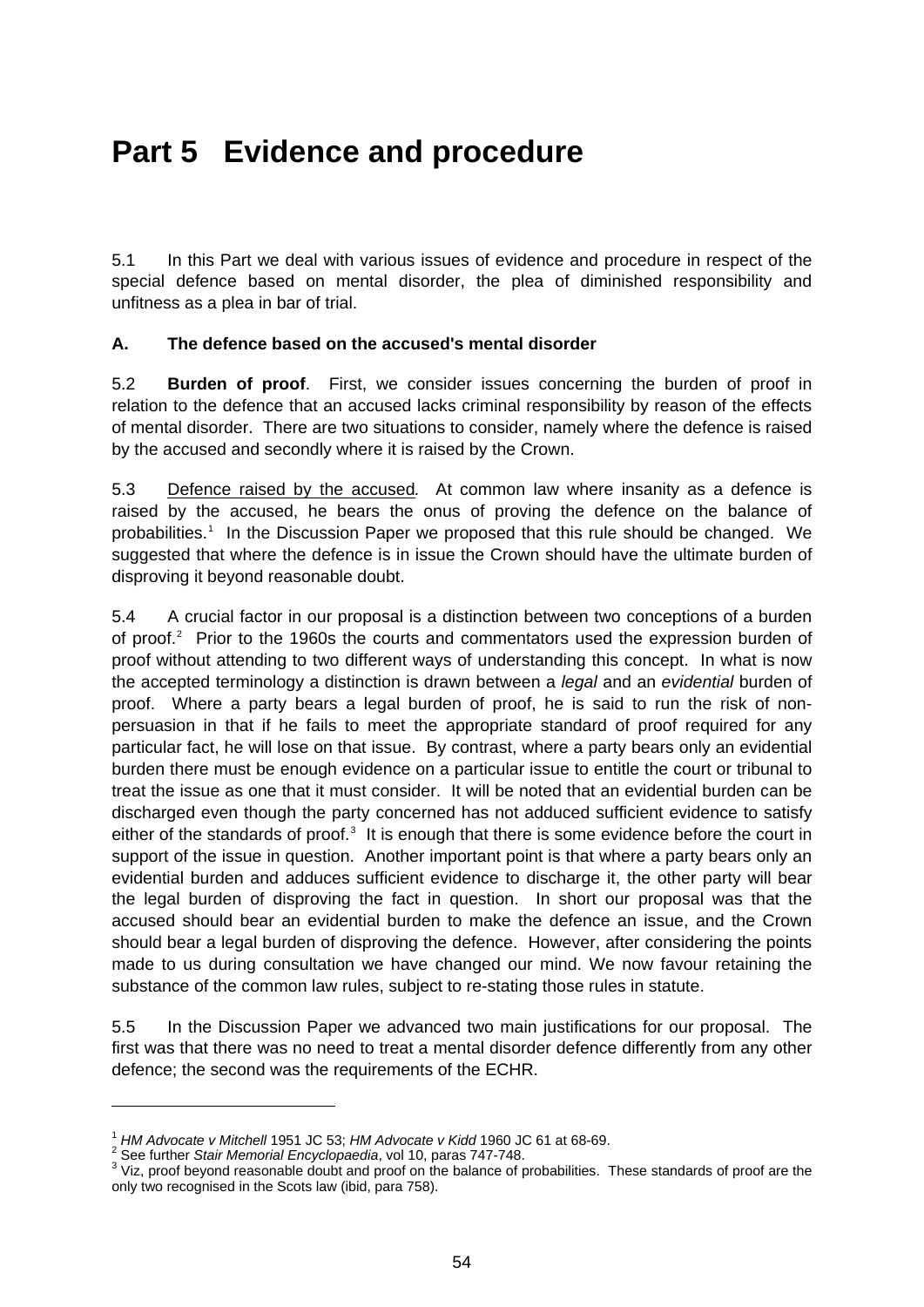5.6 *Burden of proof in relation to defences.* At common law the general rule is that the accused bears only an evidential burden in relation to defences and the Crown have a legal burden of disproving them. The only exceptions are insanity and diminished responsibility where the accused bears a legal burden of proof (which is satisfied by proof on the balance of probabilities). The older authorities justify the rule in respect of insanity by reference to a 'presumption' of sanity, which has the effect that the burden of proving insanity is on the party averring it.<sup>[4](#page-60-0)</sup> These authorities do not pick up the point that such an onus of proof need not be a legal one (to use the more modern terminology) but could be merely an evidential burden.

5.7 An important decision is *Lambie v HM Advocate*. [5](#page-60-1) This case concerned the proper direction to be given to a jury where the accused has raised a special defence. The Court held that the only purpose of a special defence was to give fair notice to the Crown that the accused wished to raise the matters involved in the special defence in question. Once that notice had been given, the issue for the jury was the same as in any criminal case, viz had the Crown established the guilt of the accused beyond reasonable doubt. However the Court also made clear that its observations did not apply to the special defence of insanity at the time of the offence "since it is quite clear that there is in such a case an onus upon the defence to establish it since proof of insanity is required before the presumption of sanity can be displaced."<sup>[6](#page-60-2)</sup>

5.8 In *Lambie* no justification was offered for imposing a legal burden on the accused to prove the defence of insanity apart from the invocation of a presumption of sanity. But this argument is circular since the presumption is only another way of stating on whom the onus lies. A presumption of sanity is one of fact, which can be rebutted by evidence to the contrary. This evidence could as easily be the result of a requirement of an evidential burden of proof.<sup>[7](#page-60-3)</sup> In other words, the presumption of sanity by itself provides no reason why the accused should bear a legal, as opposed to an evidential, burden of proof.

5.9 We did not envisage that our proposal would make it too easy to establish the defence, or too difficult for the Crown to disprove it. Although *Lambie* states that the only function of a special defence is that of giving advance notice to the Crown, $<sup>8</sup>$  $<sup>8</sup>$  $<sup>8</sup>$  this does not</sup> remove a requirement in a practical sense for the accused to lead evidence in support of the defence. In other words, there remains an evidential burden on the accused.<sup>[9](#page-60-5)</sup> Our view was

<span id="page-60-0"></span><sup>&</sup>lt;sup>4</sup> Dickson, *A Treatise on the Law of Evidence in Scotland* (3<sup>rd</sup> edn, 1887), paras 27 and 114. Note should be made of a passage in Hume (I, 43-44) that the onus of proving furiosity lies on the person claiming it, adding 'like any other defence.' Hume also considers cases where a person suffers from periodical disorder and whether it can be presumed that such a person is (or is not) furious now. However he reaches the general conclusion that there can be no hard and fast presumption and it is really a matter for the whole evidence in the case.

<span id="page-60-1"></span> <sup>1973</sup> JC 53.

<span id="page-60-2"></span> $<sup>6</sup>$  Ibid at 57.</sup>

<sup>&</sup>lt;sup>7</sup> As is the case in respect of automatism: *Ross v HM Advocate* 1991 JC 210 at 226-227.<br><sup>8</sup> Although not technically apocial defenses, advance paties must also be given of the c

<span id="page-60-4"></span><span id="page-60-3"></span><sup>&</sup>lt;sup>8</sup> Although not technically special defences, advance notice must also be given of the defences of automatism, coercion and consent as a defence to certain sexual offences (1995 Act, s 78(2)).<br><sup>9</sup> This point is closent as a defence to certain sexual offences (1995 Act, s 78(2)).

<span id="page-60-5"></span>This point is clearly illustrated in the case of automatism. In *Sorley v HM Advocate* 1992 JC 102 the Court held that in the absence of any evidence from the accused to support the necessary prerequisites of the defence of automatism, it was proper for a trial judge to direct the jury that it was not open to them to consider the defence. The Court pointed out that it was unlikely that the requirements of a foundation for the defence would be satisfied unless there was some supporting expert evidence, since the essence of the defence was a state of mind which had to be properly diagnosed. A similar point was made in *Ross v HM Advocate* 1991 JC 210 at 232 where Lord Weir stated that since "the state of mind of the accused is at the heart of the issue, it is to be expected that medical and possibly other scientific evidence will be required *just as it is in a case where the defence of insanity is raised*." (Emphasis added.)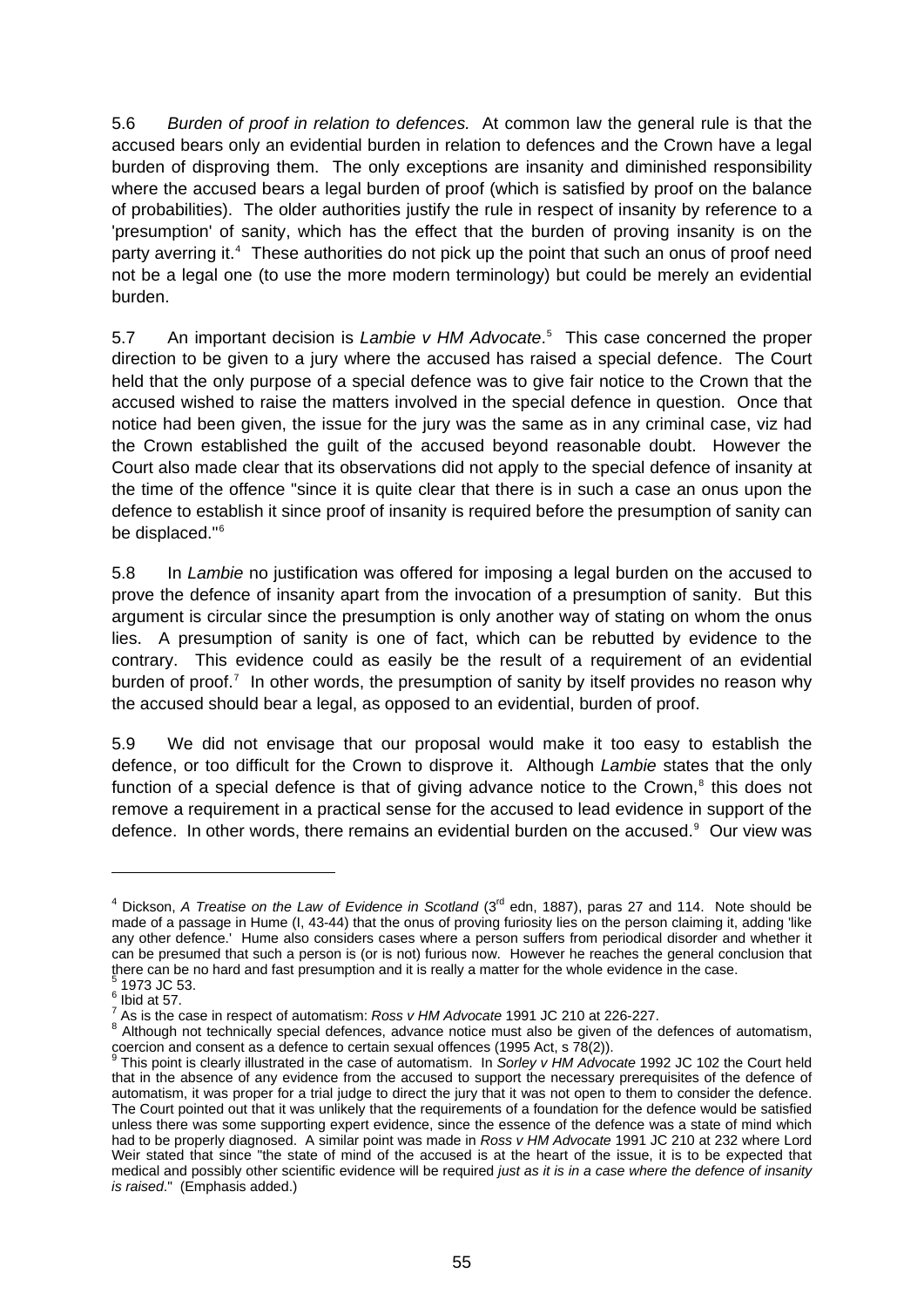that this burden would not necessarily be easily discharged.**[10](#page-61-0)** Where an accused wished to make the mental disorder defence an issue for the court or jury to consider, it would be necessary to adduce expert medical evidence in support of  $it.^{11}$  $it.^{11}$  $it.^{11}$  In the absence of such evidence the accused's sanity would not be a matter for consideration and the legal burden on the Crown would be discharged by reliance on the factual presumption of sanity.

5.10 *The implications of the ECHR.* The second basis for our proposal lay in the provisions of the European Convention on Human Rights. Article 6(2) states that everyone charged with a criminal offence shall be presumed innocent until proved guilty according to law. The European Court has recognised that presumptions are subject to this fundamental guarantee:<sup>[12](#page-61-2)</sup>

"Presumptions of fact or of law operate in every legal system. Clearly, the Convention does not prohibit such presumptions in principle. It does, however, require the Contracting States to remain within certain limits in this respect as regards criminal law…. Article 6(2) does not therefore regard presumptions of fact or of law provided for in the criminal law with indifference. It requires States to confine them within reasonable limits which take into account the importance of what is at stake and maintain the rights of the defence."

5.11 In an application to the European Commission of Human Rights,<sup>[13](#page-61-3)</sup> it was argued that a legal burden on the accused to prove insanity was in breach of article 6(2). The Commission found the application inadmissible. However, it has been suggested that the Commission wrongly equated the nature of a legal burden with that of merely putting forward evidence of insanity.<sup>[14](#page-61-4)</sup> In the Discussion Paper we placed considerable emphasis on the decision of the House of Lords in *R v Lambert*. [15](#page-61-5) In that case the House was concerned with the problem of 'reverse burdens', that is where a statute, usually in the context of creating an offence,<sup>[16](#page-61-6)</sup> allows for a defence but places the burden of proving the defence on the accused. The House formulated a two-stage approach. The first stage is to enquire whether there is a clear social objective to be served in having any reverse onus provisions at all. Normally this objective would be measured by the nature of the mischief which the statutory offence sought to regulate.<sup>[17](#page-61-7)</sup> The second stage concerns the proportionality of the reverse onus provision in dealing with the mischief.

5.12 Their Lordships in *Lambert* noted that imposing a legal burden on the accused was a much more drastic interference with the presumption of innocence than imposing an evidential burden.<sup>18</sup> The majority of the House took the view that in relation to the statute which they were considering a legal burden was a disproportionate way of achieving the statute's goals and that the provision on reverse onus should be read down, in terms of

<span id="page-61-2"></span>

<span id="page-61-3"></span>

<span id="page-61-4"></span>

<span id="page-61-6"></span><span id="page-61-5"></span>

<span id="page-61-1"></span><span id="page-61-0"></span><sup>&</sup>lt;sup>10</sup> See Lord Hope of Craighead in  $R$  v Lambert [2002] 2 AC 545 at 588-589, cited at para 5.24.<br><sup>11</sup> A point made about the defence of automatism in Ross and Sorley.<br><sup>12</sup> Salabiaku v France (1988) 13 EHRR 379, 388, para plea of diminished responsibility was introduced into English law by section 2 of the Homicide Act 1957. Section 2(2) provides that on "a charge of murder, it shall be for the defence to prove that the person charged is by virtue

<span id="page-61-7"></span>of this section not liable to be convicted of murder."<br><sup>17</sup> For example the supply of controlled drugs in the *Lambert* case itself.<br><sup>18</sup> [2002] 2 AC 545 at 572 (Lord Steyn).

<span id="page-61-8"></span>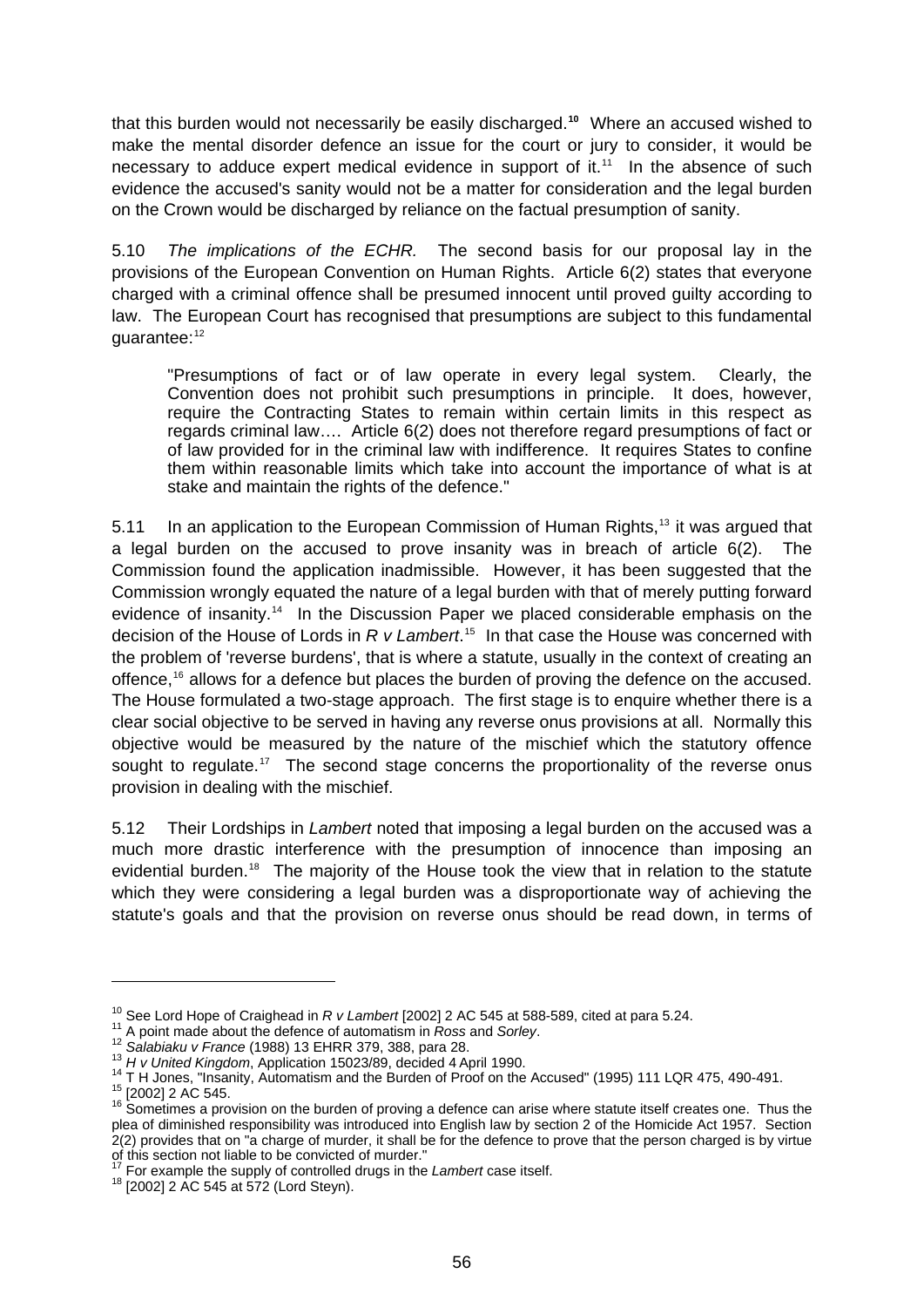section 3 of the Human Rights Act [19](#page-62-0)98,<sup>19</sup> as referring only to an evidential burden. Their Lordships were in particular impressed by the argument that if the burden were a legal one an accused could still be found guilty where he adduced some evidence to support his defence but not enough to discharge the legal burden on him. The effect would be that he would be convicted despite there being doubt about his quilt.<sup>[20](#page-62-1)</sup>

5.13 In the Discussion Paper we argued that a similar approach could be applied to the burden of proof in relation to the insanity defence. The general justifying aim of the defence is to give effect to a basic principle of criminal responsibility, namely that it is inappropriate to impose a criminal conviction on a person who suffered from the effects of a mental disorder at the time of the offence. The potential mischief which the defence may involve is that there could be cases where the defence is upheld without there being a proper foundation for it, and as a consequence the accused receives the special insanity acquittal rather than a conviction. The question then is what is a proportionate response in dealing with this mischief as far as concerns the burden of proving the defence.

5.14 We took the view that if the accused had to bear a legal burden of proof then he might be convicted even if there was doubt about his sanity at the time of the offence. This situation would arise where the accused had adduced some evidence indicating the existence of mental disorder but that evidence did not meet the standard of balance of probabilities. In this scenario it could not be said that the prosecution had shown that the accused was an appropriate person to be found guilty of a criminal offence. Where the mental condition of the accused is in issue, it accorded with principle that the Crown should provide evidence that the accused is such an appropriate person by proving that he lacks the defence.

5.15 This proposal produced a variety of responses. Some consultees expressed either full or qualified agreement. However, we have found very persuasive the views expressed by two consultees, $21$  who strongly disagreed with our proposal. As a result we have changed our view on this issue.

5.16 There are several reasons for our decision to recommend retention of the rule that the legal burden in respect of the mental disorder defence should remain on the accused. In the first place we note that this is the position which is adopted in many other legal systems.<sup>[22](#page-62-3)</sup>

<span id="page-62-0"></span><sup>&</sup>lt;sup>19</sup> "So far as it is possible to do so, primary legislation and subordinate legislation must be read and given effect in a way which is compatible with the Convention rights." (Human Rights Act 1998, s 3(1).)<br><sup>20</sup> [2002] 2 AC 545. See eg Lord Clyde at 609: "By imposing a persuasive burden on the accused it would be

<span id="page-62-1"></span>possible for an accused person to be convicted where the jury believed he might well be innocent but have not been persuaded that he probably did not know the nature of what he possessed. The jury may have a reasonable doubt as to his guilt in respect of his knowledge of the nature of what he possessed but still be required to convict. Looking to the potentially serious consequences of a conviction at least in respect of class A drugs it does not seem to me that such a burden is acceptable." See also Lord Slynn at 563 and Lord Steyn at 573-574. Lord Hope at 587-590 expressed his doubts about legal burdens of proof in more general terms. Lord Hutton at 625 considered that the burden in the Misuse of Drugs Act was appropriate and proportionate and as

<span id="page-62-2"></span>such did not violate article 6(2) of the European Convention on Human Rights.<br><sup>21</sup> The Crown Office, and Mr James Chalmers of Aberdeen University (see his paper, "Reforming the Pleas of Insanity and Diminished Responsibility: Some Aspects of the Scottish Law Commission's Discussion Paper"  $(2003)$  8 Sc Law & Pract Qu 79).

<span id="page-62-3"></span> $^{22}$  Mr Chalmers notes that "the reverse burden applies in England, Canada, the majority of the US states, all Australian states, New Zealand and South Africa." (Ibid 81.)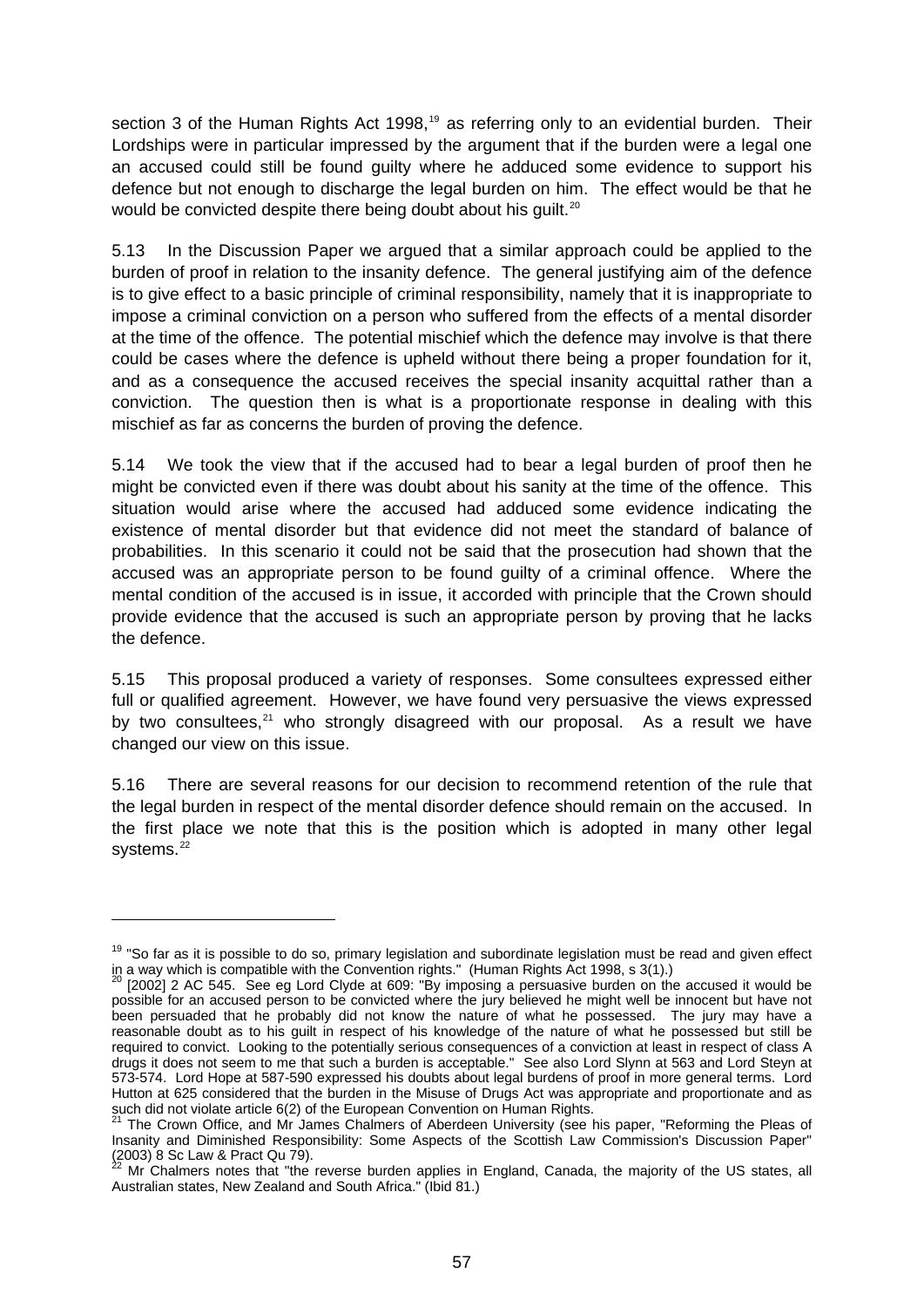5.17 More significantly, our original proposals were to some extent incomplete as regards the burden to be placed on the Crown. We suggested that the legal burden of disproving the defence should lie with the Crown. But the issue arises of how the Crown can obtain the information which it would require in order to prove beyond a reasonable doubt what the accused's mental condition was at the time of the offence. The Crown might be able to point to weakness in the accused's own evidence of his mental disorder, but in order to discharge its own burden of proof the Crown would normally have to lead evidence showing that the accused was, in a sense, mentally 'normal.' It should be further borne in mind that the relevant issue is not the accused's present mental state but his state at the earlier time of the offence. How is the Crown to obtain this evidence? In some of the legal systems where the burden is on the prosecution, the accused must agree to undergo medical examination or otherwise be held to have waived his rights to produce evidence in support of his defence. Under current Scots law the accused cannot be called as a Crown witness nor can he be compelled to undergo medical examination. It is no doubt possible to alter this situation. For example, where the accused gives notice of the defence based on mental disorder, the Crown could be placed in the position of compelling him to attend for psychiatric examination. This was not a matter we explored in the Discussion Paper. Moreover we envisage that serious difficulties might arise were the accused to refuse to co-operate during any psychiatric examination (eg by refusing to answer any questions). A further response would be to allow the court or jury to draw adverse inferences from refusal of an accused person to participate in an examination. Again this is not an option that we put to consultees and in any case it is not one we find attractive.

5.18 A further factor concerns the requirements of the ECHR. In the Discussion Paper considerable emphasis was given to the argument that a legal burden of proving insanity on the accused may fall foul of the requirements of the ECHR. This view was premised mainly on the case of *R v Lambert.[23](#page-63-0)* In that decision, especially in the speech of Lord Hope, the House of Lords came close to the view that it would rarely, if ever, be proper to impose a legal, as opposed to an evidential, burden of proof on an accused person.<sup>[24](#page-63-1)</sup> However it has subsequently been recognised that the decision in *Lambert* did not lay down a general rule on the compatibility of reverse burdens with the ECHR. Certainly the courts in England have accepted that not every legal burden placed on the defence is disproportionate, and that it is not inevitable that every such burden will give rise to a finding of incompatibility with article  $6(2)$  of the Convention.<sup>[25](#page-63-2)</sup>

5.19 Accordingly the question remains open whether a legal burden of proof on the accused to establish the defence is consistent with Convention rights. Mr Chalmers has pointed to a useful source for considering this question, namely the decision of the Supreme Court of Canada in *R v Chaulk*.<sup>[26](#page-63-3)</sup> This decision is of importance because the issues which

<span id="page-63-1"></span><span id="page-63-0"></span><sup>23 [2002] 2</sup> AC 545. 24 The text of Renton & Brown (para 24-01) which immediately followed the *Lambert* case stated that the "decision has been accepted in practice by the Crown, and would appear to be applicable to other statutory defences in similar terms." However in the most recent text this statement is qualified by the view that "[w]hether or not a particular provision placing a burden of proof on the accused should be 'read down' in terms of s. 3 of the<br>Human Rights Act 1998 will depend therefore on factors peculiar to that provision."<br> $\frac{25}{25}$  See By D

<span id="page-63-2"></span>Human Rights Act 1998 will depend therefore on factors peculiar to that provision." 25 See *R v Drummond* [2002] EWCA Crim 527; *L v DPP* [2002] 3 WLR 863; *R v Matthews* [2003] EWCA Crim 813 (*The Times* 28 April 2003); *R v Benjafield* (HL) [2003] 1 AC 1099 (CA) and 1133 (HL); *Sliney v Havering LBC* [2002] EWCA 2558 (CA); *R v Johnstone* [2003] UKHL 28 (HL). 26 [1990] 3 SCR 1303.

<span id="page-63-3"></span>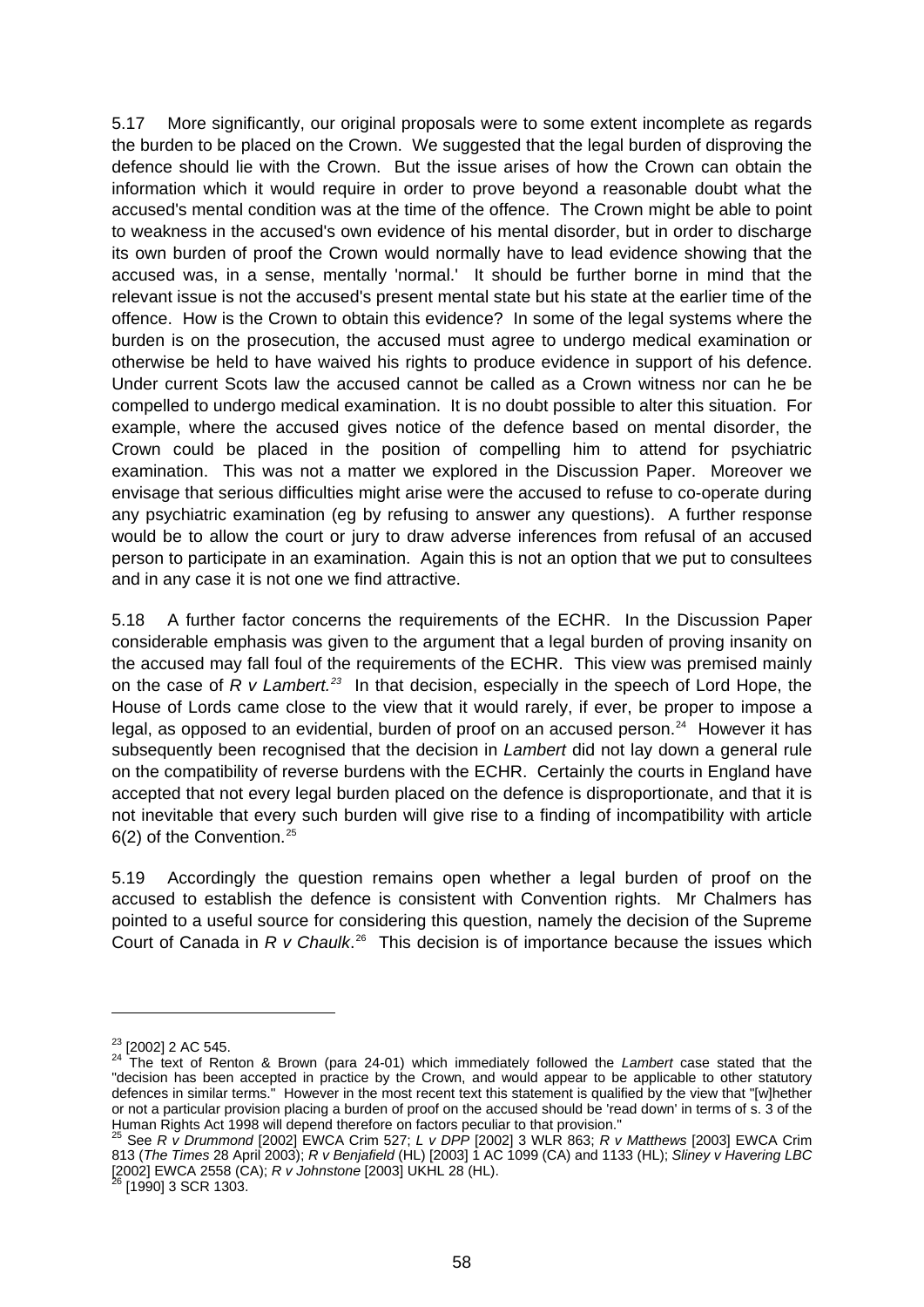the Supreme Court had to consider have strong parallels to those involved in the compatibility of the rule in Scots law with the ECHR.<sup>[27](#page-64-0)</sup>

5.20 The Supreme Court held that a legal burden on the accused of proving insanity did not infringe the Canadian Charter of Rights and Freedoms. The majority of justices held that the reverse burden did breach the Code's protection of the presumption of innocence and the right to a fair trial, $28$  but that the burden was a justifiable restriction of the right in question:[29](#page-64-2)

"Section 16(4) represents an accommodation of three important societal interests: avoiding a virtually impossible burden on the Crown; convicting the guilty; and acquitting those who truly lack the capacity for criminal intent. The result of this compromise is that some guilty people will be acquitted and will be dealt with via the [mental health disposal system], and some insane (and therefore not guilty) people will be convicted and will be stigmatized and punished as criminals. Of course, this would still be the case if the burden on the accused were lowered so as to require him or her to raise a reasonable doubt as to insanity;…This result is the inevitable consequence of the uncertainty of our scientific knowledge and of our commitment (as expressed in s. 11(d)) not to convict those who were insane at the time of the offence. The alternatives to this compromise raise their own Charter problems and give no guarantee as to whether they will achieve the objective. As I have mentioned above, the Charter does not require Parliament to 'roll the dice' in its effort to achieve 'pressing and substantial' objectives in order to adopt the absolutely *least* intrusive legislative provision.

While the effect of s. 16(4) on the presumption of innocence is clearly detrimental, given the importance of the objective that the Crown not be encumbered with an unworkable burden and given that I have concluded above that s. 16(4) limits s. 11(d) as little as is reasonably possible, it is my view that there is proportionality between the effects of the measure and the objective."

5.21 Although this decision is based on the provisions of the Canadian Charter, it nonetheless suggests how the issue of the burden of proof of the defence might be assessed in terms of the ECHR. We are of the view that the Convention does not *require* that any burden on the accused should be an evidential one only. Placing a legal burden of proving the defence can be a proportionate qualification to the rights of an accused person under article 6 provided that there are clear reasons for doing so. $30$  In our view there are at least four such reasons.

<span id="page-64-0"></span> $27$  Section 16(4) of the Canadian Criminal Code of 1985 states that "[e]very one shall, until the contrary is proved, be presumed to be and to have been sane." The Canadian Charter of Rights and Freedoms provides (article 11(d)) that " any person charged with an offence has the right . . . to be presumed innocent until proven guilty according to law in a fair and public hearing by an independent and impartial tribunal." Article 1 of the Charter guarantees the rights set out in it "subject only to such reasonable limits prescribed by law as can be demonstrably justified in a free and democratic society." This provision has been interpreted in terms of the tests of proportionality and balance of competing interests akin to those used in respect of the European Convention.<br><sup>28</sup> A plurality of justices arqued that a burden on the accused to prove insanity did not engage the presumpt

<span id="page-64-1"></span>innocence at all. Their approach was based on characterising the insanity defence as concerned with legal capacity in a broad sense and not with mens rea. They argued that the presumption of innocence is concerned with the onus on the Crown to prove actus reus and mens rea, and as such does not involve any question of proof of insanity.<br><sup>29</sup> [1990] 3 SCR 1303 at 1344-1345 (per Lamer CJ).<br><sup>30</sup> We are proceeding on the assumption that the presumption of innocence requires proof of the accused's

<span id="page-64-3"></span><span id="page-64-2"></span>general criminal responsibility and not simply of the actus reus and mens rea of the offence. This assumption was challenged by some of the justices in *R v Chaulk*.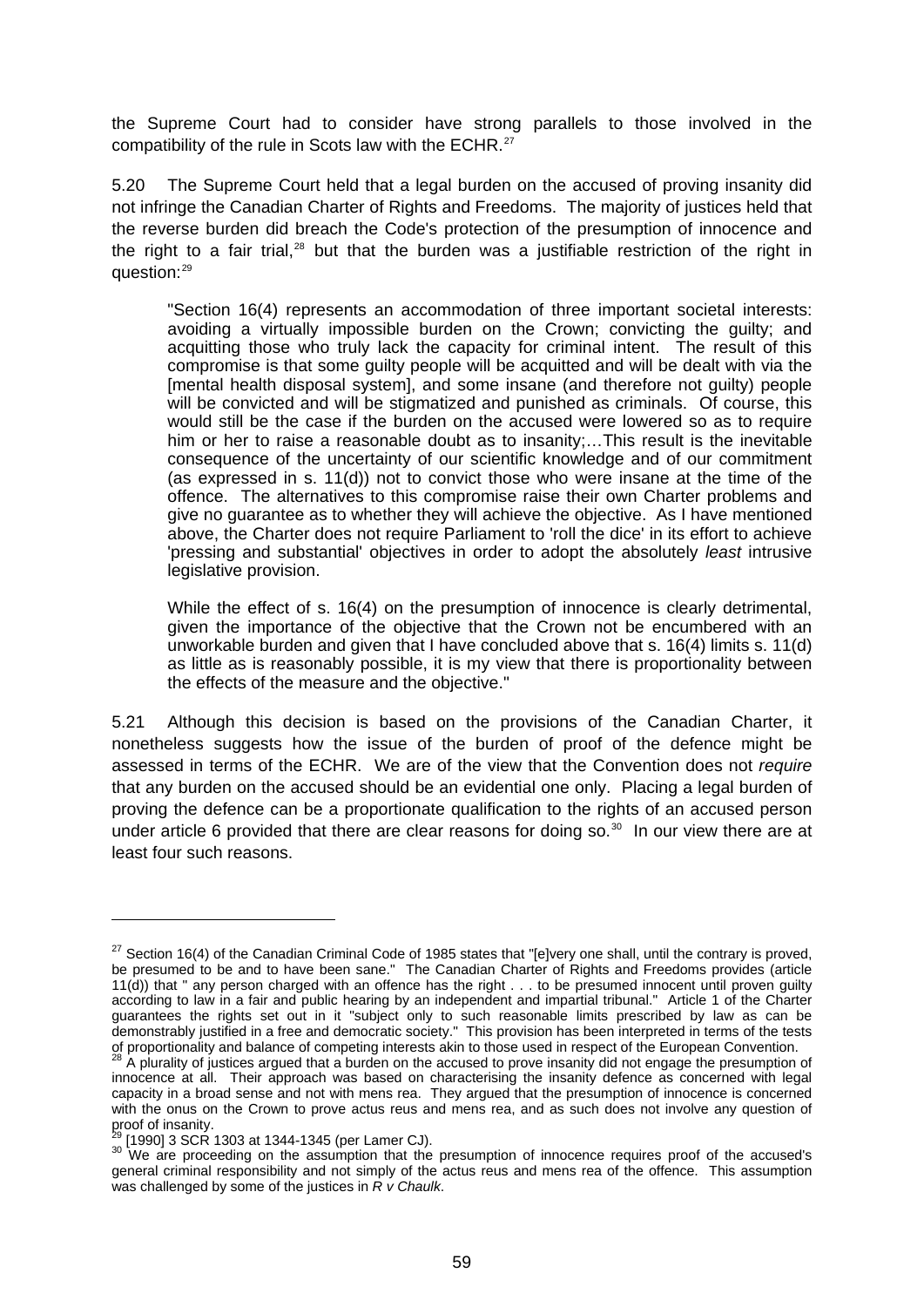5.22 In the first place there is the problem of the task facing the Crown in disproving a state of mental disorder beyond reasonable doubt. As pointed out earlier, this burden could rarely be discharged merely by rebutting evidence led by the accused.<sup>[31](#page-65-0)</sup> Yet under the current law there is no mechanism for forcing the accused to present himself for medical examination by the Crown and we do not propose the introduction of such a procedure.

5.23 Secondly, there is a distinction to be drawn between defences based solely on the accused's mental state (such as the common law defences of insanity and diminished responsibility) and other defences. This distinction is sometimes made in terms of a presumption of sanity but, as already noted, such a presumption begs the question of burden of proof. Instead, the point of difference lies in the requirement of proving some external factor and not simply a state of mind as such. In most defences the accused's state of mind is proved by evidence of his actions and reactions to external events, these actions and reactions being closely related to the actus reus. For example, alibi is proved (or disproved) by evidence as to the accused's physical whereabouts; self-defence and provocation by the nature of the events leading up to the assault on the victim; automatism by the external factor which brought about the loss of reasoning; and so on. A legal burden of proof on the Crown in relation to these defences does not involve a disproportionate task. Once the Crown has notice of a defence it can seek out evidence of the appropriate external facts to disprove it. The situation is markedly different in respect of the defence based on the accused's mental disorder. In many cases there is nothing inherent in the external behaviour of an insane person which indicates the presence of mental disorder. Evidence that Daniel M'Naghten fired a gun at Sir Robert Peel's private secretary does not prove that M'Naghten had insane reasons for doing so. More crucially for the issue of allocating the burden of proof, such evidence if led by the Crown does not establish that M'Naghten was *not* insane.

5.24 Thirdly, it is generally accepted that at the very least the accused would bear an evidential burden to establish the mental disorder defence. In Scots law there is virtually no authority on the nature of such a burden of proof. If the distinction between evidential and legal burdens is to be of use in this context, there must be some guidance on the level of proof required for discharging an evidential burden. Clearly something more is required than lodging notice of the defence, but what more? The special defence requires proof of very specific aspects of mental disorder, and would normally not be put in issue without expert psychiatric evidence. It may be that in this context there is little difference in practice between a legal burden on the standard of balance of probabilities and an evidential burden of proof. In *R v Lambert* Lord Hope of Craighead stated that:**[32](#page-65-1)**

"[A]n evidential burden is not to be thought of as a burden which is illusory. What the accused must do is put evidence before the court which, if believed, could be taken by a reasonable jury to support his defence. … The practical effect of … imposing an evidential burden only on the accused and not a persuasive burden … is likely in almost every case that can be imagined to be minimal."

But if the evidential burden on the accused to establish the defence is a high one, there might be very little practical difference between such a burden and a legal burden at the

<span id="page-65-1"></span><span id="page-65-0"></span> $31$  Para 5.17.<br> $32$  [2002] 2 AC 545 at 588-589.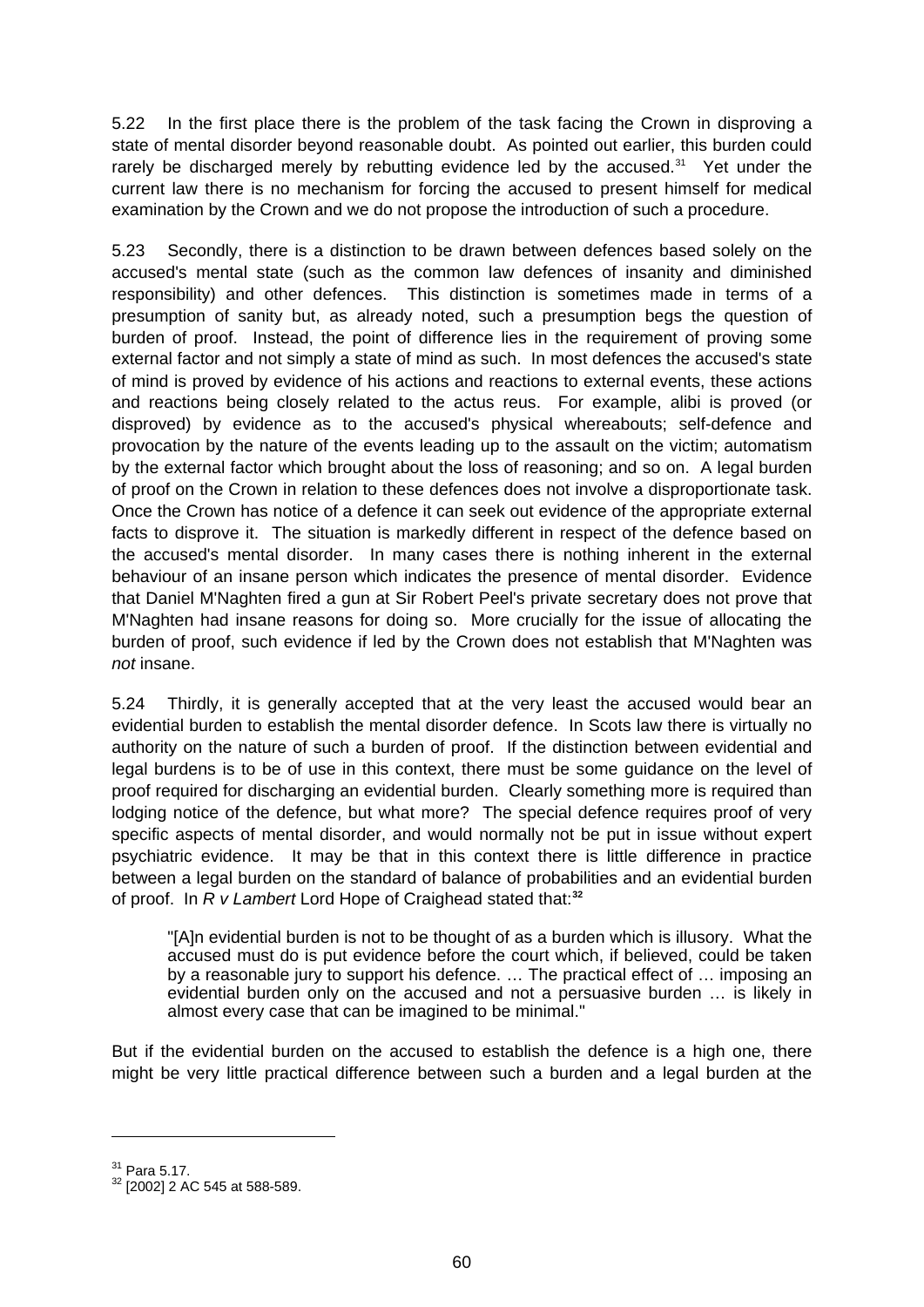standard of balance of probabilities.

5.25 A final factor concerns the risk of false claims of mental disorder. A possible argument in support of placing the legal burden on the Crown is that, because of the disposal consequences of the defence, accused persons are unlikely to fake conditions which constitute mental disorder. This is especially so of legal systems (including Scotland prior to the 1995 Act) where the disposal is the mandatory and indefinite detention of the accused in a mental hospital. However under the 1995 Act (and article 5(1)(e) of the ECHR) a mental health disposal can be made following an insanity verdict only where it is necessary in terms of the accused's *current* state of mental health. Where a person who has been acquitted on a mental disorder defence is mentally healthy at the disposal stage, the court cannot impose any penal measure at all *nor* can it make any mental health disposal. Accordingly there might be a risk that if the Crown faced a very high burden in disproving the defence, some accused persons would try to fake mental disorder at the time of the offence in order to avoid a criminal sentence.

5.26 To sum up our views on burden of proof of the special defence. We accept, in accordance with the principle enunciated in *Lambie v HM Advocate*, [33](#page-66-0) that for most types of defence the Crown should bear the ultimate burden of disproving the defence. This position follows from the Crown's task of proving the guilt of the accused beyond reasonable doubt by evidence of the accused's actus reus and mens rea. However in the case of the defence based on the accused's mental disorder, there are major practical difficulties in placing on the Crown the legal burden of disproving the defence, especially if the standard of proof on the Crown is beyond reasonable doubt. Furthermore there is a difference in principle between most defences (which involve external factors) and the mental disorder defence (for which evidence may be primarily or even solely based on the accused's mental condition at the time of the offence). We take the view that a provision similar to the existing common law rule is a proportionate way of dealing with the problems of false claims for acquittal based on mental disorder, and would withstand any challenge in terms of compatibility with the ECHR.

5.27 We have earlier recommended that the common law in relation to insanity as a defence should be replaced by a statutory test for the special defence based on the accused's mental disorder at the time of the offence. Although we favour a rule on the burden of proof of the statutory defence which is not substantively different from that at common law, to avoid any doubt it is advisable to state the rule on burden of proof in statute.

- 5.28 Accordingly we recommend that:
	- **21. The common law rule on the burden of proof of the insanity defence should be replaced by a statutory rule that where the accused raises the defence that he lacked criminal responsibility because of mental disorder, he has to prove the defence on the balance of probabilities.**

(Draft bill, sections 1(4); 5)

<span id="page-66-0"></span><sup>33 1973</sup> JC 53.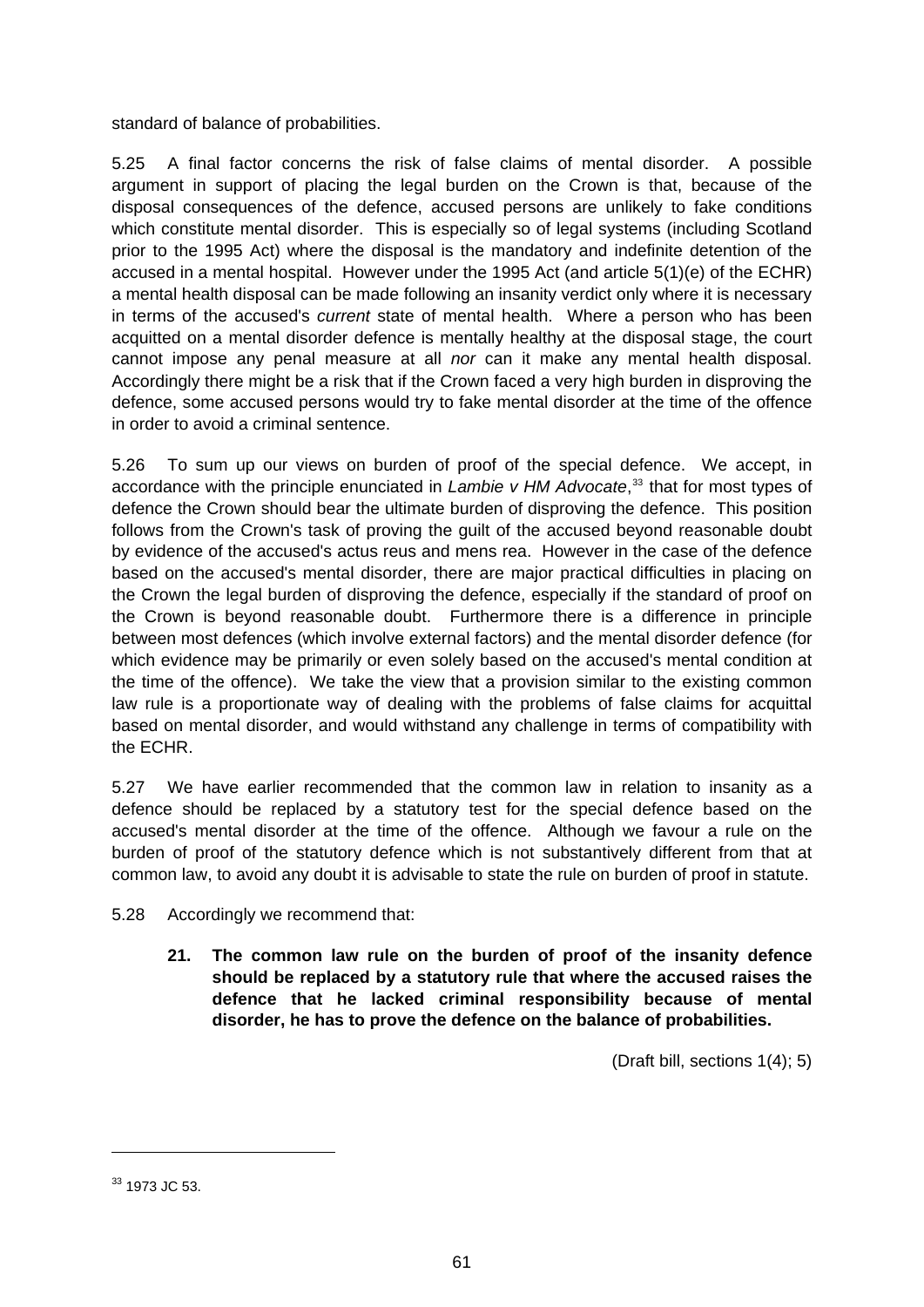5.29 Insanity raised by the prosecution*.* We next consider the situation where the defence is raised by the Crown. In the Discussion Paper we noted that although insanity is normally characterised as a defence, it appears that it may be raised by the Crown. In *HM Advocate*  v Harrison,<sup>[34](#page-67-0)</sup> the accused raised a plea of diminished responsibility to a charge of murder. The Crown led evidence to show that the accused was insane at the time of the killing. In the direction to the jury the trial judge stated that in this situation the onus of establishing insanity lay with the Crown but that the standard of proof was the balance of probabilities. It is not clear if the Crown can raise the issue of the accused's insanity in other circumstances, and there is virtually no other authority on the issues of burden and standard of proof of insanity where the 'defence' is raised by the Crown.<sup>[35](#page-67-1)</sup>

5.30 The position in English law is that the Crown can raise the issue of the accused's insanity, at least in certain circumstances. Although the extent of the Crown's right to prove insanity is not clear, it is settled that the Crown can lead evidence that the accused was insane where the accused has put his mental state as an issue in the case by having raised the plea of diminished responsibility (and possibly also automatism).  $36$ 

5.31 In the Discussion Paper we did not make a definite proposal on this issue but asked whether the Crown should have the right to raise the defence and, if so, in what circumstances. We pointed out that as we were dealing with the special defence and not the plea in bar of trial, the focus was on the accused's mental state at the time of the offence and not at the time of trial. This point is important, for the issue is not concerned with whether the accused now needs a 'mental health' disposal which focuses on the accused's current state. If there is a problem with the accused's current mental health, the court's powers to make an appropriate order can be used where the accused is convicted, as much as where he is acquitted by reason of the special defence.<sup>[37](#page-67-3)</sup>

5.32 We also noted that the Crown has a duty to present all evidence which has a bearing on the accused's state of mind at the time of the offence. The Crown might find itself in a difficult situation if it could not present evidence which pointed to the accused's insanity. If the Crown could not seek an insanity verdict, the outcome would be that the accused would be convicted for an offence despite his lack of criminal responsibility at the time of the offence. We suggested that in some (probably most) cases this problem would not arise, as the Crown would decide not to prosecute. However there might be circumstances where the Crown needed to proceed with a trial but also show that the accused was insane at the time of the offence. One example would be where there was uncertainty as to who committed an

<span id="page-67-1"></span><span id="page-67-0"></span><sup>&</sup>lt;sup>34</sup> High Court of Justiciary, Dundee, October 1967, unreported but see (1968) 32 JCL 119.<br><sup>35</sup> It may be noted that under section 52(1) of the 1995 Act where it appears to the Crown in any proceedings that the accused may be suffering from a mental disorder, the Crown is under a duty to bring before the court any evidence as may be available as to the mental condition of the accused. However this provision focuses on the accused's mental condition at the time of the proceedings. As such it has implications for insanity as a plea in bar but not for the special defence.

<span id="page-67-2"></span><sup>36</sup> *Bratty v Attorney-General for Northern Ireland* [1963] AC 386; *R v Dickie* [1984] 3 All ER 173. By section 6 of the Criminal Procedure (Insanity) Act 1964 where the accused raises a defence of diminished responsibility, the prosecution is entitled to lead evidence showing that the accused was insane at the time. In this situation the Crown must prove the accused's insanity beyond reasonable doubt (*R v Grant* [1960] Crim L Rev 424). The 1964 Act also provides that where the accused raises the defence of insanity, the prosecution can lead evidence to show that the accused's condition fell within the scope of diminished responsibility.

<span id="page-67-3"></span>The majority of mental health disposals made by the courts follow the conviction of the accused rather than acquittal on the ground of the special defence: see Derek Chiswick, "Mental Disorder and Criminal Justice" in P Duff and N Hutton, *Criminal Justice in Scotland* (1999) 278 at pp 274-280.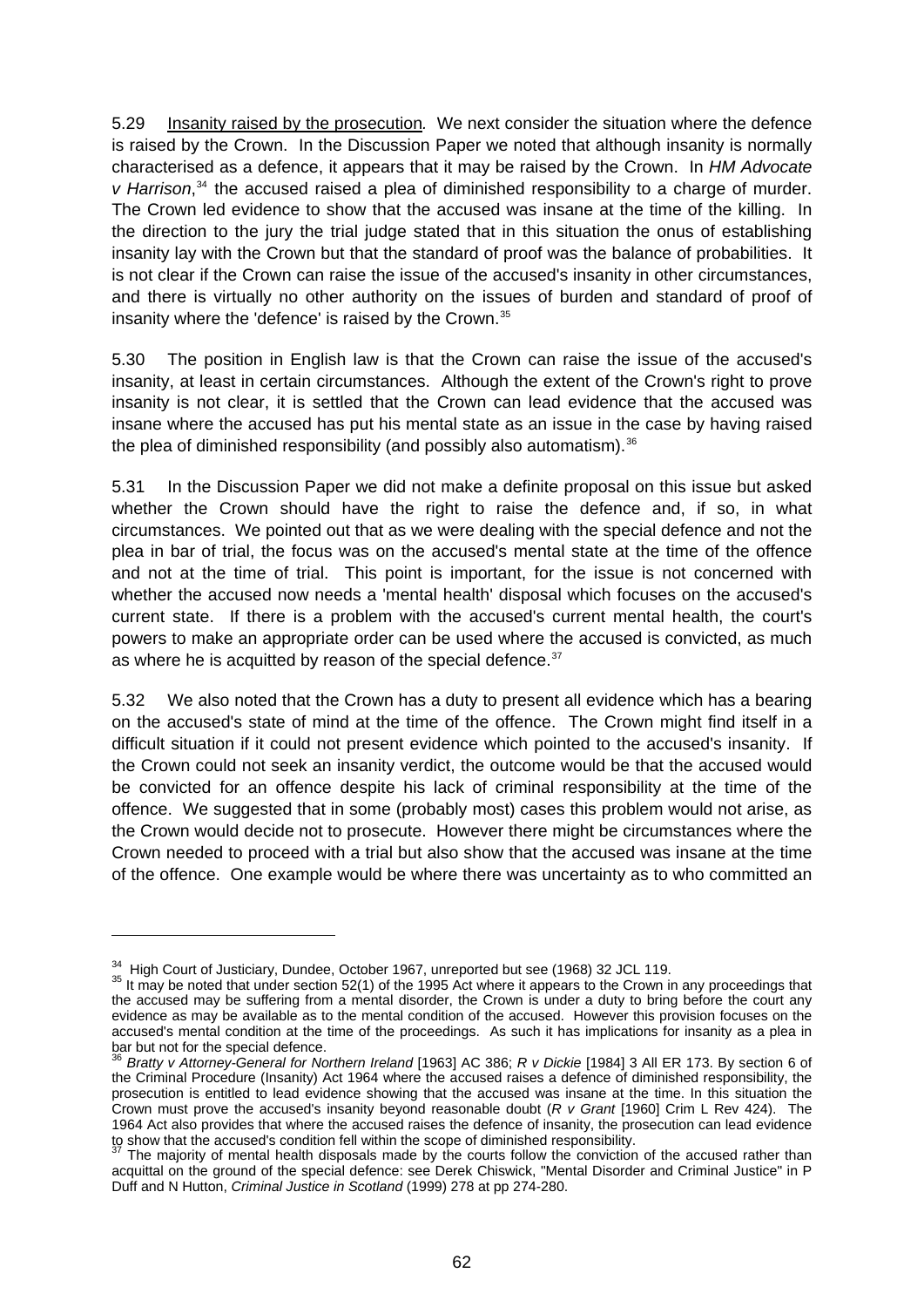offence. It would be in the public interest if the Crown could establish that the accused was the perpetrator and at the same time seek his acquittal by reason of the insanity defence.

5.33 On the other hand, the effect of the Crown seeking the special verdict based on mental disorder would be that the accused, who is ex hypothesi competent to stand trial, would be compelled into a defence which he does not wish. An accused, especially where the charges are minor, may decide that he would rather run the risk of being convicted than use the special defence, which he might regard as stigmatising. There is no basis for the Crown to force any other defence on an accused who does not seek to avail himself of it, and the question remains why the Crown should have such a right in the case of this defence.

5.34 Some consultees argued that the Crown should have a right to assert and prove that the accused was mentally disordered at the time of the offence. The main reason given for this view was the Crown's duty to present all relevant evidence. However we are not persuaded by this argument. It is no doubt the case that the Crown should be able to adduce evidence of the accused's mental state at the time of the offence when that is relevant to an issue before the court, for example where the accused has raised a plea of diminished responsibility. But it does not follow that the Crown should be allowed to go further than presenting relevant evidence by insisting upon a defence which the accused has not himself raised.[38](#page-68-0)

5.35 Consultees who took the view that the Crown should have no right to raise the special defence relied on the principle that where there are no considerations of public safety, the decision whether to raise a defence to a criminal charge is a matter for the accused. Significantly the Crown Office itself adopted this position. The Crown Office submitted that it would not be in the public interest for the Crown to pursue a defence of insanity where the issue was not raised by the accused. It further pointed out that there would be practical difficulties in the Crown obtaining the necessary evidence to prove insanity where the accused himself was not wishing to raise the defence.<sup>[39](#page-68-1)</sup>

5.36 We agree. No issues of public safety are involved in leaving the decision whether or not to raise the mental disorder defence with the accused. Furthermore it is wrong as a matter of principle for the Crown to force a defence on an accused person where that person does not wish to avail himself of it.

<span id="page-68-0"></span><sup>&</sup>lt;sup>38</sup> Consultees did not favour the argument that in some cases it might be necessary to proceed with a criminal trial in order to identify the perpetrator of a crime. See eg Chalmers (2003) 8 Sc Law & Prac Qu 79 at 85: "The difficulty with this approach is that a criminal trial is not a fact-finding inquiry as such, but is a vehicle for determining whether a specified individual is criminally liable for the offence with which he is charged. If a criminal trial could be used for the purpose which the Commission suggests, it is difficult to see why it could not similarly be used to resolve uncertainty over who committed an offence where the individual suspected is (for example) under the age of criminal responsibility, dead or outwith the jurisdiction of the court."<br><sup>39</sup> The Crown Office suggested that the law should go no further than allowing the Crown to agree to an acquittal

<span id="page-68-1"></span>where insanity is raised by the accused. See paras 5.40-5.43.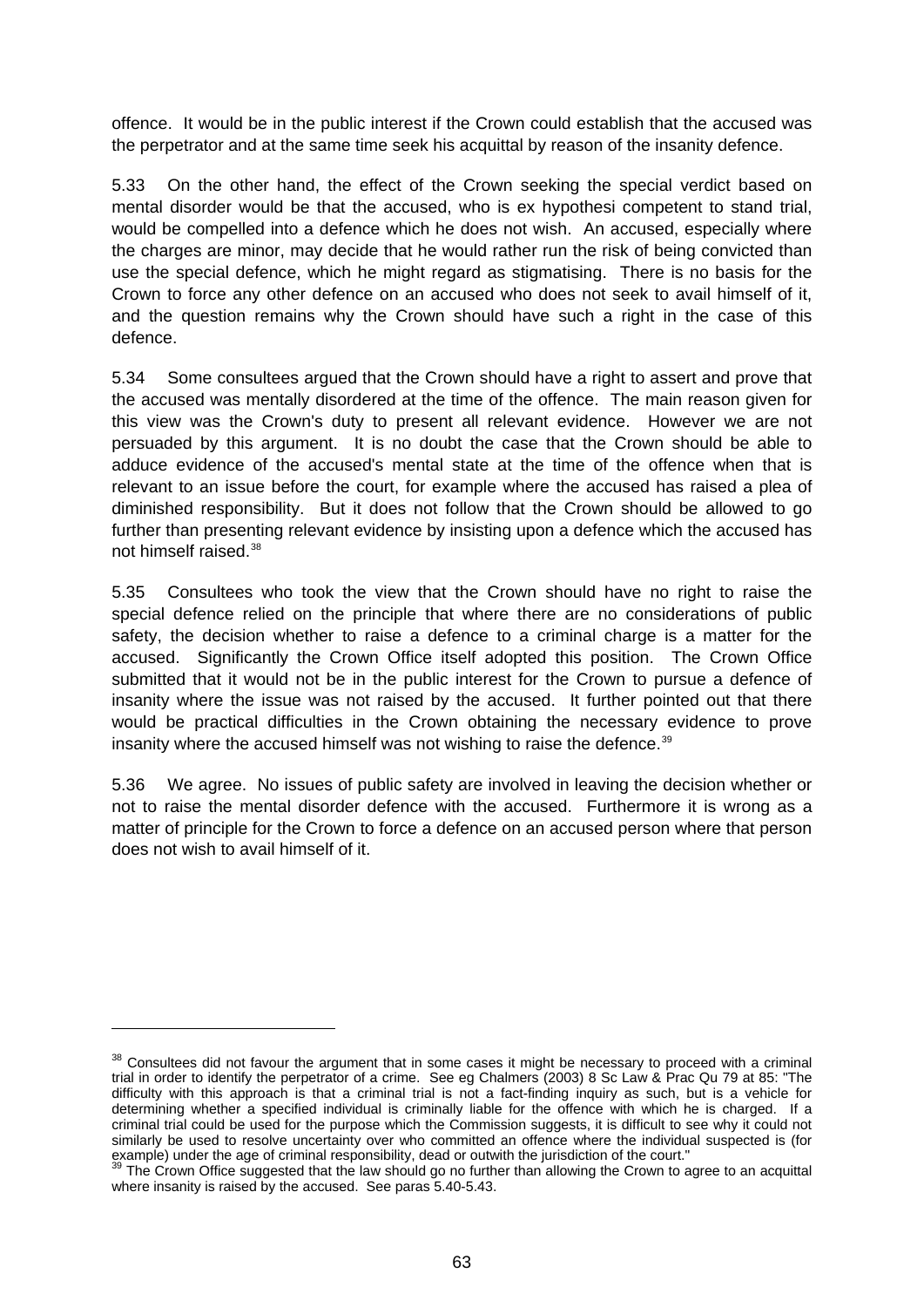#### 5.37 Accordingly we recommend that:

# **22. The defence that an accused person lacked criminal responsibility because of mental disorder at the time of the offence can be raised only by the accused.**

(Draft bill, section 1(4))

5.38 **Procedural nature of the defence**. The common law defence of insanity is a special defence.<sup>[40](#page-69-0)</sup> In modern practice the main effect of a defence having this label is that the accused must lodge notice of any special defence, which is also read to the jury at the start of the trial.<sup>[41](#page-69-1)</sup> We see no reason why the defence based on mental disorder should not have the same characteristics.

5.39 Accordingly we recommend that:

## **23. The defence that the accused lacked criminal responsibility because of mental disorder should be a special defence.**

(Draft bill, section 1(3))

5.40 **Verdict following the defence**. The existing defence of insanity if successfully raised leads to a verdict of acquittal. However the verdict is not a general acquittal but must specify that it is based on the accused's insanity at the time of the offence. This form of verdict is important because it brings into play the special disposal consequences under Part VI of the 1995 Act.<sup>[42](#page-69-2)</sup> For this reason section  $54(6)$  of the 1995 Act requires the court in summary cases and the jury in solemn cases to state whether an acquittal is on the basis of insanity at the time of the offence.

5.41 We have identified two points concerning section 54(6) which we consider call for reform. First, we noted in the Discussion Paper a procedural oddity where insanity is raised as a defence in proceedings on indictment. Where there is evidence relating to the special defence, section 54(6) requires there to be a verdict on the matter by a jury. What the section does not allow for is a procedure whereby the Crown can accept a tender of a plea of insanity which enables the court to proceed to record that plea or for the court to return the verdict on its own account. The result is that unnecessary steps in court procedure can occur. We cited as an illustration the case of *HM Advocate v McAskill*. [43](#page-69-3) Here the accused had lodged a special defence of insanity to various charges of assault and culpable homicide. Prior to the trial the Crown and the defence had entered into a joint minute of

<span id="page-69-0"></span><sup>&</sup>lt;sup>40</sup> Historically special defences were so-named because, unlike a general plea of not guilty, they specified the basis for the accused's lack of guilt (Hume II, 283). The main consequence of the characterisation was that the accused had to give advance notice of the defence to the Crown and special defences are frequently, though inaccurately, defined in terms of the requirement to give notice. Under the present law there are no notice requirements for special defences in summary cases but it is still correct to refer to 'special defences' in this type of proceedings (see eg *Howman v Ross* (1891) 29 Sc L Rep 281; *Adam v MacNeill* 1972 JC 1). A recent review of summary criminal procedure has recommended that special defences in summary cases should be intimated<br>grior to the trial diet. (See The Summary Justice Review Committee. Report to Ministers (2004), para 20.21.)

<span id="page-69-2"></span><span id="page-69-1"></span><sup>&</sup>lt;sup>41</sup> 1995 Act, ss 78; 89.<br><sup>42</sup> See *Ross v HM Advocate* 1991 JC 210 at 218 (Lord Justice General Hope) and 227 (Lord McCluskey).<br><sup>43</sup> High Court of Justiciary, Edinburgh, 28 October 1998.

<span id="page-69-3"></span>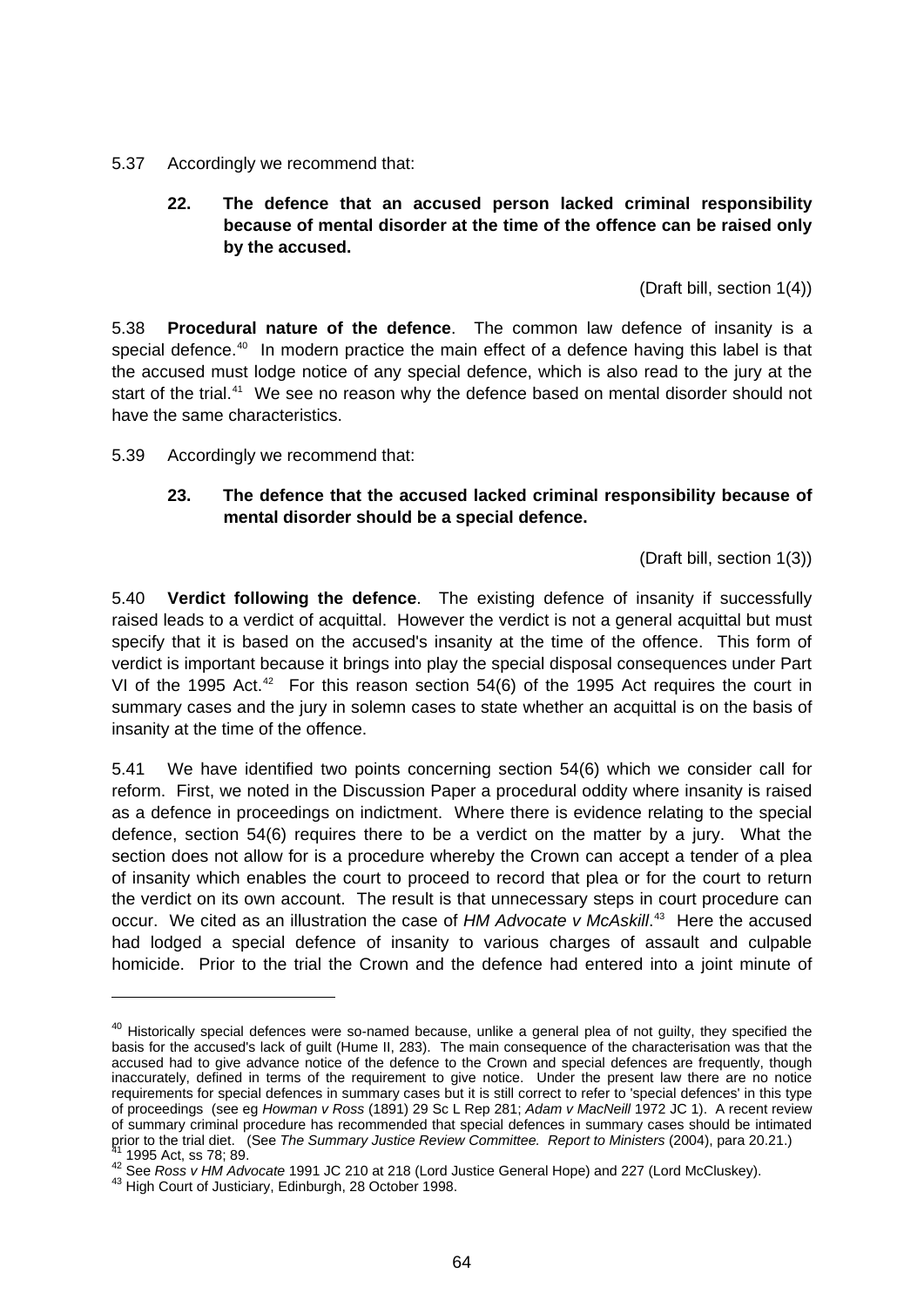agreement, under section 256 of the 1995 Act, $44$  in which it was agreed (i) that the accused had committed the acts alleged against him, (ii) that he was insane at the time, and (iii) that he was presently sane and fit to plead. However, the effect of section 54(6) was that at the trial diet a jury had to be empanelled so that the joint minute could be read to the jury who were then directed to return a verdict of insanity at the time of the offence.

5.42 In the Discussion Paper we argued that this situation was unsatisfactory. The role of the jury in this sort of case is purely formal.<sup>[45](#page-70-1)</sup> We could not identify any policy objective for the rule requiring a verdict of insanity at the time to be returned by a jury where the evidence has been agreed by the defence and the Crown. We proposed that section 54(6) of the 1995 Act should be amended to allow the court to return a verdict of acquittal on the basis of the special defence where there has been agreement to this effect by the Crown and the accused. There was no opposition to this proposal from our consultees.

5.43 Accordingly we recommend that:

**24. It should be possible for the court in solemn proceedings to return a verdict of acquittal by reason of the defence that the accused lacked criminal responsibility because of mental disorder, where there has been agreement to that effect by the Crown and the accused.** 

(Draft bill, section 2 (adding new 1995 Act, section 53E(1)))

5.44 Secondly, section 54(8) defines the term 'court' for purposes of the section as meaning the High Court and sheriff court, but not the district court. This definition seems to be aimed at the procedure for insanity as a plea in bar of trial,<sup>[46](#page-70-2)</sup> but as read with section 54(6) its effect is that the procedure for recording an acquittal verdict based on insanity is not regulated by the statute. We consider that this effect is an unintended consequence of the way in which the 1995 Act was consolidated. It would be avoided if section 54(6) were to be removed from the other provisions of that section, all of which deal with the plea in bar of trial.

5.45 Accordingly we recommend that:

-

**25. The procedure in summary cases for returning a verdict of acquittal by reason of the defence that the accused lacked criminal responsibility because of mental disorder should be the same in the sheriff court and the district court.** 

(Draft bill, section 2 (adding new 1995 Act, section 53E(1), (2)); schedule, paragraph 4(d))

<span id="page-70-0"></span><sup>&</sup>lt;sup>44</sup> Where a joint minute has been signed by both parties and lodged with the court all agreed facts are deemed to have been duly proved (s  $256(3)$ ).

<span id="page-70-1"></span>In the case of insanity in bar of trial, the issue can be decided by the court alone, even in solemn proceedings (1995 Act, s 54(1)). In *Stewart v HM Advocate* 1997 JC 183 the Court envisaged that unless the question of unfitness to plead arises during the course of a trial the proper mode of disposing of the plea is by a preliminary hearing before a judge sitting alone.

<span id="page-70-2"></span><sup>46</sup> Where an issue of insanity in bar of trial arises in a case in the district court that court has to remit the case to the sheriff court (1995 Act, s 52A).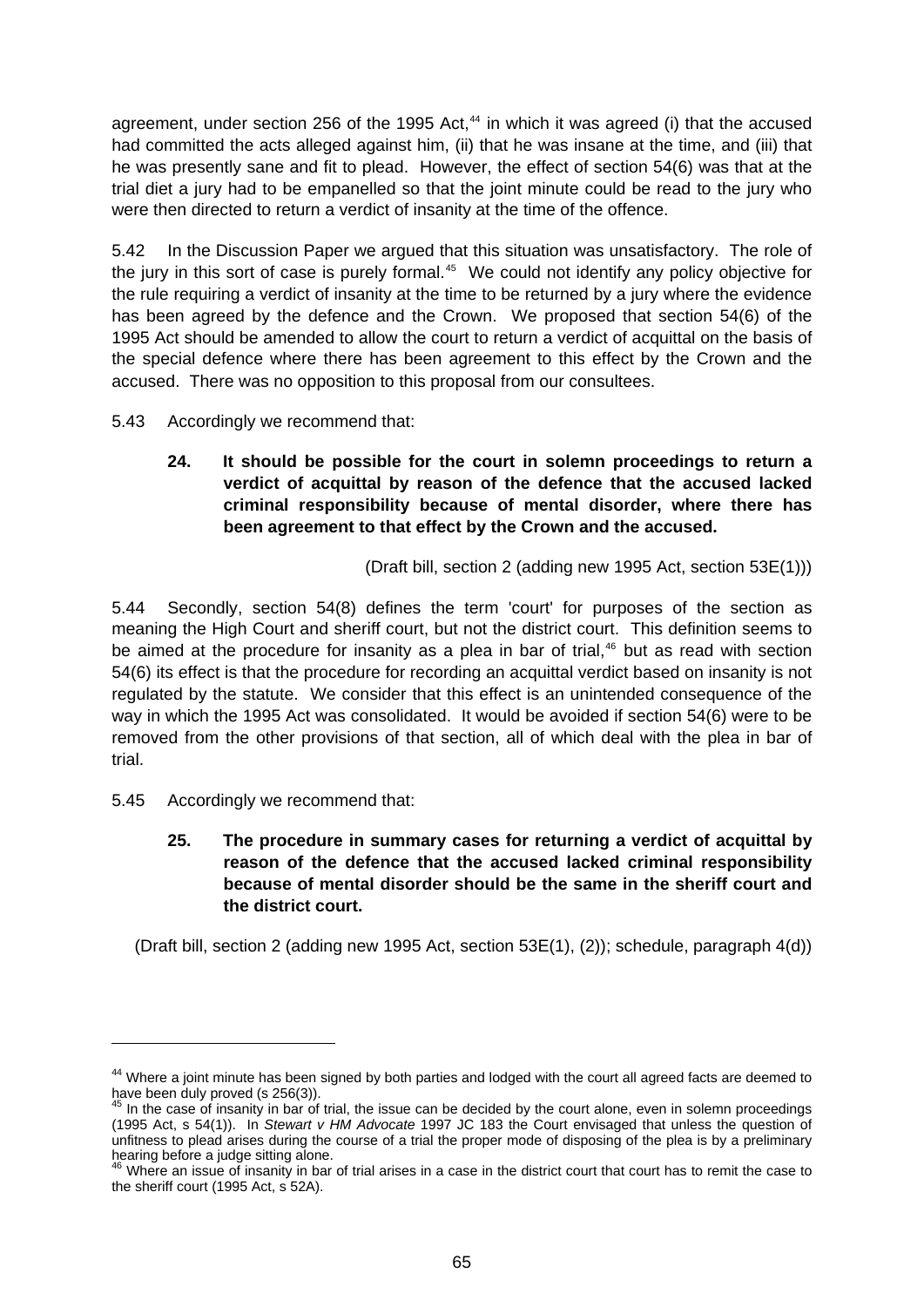## **B. Diminished responsibility**

5.46 **Burden of proof**. There is very little authority on the questions of burden and standard of proof in respect of the plea of diminished responsibility. In *HM Advocate v Braithwaite*, Lord Justice Clerk Cooper in a direction to the jury stated that:<sup>[47](#page-71-0)</sup>

"If the Crown have established that the accused did this thing, it is not for the Crown to go further and show that he was fully responsible for what he did; it is for the accused to make good his defence of partial irresponsibility, and that means that he must show you that the balance of probability on the evidence is in favour of the view that his accountability and responsibility were below normal."

A similar position exists in English law.<sup>[48](#page-71-1)</sup>

5.47 In the Discussion Paper we proposed that the accused should bear only an evidential burden in respect of the plea and that the Crown should have a legal burden of disproving diminished responsibility beyond reasonable doubt. We accepted that, especially since the decision in *Galbraith v HM Advocate*, [49](#page-71-2) there were noticeable differences between the special defence and the plea (for example, as regards their effects if established and in the range of relevant mental conditions). Nonetheless we argued that there was a broad analogy between the two in the context of allocating the burden of proof. This analogy was accepted by our consultees whose responses to our proposal paralleled those made in relation to the defence. We continue to hold the view that the issues involved in the burden of proving diminished responsibility are essentially the same as those for the special defence based on mental disorder. In the light of our recommendations for the defence, we now take the view that the accused should bear the burden of proving diminished responsibility on the balance of probabilities.<sup>[50](#page-71-3)</sup>

5.48 Accordingly we recommend that:

# **26. The common law rule on the burden of proof of the plea of diminished responsibility should be replaced by a statutory rule that the accused bears the burden of proving the plea on the balance of probabilities.**

(Draft bill, sections 3(4); 5)

5.49 In the Discussion Paper we considered whether the Crown should be allowed to raise the issue of diminished responsibility where no such plea had been made by the accused. We noted that in English law the Crown has the right to lead evidence showing that the accused was of diminished responsibility where the accused has himself raised the defence of insanity.**[51](#page-71-4)** However, we reached the conclusion that there was no need for any statutory provision to deal with the situation where the Crown is of the view that the accused's condition at the time of the killing constituted diminished responsibility. In most

<span id="page-71-1"></span><span id="page-71-0"></span><sup>&</sup>lt;sup>47</sup> 1945 JC 55 at 58. An identical direction to the jury was given in *HM Advocate v Blake* 1986 SLT 661.<br><sup>48</sup> Section 2(2) of the Homicide Act 1957 provides that the onus of proving diminished responsibility lies with t

<span id="page-71-3"></span><span id="page-71-2"></span><sup>49 2002</sup> JC 1.<br><sup>50</sup> In *R v Lambert; R v Ali; R v Jordan* [2002] QB 1112 the Court of Appeal in England held that the similar rule in English law does not breach the requirements of article 6(2) of the Convention. A decision to the same effect had earlier been made by the European Commission of Human Rights (*Robinson v United Kingdom*, App No 20858/92 (Unreported, 5 May 1993)).<br><sup>51</sup> Criminal Procedure (Insanity) Act 1964, s 6.

<span id="page-71-4"></span>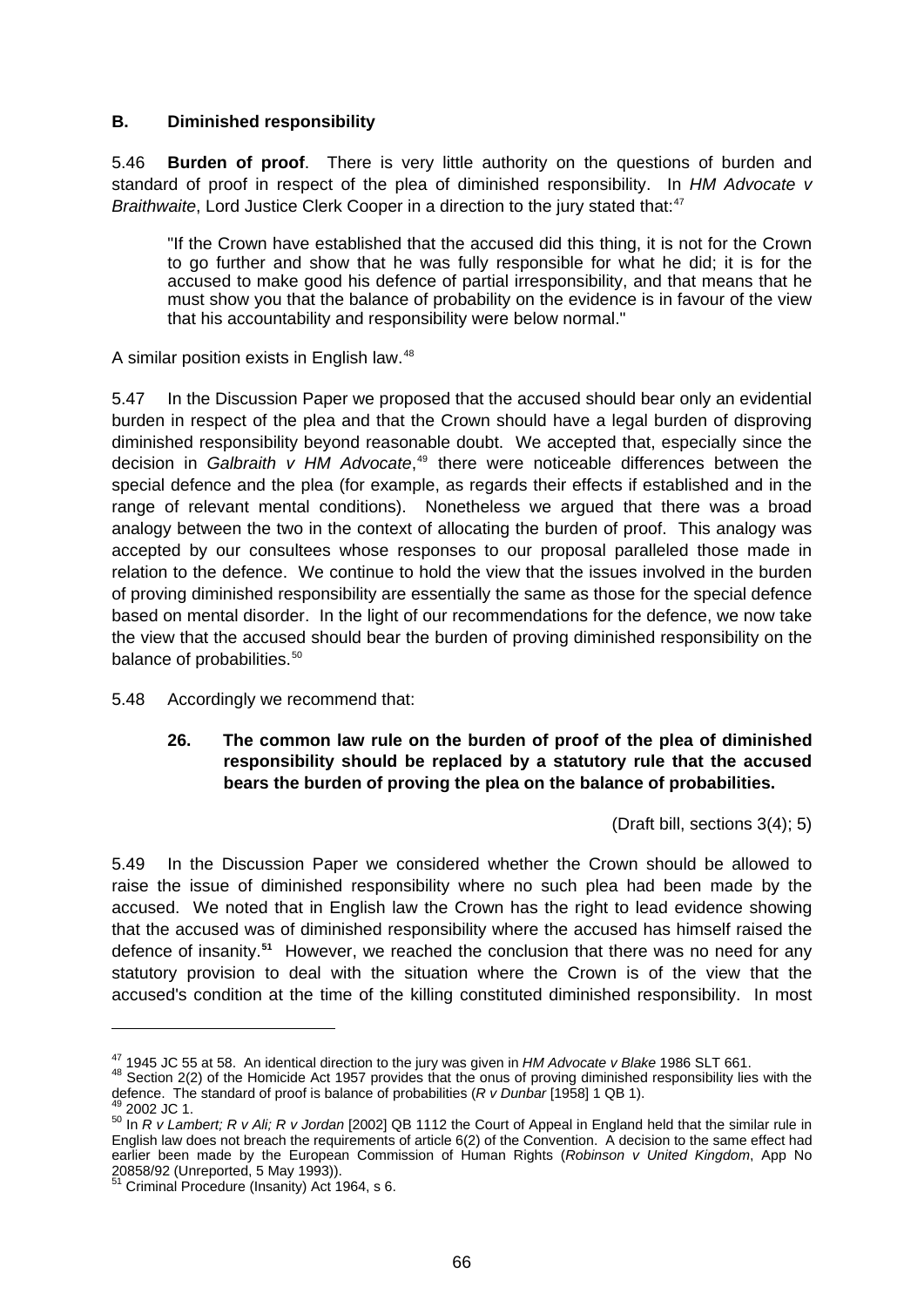cases the outcome would be that the accused and the Crown would agree a plea of guilty to a charge of culpable homicide. Where the accused did not wish to proceed in this way the Crown could achieve the same result either by libelling culpable homicide in place of murder or amending the indictment for murder to one for culpable homicide. Our conclusion that there was no need for statutory provision was accepted by consultees.

5.50 **Notice of the plea**. Under the existing law there is no requirement that the accused gives notice that he intends to raise the plea of diminished responsibility. In the Discussion Paper we recommended that the plea should be subject to the same rules for giving notice as apply to special, and various other, defences.<sup>[52](#page-72-0)</sup>

5.51 We noted that the Thomson Committee on Criminal Procedure had made a recommendation that all defences, including diminished responsibility, should be subject to a notice procedure.<sup>[53](#page-72-1)</sup> This recommendation was based on the need to reduce the element of surprise and to clarify the main points in issue before any trial begins. However, we pointed out that, as diminished responsibility is not a complete defence which results in an acquittal, there is also an argument of principle that the accused should not be required to give advance notice of a plea which involves admission not only of participation in an unlawful killing but also of liability to be convicted for it. Accordingly we proposed that no disclosure should be made to the jury that notice of the plea had been lodged by the accused. Section 78 of the 1995 Act deals with the procedure for the accused giving advance notice of special defences. Subsection (2) of that provision states that various other defences are to be treated 'as if' special defences for the purpose of giving notice.<sup>[54](#page-72-2)</sup> These defences are not treated as if special defences for any other purpose and do not therefore require to be read to the jury at the start of a trial, as required under section 89 in respect of special defences. What we are proposing is, in effect, to add the plea of diminished responsibility to the list contained in section 78(2).

5.52 It may also be noted that the existing rules on advance notice allow the court, on cause shown, to admit evidence to establish a special defence in the absence of notice. This rule would apply to a situation where the possibility that an accused falls within the scope of diminished responsibility only becomes apparent during the course of a trial itself. Our proposal for treating the plea as if it were a special defence for the purpose of giving notice was accepted by our consultees, one of whom pointed out that in practice defence counsel already provide such advance notice if they know prior to the trial that the plea is to be raised.

- 5.53 Accordingly we recommend that:
	- **27. The plea of diminished responsibility should be treated as if it were a special defence for the purposes of the provisions of section 78 of the Criminal Procedure (Scotland) Act 1995. However no disclosure of the plea should be made to the jury under section 89 of the 1995 Act.**

(Draft bill, section 6; schedule, paragraph 11)

<u>.</u>

<span id="page-72-1"></span><span id="page-72-0"></span><sup>&</sup>lt;sup>52</sup> 1995 Act, s 78(1), (2).<br><sup>53</sup> Report on *Criminal Procedure in Scotland (Second Report)* by a Committee chaired by the Hon Lord Thomson (Cmnd 6218, 1975), para 37.11. 54 Namely automatism, coercion and consent in relation to certain sexual offences.

<span id="page-72-2"></span>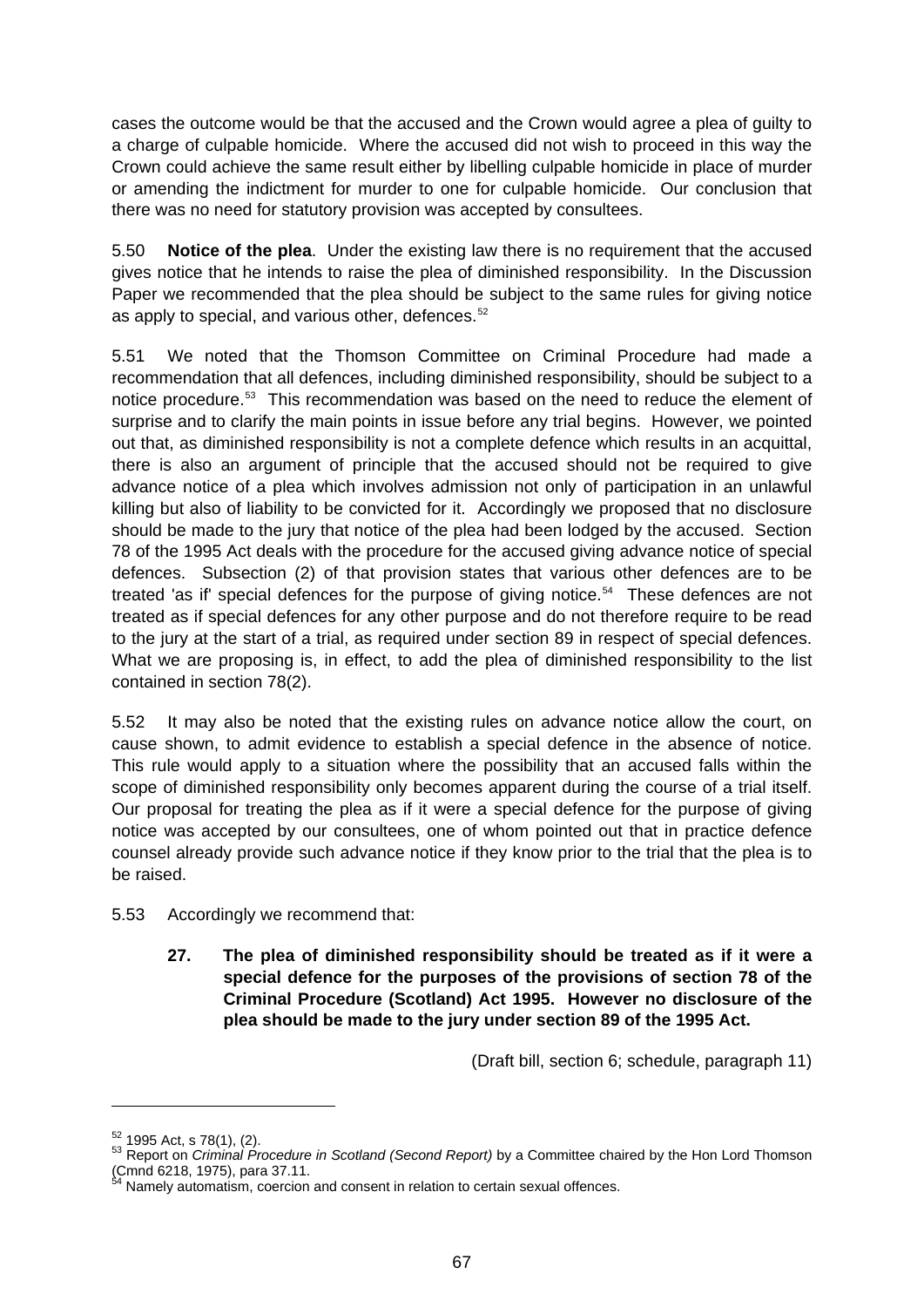# **C. Unfitness as a plea in bar of trial**

5.54 **Right to raise issue of unfitness in bar of trial**. In the Discussion Paper we noted that authority is sparse on the issue of the burden of proof in respect of insanity as a plea in bar. However it seems to be accepted that the issue can be raised by the accused, by the Crown and by the court itself.[55](#page-73-0) The Crown can raise the issue of the accused's fitness for trial even if the accused has not done so and even where the accused denies that he is insane in bar of trial. This position is implied by the terms of section 52(1) of the 1995 Act which lays a duty on the Crown to bring before the court such evidence as may be available of the mental condition of the accused where it appears to the prosecutor that the accused may be suffering from a mental disorder.

5.55 In the Discussion Paper we proposed that where the accused raises the issue of unfitness in bar of trial the effect would be that the Crown should bear the legal burden of establishing fitness beyond reasonable doubt. To some extent our proposal was based upon existing English law,<sup>[56](#page-73-1)</sup> but our main reason was that the situation was analogous to proof of the defence of mental disorder. We argued that the question whether an accused is a fit person to be subjected to a criminal trial is not merely a procedural preliminary to a case proceeding but is a substantive precondition of the legitimacy of the whole trial process, and on that basis the ultimate burden should rest on the Crown.

5.56 On the whole consultees did not agree with this proposal. Many of the problems connected with our original proposals in respect of the burden of proving the special defence would also arise in relation to the plea in bar. In addition some consultees argued that the analogy between the defence and the plea was not exact. As the issue of unfitness concerned the appropriateness of using the criminal process against an accused person, the right to raise the plea should not be confined to any one party. In some cases the accused's failure to raise the issue of his unfitness may itself be the result of the very condition which leads to his lack of capacity to participate effectively in the proceedings against him. The accused may not have legal representation who would be alerted to possible problems as to the accused's condition. In that situation only the Crown, or the court, would be in a position to raise the issue. We have come to the conclusion that the law should continue to be that the issue of unfitness in bar of trial may be raised by the accused or by the Crown or by the court of its own accord. The question then remains of who bears the ultimate burden of nonpersuasion once the issue of the accused's fitness has been raised. We take the view that the normal principle should apply that a party who raises an issue has the burden of adducing sufficient evidence to establish that issue to the satisfaction of the court. As noted, the Crown is under a duty to present any evidence it may have concerning the accused's mental health. The practical effect of the rule on burden of proof is that, once the issue has been raised by a party or by the court, the question of the accused's fitness for trial is to be decided by the court on the basis of all the evidence before it.

-

<span id="page-73-1"></span><span id="page-73-0"></span><sup>&</sup>lt;sup>55</sup> *HM Advocate v Brown* (1907) 5 Adam 312 at 315-316; Renton & Brown, para 26-08.<br><sup>56</sup> In England, where the contention that the accused is unfit to plead is raised by the defence, the defence bears a legal burden of proof which is to be discharged by proof on the balance of probabilities (*R v Podola* [1960] 1 QB 325). Where the prosecution alleges insanity as the basis of unfitness to plead, the onus is on the Crown to prove it beyond reasonable doubt (*R v Robertson* [1968] 3 All ER 557 at 560).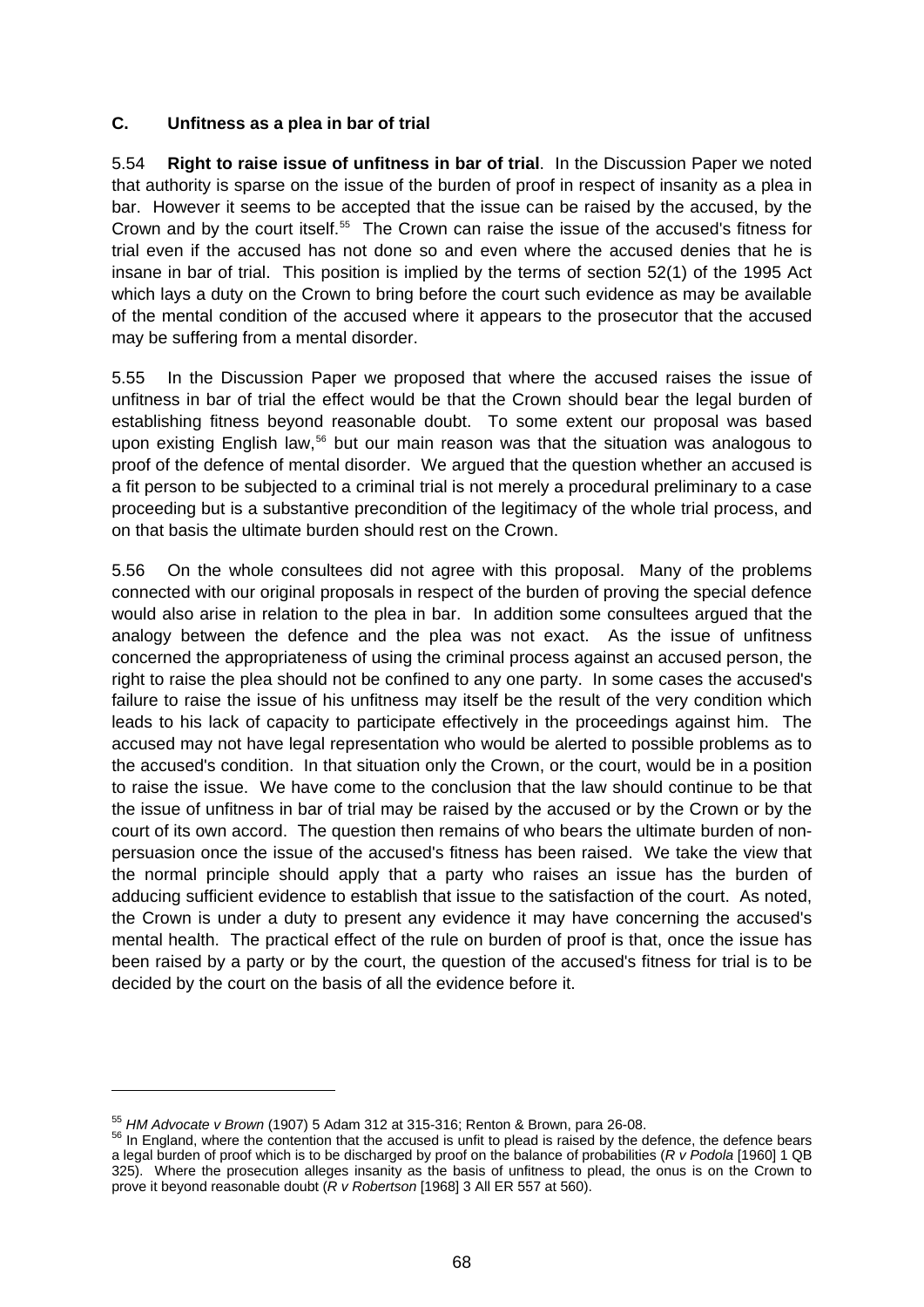5.57 Accordingly we recommend that:

# **28. There should be no change to the existing law whereby the issue of the accused being unfit for trial may be raised by the accused, the Crown or by the court.**

5.58 **Standard of proof**. Section 54 of the 1995 Act refers to the situation where the court is 'satisfied' that an accused person is insane in bar of trial but no guidance is given as to the level of proof required to meet this criterion. In *Jessop v Robertson*, [57](#page-74-0) the sheriff on the motion of the Crown held a preliminary proof to determine whether the accused was insane in bar of trial, a condition denied by the accused herself. The sheriff held that the required standard of proof was balance of probabilities.<sup>[58](#page-74-1)</sup> Scots law recognises two standards of proof: beyond reasonable doubt and on the balance of probabilities. As the issue of the accused's fitness for trial does not directly concern proof of quilt,<sup>[59](#page-74-2)</sup> we see no need for the higher standard of proof to be used in establishing the plea in bar. The lower standard of proof is sufficient no matter who raised the issue of fitness for trial.

- 5.59 Accordingly we recommend that:
	- **29. Where the issue of the accused being unfit for trial has been raised, the court should find the accused unfit if so satisfied on the balance of probabilities.**

(Draft bill, section 4 (adding new 1995 Act, section 53F(1)))

5.60 **Evidential requirements in relation to unfitness as a plea in bar of trial**. Section 54(1) of the 1995 Act requires the court to make various orders where it is satisfied, on the written or oral evidence of two medical practitioners, that the accused is insane in bar of trial. This provision is to be read along with section  $61(1)(a)$  of the Act to the effect that at least one of the medical practitioners must have been approved under the Mental Health (Care and Treatment) (Scotland) Act 2003 as having special experience in the diagnosis or treatment of mental disorder. One effect of these provisions is that evidence from other experts, such as clinical psychologists, would not be a sufficient basis for establishing insanity in bar of trial. In *McLachlan v Brown*,<sup>[60](#page-74-3)</sup> the Court pointed out that the statutory provisions did not prevent the medical experts from referring to or incorporating into their own testimony, reports or evidence given by psychologists or other specialists.

5.61 In the Discussion Paper we stated that we found the requirements of section 54(1), as read with section 61(1)(a), puzzling. The 1995 Act does not deal with the mode in which insanity as a defence can be proved, yet this is an area in which psychiatric expertise is almost inevitably called for. By contrast, even under the existing law the plea in bar deals

-

<span id="page-74-2"></span><span id="page-74-1"></span>

<span id="page-74-0"></span> $57$  1989 SCCR 600.<br> $58$  The sheriff also held that in this situation the burden of proof lay on the Crown.<br> $59$  A finding that the accused is unfit for trial leads to an examination of facts. Here the accused's position protected by the requirement that proof that he committed the act charged against him must be established beyond reasonable doubt (1995 Act, s 55(1)). 60 1997 JC 222. See also *Stewart v HM Advocate* 1997 JC 183 (where evidence consisted of a joint minute by

<span id="page-74-3"></span>two medical practitioners which agreed the terms of a report by a clinical psychologist who had examined the accused).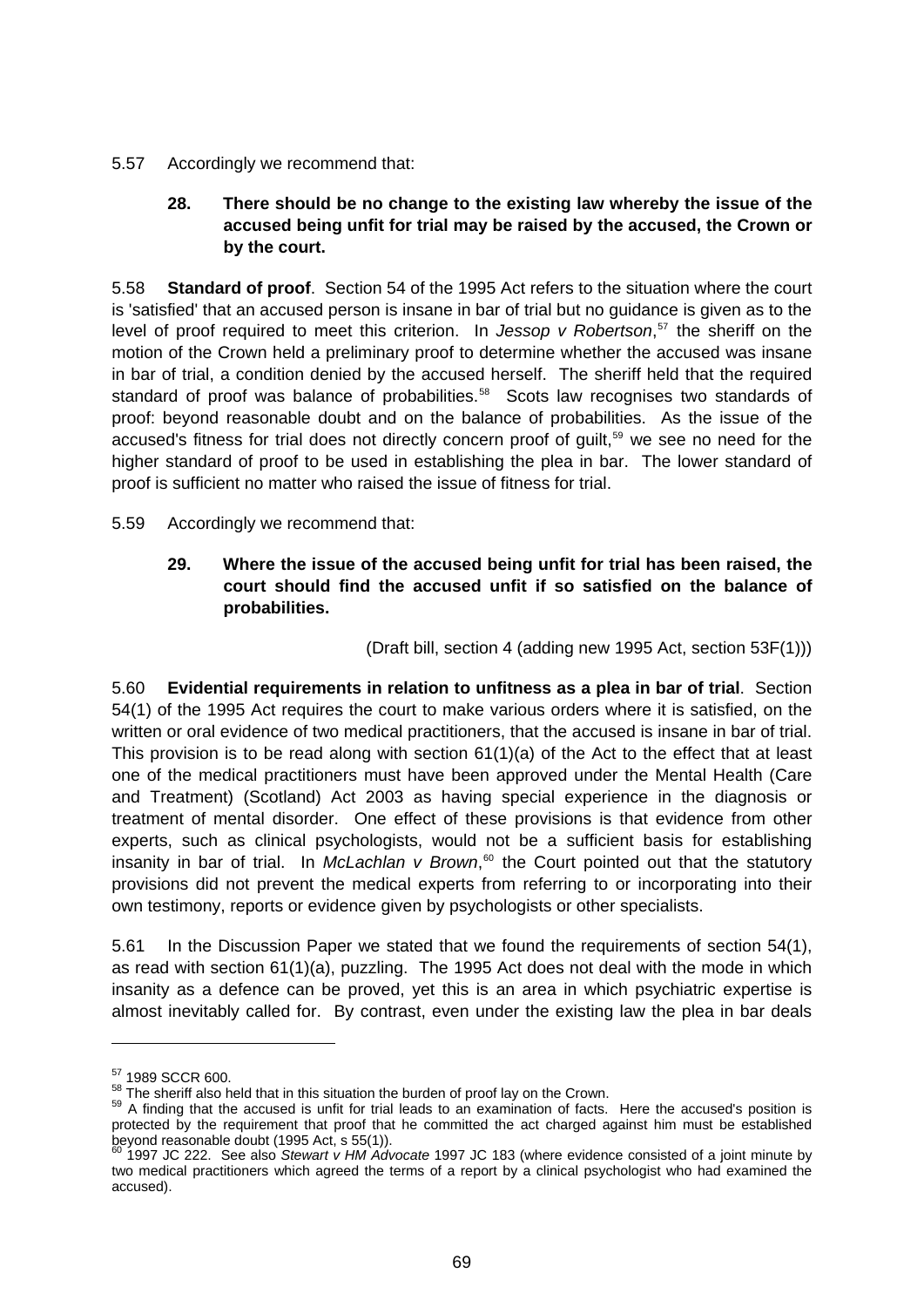with conditions other than mental illness. Furthermore, the other contexts in which the requirement of an 'approved' medical practitioner applies, all concern the making of various types of mental health disposals, $61$  again a matter which clearly calls for psychiatric evidence. It also appears that no provision on mode of proof of the plea in bar was contained in the statutory provisions from which the original version of section 54(1) derived.<sup>[62](#page-75-1)</sup>

5.62 In the Discussion Paper we proposed the abolition of the requirement that a finding of insanity in bar of trial must be based on the evidence of two medical practitioners, one of whom must be an 'approved' medical practitioner. We could not identify any clear policy reason for the introduction of this requirement into the 1995 Act.<sup>[63](#page-75-2)</sup> On the contrary, its effect is to duplicate evidence which is relevant to the determination of the plea in bar in cases which deal with conditions outwith the expertise of psychiatrists. We expressed our view that there should be no restrictions, other than the usual basis of relevancy, on the type of evidence which can be admitted to establish the plea in bar of trial. Some of our consultees interpreted our proposal as raising issues of corroboration or standard of evidence. We wish to emphasise that our concerns are with the narrower question of the qualifications of expert witnesses, and not with wider matters relating to proof of conditions constituting unfitness for trial. Those consultees who read our proposal in this sense agreed with it.

5.63 Accordingly we recommend that:

**30. There should be no requirement that proof of unfitness as a plea in bar of trial must include evidence from two medical practitioners, one of whom must be an 'approved medical practitioner' within the meaning of section 22 of the Mental Health (Care and Treatment) (Scotland) Act 2003.** 

(Draft bill, schedule, paragraphs 4(a)(i); 8(a), (b))

5.64 **Notice of the plea in summary proceedings**. Section 54(7) of the 1995 Act provides that an accused cannot found on a plea of insanity in bar of trial unless prior to the swearing in of the first prosecution witness he gives notice to the prosecutor of the plea and of the witnesses he proposes to support it. We doubt whether this provision is necessary or desirable. It may raise problems of compatibility with the ECHR. The effect of the provision is that if notice is not given, the plea cannot be raised by the accused (though it can still be raised by the Crown or by the court) once the trial has started. No such restriction exists in relation to indictment cases. In solemn proceedings, an accused must lodge prior notice of his intention to submit a plea in bar of trial, but in the absence of notice the court may still allow the matter to be considered on cause shown. $64$  In addition, more general provision exists for intimation of pleas in bar in summary cases. Intimation of these pleas must be made at the first diet. However, it is possible for a plea to be considered at any later diet

<u>.</u>

<span id="page-75-0"></span> $61$  See 1995 Act, s 61(6) referring to orders under sections  $52M(2)(a)$ ,  $53(2)(a)$ ,  $54(1)(c)$ ,  $57A(2)(a)$ ,  $58(1A)(a)$ , 59A(2)(a) and 60C(2)(a) of the 1995 Act.<br><sup>62</sup> Criminal Procedure (Scotland) Act 1975, s 174(1); Mental Health (Scotland) Act 1960, s 63(1); Lunacy

<span id="page-75-1"></span>Scotland) Act 1857, s 87.

<span id="page-75-2"></span>Sir Gerald Gordon has speculated that the reference to evidence of medical practitioners in section 54(1) may have resulted from a drafting error: see commentary on *Stewart v HM Advocate* 1997 SCCR at 339. 64 1995 Act, s 79 as read with ss 71 and 72.

<span id="page-75-3"></span>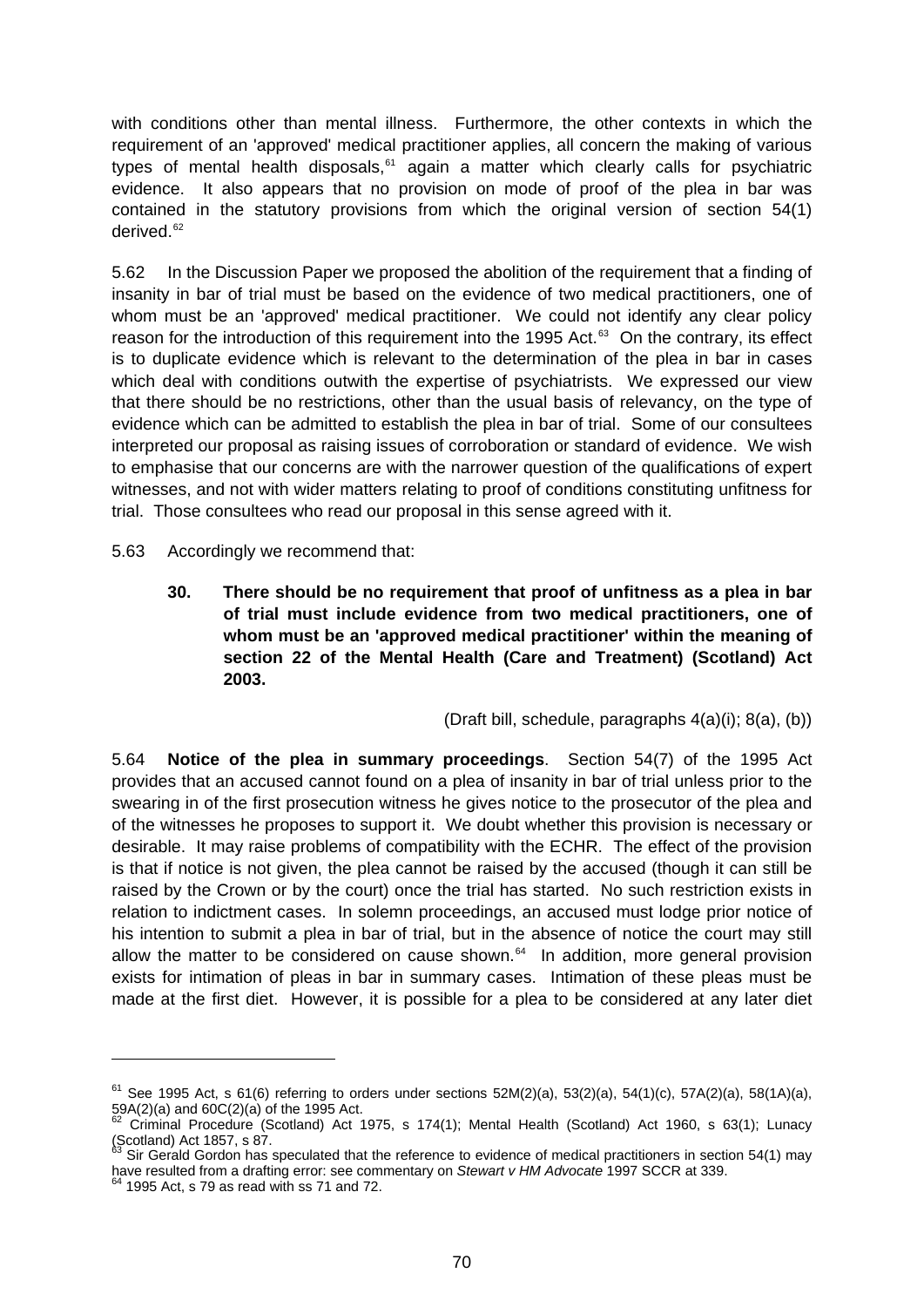(including during the trial) on cause shown. $65$  We see no reason why unfitness for trial should have different requirements for advance notice from those applying to other pleas in bar.

- 5.65 Accordingly we recommend that:
	- **31. Section 54(7) of the Criminal Procedure (Scotland) Act 1995 should be repealed.**

(Draft bill, schedule, paragraph 4(d))

# **D. Transitional provisions**

5.66 **The special defence based on mental disorder; diminished responsibility**. A fundamental principle of the criminal law, and also a requirement of the ECHR, $^{66}$  $^{66}$  $^{66}$  is that conduct which is not criminal at the time it is committed cannot be made criminal retrospectively. However the changes which we recommend to the special defence of insanity and the plea of diminished responsibility do not have the effect of imposing criminal liability when none existed before but of potentially removing or reducing such liability. The European Court of Human Rights has held that the Convention is not necessarily breached by a retrospective change in the criminal law which operates in the accused's favour. $67$ Accordingly the date for the application of the new law on the defence and the plea need not be that of the commission of the offence. The Homicide Act 1957 introduced the defence of diminished responsibility into English law and also re-cast the defence of provocation. Section 16 of the 1957 Act stated that its provisions were to apply to all cases where proceedings had not started prior to the Act coming into force, no matter the date on which the offence was committed.<sup>[68](#page-76-3)</sup> We consider that a similar approach should be taken for the application of the new statutory defence of lack of criminal responsibility based on mental disorder and the plea of diminished responsibility, namely that the new law should apply to all cases where proceedings are commenced after the relevant provisions come into force.

5.67 Solemn proceedings normally commence on the date of whichever happens first: the grant of a petition warrant to arrest and commit the accused, the intimation of a petition, or the service of an indictment.<sup>[69](#page-76-4)</sup> To simplify matters, the appropriate date for application of the new law should be the date of service of the indictment. In summary cases the new law should apply in cases where the complaint is served after the commencement of the relevant statutory provisions.<sup>[70](#page-76-5)</sup> The same rule applies where in an examination of facts under section 55 of the 1995 Act, the issue arises whether the accused could have been acquitted on the basis of the special defence. In this situation the new statutory defence will apply where the

<u>.</u>

<span id="page-76-2"></span>

<span id="page-76-3"></span>

<span id="page-76-5"></span><span id="page-76-4"></span>

<span id="page-76-1"></span><span id="page-76-0"></span><sup>&</sup>lt;sup>65</sup> 1995 Act, s 144.<br>
<sup>66</sup> Article 7(1).<br>
<sup>67</sup> Kokkinakis v Greece (1993) 17 EHRR 397; G v France (1995) 21 EHRR 288.<br>
<sup>67</sup> Kokkinakis v Greece (1993) 17 EHRR 397; G v France (1995) 21 EHRR 288.<br>
<sup>69</sup> Renton & Brown, par Brown, *Criminal evidence and procedure: an introduction* (1996), p 95). In non-custody cases proceedings commence when the citation and service copy complaint are posted to the accused (Renton & Brown, *Criminal Procedure Legislation*, para A4-291).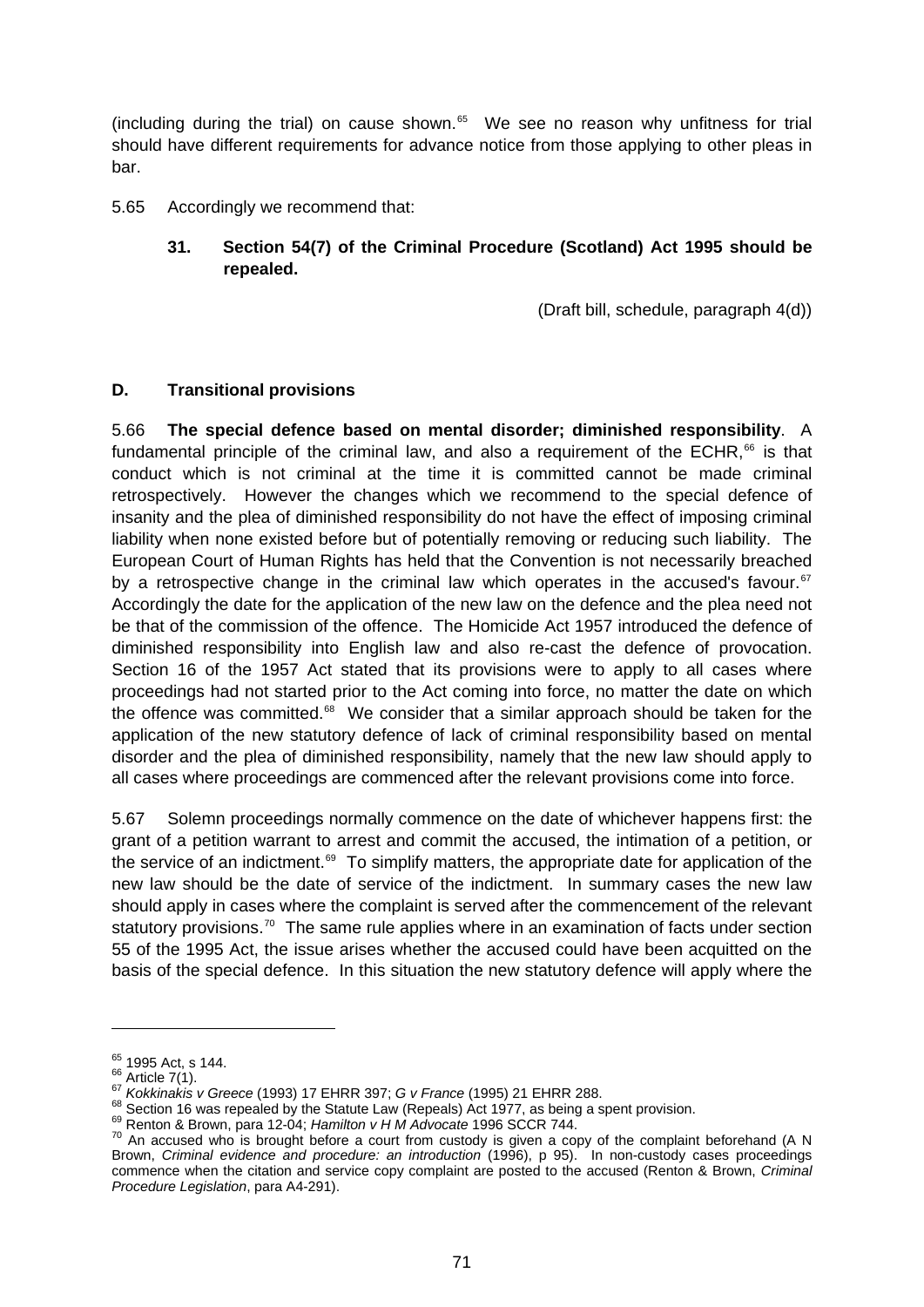service of the indictment or the complaint occurs after the statutory provisions have been brought into force.

- 5.68 Accordingly we recommend that:
	- **32. The provisions relating to the special defence and to diminished responsibility should apply to any proceedings commenced after those provisions have been brought into force.**

(Draft bill, section 7(1)-(3))

5.69 **Unfitness in bar of trial**. As this plea in bar of trial relates to the fitness of the accused in respect of criminal proceedings, the obvious starting-point for the application of the statutory based plea is when a court has to determine the accused's fitness for trial. Accordingly where a hearing had started before the relevant provisions have been brought into force, the court will have to apply the statutory test if no determination had been made by that date. In addition a finding that an accused is unfit for trial triggers further court procedure.<sup>[71](#page-77-0)</sup> Where a court, under section  $54(1)(b)$  of the 1995 Act, orders that an examination of facts is to be held but the diet for the examination has not started by the time the provisions on the plea have been brought into force, the court's order should be treated as if made under section 54 as amended by the new provisions.

5.70 Accordingly we recommend that:

-

**33. The provisions relating to the accused's unfitness for trial should apply in any diet where the issue of unfitness has not been determined at the time those provisions have been brought into force.** 

(Draft bill, section 7(4), (5))

<span id="page-77-0"></span> $71$  1995 Act, s 54(1) provides that where the court makes a finding that an accused is insane in bar of trial it must make further orders, including discharging the trial diet, ordering an examination of facts, remanding the accused in custody or on bail, or, where appropriate, making a temporary compulsion order.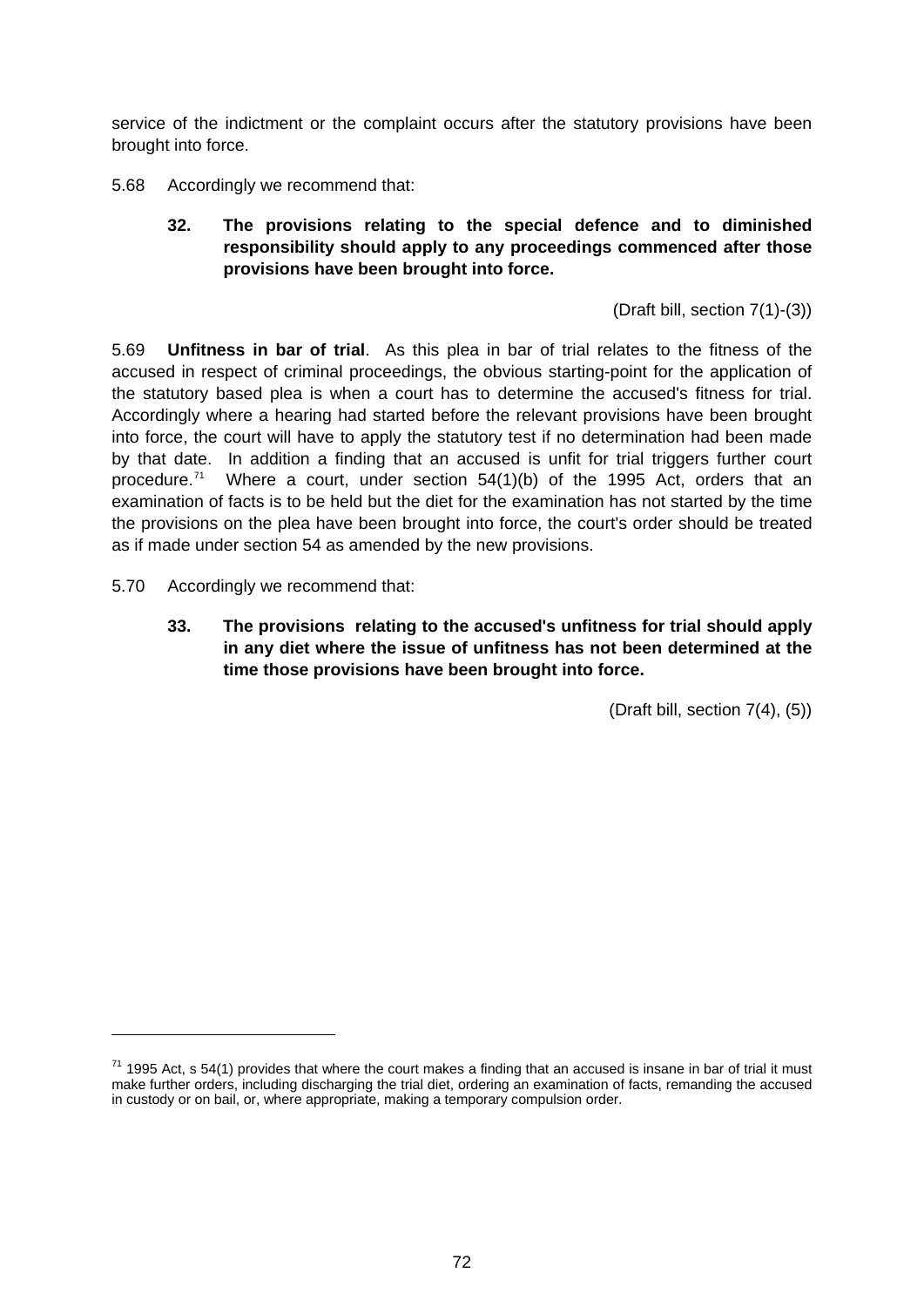# **Part 6 List of recommendations**

1. The common law test for insanity as a defence should be abolished.

(Paragraph 2.14)

2. The defence of insanity should be retained as part of Scots criminal law.

(Paragraph 2.18)

3. The defence dealing with the criminal responsibility of persons with mental disorder should no longer be known as the 'insanity' defence.

(Paragraph 2.24)

4. The test for the defence should require that at the time of the alleged offence the accused had a mental disorder. The term 'mental disorder' should be defined as meaning (a) mental illness; (b) personality disorder; or (c) learning disability.

(Paragraph 2.30)

5. The defence should be defined in terms of a specific effect on the accused's state of mind which has been brought about by his mental disorder.

(Paragraph 2.37)

6. The defence should be defined in terms of the accused's inability at the time of the offence to appreciate either the nature or the wrongfulness of his conduct.

(Paragraph 2.51)

7. The definition of the defence should not contain any reference to volitional incapacities or disabilities of the accused.

(Paragraph 2.56)

8. The condition of psychopathic personality disorder should be excluded from the scope of the defence.

(Paragraph 2.63)

9. The common law test for the plea of diminished responsibility should be abolished.

(Paragraph 3.9)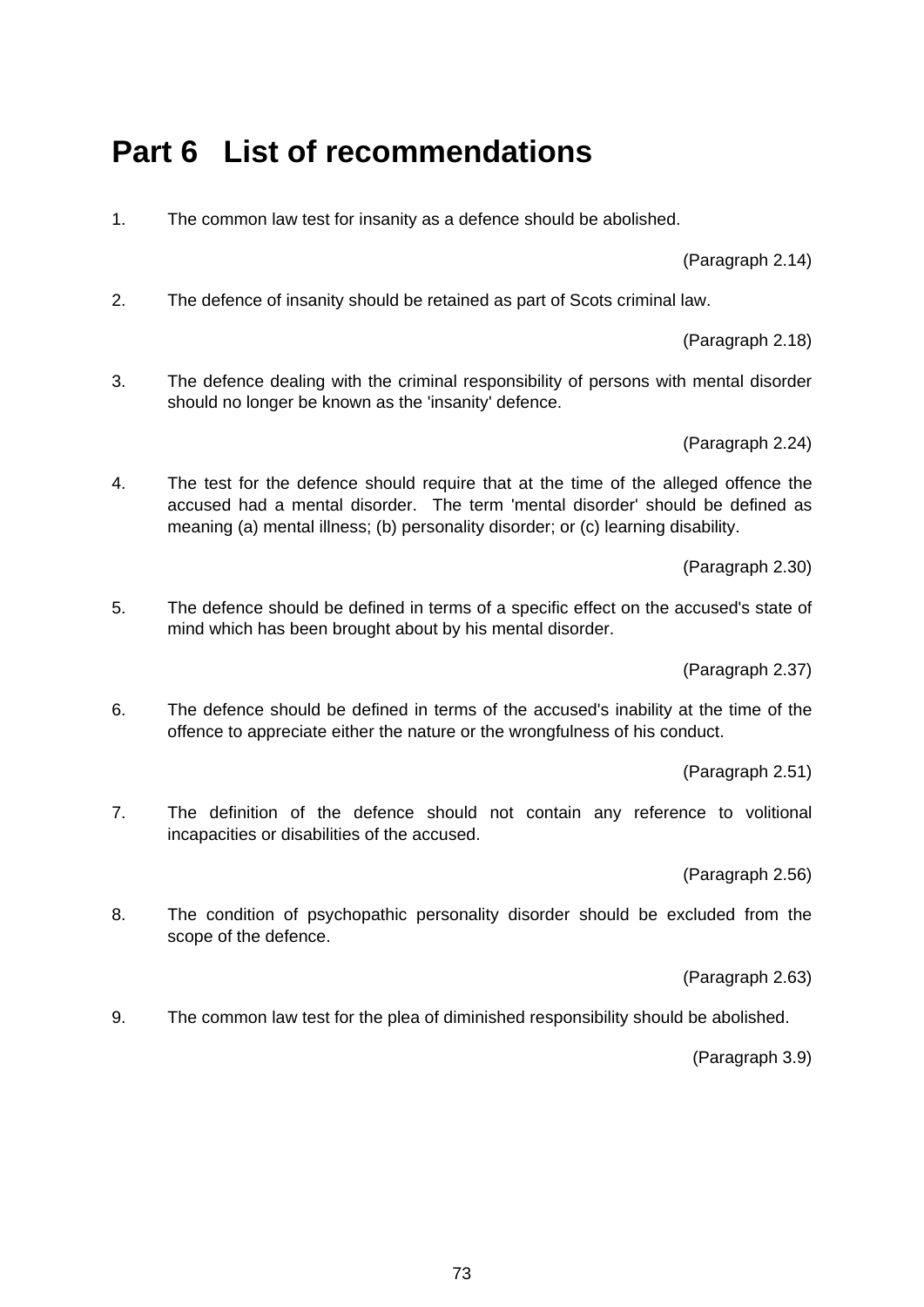10. The plea of diminished responsibility should be retained as a special instance of a plea in mitigation in cases of murder. Where successful its effect should be that the accused is liable to be convicted of culpable homicide rather than of murder.

(Paragraph 3.11)

11. The plea should continue to be known by the name 'diminished responsibility.'

(Paragraph 3.13)

12. The test for the plea of diminished responsibility should be that by reason of abnormality of mind the accused's ability to determine or control his conduct was substantially impaired.

(Paragraph 3.17)

13. The plea of diminished responsibility should not be excluded solely by the fact that the accused's condition at the relevant time fell within the scope of the defence that the accused lacked criminal responsibility because of mental disorder.

(Paragraph 3.23)

14. A plea of diminished responsibility should not be excluded solely by virtue of the fact that at the relevant time the accused had any form of personality disorder.

(Paragraph 3.34)

15. A state of acute intoxication at the time of an unlawful killing should not by itself constitute diminished responsibility. However, a state of acute intoxication by itself should not prevent diminished responsibility from being established if the intoxication co-existed with, or was the consequence of, some underlying condition which meets the general criteria for the plea.

(Paragraph 3.42)

16. The plea of diminished responsibility should not be extended beyond cases of murder.

(Paragraph 3.50)

17. The common law test for the plea of insanity in bar of trial should be abolished and should be formulated in statute.

(Paragraph 4.7)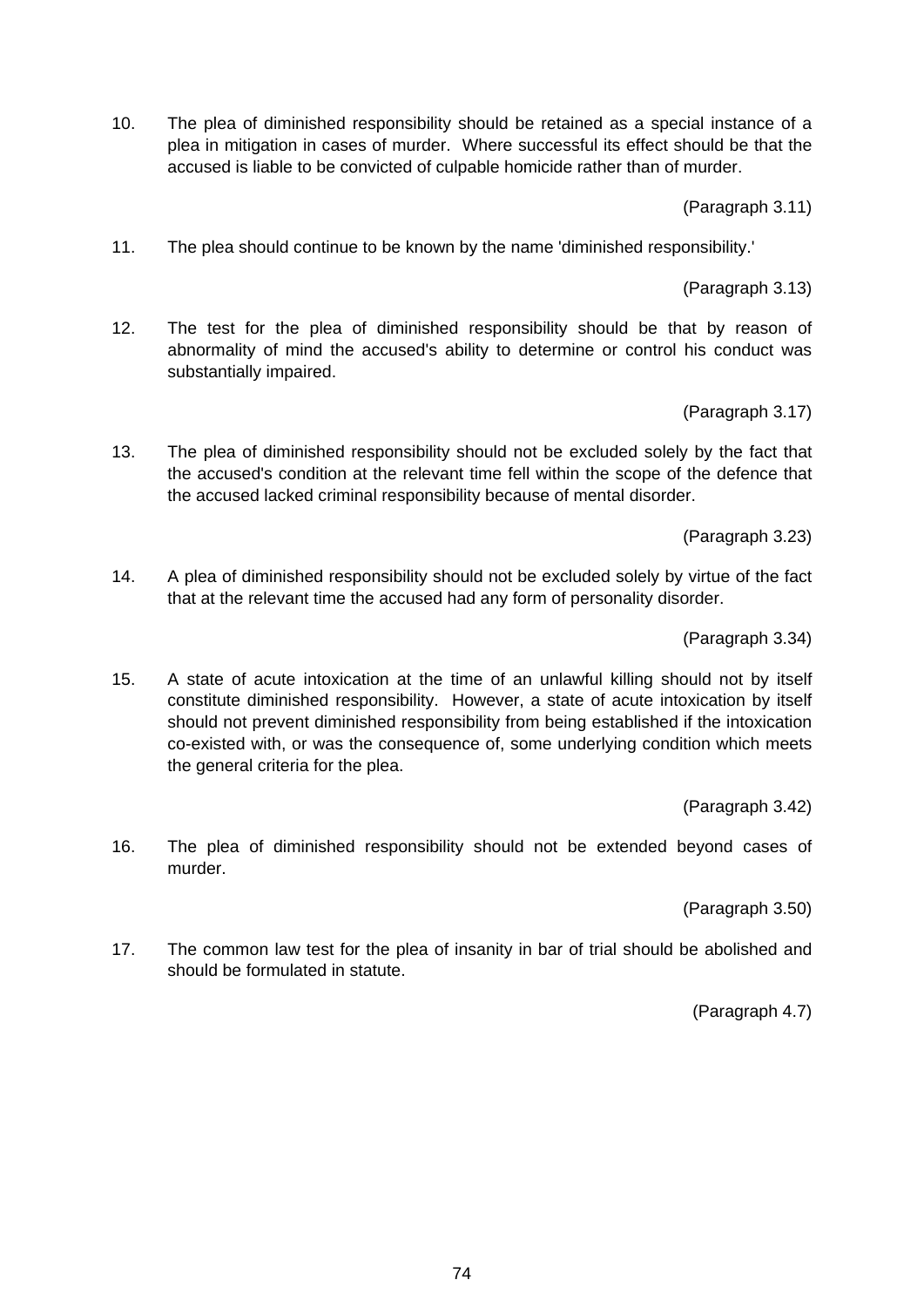18. 'Insanity' as a plea in bar of trial should be re-named 'unfitness for trial.'

(Paragraph 4.10)

19. The test for the plea of unfitness in bar of trial should be that as a consequence of the accused's mental or physical condition at the time of the trial he lacks the capacity to participate effectively in the proceedings against him. The test should include a non-exhaustive list of activities which would indicate such lack of capacity.

(Paragraph 4.19)

20. The fact that the accused experiences loss of memory of the events forming the basis of the charge against him does not by itself constitute unfitness in bar of trial.

(Paragraph 4.23)

21. The common law rule on the burden of proof of the insanity defence should be replaced by a statutory rule that where the accused raises the defence that he lacked criminal responsibility because of mental disorder, he has to prove the defence on the balance of probabilities.

(Paragraph 5.28)

22. The defence that an accused person lacked criminal responsibility because of mental disorder at the time of the offence can be raised only by the accused.

(Paragraph 5.37)

23. The defence that the accused lacked criminal responsibility because of mental disorder should be a special defence.

(Paragraph 5.39)

24. It should be possible for the court in solemn proceedings to return a verdict of acquittal by reason of the defence that the accused lacked criminal responsibility because of mental disorder, where there has been agreement to that effect by the Crown and the accused.

(Paragraph 5.43)

25. The procedure in summary cases for returning a verdict of acquittal by reason of the defence that the accused lacked criminal responsibility because of mental disorder should be the same in the sheriff court and the district court.

(Paragraph 5.45)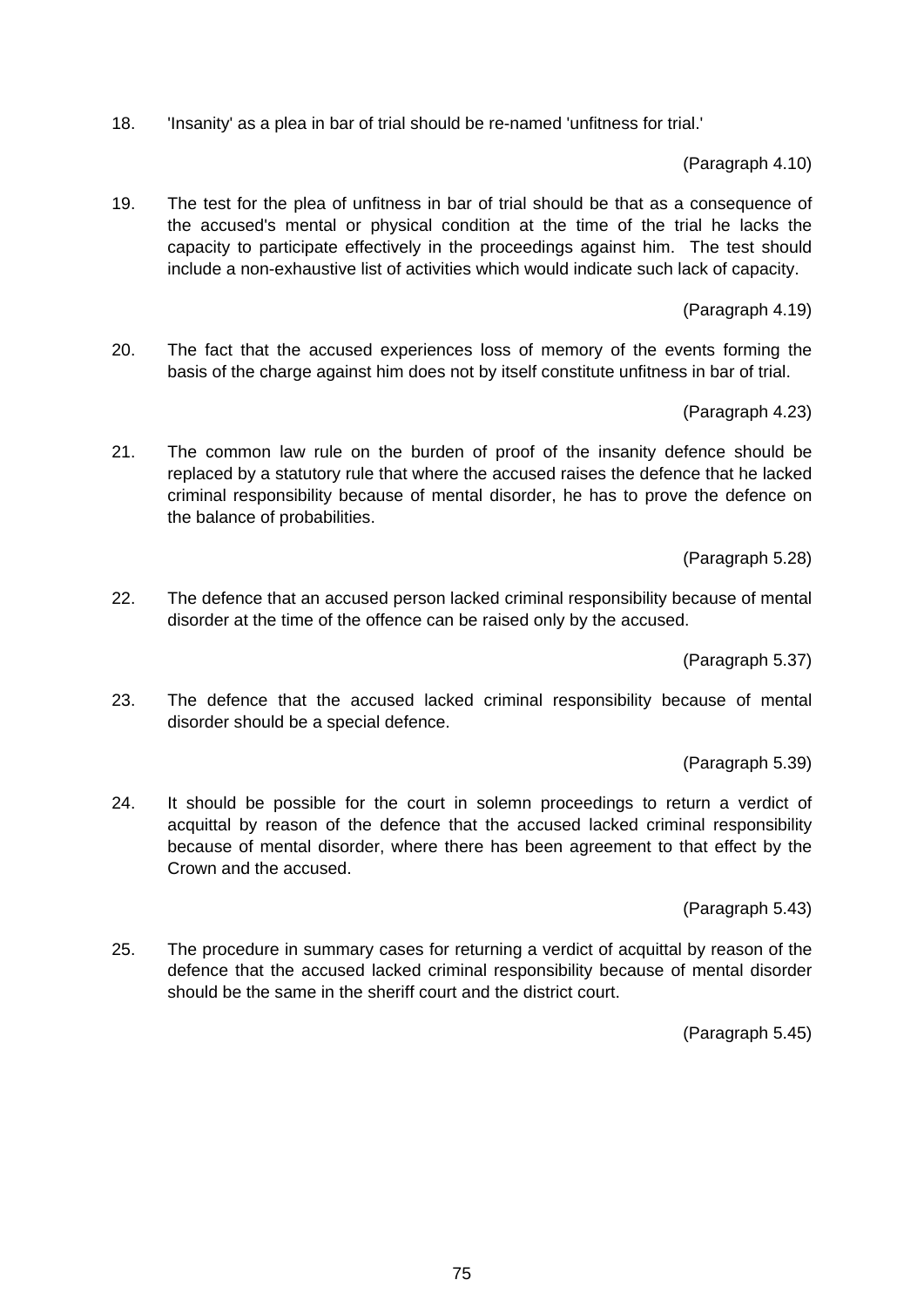26. The common law rule on the burden of proof of the plea of diminished responsibility should be replaced by a statutory rule that the accused bears the burden of proving the plea on the balance of probabilities.

(Paragraph 5.48)

27. The plea of diminished responsibility should be treated as if it were a special defence for the purposes of the provisions of section 78 of the Criminal Procedure (Scotland) Act 1995. However no disclosure of the plea should be made to the jury under section 89 of the 1995 Act.

(Paragraph 5.53)

28. There should be no change to the existing law whereby the issue of the accused being unfit for trial may be raised by the accused, the Crown or by the court.

(Paragraph 5.57)

29. Where the issue of the accused being unfit for trial has been raised, the court should find the accused unfit if so satisfied on the balance of probabilities.

(Paragraph 5.59)

30. There should be no requirement that proof of unfitness as a plea in bar of trial must include evidence from two medical practitioners, one of whom must be an 'approved medical practitioner' within the meaning of section 22 of the Mental Health (Care and Treatment) (Scotland) Act 2003.

(Paragraph 5.63)

31. Section 54(7) of the Criminal Procedure (Scotland) Act 1995 should be repealed.

(Paragraph 5.65)

32. The provisions relating to the special defence and to diminished responsibility should apply to any proceedings commenced after those provisions have been brought into force.

(Paragraph 5.68)

33. The provisions relating to the accused's unfitness for trial should apply in any diet where the issue of unfitness has not been determined at the time those provisions have been brought into force.

(Paragraph 5.70)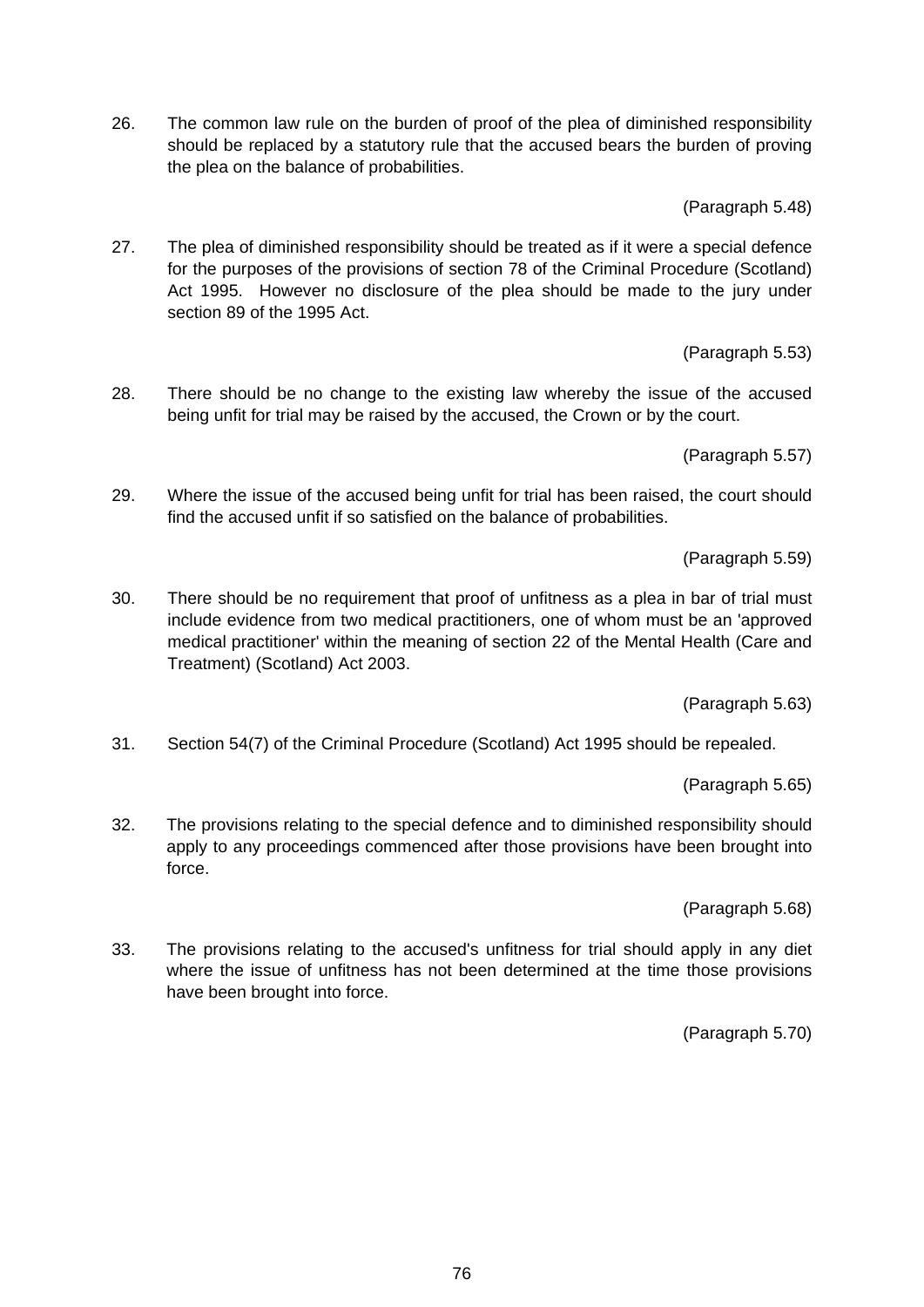# **Appendix A**

# **Criminal Responsibility and Unfitness for Trial (Scotland) Bill**

# [DRAFT]

# **CONTENTS**

# **Section**

- 1 Criminal responsibility of persons with mental disorder
- 2 Acquittal involving mental disorder: procedure
- 3 Diminished responsibility
- 4 Unfitness for trial
- 5 Abolition of common law rules: insanity and diminished responsibility
- 6 Minor and consequential amendments and repeals
- 7 Transitional arrangements
- 8 Interpretation
- 9 Short title and commencement

Schedule—Minor and consequential amendments and repeals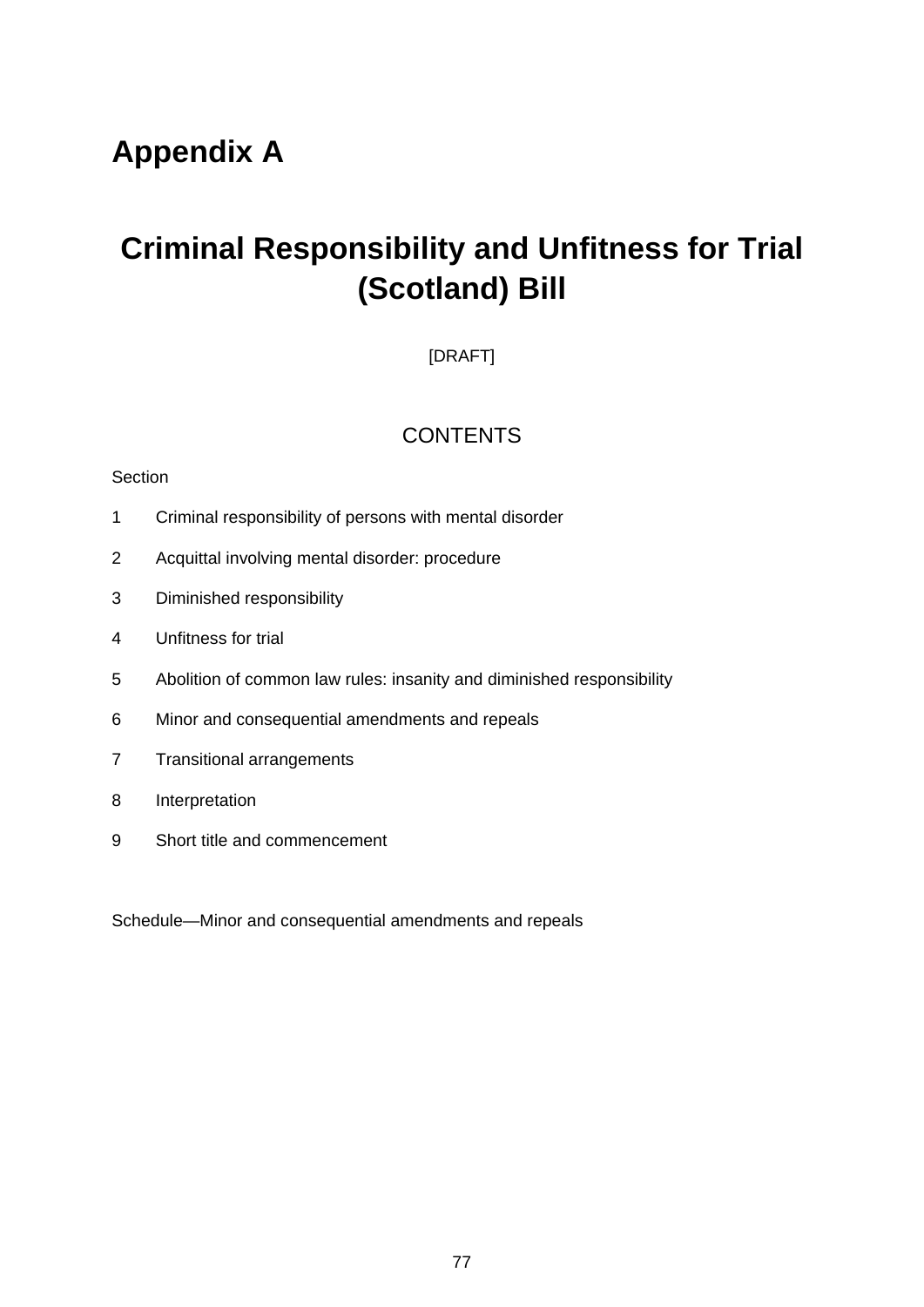# **Criminal Responsibility and Unfitness for Trial (Scotland) Bill**

# [DRAFT]

An Act of the Scottish Parliament to replace the common law so far as providing that certain persons are not to be responsible, or are to have diminished responsibility, for criminal conduct; to amend the law as regards the capability of certain persons to be tried for crimes; and for connected purposes.

# **1 Criminal responsibility of persons with mental disorder**

- (1) A person is not criminally responsible for conduct constituting an offence, and is to be acquitted of the offence, if the person was at the time of the conduct unable by reason of mental disorder to appreciate the nature or wrongfulness of the conduct.
- (2) But a person does not lack criminal responsibility for such conduct if the mental disorder in question consists only of a personality disorder which is characterised solely or principally by abnormally aggressive or seriously irresponsible conduct.
- (3) The defence set out in subsection (1) (as read with subsection (2)) is a special defence.
- (4) The special defence may be stated only by the person charged with the offence and it is for that person to establish it on the balance of probabilities.

# **NOTE**

Section 1 introduces a new statutory defence to replace the common law defence of insanity (recommendations 2 and 3). It provides for a special defence in respect of persons who lack criminal responsibility by reason of their mental disorder at the time of the offence with which they are charged.

Subsection (1) implements recommendations 3, 4, 5 and 6. It sets out the test for the new statutory defence. It provides that there are two elements to the test. The first is the presence of a mental disorder suffered by the accused at the time of the conduct constituting the offence. Mental disorder is defined in section 8. Secondly, the mental disorder must have a specific effect on the accused for the defence to be available. This effect is the inability of the accused to appreciate either the nature or wrongfulness of the conduct constituting the offence. 'Nature' and 'wrongfulness' are alternative concepts and the defence may be established by proving lack of appreciation in respect of only one of them. The concept of appreciation is wider than that of mere knowledge. Failure to appreciate the nature of conduct would not therefore be precluded by knowledge of the physical attributes of the conduct. Similarly the defence may be available to an accused who knew that his conduct was in breach of legal or moral norms but who had reasons for believing that he was nonetheless right to do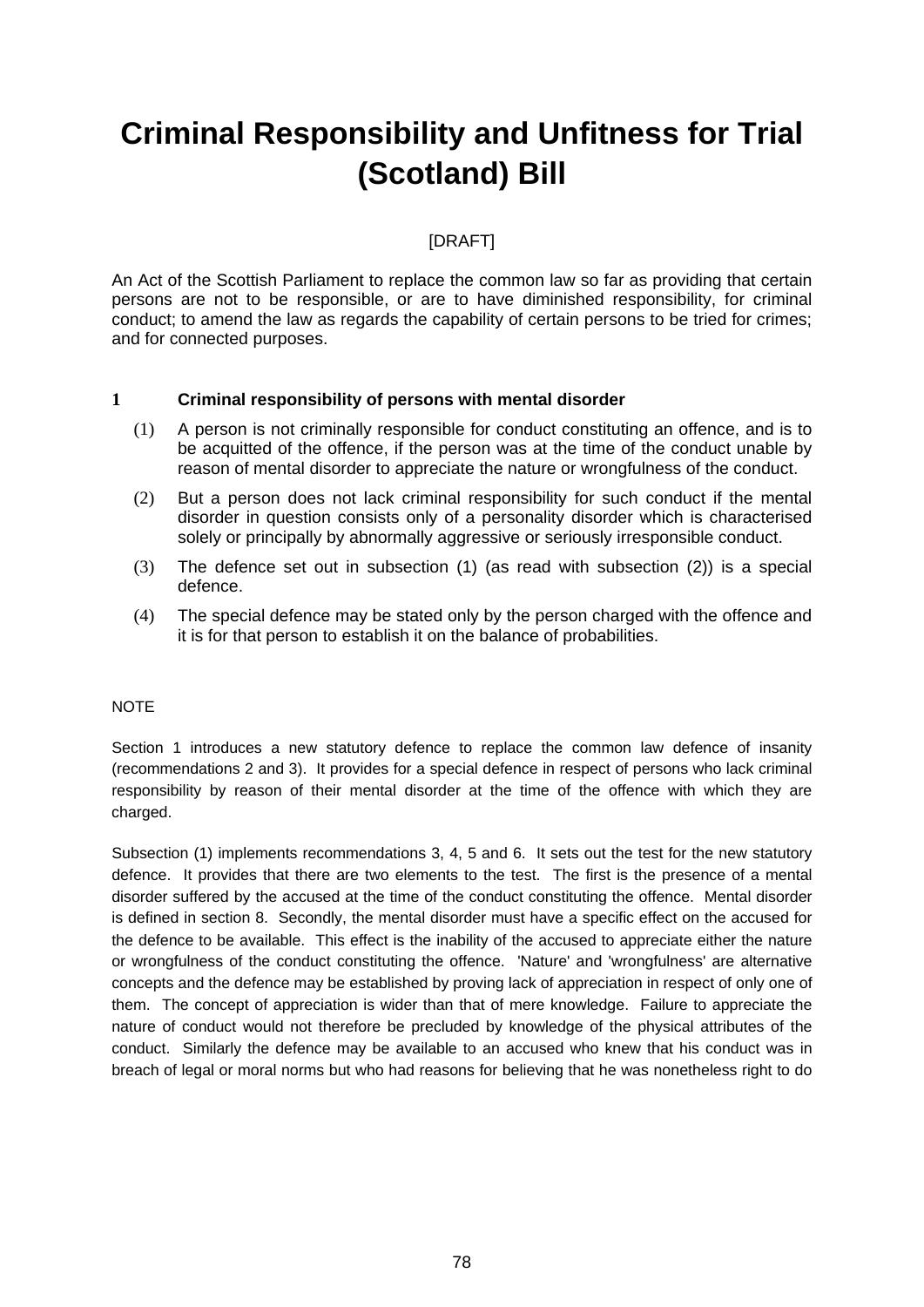what he did.

Subsection (2) implements recommendation 8. It provides that the special defence does not apply to a person who at the time of the conduct constituting the offence had a mental disorder which consisted of a psychopathic personality disorder alone. The exclusion in this subsection applies only to psychopathic personality disorder. Other forms of personality disorder may give rise to the defence provided that the effect on the accused satisfies the test in subsection (1) above. The defence would also be available where psychopathic personality disorder co-existed with another mental disorder (including other personality disorders) provided that the effect of the other mental disorder falls within the test in subsection (1).

Subsection (3) implements recommendation 23. Under the common law insanity is classified as a special defence. This subsection provides for a similar rule in relation to the new statutory defence based on mental disorder. The main effect of the characterisation of a defence as a special defence is in relation to various procedural requirements under the Criminal Procedure (Scotland) Act 1995 (eg section 78(1) (giving of notice), section 89 (reading of the defence to the jury)).

Subsection (4) implements recommendations 21 and 22. It deals with who can raise the defence and with the relevant standard of proof. It provides that the special defence can be raised only by the person charged with the offence. It cannot be raised by the Crown or by the court of its own accord. This provision is in contrast to the common law defence, which can be raised by the Crown (*HM Advocate v Harrison* October 1967, unreported). The subsection also provides that the standard of proof on an accused person who states the defence is the balance of probabilities. This rule corresponds with that for the common law defence of insanity (*HM Advocate v Mitchell* 1951 JC 53).

# **2 Acquittal involving mental disorder: procedure**

Before section 54 of the 1995 Act insert—

# "*Acquittal involving mental disorder*

# **53E Acquittal involving mental disorder**

- (1) Where the prosecutor accepts a plea by the person charged with the commission of an offence of the special defence set out in section 1 of the 2004 Act, the court shall declare that the person is acquitted by reason of the special defence.
- (2) Subsection (3) below applies where—
	- (a) the prosecutor does not accept such a plea; and
	- (b) evidence tending to establish the special defence set out in section 1 of the 2004 Act is brought before the court.
- (3) Where this subsection applies the court shall—
	- (a) in proceedings on indictment, direct the jury to find whether the special defence has been established and, if they find that it has, to declare whether the person is acquitted on that ground,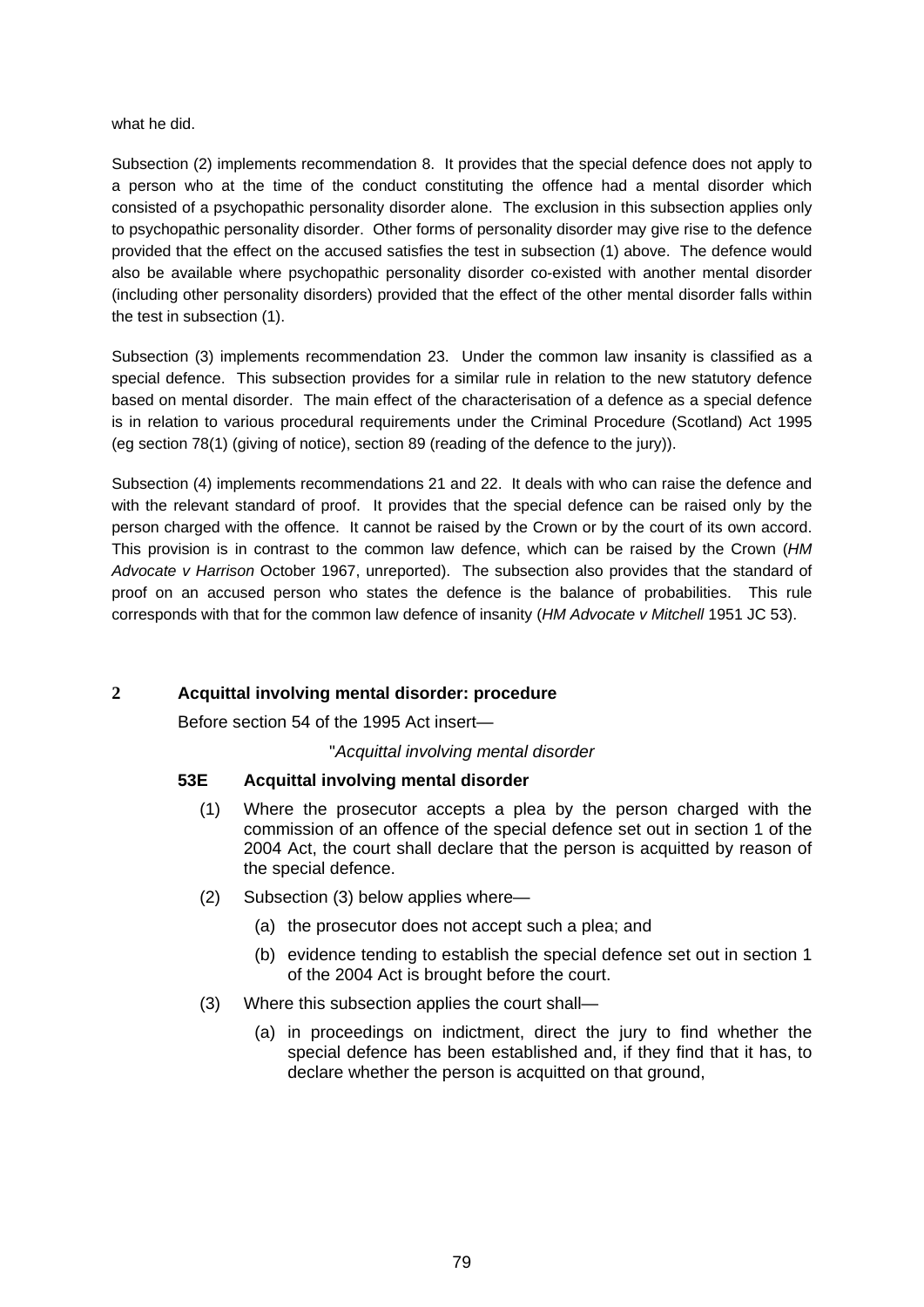(b) in summary proceedings, state whether the special defence has been established and, if it states that it has, declare whether the person is acquitted on that ground."

#### NOTE

Section 2 inserts a new section 53E into the Criminal Procedure (Scotland) Act 1995. The new section deals with the procedure where an accused is acquitted by reason of mental disorder.

New section 53E(1): This subsection implements recommendation 24. Under section 54(6) of the 1995 Act (before its repeal by this Bill), where the defence of insanity is raised in a solemn case, there must be a verdict returned by the jury. A consequence of section 54(6) is that a jury requires to be empanelled and directed to return a verdict even where the Crown accepts a plea of insanity. This subsection provides for a different procedure for the statutory defence based on mental disorder. Where the Crown accepts a plea by the accused based on the defence, the court is to declare that the accused has been acquitted by reason of the special defence. This provision assimilates the procedure for solemn and summary cases. A declaration setting out the special nature of the acquittal is necessary in order to trigger the provisions in Part VI of the 1995 Act which deal with disposals.

New section 53E(2), (3): These subsections implement recommendations 24 and 25. They provide for the situation where the Crown has not accepted a plea by the accused of the defence based on mental disorder. The defence does not become an issue for the court or jury to consider unless there has been evidence to support it. If the defence falls to be considered, in solemn cases the court must direct the jury to make a finding whether or not they accept that the defence has been established. Where the jury find that the defence has been established they must also declare whether their verdict of acquittal is based on the defence. A similar procedure applies in summary cases, where the court must state whether it finds that the defence has been established. If it has, the court must also declare whether the accused has been acquitted on that ground. The purpose of the declaration, in both solemn and summary cases, is to deal with the possibility that a jury might acquit the accused on some other ground. In this situation, even if the defence has been proved, the acquittal is not a special one triggering the disposal provisions of Part VI of the 1995 Act.

See also note on paragraph 4(d) of the schedule.

#### **3 Diminished responsibility**

(1) A person who would otherwise be convicted of murder is instead to be convicted of culpable homicide on grounds of diminished responsibility if the person's ability to determine or control conduct for which the person would otherwise be convicted of murder was, at the time of the conduct, substantially impaired by reason of abnormality of mind.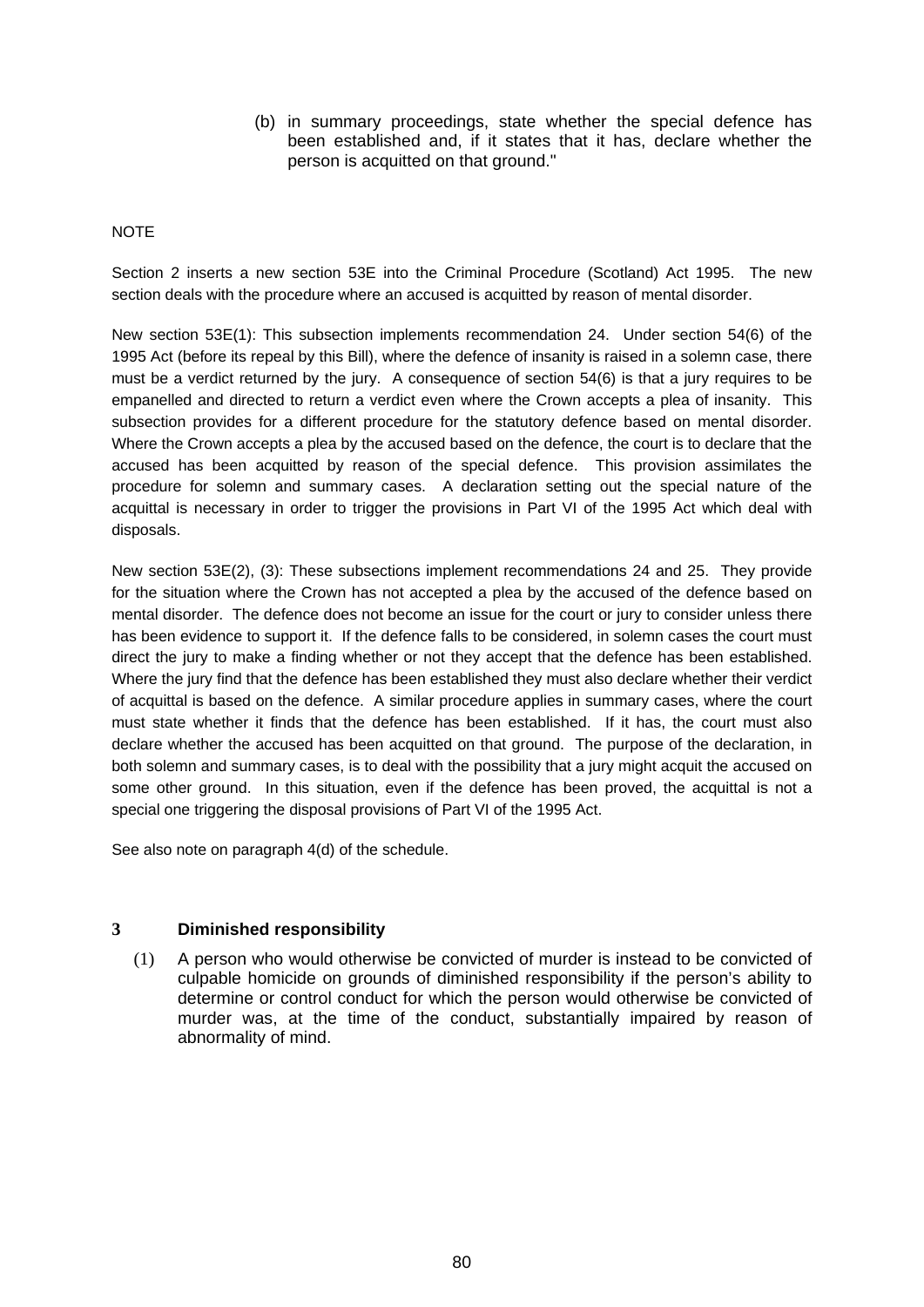- (2) For the avoidance of doubt, the reference in subsection (1) to abnormality of mind includes mental disorder.
- (3) The fact that a person was under the influence of alcohol, drugs or any other substance at the time of the conduct in question does not of itself—
	- (a) constitute abnormality of mind for the purposes of subsection (1), or
	- (b) prevent it from being established for those purposes.
- (4) It is for the person charged with murder to establish, on the balance of probabilities, that the condition set out in subsection (1) is satisfied.

#### NOTE

Section 3 introduces a statutory version of the plea of diminished responsibility in place of the common law plea. However subject to some variations noted below the test for the statutory plea is modelled on that in the common law as set out in *Galbraith v HM Advocate* 2002 JC 1 (recommendations 9, 10 and 11).

Subsection (1) implements recommendations 12 and 16. It provides that a plea of diminished responsibility is applicable in cases of murder but not in respect of any other crime or offence. The effect of the plea is that a person who would otherwise be convicted of murder is to be convicted instead of culpable homicide. The main difference between the two outcomes is that the court has a discretion in sentencing a person convicted of culpable homicide which it lacks in a murder case. (A person convicted of murder must be given a sentence of life imprisonment: 1995 Act, s 205(1).) The test for the plea is based on that laid down in *Galbraith v HM Advocate*, namely at the time of the killing the accused must have been suffering from an abnormality of mind which substantially impaired his ability to determine or control his conduct. Comments by the Court in the *Galbraith* case on this part of the common law test will be of use in interpreting the statutory test.

Subsection (2) implements recommendations 13 and 14. It makes two significant changes to the law on the plea of diminished responsibility. At common law the plea is not available where the relevant abnormality of mind falls within the scope of the insanity defence. The position is different under the Bill where the accused's condition at the time of an unlawful killing falls within the definitions of the both the defence based on mental disorder and diminished responsibility. In this situation, the accused has the option of advancing either the defence or the plea. Secondly the subsection allows for diminished responsibility to be based on the condition of psychopathic personality disorder. At common law this condition cannot be used as a basis for the plea (*Carraher v HM Advocate* 1946 JC 108). The subsection makes clear that this exclusion does not apply to the statutory test for diminished responsibility.

Subsection (3) implements recommendation 15. It clarifies the effect which a state of intoxication has on the availability of diminished responsibility. In the first place, the provision re-states the rule laid down in *Brennan v HM Advocate* 1977 JC 38 that a person who kills whilst in state of intoxication cannot found a plea of diminished responsibility on that condition. Secondly, it states that the presence of intoxication does not preclude diminished responsibility provided that there is a basis for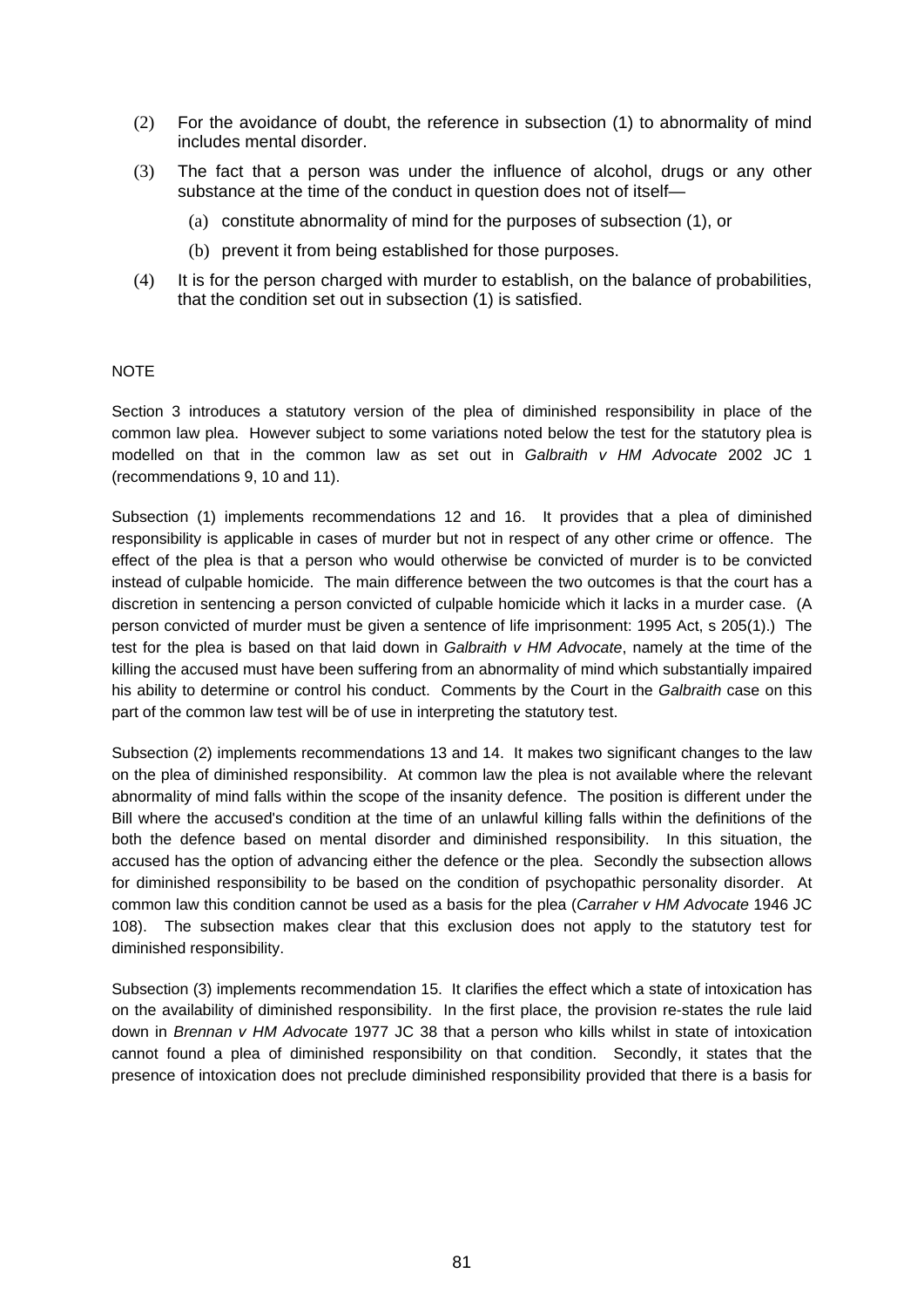the plea independently of the intoxication.

Subsection (4) implements recommendation 26. It deals with the burden and standard of proof in relation to a plea of diminished responsibility. The subsection follows the same approach as that for the defence based on mental disorder. Only the accused can raise the plea, and if raised the accused has to prove diminished responsibility on the balance of probabilities. The rule is in substance the same as the common law rule (*HM Advocate v Braithwaite* 1945 JC 55).

Note should be made of paragraph 11 of the schedule which makes provision for the giving of advance notice of the plea of diminished responsibility.

#### **4 Unfitness for trial**

After the section inserted in the 1995 Act by section 2 of this Act insert—

#### "*Unfitness for trial*

#### **53F Unfitness for trial**

- (1) A person is unfit for trial if it is established on the balance of probabilities that the person is incapable, by reason of a mental or physical condition, of participating effectively in a trial.
- (2) In determining whether a person is unfit for trial the court shall have regard to—
	- (a) the ability of the person to—
		- (i) understand the nature of the charge;
		- (ii) understand the requirement to tender a plea to the charge and the effect of such a plea;
		- (iii) understand the purpose of, and follow the course of, the trial;
		- (iv) understand the evidence that may be given against the person;
		- (v) instruct and otherwise communicate with the person's legal representative; and
	- (b) any other factor which the court considers relevant.
- (3) The court shall not find that a person is unfit for trial by reason only of the person being unable to recall whether the event which forms the basis of the charge occurred in the manner described in the charge.
- (4) In this section "the court" means—
	- (a) as regards a person charged on indictment, the High Court or the sheriff court;
	- (b) as regards a person charged summarily, the sheriff court."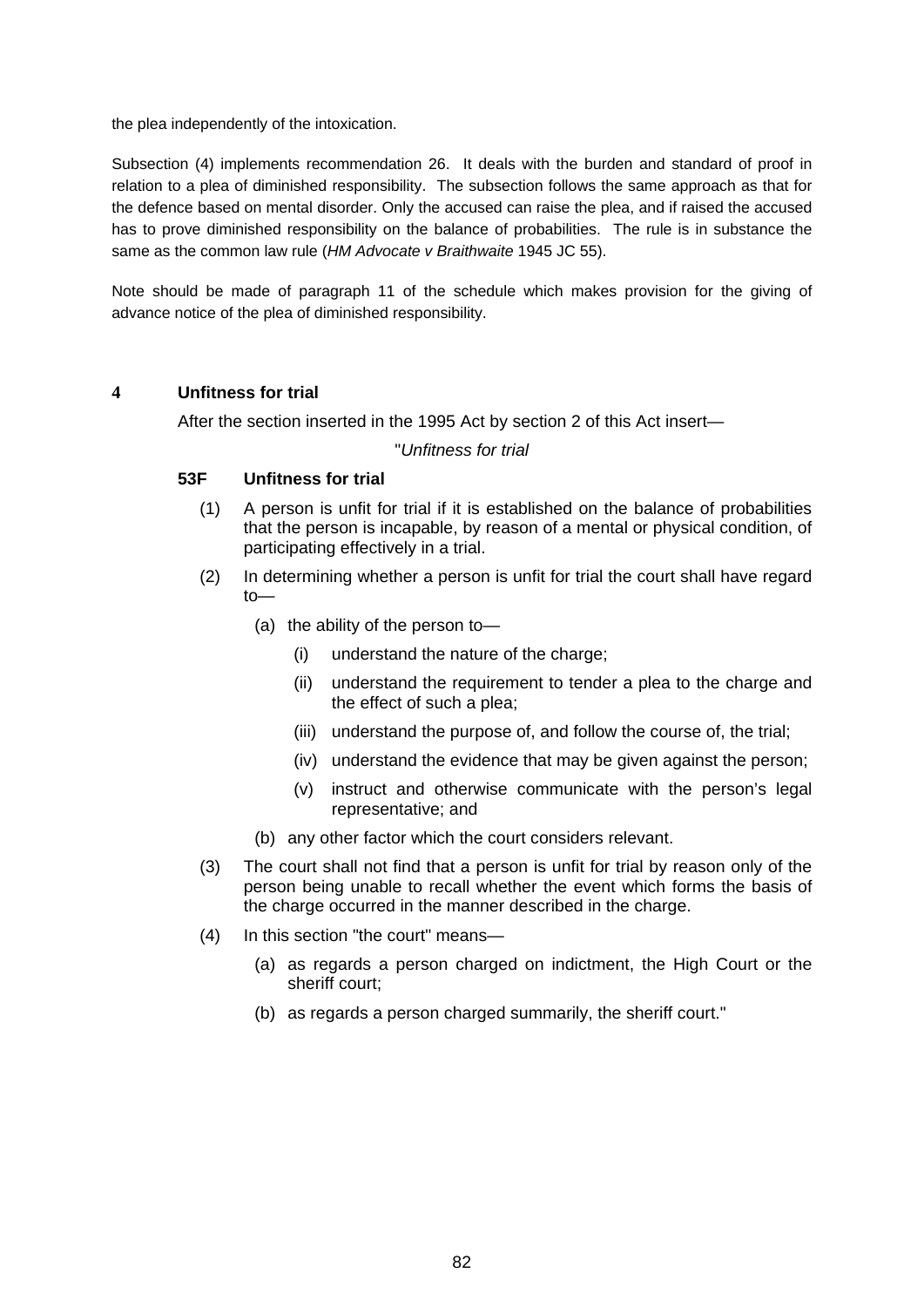#### NOTE

Section 4 inserts a new section 53F into the Criminal Procedure (Scotland) Act 1995. The new section replaces the existing common law rule on insanity as a plea in bar of trial, with a new statutory plea of unfitness based on the mental or physical condition of the accused (recommendations 17 and 18).

New section 53F(1) implements recommendations 19 and 29. It sets out a general test for the new statutory plea of unfitness for trial. The effect of the provision is that a person is unfit for trial if he cannot effectively participate in the proceedings because of his mental or physical condition.

The Bill does not change the common law rule that the issue of an accused's fitness for trial may be raised by the accused, the Crown, or by the court. However, it makes clear that the appropriate standard of proof for a finding of unfitness for trial is on the balance of probabilities.

New section 53F(2) implements recommendation 19. It lists various inabilities which if proved in respect of the accused indicate his unfitness for trial. The list in paragraph (a) is illustrative, and not exhaustive, of the types of inabilities which constitute lack of ability to participate effective in proceedings. Paragraph (b) provides that other factors may be relevant to making a determination.

New section 53F(3) implements recommendation 20. It applies to the statutory plea a common rule laid down in *Russell v HM Advocate* 1946 JC 37. It makes clear that a person is not unfit for trial simply because he cannot remember what happened at the time of the offence with which he is charged. However the rule does not apply where the accused is suffering from problems affecting memory of events at the time of the trial itself.

New section 53F(4) defines the meaning of "court" for the purposes of the new section 53F. It follows the provisions of section 54(8) of the 1995 Act. "Court" means the High Court or the sheriff court (where the accused has been charged on indictment) and the sheriff court (where the accused has been charged summarily). No provision is made in respect of the district court. Where the issue of the accused's mental state arises in proceedings in the district court, that court must remit the case to the sheriff court (1995 Act, s 52A).

# **5 Abolition of common law rules: insanity and diminished responsibility**

Any rule of law providing for the special defence of insanity, the plea of diminished responsibility or insanity to stand in bar of trial ceases to have effect.

#### NOTE

Section 5 implements recommendations 1, 9, 17, 21, and 26. Its effect is to abolish any existing common law rules regarding the special defence of insanity, the plea of diminished responsibility and the plea of insanity in bar of trial.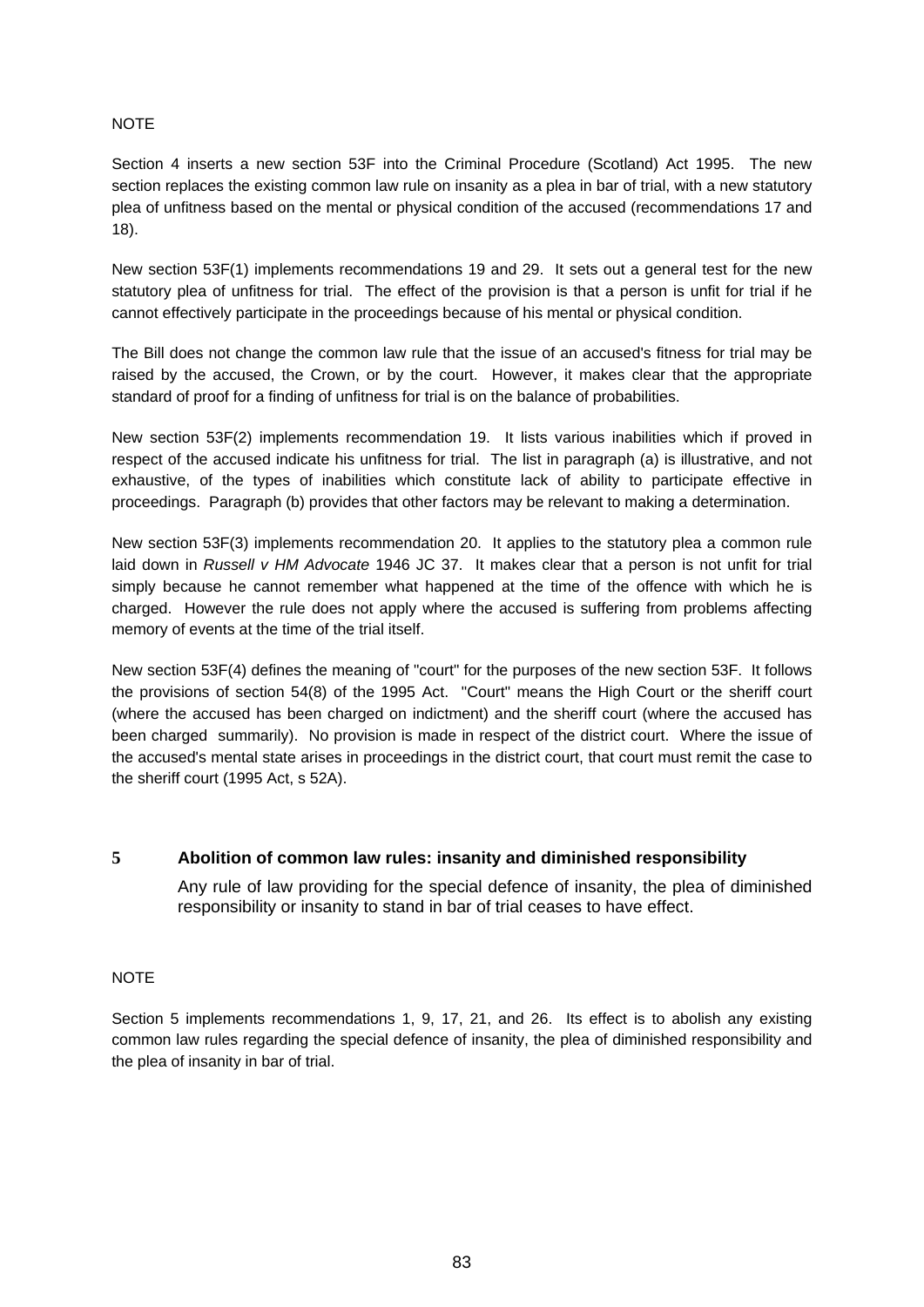# **6 Minor and consequential amendments and repeals**

The schedule sets out—

- (a) minor amendments, and
- (b) amendments and repeals consequential upon the provisions of this Act.

#### **NOTE**

Section 6 gives effect to the amendments and repeals listed in the schedule to the Bill.

#### **7 Transitional arrangements**

- (1) The provisions set out in subsection (3) do not have effect in relation to proceedings for an offence instituted against a person before they come into force.
- (2) Proceedings for an offence are instituted against a person when an indictment or complaint is served on the person.
- (3) Those provisions are—
	- (a) sections 1, 2 and 3 and section 5 (in so far as it relates to the special defence of insanity and the plea of diminished responsibility), and
	- (b) paragraphs 3,  $4(d)$ , 5 to 7, 9 to 13,  $14(a)$  and 16 of the schedule.
- (4) An order made under section 54(1)(b) of the 1995 Act before section 4 of, and paragraph 4(a)(ii) of the schedule to, this Act come into force is, after those provisions of this Act come into force, to be treated for the purposes of the 1995 Act as having been made under that section of the 1995 Act as amended by those provisions of this Act.
- $(5)$  Where section 4 of, and paragraph  $4(a)(ii)$  of the schedule to, this Act come into force—
	- (a) after notice has been given under section 54(7) of the 1995 Act of a plea of insanity standing in bar of trial, but
	- (b) before the court makes a finding under section 54(1) of the 1995 as to the insanity of the person stating the plea,

the plea is to be treated as a plea of unfitness in bar of trial.

#### **NOTE**

Section 7 implements recommendations 32 and 33. It provides for transitional arrangements.

Subsections (1)–(3): The provisions of the Bill dealing with the defence based on mental disorder and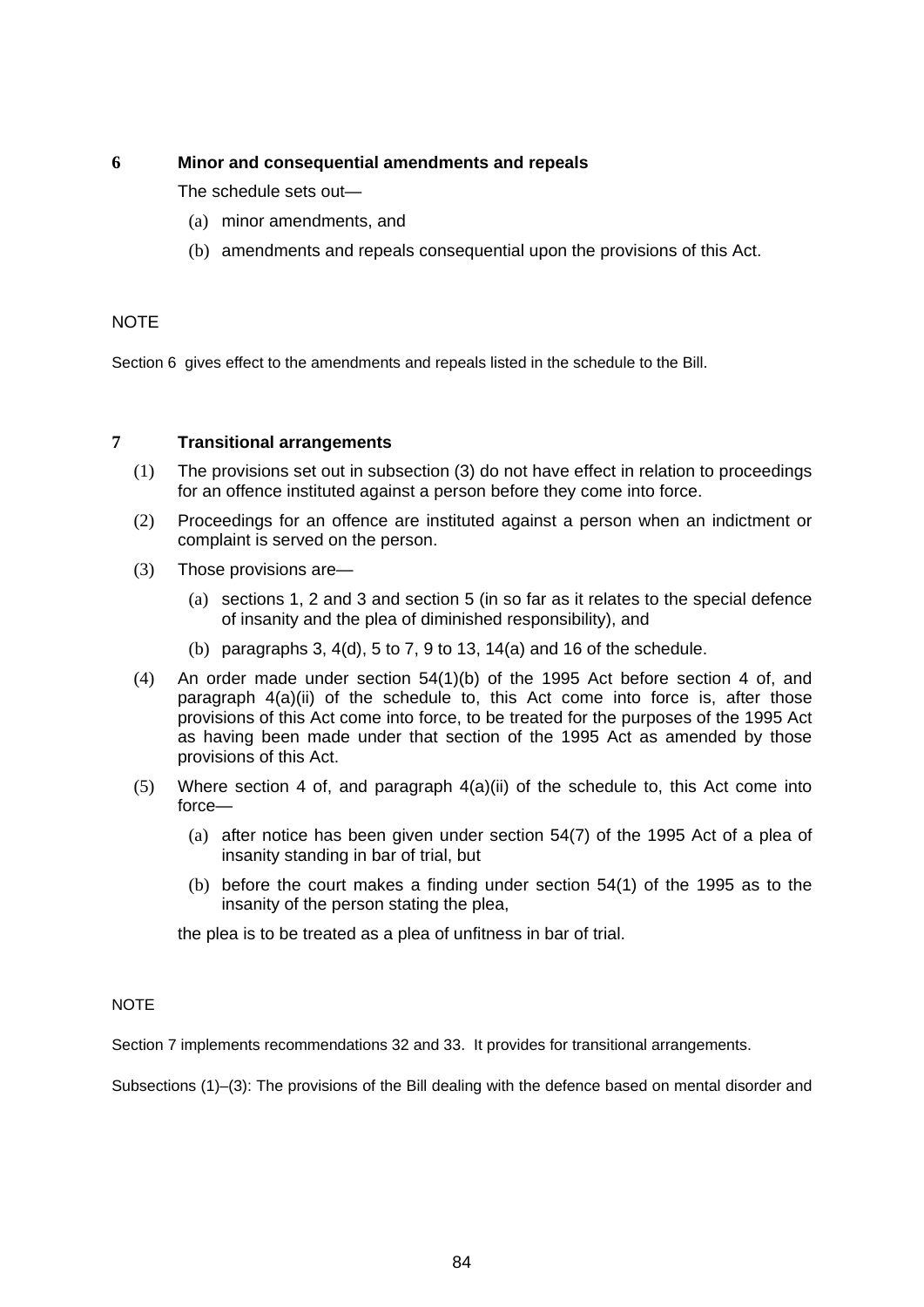diminished responsibility apply to proceedings started after those provisions come into force. For this purpose proceedings start at the date when an indictment or complaint is served on the accused. The effect of these provisions is that the statutory forms of the defence and the plea will apply in such proceedings irrespective of the date of the act forming the basis of the charge against the accused.

Subsection (4): Where a court finds that a person is insane in bar of trial, it must make an order for an examination of facts (1995 Act, s 54(1)). This subsection deals with the situation where, prior to the commencement of the provisions on unfitness for trial, the court makes such an order but no examination of facts has been held. In this situation the order is to be treated as if made under the provisions of the 1995 Act as amended by the Bill.

Subsection (5): The application of the statutory plea of unfitness for trial follows the normal rule for commencement of statutory provisions. Accordingly the plea applies in any determination of the issue which occurs after the commencement of the relevant provisions of the Bill. Where before commencement, an accused has given notice of a plea of insanity in bar of trial (under the 1995 Act, s 54(7)) but no finding has been made by a court whether the accused is insane, the court is to treat the issue as one of unfitness for trial.

# **8 Interpretation**

In this Act—

"the 1995 Act" means the Criminal Procedure (Scotland) Act 1995 (c.46),

"conduct" includes acts and omissions,

"mental disorder" means any—

- (a) mental illness,
- (b) personality disorder, or
- (c) learning disability,

however caused or manifested.

# NOTE

Section 8 gives the meaning of certain terms in the Bill. "Mental disorder" is defined in the same manner as in section 328(1) of the Mental Health (Care and Treatment) (Scotland) Act 2003 (recommendation 4). However, the definition in the Bill does not incorporate the factors set out in section 328(2) of the 2003 Act.

# **9 Short title and commencement**

(1) This Act may be cited as the Criminal Responsibility and Unfitness for Trial (Scotland) Act 2004.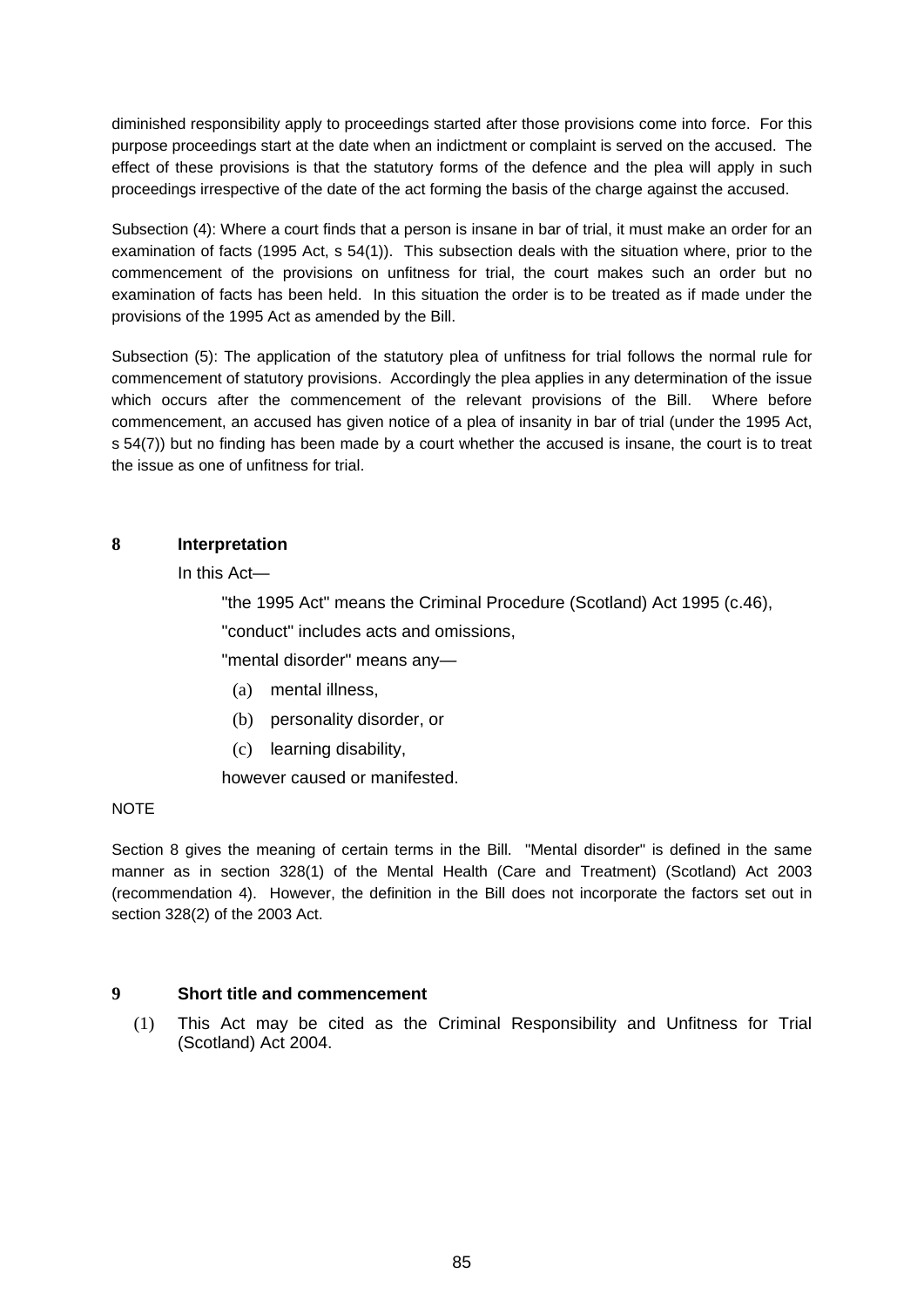- (2) This Act comes into force on such day as the Scottish Ministers may by order made by statutory instrument appoint.
- (3) Different dates may be so appointed for different purposes.

# NOTE

Section 9 sets out how the Bill is to be cited. It also provides for commencement of the Bill by way of commencement order.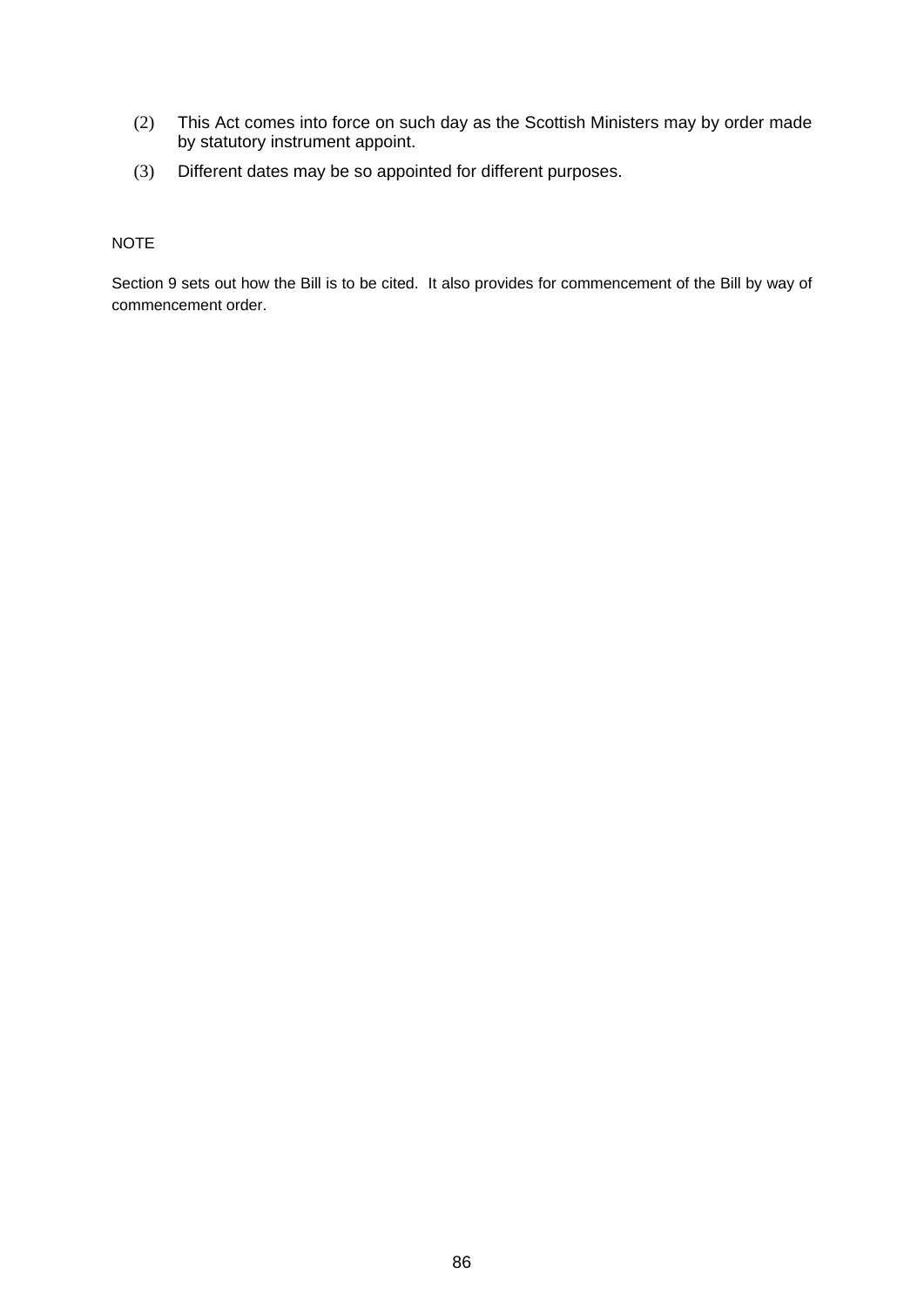#### **SCHEDULE**

# MINOR AND CONSEQUENTIAL AMENDMENTS AND REPEALS *(introduced by section 6)*

#### *Legal Aid (Scotland) Act 1986 (c.47)*

1 In section 22(1)(dc) (availability of criminal legal aid) of the Legal Aid (Scotland) Act 1986, for "in case involving insanity" substitute "where accused found not criminally responsible or unfit for trial".

#### *Criminal Procedure (Scotland) Act 1995 (c.46)*

- 2 The 1995 Act is amended as follows.
- 3 In section 19A (samples etc. from persons convicted of sexual and violent offences), in subsection (6), in paragraph (a) of the definition of "conviction", for the words from ", by" to the end substitute "by reason of the special defence set out in section 1 of the 2004 Act".
- 4 The title of section 54 (insanity in bar of trial) is replaced by "Unfitness for trial: further provision", the cross-heading which precedes it is omitted and the section is amended as follows—
	- (a) in subsection  $(1)$ 
		- (i) the words ", on the written or oral evidence of two medical practitioners," are repealed,
		- (ii) for "insane" substitute "unfit for trial",
	- (b) in subsection (3)—
		- (i) for "the insanity of a person" substitute "whether a person is unfit for trial", and
		- (ii) after "mental" insert "or physical",
	- (c) in subsection (5), for "insane" substitute "unfit for trial",
	- (d) subsections (6) and (7) are repealed.
- 5 In section 55(4) (acquittal at examination of facts)—
	- (a) for the words from "insane" to "omission" substitute "not, because of section 1 of the 2004 Act, criminally responsible for the conduct",
	- (b) for "on the ground of such insanity" substitute "by reason of the special defence set out in that section".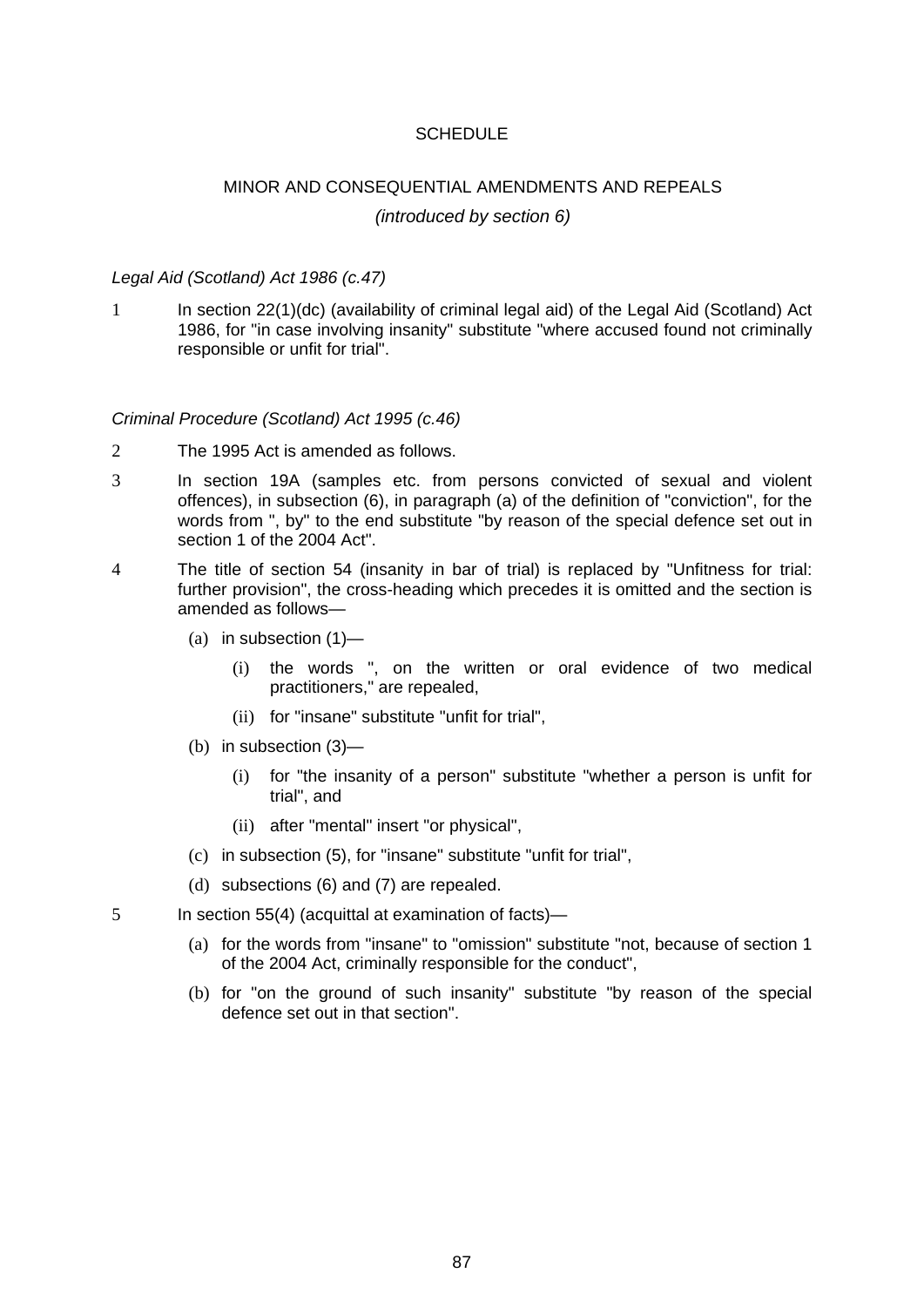- 6 The title of section 57 (disposal where accused found insane) is amended by substituting "not criminally responsible or unfit for trial" for "insane", the crossheading which precedes it is amended by substituting "*where accused found not criminally responsible*" for "*in case of insanity*" and subsection (1) of that section is amended as follows—
	- (a) in paragraph (a), for the words from ", by" to "omission" substitute "acquitted by reason of the special defence set out in section 1 of the 2004 Act",
	- (b) in paragraph (b), after "55" insert "of this Act".
- 7 In section 60C(7) (disapplication of provision where person acquitted on ground of insanity)—
	- (a) after "apply" insert "in a case where the person is acquitted by reason of the special defence set out in section 1 of the 2004 Act.",
	- (b) paragraphs (a) and (b) are repealed.
- 8 In section 61 (requirements as to medical evidence)—
	- (a) in subsection (1), the words "under section  $54(1)(a)$  of this Act or" are repealed,
	- (b) in subsection (3), the words "or  $54(1)(a)$ " are repealed,
	- (c) in subsection (5), for "the said section  $54(1)$ " substitute "section  $54(1)(c)$  of this Act".
- 9 The title of section 62 (appeal by accused in case involving insanity) is amended by substituting "not criminally responsible or unfit for trial" for "in case involving insanity" and the section is amended as follows—
	- (a) in subsection (1)(a), for "insane" substitute "unfit for trial",
	- (b) in subsection (2)(b)(iii), for the words from "virtue" to "omission" substitute "reason of the special defence set out in section 1 of the 2004 Act",
	- (c) in subsection (2)(b)(iv), after "55(2)" insert "of this Act".
- 10 The title of section 63 (appeal by prosecutor in case involving insanity) is amended by substituting "where accused found not criminally responsible or unfit for trial" for "in case involving insanity" and subsection (1) of that section is amended as follows—
	- (a) in paragraph (a), for "insane" substitute "unfit for trial",
	- (b) for paragraph (b) substitute—
		- "(b) an acquittal by reason of the special defence set out in section 1 of the 2004 Act;",
	- (c) in paragraph (c), for the words from "on" to "omission" substitute "by reason of the special defence set out in section 1 of the 2004 Act".
- 11 In section 78(2) (which attracts the procedure for notifying special defences in relation to certain other defences), after "apply" insert "to a plea of diminished responsibility or".

88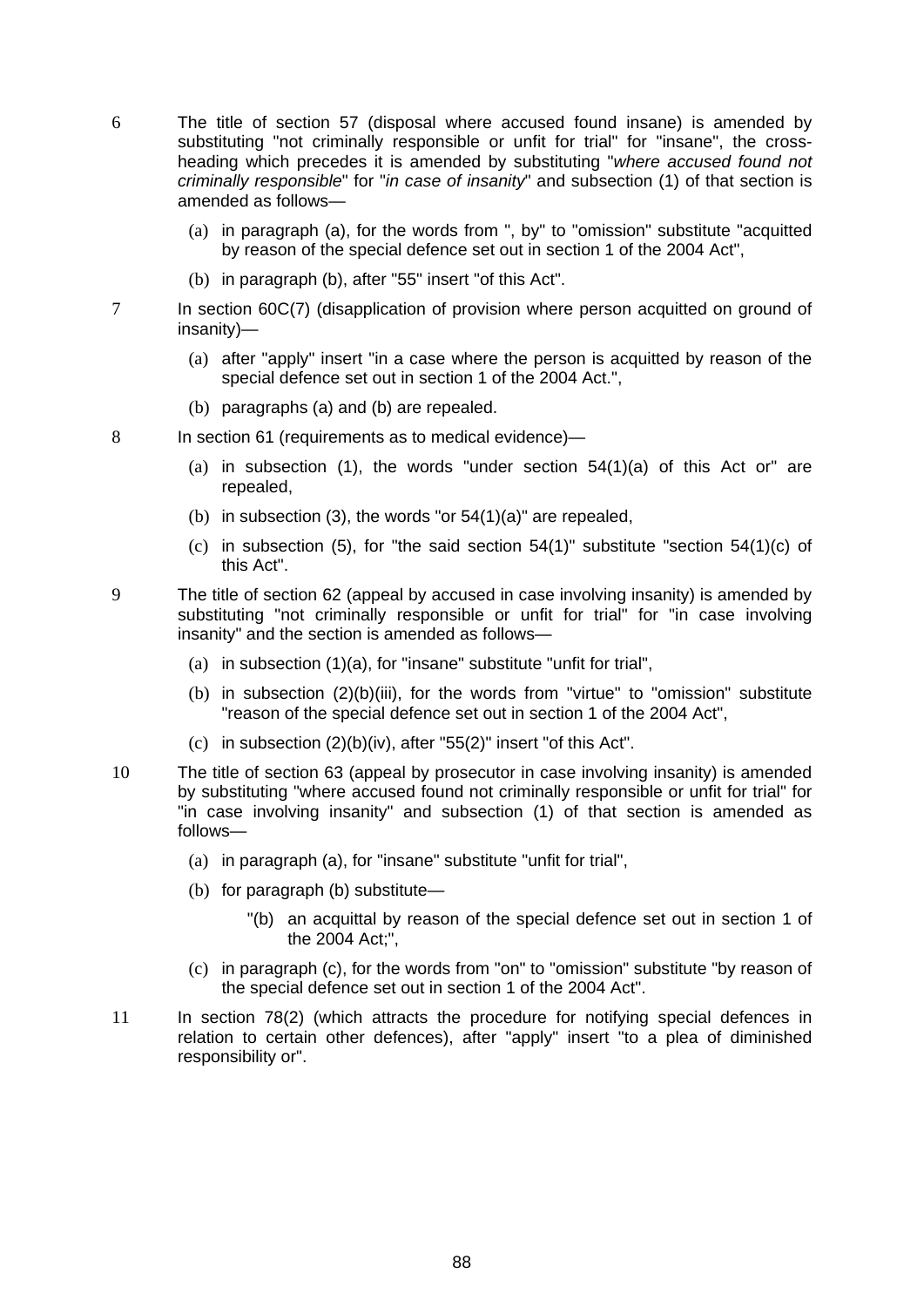- 12 In section 118(5) (disposal of appeal from solemn proceedings where High Court considers appellant to have been insane)—
	- (a) for "insane when he did so" substitute "not, because of section 1 of the 2004 Act, criminally responsible for it",
	- (b) for "on the ground of insanity" substitute "by reason of the special defence set out in section 1 of the 2004 Act".
- 13 The title of section 190 (disposal of appeal from summary proceedings where High Court considers appellant to have been insane) is amended by substituting "not criminally responsible" for "insane" and subsection (1) of that section is amended as follows—
	- (a) for "insane when he did so" substitute "not, because of section 1 of the 2004 Act, criminally responsible for it",
	- (b) for "on the ground of insanity" substitute "by reason of the special defence set out in section 1 of the 2004 Act".
- 14 In section 307 (interpretation)—
	- (a) before the definition of "appropriate court" insert—
		- ""the 2004 Act" means the Criminal Responsibility and Unfitness for Trial (Scotland) Act 2004 (asp 00);",
	- (b) after the definition of "treatment order" insert—

""unfit for trial" has the meaning given by section 53F of this Act;".

*Crime and Punishment (Scotland) Act 1997 (c.48)* 

15 In section 9(1)(a) (power to specify hospital unit) of the Crime and Punishment (Scotland) Act 1997, for "insane" substitute "is not criminally responsible or unfit for trial".

*Protection of Children (Scotland) Act 2003 (asp 5)*

16 In section 10(11) (referral of individuals acquitted of offence against a child on ground of insanity), for "on the ground of insanity" substitute "by reason of the special defence set out in section 1 of the Criminal Responsibility and Unfitness for Trial (Scotland) Act 2004 (asp 00)".

#### **NOTE**

The schedule sets out the minor amendments and repeals to existing legislation as a consequence of the substantive provisions of the Bill.

Paragraph 1 amends section 22 of the Legal Aid (Scotland) Act 1986 which deals with the availability of criminal legal aid so as to substitute reference to the new defence and plea of unfitness for trial in place of the references to cases involving 'insanity.'

Paragraph 2 introduces the amendments to the Criminal Procedure (Scotland) Act 1995.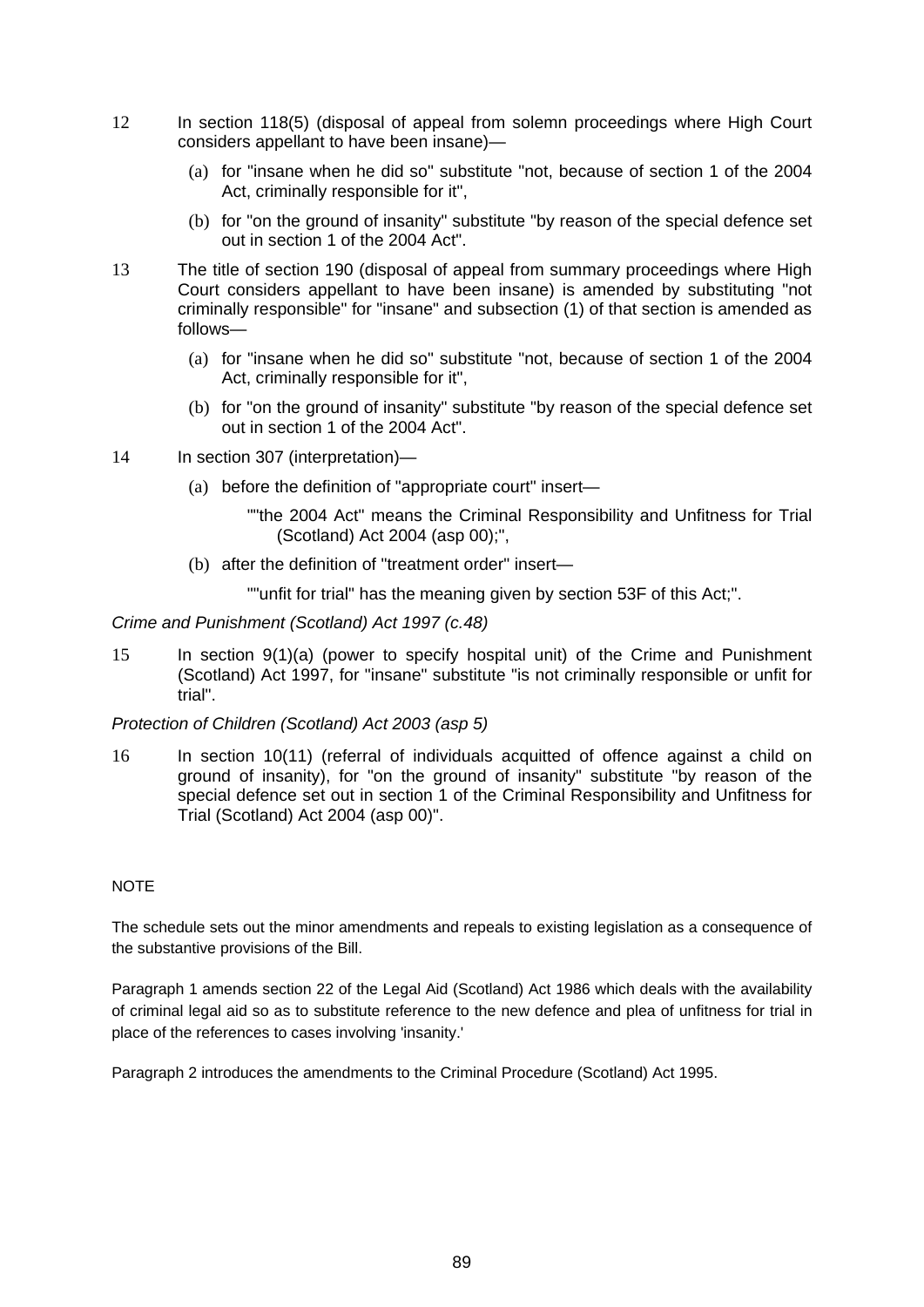Paragraphs 3 to 13, 15 and 16 of the schedule amend the Criminal Procedure (Scotland) Act 1995 to reflect the names for the new defence and plea in bar of trial. References in the 1995 Act to insanity as a defence are changed to refer to the defence as set out in section 1 of the Bill and references to insanity as a plea in bar are changed to refer to unfitness for trial.

Paragraphs 4(a)(i) and 8 amend sections 54 and 61 of the 1995 Act (recommendation 30). The 1995 Act contains a requirement that various court orders must be based on the evidence of two medical practitioners, one of whom must have been approved as having special expertise in mental health. The effect of these amendments is that this requirement does not apply to a finding by a court that a person is unfit for trial.

Paragraph 4(d) repeals subsection (6) of section 54 of the 1995 Act. That provision dealt with procedure on insanity as a defence. The repeal follows on from the introduction by section 2 of the Bill of the new statutory defence based on the accused's mental disorder. By placing the defence in provisions separate from section 54, the definition of "court" in section 54(8) no longer applies to the procedure relating to the defence. The effect is to make clear that the provisions for recording an acquittal based on the defence apply to proceedings in the district court (recommendation 25).

Paragraph 4(d) also repeals subsection (7) of section 54 of the 1995 Act. It gives effect to recommendation 31. The effect is that the procedure in summary cases for the giving of notice of a plea of unfitness for trial is governed by the general rules for intimation of pleas in bar (see 1995 Act, s 144).

Paragraph 11 gives effect to recommendation 27. It amends section 78(2) of the 1995 Act so as to provide that diminished responsibility is treated as if it were a special defence for the purpose of giving advance notice (see 1995 Act, s 78(1)). The plea is not treated as if it were a special defence for any other purpose (eg disclosure to the jury under section 89(1)).

Paragraph 14 amends section 307 of the 1995 Act (which defines certain terms for the purposes of the 1995 Act) so as to provide that references in the 1995 Act to "the 2004 Act" are references to the Criminal Responsibility and Unfitness for Trial (Scotland) Act 2004. It also provides that the meaning of "unfit for trial" is given in the new section 53F.

Paragraph 15 amends section 9 the Crime and Punishment (Scotland) Act 1997. Section 9 of the 1997 Act refers to "section 57(2)(a) of the 1995 Act (disposal where accused insane)." The effect of paragraph 15 is to substitute references to the new statutory defence and plea in bar of trial, in place of the reference to "insane."

Paragraph 16 amends section 10 of the Protection of Children (Scotland) Act 2003 so as to substitute reference to the special defence set out in section 1 of the Bill in place of the reference to on the insanity.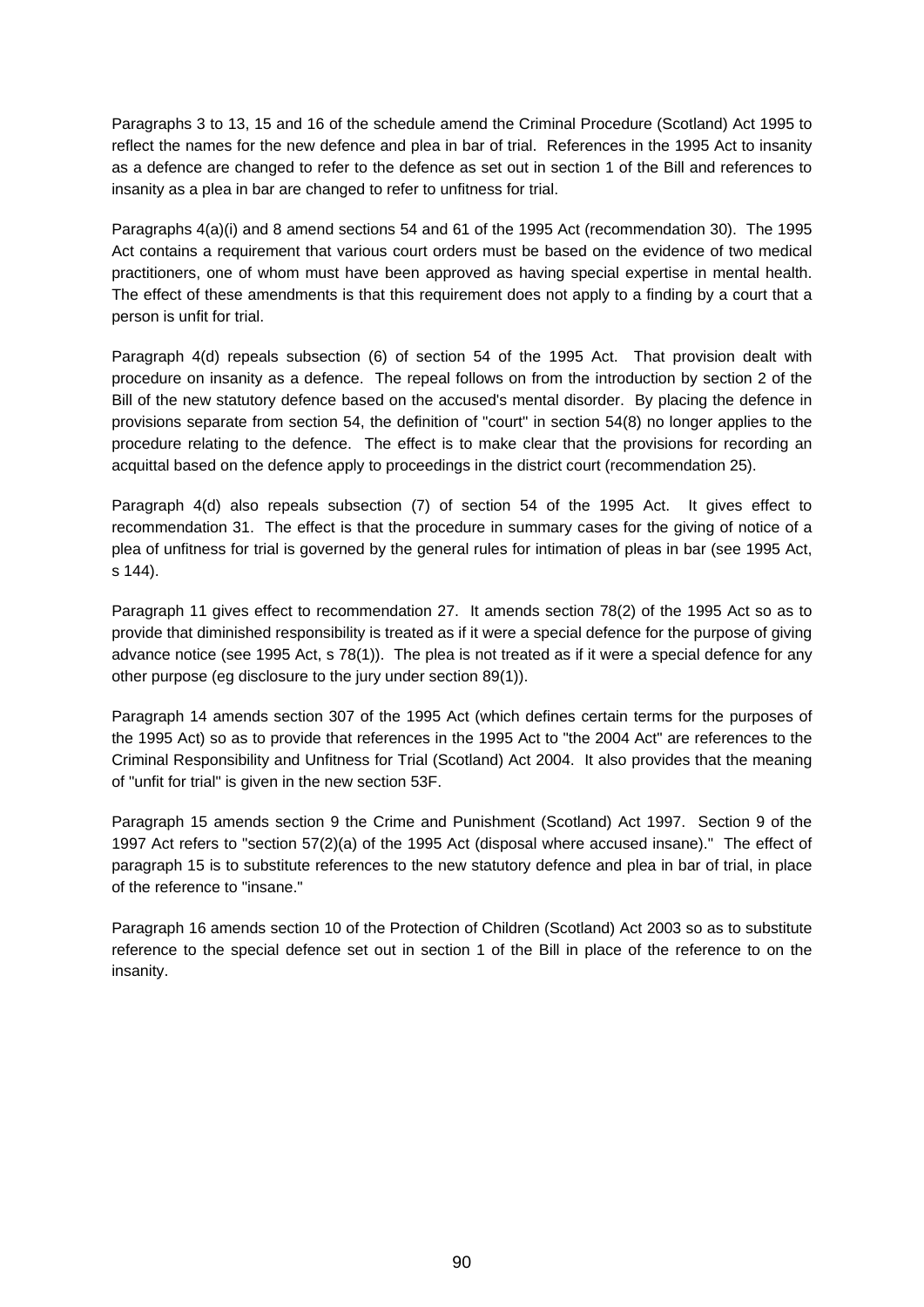# **Appendix B**

# **List of consultees who submitted written comments on Discussion Paper No 122**

Association of Chief Police Officers in Scotland (ACPOS) Professor Richard J Bonnie, University of Virginia School of Law James Chalmers, The School of Law, University of Aberdeen The Crown Office and Procurator Fiscal Service Dr Rajan Darjee, Lecturer in Forensic Psychiatry, University of Edinburgh Professor Antony Duff, Department of Philosophy, University of Stirling Faculty of Advocates Helen Howard, School of Law, University of Teesside Law Society of Scotland Professor R D Mackay, The Law School, De Montfort University Mental Welfare Commission for Scotland Scottish Association for Mental Health Scottish Law Agents' Society Professor Christopher Slobogin, Levin College of Law, University of Florida

The Discussion Paper also elicited one confidential response.